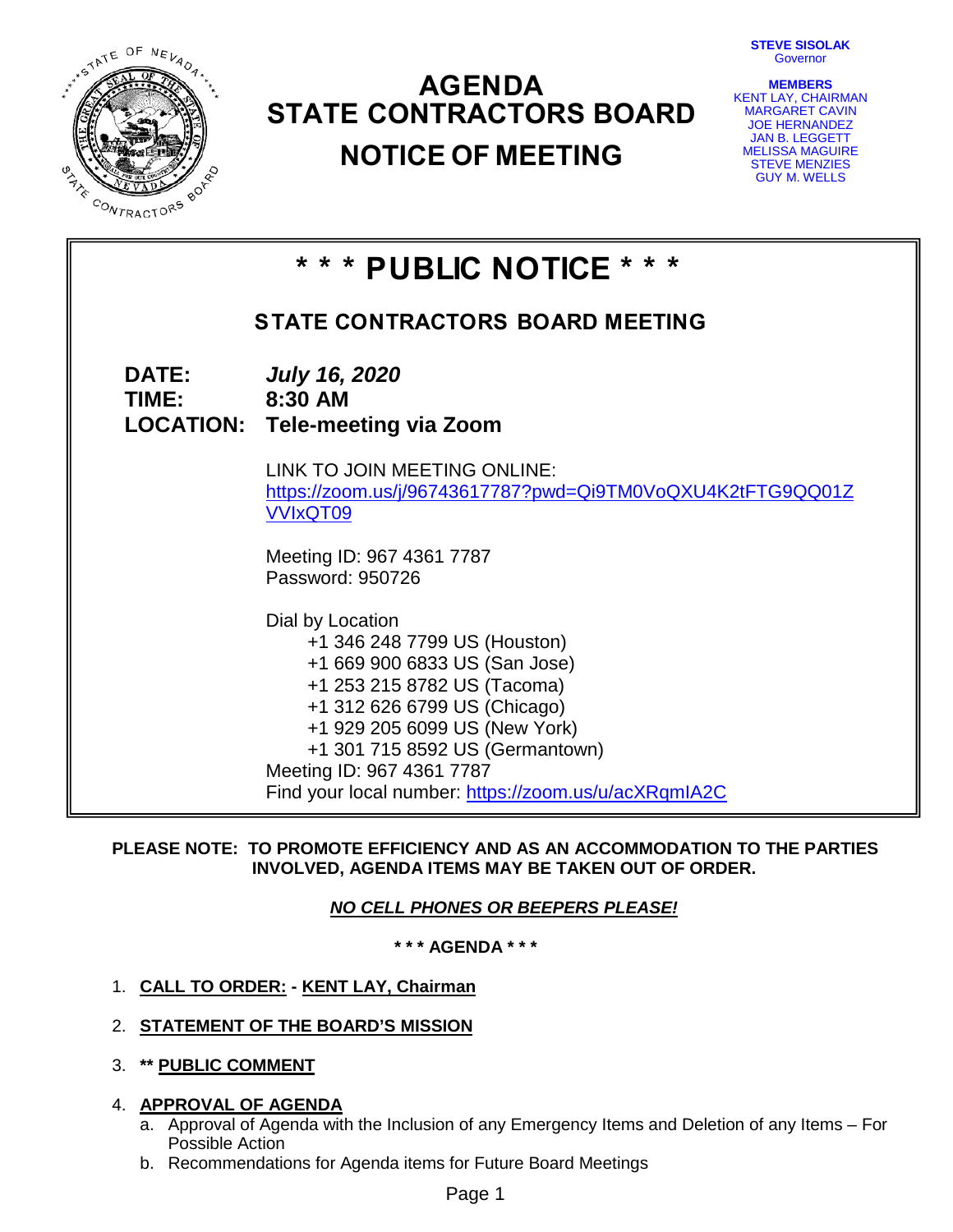## 5. **APPROVAL OF MINUTES**

June 18, 2020 – For Possible Action

## 6. **EXECUTIVE SESSION**

- a. Executive Officer's Report
- b. Review of Monthly Department Statistics For Possible Action
- c. Review and Approval of Quarterly Financial Reports for the Period Ending June 30, 2020 For Possible Action
- d. Review and Approval of Cash Disbursements and Transfer Journals for the Period Ending June 30, 2020 – For Possible Action
- e. Review and Approval of Budget for FY 2020-21 For Possible Action
- f. Update on the Sunset Subcommittee of the Legislative Commission's Survey of Title 54 Boards and Commissions
- g. Update on the State Occupational Licensing Review and Reform Grant Awarded to the Office Workforce Innovation by the United States Department of Labor
- h. Legislative Discussion For Possible Action
	- Discussion Concerning Potential Initiatives for the 2021 Legislative Session including but are not limited to the following Bill Draft Requests:
	- BDR 21ABDC2276 Related to Cease & Desist
	- BDR 21ABDC2277 Related to Residential Recovery Fund
	- BDR 21ABDC2266 Related to Disciplinary Actions
- i. Legal Report For Possible Action
	- Discussion Concerning Potential or Pending Litigation

(A public body may interrupt the open meeting and exclude the public for the purpose of having an attorney-client discussion of potential and existing litigation pursuant to NRS 241.015(3)(b)(2))

- j. Subcommittee Reports Executive Subcommittee, Recovery Fund Subcommittee, Classification/Regulation Subcommittee, Finance Subcommittee.
- k. Update Regarding the Status of the Construction Education Fund and Impact of Reductions to the State General Fund for FY 2020-21

## 7. **APPROVAL OF CONSENT AGENDA – For Possible Action:**

a. Ratification of Staff Approved License Applications, Changes of Licensure, Reinstatement of Licensure, Voluntary Surrenders (List Attached, Items 1 to 370)

## **NEW LICENSE APPLICATION DENIAL HEARINGS 9:00A.M.**

8. **NEW APPLICATION DENIAL HEARING – For Possible Action:** NEUBECKER WOODWORKS LLC Eric Edward Neubecker, Manager and Proposed Qualified Individual

## 9. **\*\*PUBLIC COMMENT**

Adjournment – For Possible Action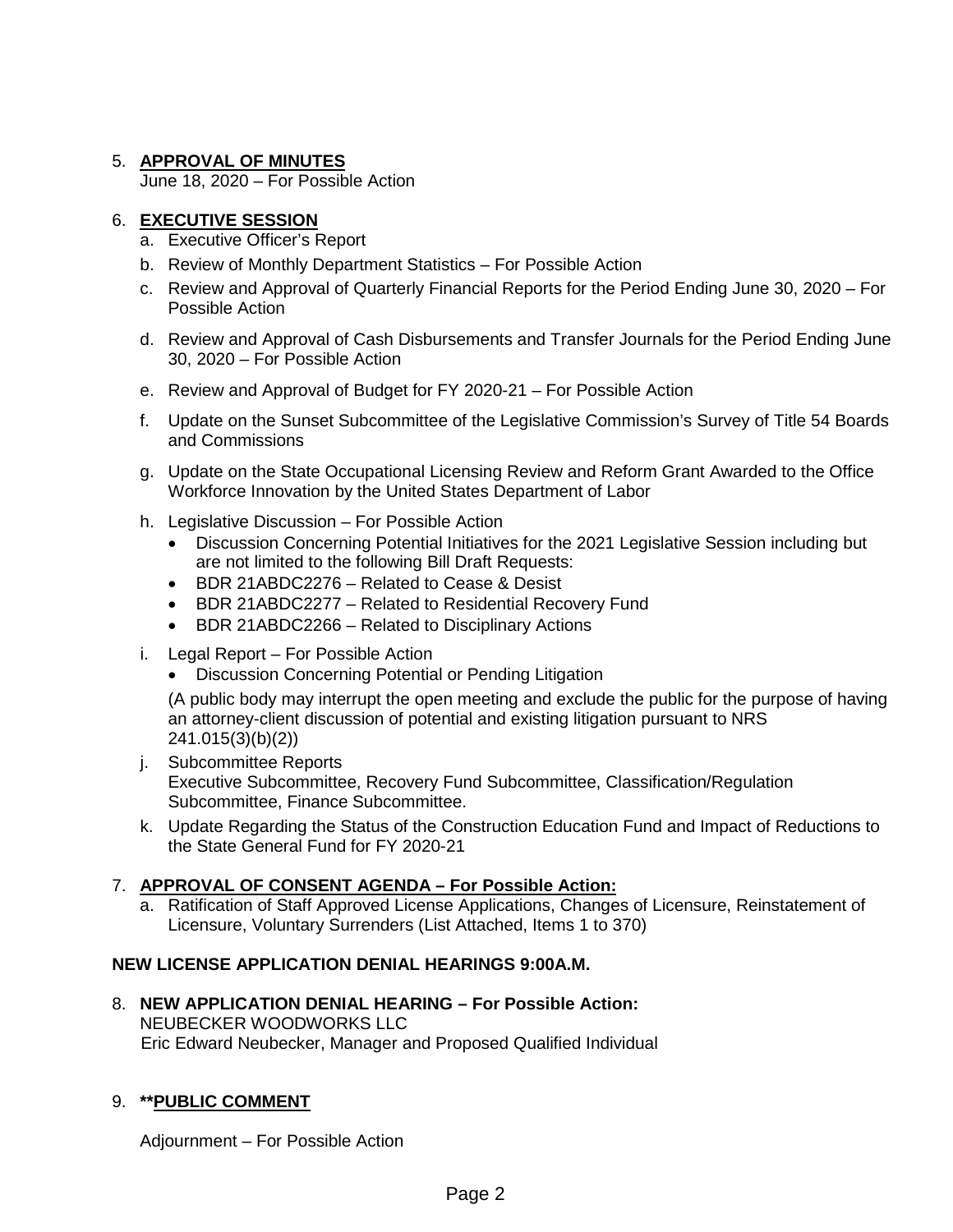## **\*\* PUBLIC COMMENT**

Pursuant to Section 2 of Directive 006, members of the public may submit written public comment by email to [PublicComment@nscb.state.nv.us.](mailto:PublicComment@nscb.state.nv.us) Emails received prior to adjournment of the meeting will be entered into the record. Any public comment offered at the time of the meeting will be limited to 3 minutes.

## **PUBLIC NOTICE**

Pursuant to Section 1 of the Declaration of Emergency Directive 006 ("Directive 006"), the requirement contained in NRS 241.023(1)(b) that there be a physical location designated for meetings of public bodies where members of the public are permitted to attend and participate has been suspended. Pursuant to Section 3 of Directive 006, the requirement contained in NRS 624.020(4)(a) that public notice agendas be posted at physical locations within the State of Nevada has likewise been suspended.

Notice of this meeting was posted on the Nevada State Contractors Board Internet Website and the Public Notice Website.

## **PLEASE NOTE:**

- 1) Persons/facilities desiring copies of the board's agenda must submit their request in writing every six months.
- 2) With regard to any board meeting, it is possible that an amended notice will be published adding new items to the original agenda. Amended notices will be posted in accordance with the Open Meeting Law: however, they will not be mailed to individuals on the board's mailing list.
- 3) Members of the public who are disabled and require special accommodations or assistance at the meeting are requested to notify the board office in writing at 5390 Kietzke Lane, Suite 102, Reno, NV 89511 or 2310 Corporate Circle, Suite 200, Henderson, NV 89074 or by calling 775- 688-1141 or by contacting Crystal Caywood at 702-486-1136 prior to the date of the meeting.
- 4) Pursuant to NRS 241.020(6), please take notice: (1) Items on the agenda may be taken out of order; (2) Two or more agenda items may be combined for consideration; and (3) At any time, items on the agenda may be removed from the agenda or discussion of the items may be delayed.
- 5) Subject to the provisions of NRS 241.050(5), interested parties may request a copy of supporting materials related to this meeting by contacting the following individuals:

Crystal Caywood 2310 Corporate Circle, Suite 200, Henderson, NV 89074 702.486.1136 [ccaywood@nscb.state.nv.us](mailto:ccaywood@nscb.state.nv.us)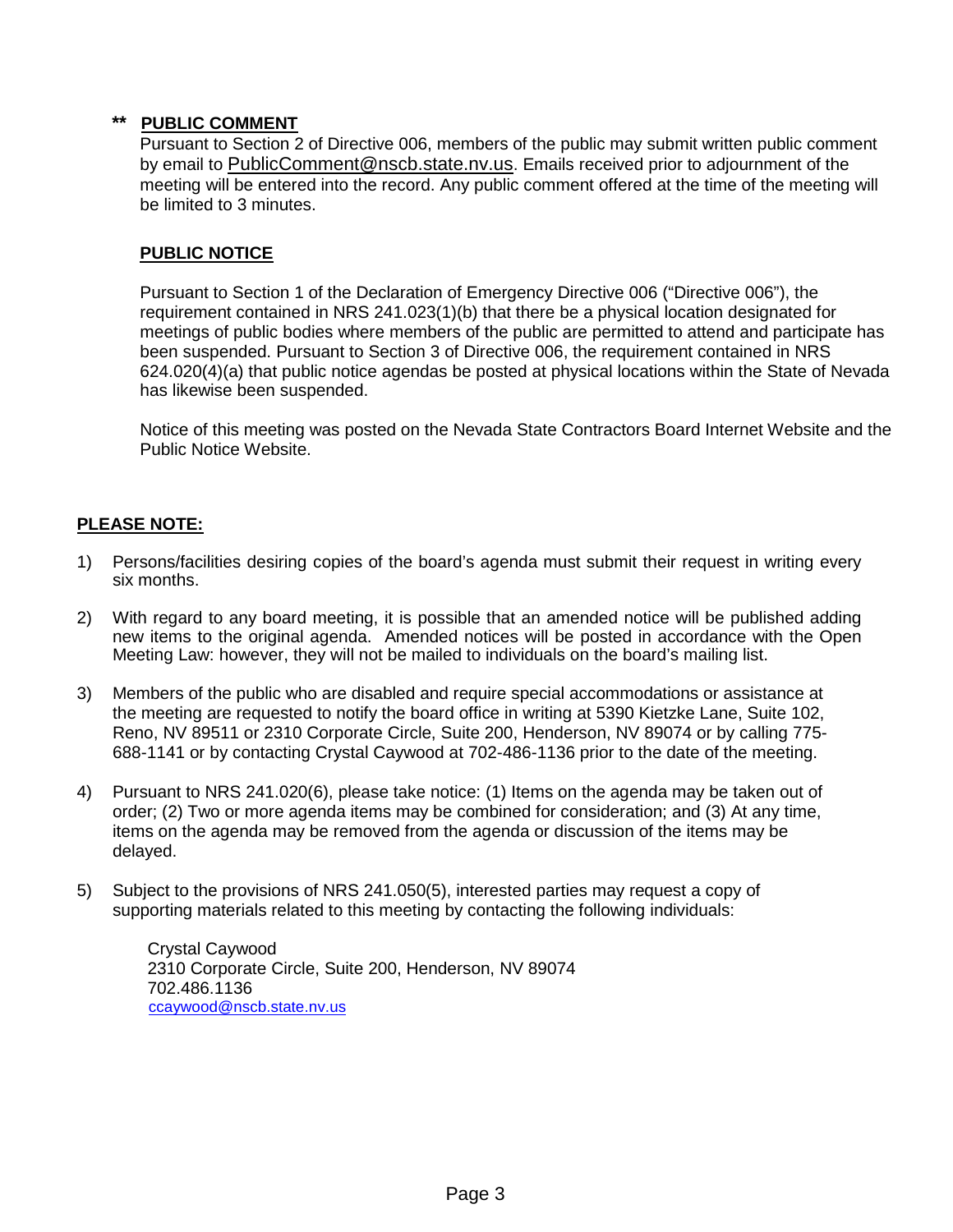Page 1 of 105

## **NEW APPLICATIONS**

**1 4 G CONCRETE LLC LAS VEGAS, NV** MATTHEW TAYLOR GATES, Managing Member MATTHEW TAYLOR GATES, CMS and Trade CONTRACTORS LICENSE APPLICATION, 1014346

> Approved DATE: 07/01/2020 LIMIT: \$50,000.00 BOND: \$5,000.00 CLASS: C5-CONCRETE CONTINGENT ON PASSING CMS/TRADE EXAMS

**2 5 STAR REMODELING LLC LAS VEGAS, NV** ALBERTO DEL VALLE-RICARDO, Managing Member ALBERTO DEL VALLE-RICARDO, CMS and Trade CONTRACTORS LICENSE APPLICATION, 1011221

> Approved DATE: 06/23/2020 LIMIT: \$50,000.00 BOND: \$5,000.00 CLASS: C4A-PAINTING

**3 A GOOD SIGN & GRAPHICS COMPANY SANTA ANA, CA** BABAK RICHARD ABEDI, President BABAK RICHARD ABEDI, CMS and Trade CONTRACTORS LICENSE APPLICATION, 1014089

Approved DATE: 06/23/2020 LIMIT: \$1,000,000.00 BOND: \$30,000.00 CLASS: C-6 ERECTING SIGNS CONTINGENT UPON PASSING REQUIRED CMS EXAM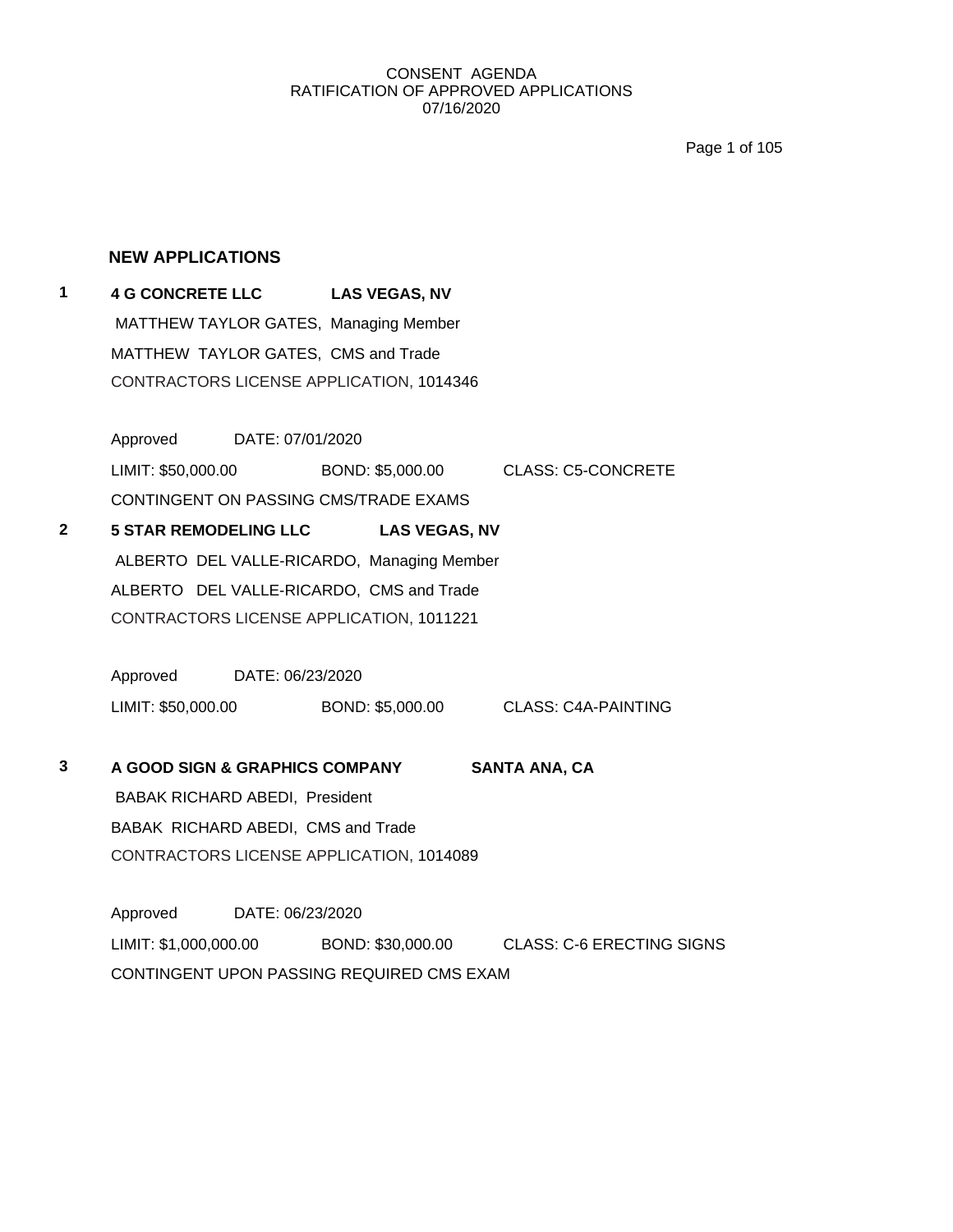Page 2 of 105

**4 A N G ELECTRIC WEST SACRAMENTO, CA** ALEKSEY NIKOLAY NEVEROV, President ALEKSEY NIKOLAY NEVEROV, CMS and Trade CONTRACTORS LICENSE APPLICATION, 1014067 Approved DATE: 06/04/2020 LIMIT: \$10,000.00 BOND: \$2,000.00 CLASS: C2 CONTINGENT UPON PASSING CMS EXAM BY 10/15/2020 **5 ADVOSY CONSTRUCTION LLC MESA, AZ** WESLEY RYAN HATHCOCK, Member CLIFFORD DANIEL RAY CMS and Trade CONTRACTORS LICENSE APPLICATION, 1012933 Approved DATE: 06/30/2020 LIMIT: \$200,000.00 BOND: \$10,000.00 CLASS: B2 **6 ADVOSY CONSTRUCTION LLC MESA, AZ** WESLEY RYAN HATHCOCK, Member CLIFFORD DANIEL RAY CMS and Trade CONTRACTORS LICENSE APPLICATION, 1012934 Approved DATE: 06/23/2020 LIMIT: \$145,000.00 BOND: \$10,000.00 CLASS: C15 **7 ALTA CONSTRUCTION INCORPORATED CORONA, CA** RICHARD CURTIS MCPHEETERS, JR President; MARIO STEVE AROZ Secretary RONALD MARK BEGLEY, CMS and Trade CONTRACTORS LICENSE APPLICATION, 1014021 Approved DATE: 06/04/2020 LIMIT: \$2,600,000.00 BOND: \$30,000.00 CLASS: B2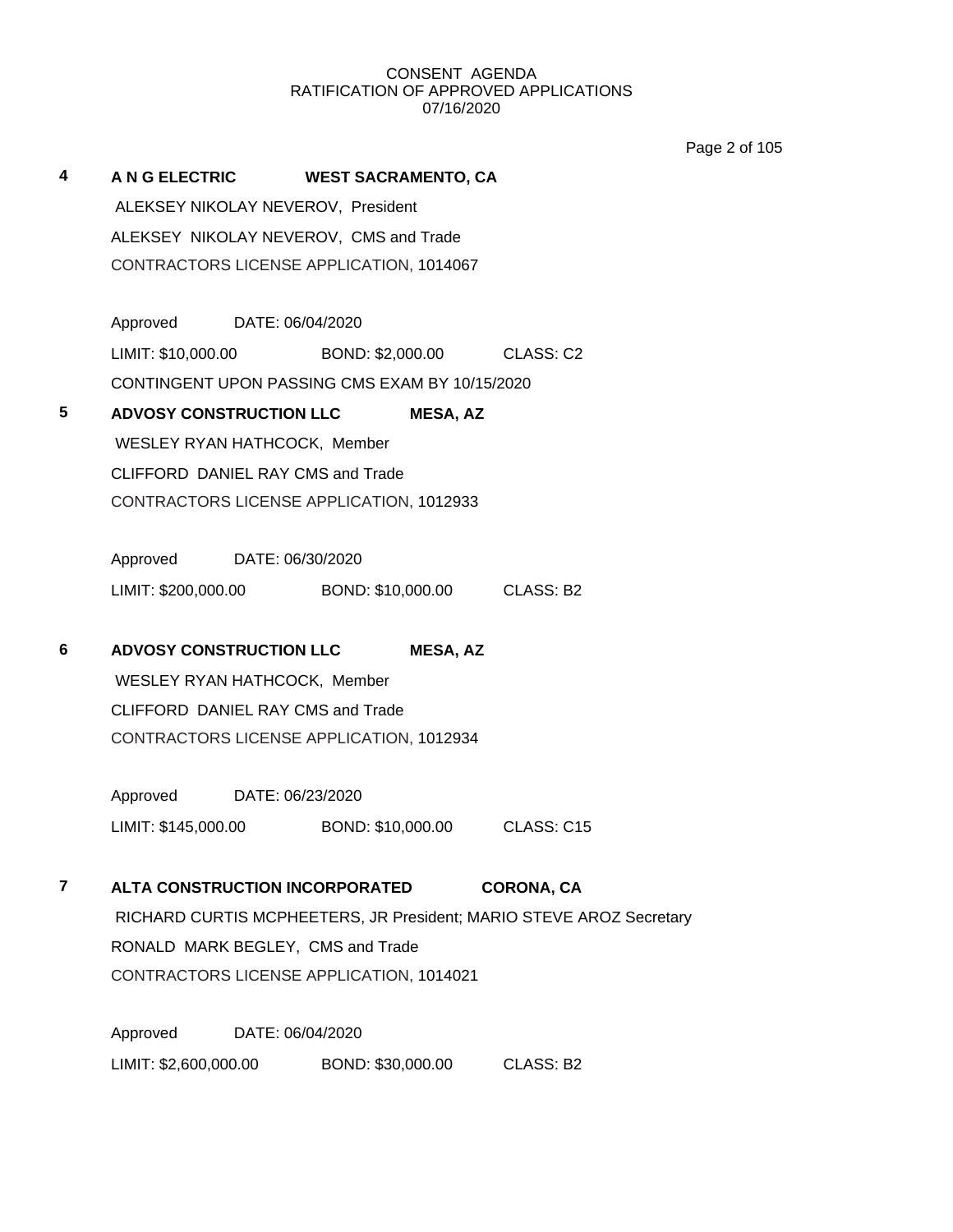Page 3 of 105

## **8 AMELITH DEVELOPMENT LLC LAS VEGAS, NV**

NEIL WILLIAM SCHEUERLEIN Manager NEIL WILLIAM SCHEUERLEIN CMS and Trade CONTRACTORS LICENSE APPLICATION, 1012960

Approved DATE: 06/04/2020 LIMIT: \$200,000.00 BOND: \$10,000.00 CLASS: B2

**9 AMERICAN ENVIRONMENTAL SOLUTIONS LLC SPARKS, NV** DAVID PATRICK BOYD Manager DAVID PATRICK BOYD CMS; ANTHONY LEWIS VALENTINE Trade CONTRACTORS LICENSE APPLICATION, 1013237

Approved DATE: 06/19/2020

LIMIT: \$245,000.00 BOND: \$15,000.00 CLASS: A-23 REMOVAL OF ASBESTOS

## **10 AMERICAN RIVER CAULKING INC COLFAX, CA**

MARY ANN SPENCER GUTIERREZ, President; RICHARD WADE TURNER, Secretary; SPENCER RICHARD GUTIERREZ, Other; GARY LIONEL GUTIERREZ, Director GARY LIONEL GUTIERREZ, CMS and Trade CONTRACTORS LICENSE APPLICATION, 1014234

Approved DATE: 06/12/2020 LIMIT: \$200,000.00 BOND: \$10,000.00 CLASS: C-36 INSTALLING URETHANE

## **11 APOLLO TECHNOLOGIES INC RANCHO SANTA MARGARITA , CA**

ROBERT WARREN RICKS, Manager ROBERT WARREN RICKS, CMS and Trade CONTRACTORS LICENSE APPLICATION, 1014419

Approved DATE: 06/22/2020

LIMIT: \$45,000.00 BOND: \$5,000.00 CLASS: C-30 INSTALLING EQUIPMENT TO

TREAT WATER

CONTINGENT UPON PASSING REQUIRED CMS EXAM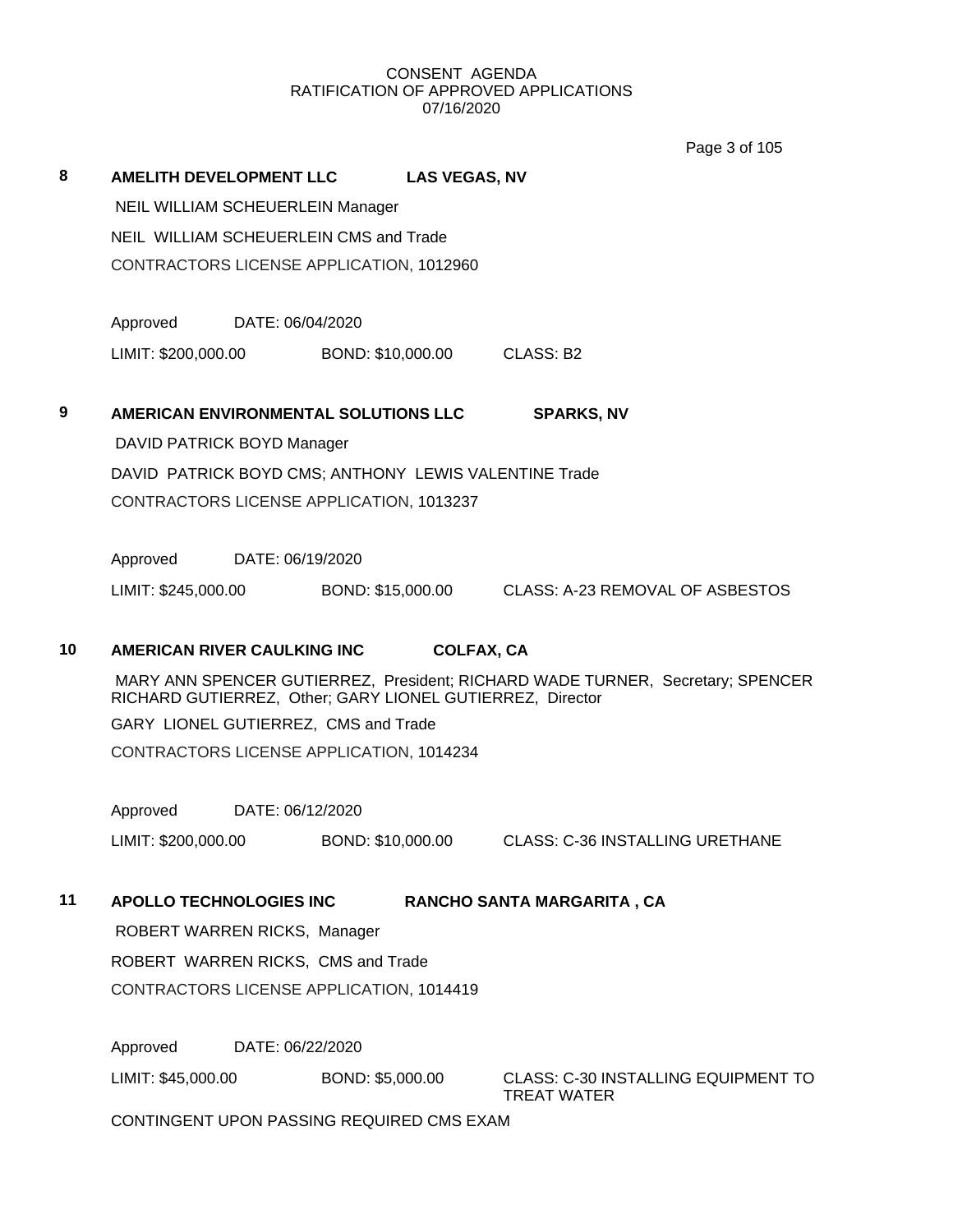Page 4 of 105

## **12 ARMANDO DIAZ ARREDONDO RENO, NV** A DIAZ MASONRY; ARMANDO DIAZ-ARREDONDO, Owner ARMANDO DIAZ-ARREDONDO, CMS and Trade CONTRACTORS LICENSE APPLICATION, 1012171

Approved DATE: 06/30/2020

LIMIT: \$3,000,000.00 BOND: \$30,000.00 CLASS: C-18 MASONRY

## **13 B & T CONSTRUCTION INC SPARKS, NV**

DAVID LAWRENCE BEAN President; NIKOLAI SHAUN TRAVIS, Secretary DAVID LAWRENCE BEAN CMS; JAMES PATRICK WILSON, Trade CONTRACTORS LICENSE APPLICATION, 1011980

Denied DATE: 06/08/2020

LIMIT: \$0.00 BOND: \$0.00 CLASS: A7; A9; A15; A19

FAILURE TO DEMONSTRATE GOOD CHARACTER AS SET FORTH IN NRS 624.265 BASED ON CRIMINAL HISTORY

## **14 BAKER BUILDERS LLC FREDERICK, CO**

DUSTIN PAIGE BAKER, Managing Member; JODI ELIZABETH BAKER, Managing Member

DUSTIN PAIGE BAKER, CMS and Trade

CONTRACTORS LICENSE APPLICATION, 1012868

Denied DATE: 06/30/2020

LIMIT: \$0.00 BOND: \$0.00 CLASS: B

FAILURE TO ESTABLISH FINANCIAL RESPONSIBILITY AS SET FORTH IN NRS 624.262 AND NRS 624.263

## **15 BASEBAND TELECOM CORPORATION CORONA, CA**

ALAN JOSEPH BOUDREAU, President; CHRISTIANNE MERIS BOUDREAU, Secretary

ALAN JOSEPH BOUDREAU, CMS and Trade

CONTRACTORS LICENSE APPLICATION, 1013943

Approved DATE: 06/24/2020

LIMIT: Unlimited BOND: \$50,000.00 CLASS: A- GENERAL ENGINEERING CONTINGENT UPON PASSING CMS EXAM BY 10/01/2020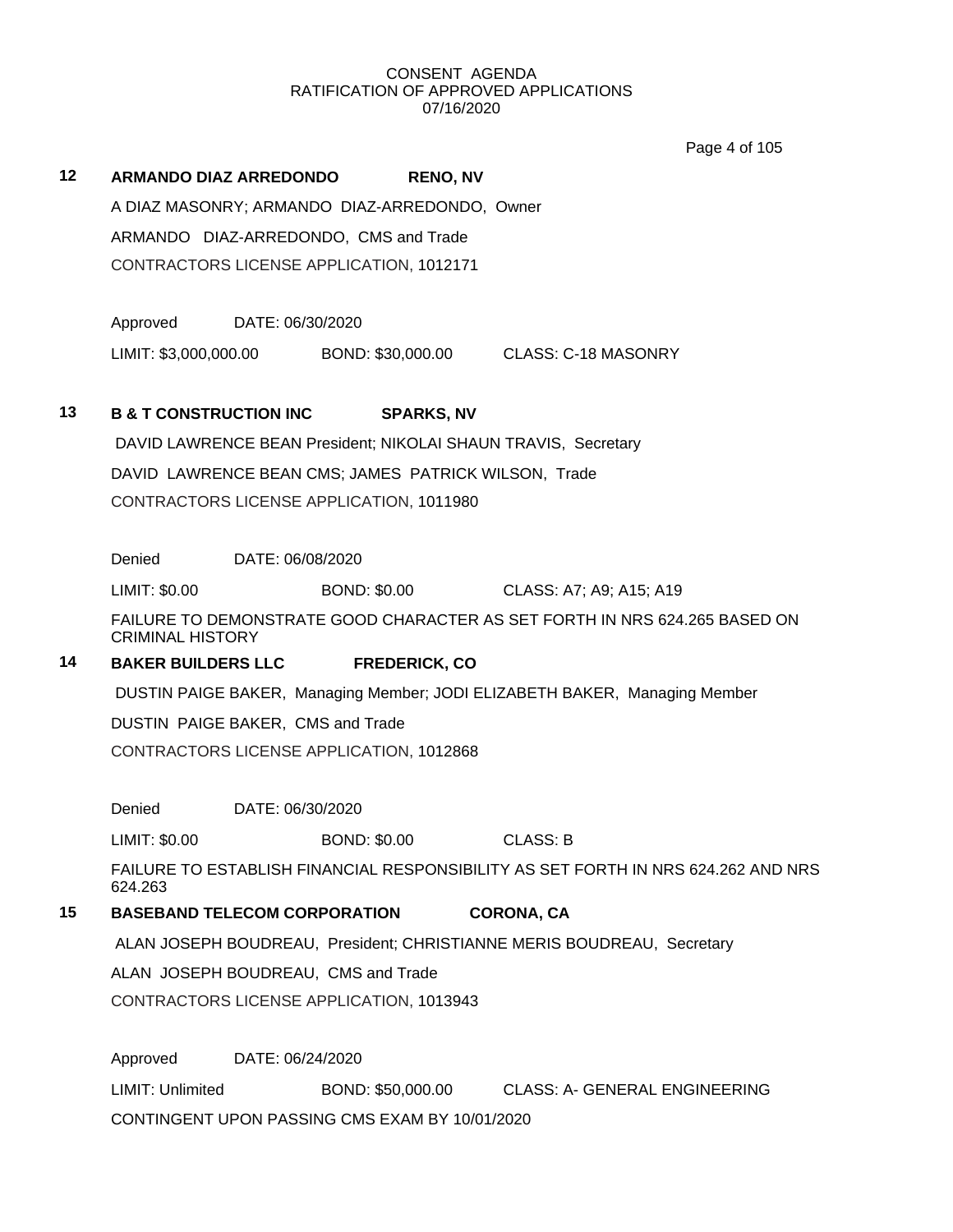Page 5 of 105

# **16 BATTLE BORN BOILER & MECHANICAL LLC CARSON CITY, NV** ZACHARY AARON TUCKER Managing Member; KYLE RYAN FRASER, Managing Member ZACHARY AARON TUCKER CMS and Trade CONTRACTORS LICENSE APPLICATION, 1009888 Approved DATE: 06/17/2020 LIMIT: \$245,000.00 BOND: \$15,000.00 CLASS: C1 **17 BERNEL INC ORANGE, CA** RANDY ROLAND NELSON President JAMES KINSMAN, Trade; RANDY ROLAND NELSON CMS CONTRACTORS LICENSE APPLICATION, 1013773 Approved DATE: 06/12/2020 LIMIT: \$1,000,000.00 BOND: \$30,000.00 CLASS: A-19 PIPELINE AND CONDUITS FOR WATER CONTINGENT UPON PASSING A-19A EXAM BY 09/17/2020 **18 BETHLEHEM CONSTRUCTION INCORPORATED CASHMERE, WA** MICHAEL JAMES ADDLEMAN President; LINDA BETH ADDLEMAN Secretary MICHAEL JAMES ADDLEMAN CMS and Trade CONTRACTORS LICENSE APPLICATION, 1014576 Approved DATE: 06/26/2020 LIMIT: \$200,000,000.00 BOND: \$0.00 CLASS: C-5 CONCRETE CONTRACTING **19 BIG TUNA CONSTRUCTION RENO, NV** DANIEL RADFORD HESSE, President; LILIAN FRANCESCA DEL PIERO, Secretary DANIEL RADFORD HESSE, CMS and Trade CONTRACTORS LICENSE APPLICATION, 1013960 Approved DATE: 06/24/2020 LIMIT: \$245,000.00 BOND: \$15,000.00 CLASS: A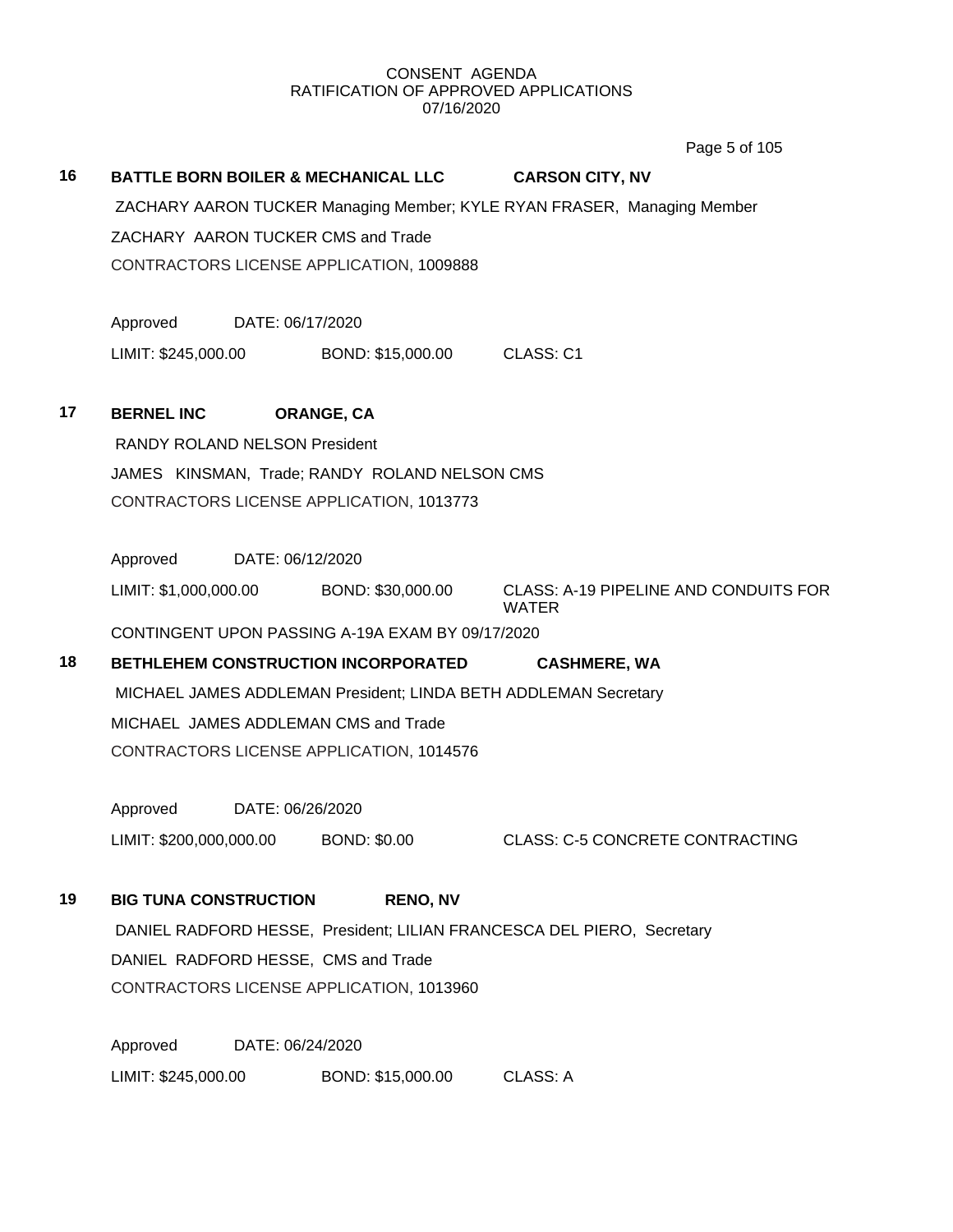Page 6 of 105

| 20 | <b>BLUE DESERT DESIGN GROUP LLC</b>                  |                  |                                      | <b>RENO, NV</b> |                                                                                    |
|----|------------------------------------------------------|------------------|--------------------------------------|-----------------|------------------------------------------------------------------------------------|
|    |                                                      |                  | DAKOTA COLE NEUFFER, Managing Member |                 |                                                                                    |
|    | DAKOTA COLE NEUFFER, CMS and Trade                   |                  |                                      |                 |                                                                                    |
|    | CONTRACTORS LICENSE APPLICATION, 1014480             |                  |                                      |                 |                                                                                    |
|    |                                                      |                  |                                      |                 |                                                                                    |
|    | Approved                                             | DATE: 07/01/2020 |                                      |                 |                                                                                    |
|    | LIMIT: \$200,000.00                                  |                  | BOND: \$10,000.00                    |                 | CLASS: B-2 RESIDENTIAL & SMALL<br><b>COMMERCIAL</b>                                |
|    | CONTINGENT UPON PASSING CMS & B-2 EXAM BY 11/18/2020 |                  |                                      |                 |                                                                                    |
| 21 | <b>BRAYWA PAINTING LLC</b>                           |                  | <b>SPARKS, NV</b>                    |                 |                                                                                    |
|    |                                                      |                  |                                      |                 | MARLON ENRIQUE YANEZ, Managing Member; WALTER OSWALDO CARIAS CATU, Managing Member |
|    | WALTER OSWALDO CARIAS CATU, CMS and Trade            |                  |                                      |                 |                                                                                    |
|    | CONTRACTORS LICENSE APPLICATION, 1014001             |                  |                                      |                 |                                                                                    |
|    |                                                      |                  |                                      |                 |                                                                                    |
|    | Approved                                             | DATE: 06/04/2020 |                                      |                 |                                                                                    |
|    |                                                      |                  |                                      |                 |                                                                                    |

LIMIT: \$35,000.00 BOND: \$5,000.00 CLASS: C-4A PAINTING; C-4E DRYWALL CONTINGENT UPON PASSING CMS & C-4A EXAMS BY 10/07/2020

## **22 BUILT BY HUDGENS LLC SPARKS, NV**

ANDY LEE HUDGENS, Managing Member; NICOLE PIPER HUDGENS, Managing Member NICOLE PIPER HUDGENS, CMS; ANDY LEE HUDGENS, Trade CONTRACTORS LICENSE APPLICATION, 1013741

Approved DATE: 06/24/2020 LIMIT: \$200,000.00 BOND: \$10,000.00 CLASS: C5

## **23 BUILT BY HUDGENS LLC SPARKS, NV**

ANDY LEE HUDGENS, Managing Member; NICOLE PIPER HUDGENS, Managing Member ANDY LEE HUDGENS, Trade; NICOLE PIPER HUDGENS, CMS CONTRACTORS LICENSE APPLICATION, 1013742

Approved DATE: 06/24/2020 LIMIT: \$200,000.00 BOND: \$10,000.00 CLASS: C3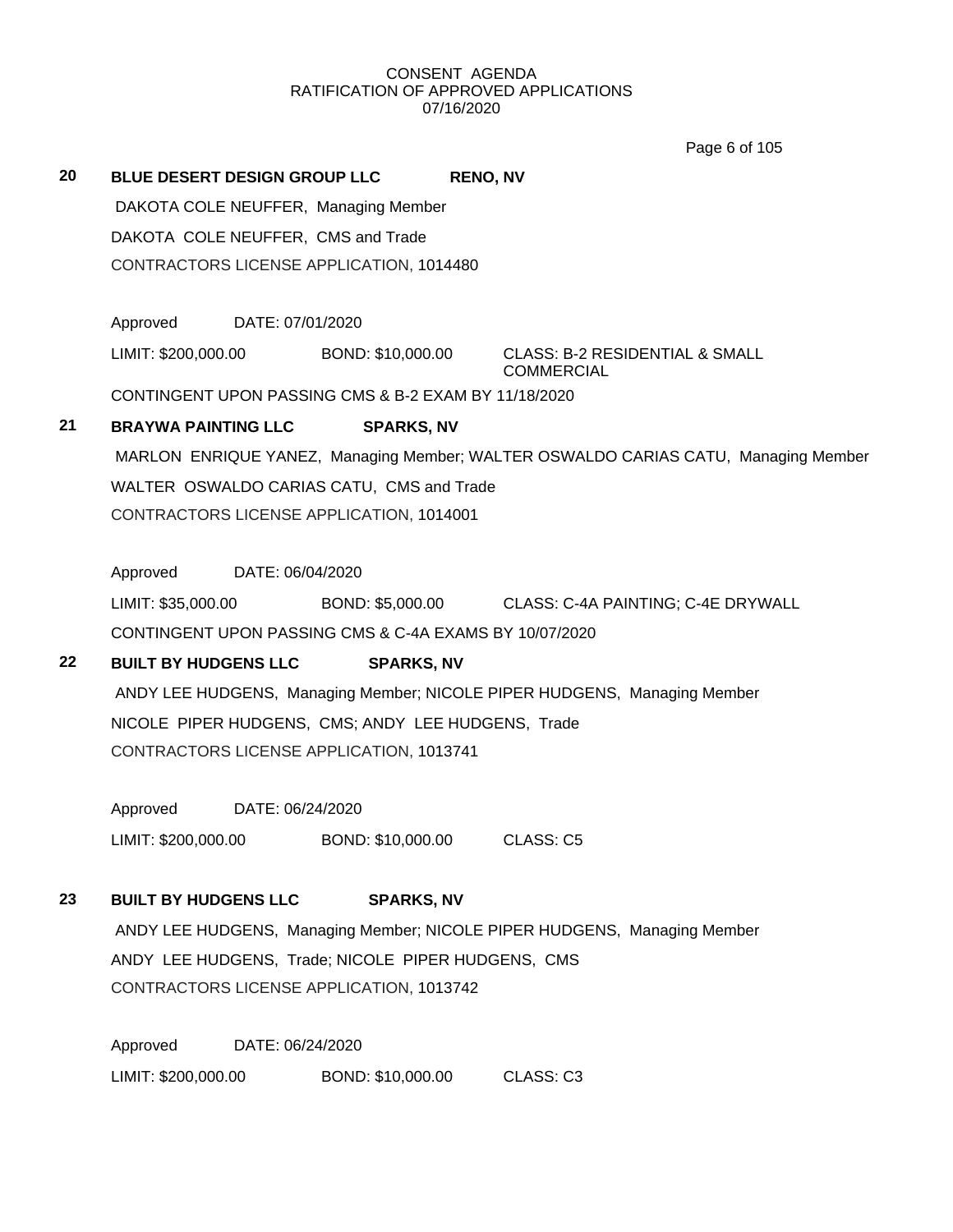Page 7 of 105

## **24 BUILT BY HUDGENS LLC SPARKS, NV**

ANDY LEE HUDGENS, Managing Member; NICOLE PIPER HUDGENS, Managing Member NICOLE PIPER HUDGENS, CMS; ANDY LEE HUDGENS, Trade CONTRACTORS LICENSE APPLICATION, 1013743

Approved DATE: 06/24/2020

LIMIT: \$200,000.00 BOND: \$10,000.00 CLASS: C15

## **25 C S C OF OKLAHOMA LLC GROVE, OK**

TYSON ROY MEDLIN, Managing Member CHRISTOPHER ALAN SHIRLEY, CMS and Trade CONTRACTORS LICENSE APPLICATION, 1014107

Approved DATE: 06/09/2020

LIMIT: \$245,000.00 BOND: \$15,000.00 CLASS: C-3 CARPENTRY MAINTENANCE AND

MINOR REPAIR

CONTINGENT UPON PASSING REQUIRED CMS AND TRADE EXAMS

## **26 CASCADE DRILLING L P A LIMTED PARTNERSHIP OF DELAWARE BOTHELL, WA**

CASCADE GP HOLDINGS LLC General Partner; JOHN WHITNEY COWDERY General Partner; GARY THOMAS CRUEGER General Partner

DONALD LEE WINGLEWICH CMS and Trade

CONTRACTORS LICENSE APPLICATION, 1014727

Approved DATE: 06/23/2020

LIMIT: Unlimited BOND: \$50,000.00 CLASS: C23

CONTINGENT UPON INDEMNIFICATION BY VIRONEX TECHNICAL SERVICES LLC AND SURRENDER OF LICENSE #73966

**27 CHICAGO FLYHOUSE INCORPORATED CHICAGO, IL**

MARK MICHAEL WITTEVEEN, President

MARK MICHAEL WITTEVEEN, CMS and Trade

CONTRACTORS LICENSE APPLICATION, 1014194

Approved DATE: 06/22/2020

LIMIT: \$5,000,000.00 BOND: \$50,000.00 CLASS: C-26B BUILDING ACCESSORIES AND **SPECIALTIES** 

CONTINGENT ON PASSING REQUIRED CMS EXAM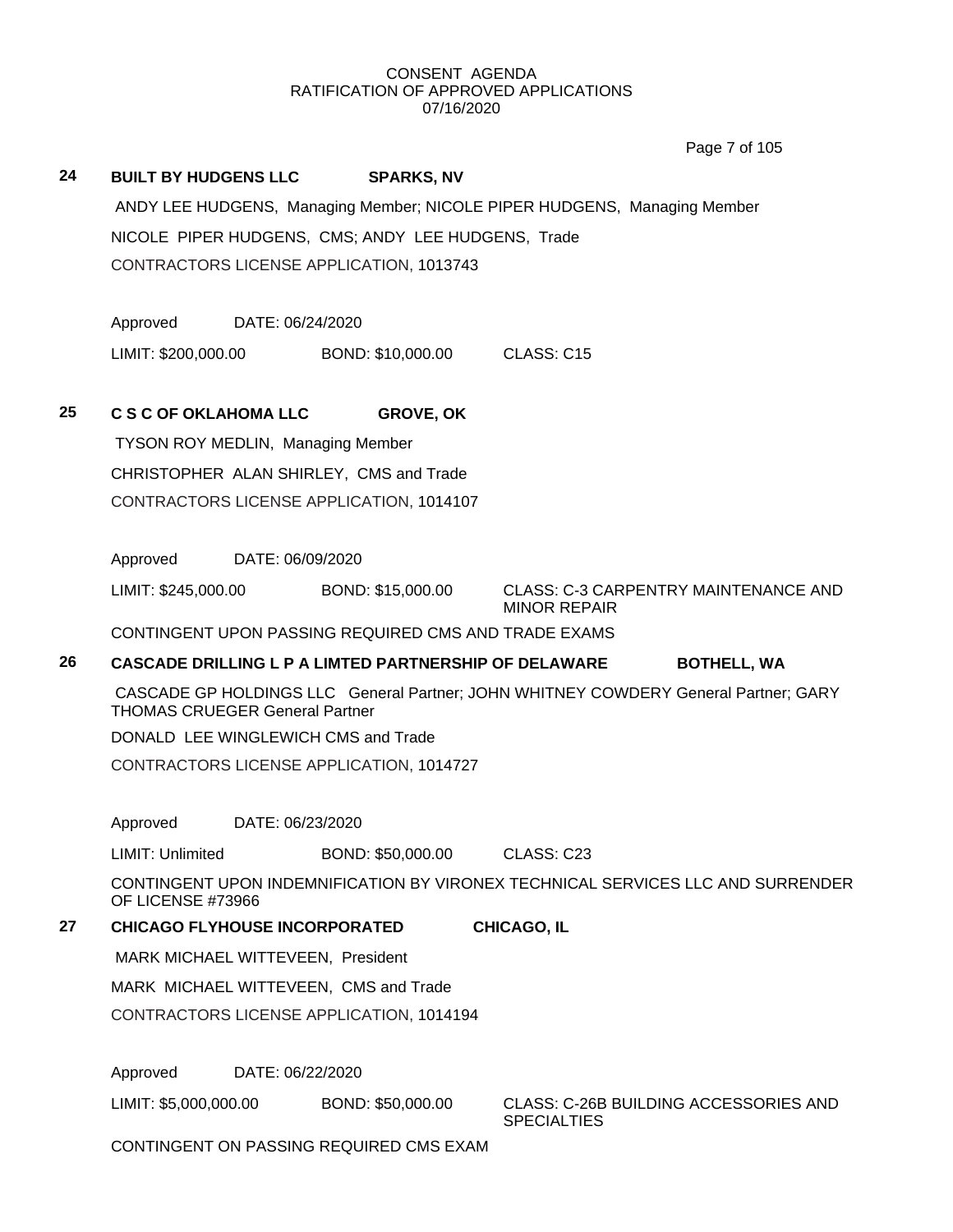Page 8 of 105

| 28 | <b>CIMOLAI U S A LLC</b>                |                  | <b>NEW YORK, NY</b>                                              |                                                                                 |                                       |
|----|-----------------------------------------|------------------|------------------------------------------------------------------|---------------------------------------------------------------------------------|---------------------------------------|
|    |                                         |                  | CLAUDIA PAVAN, Manager; DENNY GIORGIO REGINI, Manager            |                                                                                 |                                       |
|    | PETER JOHN FRANTZ, CMS and Trade        |                  |                                                                  |                                                                                 |                                       |
|    |                                         |                  | CONTRACTORS LICENSE APPLICATION, 1011729                         |                                                                                 |                                       |
|    | Approved                                | DATE: 06/24/2020 |                                                                  |                                                                                 |                                       |
|    | LIMIT: \$45,000.00                      |                  | BOND: \$5,000.00                                                 | CLASS: C14B                                                                     |                                       |
| 29 | <b>CLARK PEST CONTROL OF NEVADA LLC</b> |                  |                                                                  | LODI, CA                                                                        |                                       |
|    | <b>Managing Member</b>                  |                  |                                                                  | CLARK PEST CONSTRUCTION; DAVID F SHEWMAKE Vice President; ROBERT DOUGLAS BAKER, |                                       |
|    | JACK LEWIS DERIEUX, CMS and Trade       |                  |                                                                  |                                                                                 |                                       |
|    |                                         |                  | CONTRACTORS LICENSE APPLICATION, 1012556                         |                                                                                 |                                       |
|    | Approved                                | DATE: 06/04/2020 |                                                                  |                                                                                 |                                       |
|    | LIMIT: \$200,000.00                     |                  | BOND: \$10,000.00                                                | <b>MINOR REPAIRS</b>                                                            | CLASS: C-3 CARPENTRY, MAINTENANCE AND |
|    |                                         |                  | CONTINGENT UPON PASSING CMS EXAM BY 07/02/2020                   |                                                                                 |                                       |
| 30 |                                         |                  | <b>COLONIAL AIR &amp; CHIMNEY SERVICES COMPANY OF NEVADA LLC</b> |                                                                                 | <b>LAS VEGAS, NV</b>                  |
|    | Manager                                 |                  |                                                                  | FREEZE AND FIRE SERVICES HVAC & REFRIGERATION; RICHARD BURTON SCHOONMAKER       |                                       |
|    |                                         |                  | RICHARD BURTON SCHOONMAKER CMS and Trade                         |                                                                                 |                                       |
|    |                                         |                  | CONTRACTORS LICENSE APPLICATION, 1013120                         |                                                                                 |                                       |
|    | Approved                                | DATE: 06/17/2020 |                                                                  |                                                                                 |                                       |
|    | LIMIT: \$8,500.00                       |                  | BOND: \$2,000.00                                                 | CLASS: C21                                                                      |                                       |
| 31 |                                         |                  | <b>CONTINUUM ENVIRONMENTAL SERVICES LTD LLC</b>                  | <b>RICHFIELD, OH</b>                                                            |                                       |
|    |                                         |                  | APICELLA Manager; TODD MICHAEL ROBERSON, Manager                 | MICHAEL EDWARD ROGOZINSKI Manager; MARK DAVID APICELLA, Manager; CARL JOSEPH    |                                       |
|    |                                         |                  | MICHAEL EDWARD ROGOZINSKI CMS and Trade                          |                                                                                 |                                       |
|    |                                         |                  | CONTRACTORS LICENSE APPLICATION, 1013646                         |                                                                                 |                                       |
|    | Approved                                | DATE: 06/26/2020 |                                                                  |                                                                                 |                                       |

LIMIT: \$2,000,000.00 BOND: \$30,000.00 CLASS: A- GENERAL ENGINEERING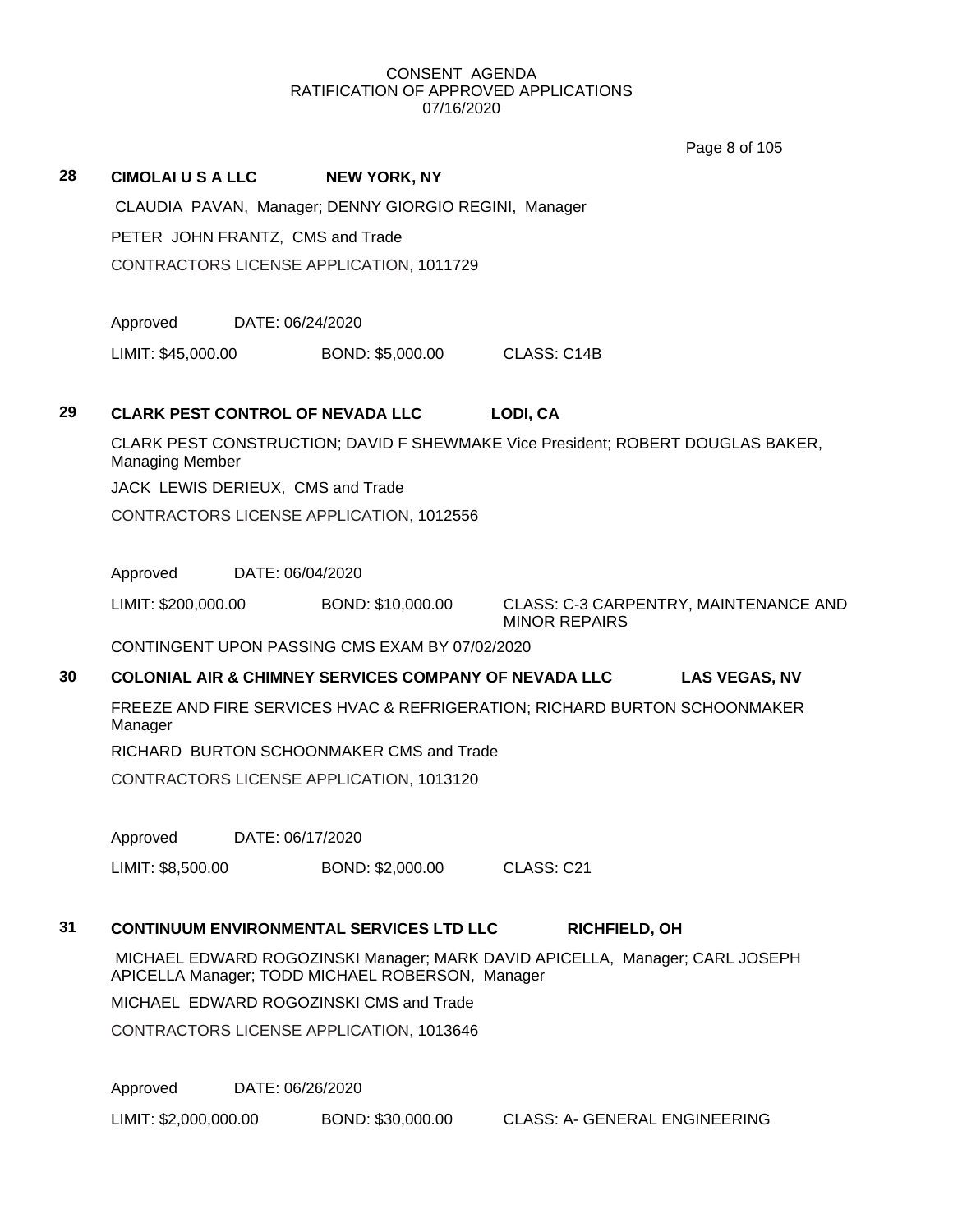|    |                                           |                  |                                                | Page 9 of 105                                                            |
|----|-------------------------------------------|------------------|------------------------------------------------|--------------------------------------------------------------------------|
| 32 | <b>CRAZY LLC</b>                          |                  | <b>HENDERSON, NV</b>                           |                                                                          |
|    |                                           |                  |                                                | STEVEN KENT GILLMORE Managing Member; TIMOTHY HUGH PERCY Managing Member |
|    |                                           |                  | STEVEN KENT GILLMORE CMS and Trade             |                                                                          |
|    |                                           |                  | CONTRACTORS LICENSE APPLICATION, 1014172       |                                                                          |
|    |                                           |                  |                                                |                                                                          |
|    | Approved                                  | DATE: 06/25/2020 |                                                |                                                                          |
|    |                                           |                  |                                                | LIMIT: \$245,000.00 BOND: \$15,000.00 CLASS: B GENERAL BUILDING          |
|    |                                           |                  | CONTINGENT ON PASSING REQUIRED CMS/TRADE EXAMS |                                                                          |
| 33 |                                           |                  | CRYSTAL PROPERTIES AND INVESTMENTS INC         | <b>LAS VEGAS, NV</b>                                                     |
|    | PETER VITO ANELLO President               |                  |                                                |                                                                          |
|    | PETER VITO ANELLO CMS and Trade           |                  |                                                |                                                                          |
|    |                                           |                  | CONTRACTORS LICENSE APPLICATION, 1012736       |                                                                          |
|    |                                           |                  |                                                |                                                                          |
|    | Approved                                  | DATE: 06/22/2020 |                                                |                                                                          |
|    |                                           |                  |                                                | LIMIT: \$1,000,000.00 BOND: \$30,000.00 CLASS: B GENERAL BUILDING        |
| 34 | <b>DRP BUILDERS INC</b>                   |                  | <b>GENOA, NV</b>                               |                                                                          |
|    |                                           |                  |                                                | REBEKAH JOYCE ROBERTSON, President; DAVID WALCHER ROBERTSON, Treasurer   |
|    |                                           |                  |                                                | DAVID WALCHER ROBERTSON, Trade; REBEKAH JOYCE ROBERTSON, CMS             |
|    |                                           |                  | CONTRACTORS LICENSE APPLICATION, 1013739       |                                                                          |
|    |                                           |                  |                                                |                                                                          |
|    | Approved                                  | DATE: 06/24/2020 |                                                |                                                                          |
|    | LIMIT: \$2,000,000.00                     |                  | BOND: \$50,000.00                              | <b>CLASS: B- GENERAL BUILDING</b>                                        |
|    |                                           |                  | CONTINGENT UPON PASSING CMS EXAM BY 09/13/2020 |                                                                          |
| 35 | <b>DESERT BOILERS &amp; CONTROLS INC.</b> |                  |                                                | <b>LAS VEGAS, NV</b>                                                     |
|    | <b>SANDRA LEE HANSEN President</b>        |                  |                                                |                                                                          |
|    |                                           |                  | STEPHAN ANTHONY BANKOSZ, CMS and Trade         |                                                                          |
|    |                                           |                  | CONTRACTORS LICENSE APPLICATION, 1014481       |                                                                          |
|    |                                           |                  |                                                |                                                                          |
|    | Denied                                    |                  | DATE: 06/30/2020                               |                                                                          |
|    | LIMIT: \$0.00                             |                  | <b>BOND: \$0.00</b>                            | <b>CLASS: B-2 RESIDENTIAL &amp; SMALL</b><br><b>COMMERCIAL</b>           |

NRS 624.260 EXPERIENCE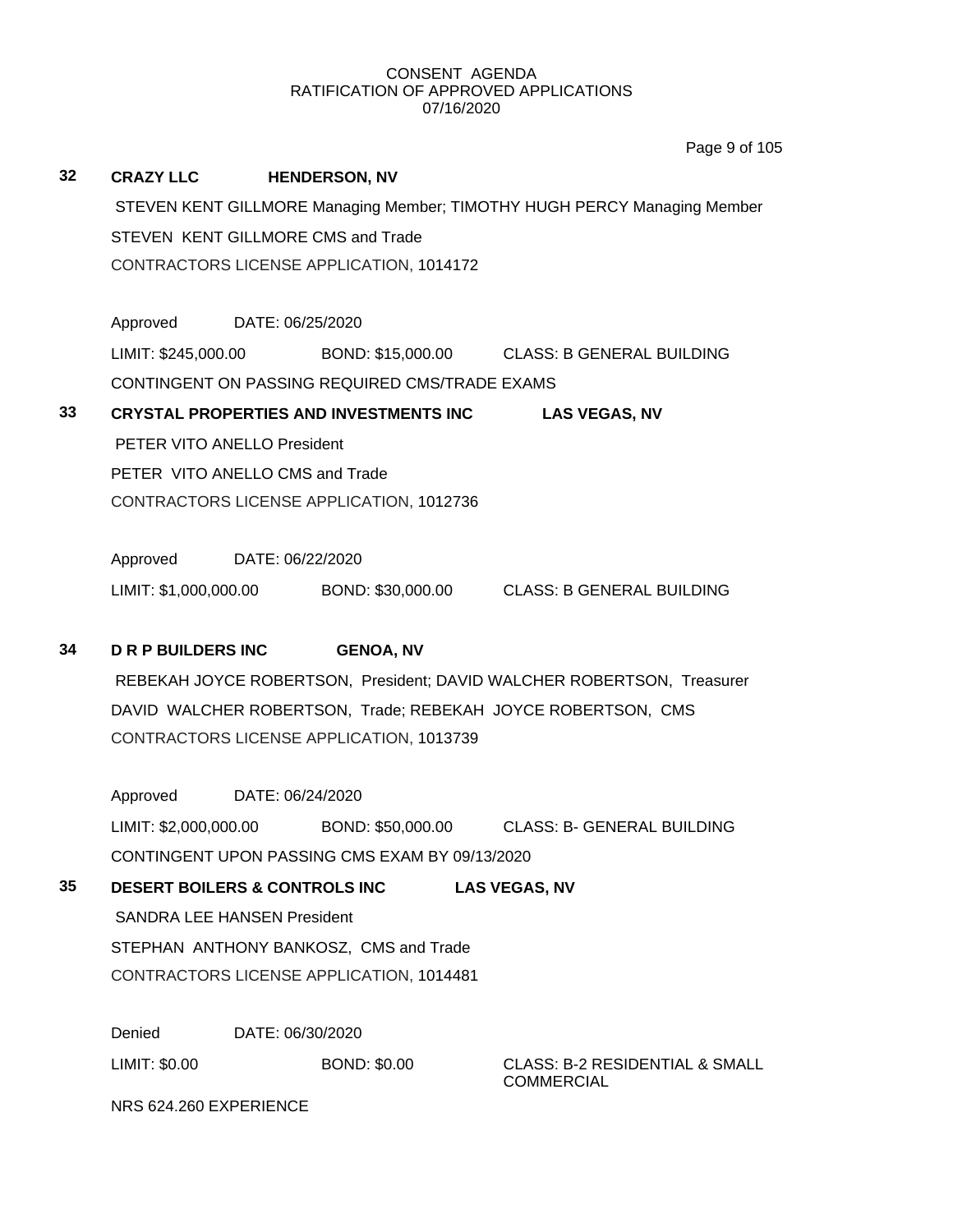Page 10 of 105

| 36 | <b>DESERT PARKS LANDSCAPING INC</b>    |                  |                                                         | <b>AUBURN, CA</b>                                                |  |  |  |
|----|----------------------------------------|------------------|---------------------------------------------------------|------------------------------------------------------------------|--|--|--|
|    |                                        |                  | NANCY ELLEN DECKER President; DANIEL MCELVAIN Secretary |                                                                  |  |  |  |
|    | DANIEL MCELVAIN CMS and Trade          |                  |                                                         |                                                                  |  |  |  |
|    |                                        |                  | CONTRACTORS LICENSE APPLICATION, 1014398                |                                                                  |  |  |  |
|    |                                        |                  |                                                         |                                                                  |  |  |  |
|    | Approved                               | DATE: 06/11/2020 |                                                         |                                                                  |  |  |  |
|    | LIMIT: \$245,000.00                    |                  | BOND: \$15,000.00                                       | CLASS: C-18 MASONRY LIMITED TO CONCRETE<br><b>PAVERS</b>         |  |  |  |
| 37 | <b>DETAILED INTERIORS INC</b>          |                  | <b>LAS VEGAS, NV</b>                                    |                                                                  |  |  |  |
|    |                                        |                  | JASON MICHAEL ROSENBERG, President                      |                                                                  |  |  |  |
|    | JASON MICHAEL ROSENBERG, CMS and Trade |                  |                                                         |                                                                  |  |  |  |
|    |                                        |                  | CONTRACTORS LICENSE APPLICATION, 1012895                |                                                                  |  |  |  |
|    |                                        |                  |                                                         |                                                                  |  |  |  |
|    | Approved                               | DATE: 06/23/2020 |                                                         |                                                                  |  |  |  |
|    | LIMIT: \$50,000.00                     |                  | BOND: \$5,000.00                                        | CLASS: C-3B LIMITED TO THE INSTALLATION<br>OF WOOD FLOORING ONLY |  |  |  |
|    |                                        |                  | CONTINGENT UPON PASSING REQUIRED CMS EXAM               |                                                                  |  |  |  |
| 38 |                                        |                  | DYNAGRID CONSTRUCTION GROUP LLC                         | <b>LEWISVILLE, TX</b>                                            |  |  |  |
|    |                                        |                  |                                                         | CHARLES ANDREW FERRARA Other; KENDREW GERHART M WITT, Other      |  |  |  |
|    | CHARLES ANDREW FERRARA CMS and Trade   |                  |                                                         |                                                                  |  |  |  |
|    |                                        |                  | CONTRACTORS LICENSE APPLICATION, 1013672                |                                                                  |  |  |  |
|    | Approved                               | DATE: 06/17/2020 |                                                         |                                                                  |  |  |  |
|    | LIMIT: Unlimited                       |                  |                                                         | BOND: \$50,000.00 CLASS: A-9 PIERS AND FOUNDATIONS               |  |  |  |
| 39 | <b>E CONKLIN RESTORATION LLC</b>       |                  | <b>RENO, NV</b>                                         |                                                                  |  |  |  |
|    |                                        |                  |                                                         | SERVPRO OF RENO SOUTHWEST; CAROLEE ANN ENWALD Manager            |  |  |  |
|    | CAROLEE ANN ENWALD CMS and Trade       |                  |                                                         |                                                                  |  |  |  |
|    |                                        |                  | CONTRACTORS LICENSE APPLICATION, 1014396                |                                                                  |  |  |  |
|    | Approved                               | DATE: 07/01/2020 |                                                         |                                                                  |  |  |  |
|    | LIMIT: \$150,000.00                    |                  | BOND: \$10,000.00                                       | <b>CLASS: A-13 WRECKING BUILDINGS</b>                            |  |  |  |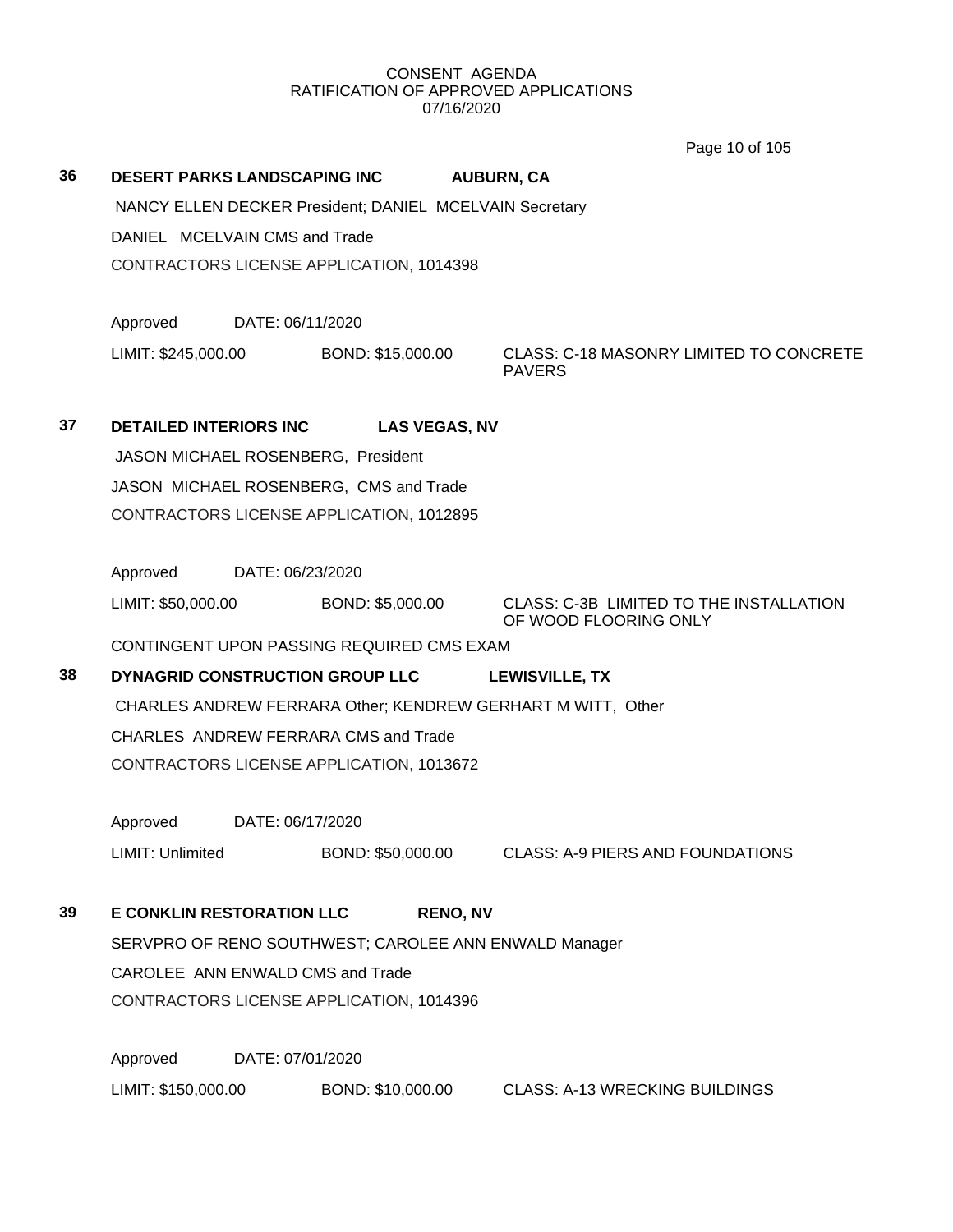Page 11 of 105

## **40 ELITE ENGINEERING INC SOUTH BARRINGTON, IL**

GINA MARIE URSO, President; JOHN JOSEPH URSO Secretary MICHAEL ROBERT MOREAU CMS and Trade CONTRACTORS LICENSE APPLICATION, 1013102

Approved DATE: 06/25/2020

LIMIT: \$10,000.00 BOND: \$2,000.00 CLASS: C-2D LOW VOLTAGE

## **41 ENCORE RENOVATION LLC SPARKS, NV**

RICARDO JAVIER BRAVO Manager; ESTEBAN ANDRES BRAVO-RUIZ, Manager; RICARDO BRAVO-RUIZ, Manager RICARDO BRAVO-RUIZ, CMS and Trade CONTRACTORS LICENSE APPLICATION, 1012688

Approved DATE: 06/04/2020

LIMIT: \$200,000.00 BOND: \$10,000.00 CLASS: C3

CONTINGENT UPON PASSING EXAMS BY 7/14/2020

## **42 ENERGY MANAGEMENT CORPORATION SALT LAKE CITY, UT**

PAUL ROSSITER, President; ROBERT D BAER, Treasurer; STEVEN ROSSITER, Chief Executive **Officer** 

STEVEN ROSSITER, CMS; TYSON WILLIAM THOMAS, Trade CONTRACTORS LICENSE APPLICATION, 1014331

Approved DATE: 06/22/2020

LIMIT: \$1,000,000.00 BOND: \$30,000.00 CLASS: C2-ELECTRICAL

CONTINGENT ON PASSING CMS/TRADE EXAMS

## **43 ENVIRA CORP SPARKS, NV**

SUNCREST DESIGN & CONSTRUCTION; VICKI PESNER BISCHOFF President; GREGORY GUY BISCHOFF Treasurer

GREGORY GUY BISCHOFF CMS and Trade

CONTRACTORS LICENSE APPLICATION, 1012906

Approved DATE: 06/26/2020

LIMIT: \$1,500,000.00 BOND: \$30,000.00 CLASS: B2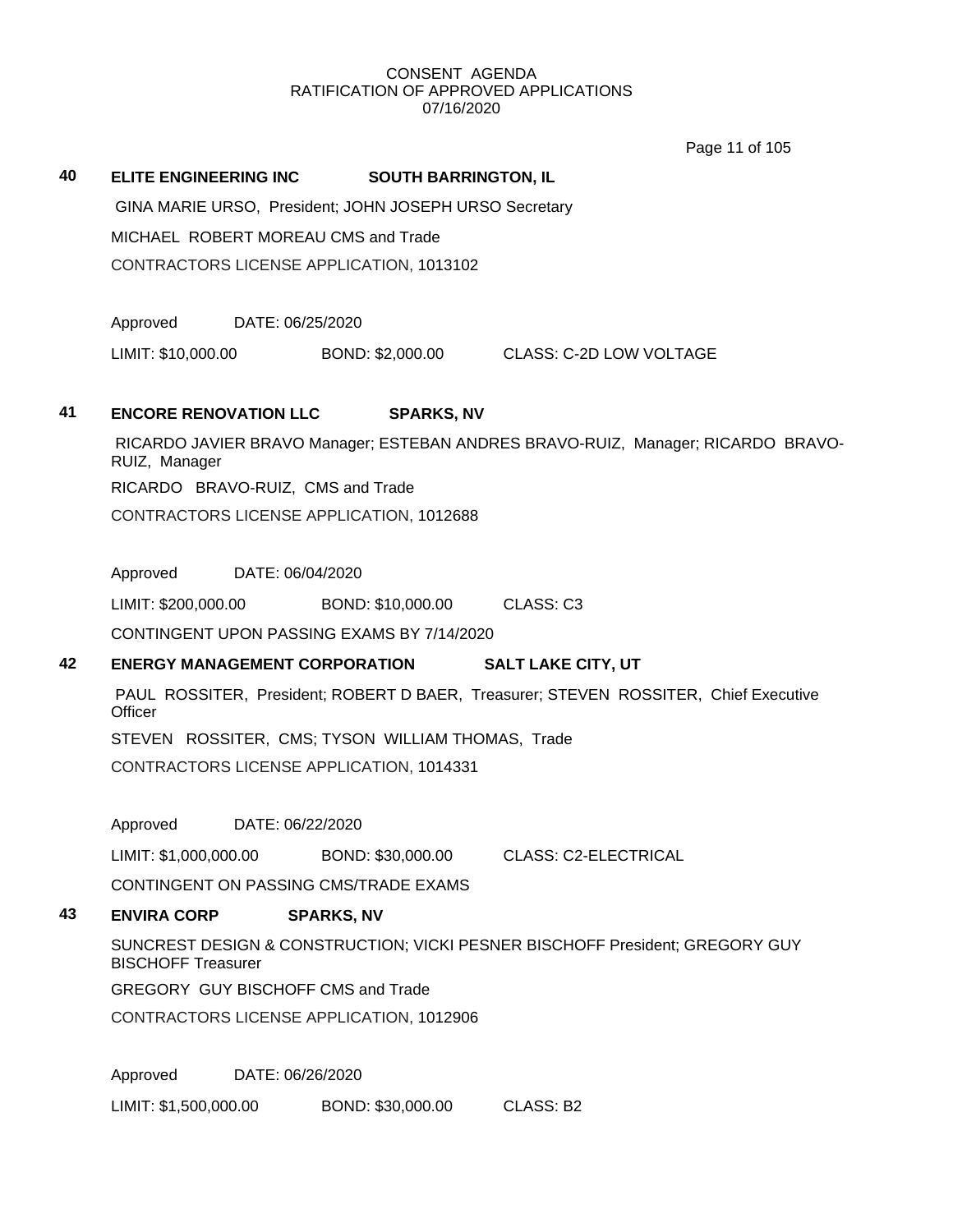Page 12 of 105

| 44 |                                      |                  | <b>ENVIRO DUCT SEAL TECHNOLOGIES</b>           |  | <b>OCEANSIDE, CA</b>                                                              |  |  |
|----|--------------------------------------|------------------|------------------------------------------------|--|-----------------------------------------------------------------------------------|--|--|
|    |                                      |                  |                                                |  | CAROL MARCINE COLEMAN, President; SETH THOMAS STEINEKE, Treasurer                 |  |  |
|    | CAROL MARCINE COLEMAN, CMS and Trade |                  |                                                |  |                                                                                   |  |  |
|    |                                      |                  | CONTRACTORS LICENSE APPLICATION, 1014117       |  |                                                                                   |  |  |
|    | Approved                             | DATE: 06/12/2020 |                                                |  |                                                                                   |  |  |
|    | LIMIT: \$45,000.00                   |                  |                                                |  | BOND: \$5,000.00 CLASS: C-4A PAINTING                                             |  |  |
|    |                                      |                  | CONTINGENT UPON PASSING CMS EXAM BY 10/20/2020 |  |                                                                                   |  |  |
| 45 | <b>FINAL COAT PAINTING INC</b>       |                  | <b>EAGAN, MN</b>                               |  |                                                                                   |  |  |
|    |                                      |                  |                                                |  | F C P SERVICES; CHARLES MICHAEL CAMPION President; JAMES ANDREW LOUKUSA Treasurer |  |  |
|    |                                      |                  | JAMES ANDREW LOUKUSA CMS and Trade             |  |                                                                                   |  |  |
|    |                                      |                  | CONTRACTORS LICENSE APPLICATION, 1013913       |  |                                                                                   |  |  |
|    | Approved                             | DATE: 07/01/2020 |                                                |  |                                                                                   |  |  |
|    |                                      |                  | LIMIT: \$1,000,000.00 BOND: \$30,000.00        |  | <b>CLASS: B-2 RESIDENTIAL AND SMALL</b><br><b>COMMERCIAL</b>                      |  |  |
| 46 | <b>FLOORING FINALE LLC</b>           |                  | <b>LAS VEGAS, NV</b>                           |  |                                                                                   |  |  |
|    |                                      |                  | ENRIQUE JAVIER ALVAREZ, Managing Member        |  |                                                                                   |  |  |
|    |                                      |                  | ENRIQUE JAVIER ALVAREZ, CMS and Trade          |  |                                                                                   |  |  |
|    |                                      |                  | CONTRACTORS LICENSE APPLICATION, 1013662       |  |                                                                                   |  |  |
|    | Approved                             | DATE: 06/22/2020 |                                                |  |                                                                                   |  |  |
|    | LIMIT: \$10,000.00                   |                  | BOND: \$2,000.00                               |  | <b>CLASS: C5-CONCRETE LIMITED TO CONCRETE</b><br><b>COATINGS ONLY</b>             |  |  |
|    | CONTINGENT ON PASSING CMS EXAM       |                  |                                                |  |                                                                                   |  |  |
| 47 | <b>FULLY CHARGED ELECTRIC LLC</b>    |                  |                                                |  | <b>NORTH LAS VEGAS, NV</b>                                                        |  |  |
|    |                                      |                  | RUSSELL ASHTON MITCHELL, Managing Member       |  |                                                                                   |  |  |
|    |                                      |                  | RUSSELL ASHTON MITCHELL, CMS and Trade         |  |                                                                                   |  |  |
|    |                                      |                  | CONTRACTORS LICENSE APPLICATION, 1013389       |  |                                                                                   |  |  |
|    | Approved                             | DATE: 06/15/2020 |                                                |  |                                                                                   |  |  |

LIMIT: \$10,000.00 BOND: \$2,000.00 CLASS: C-2 ELECTRICAL CONTINGENT ON PASSING REQUIRED CMS/TRADE EXAMS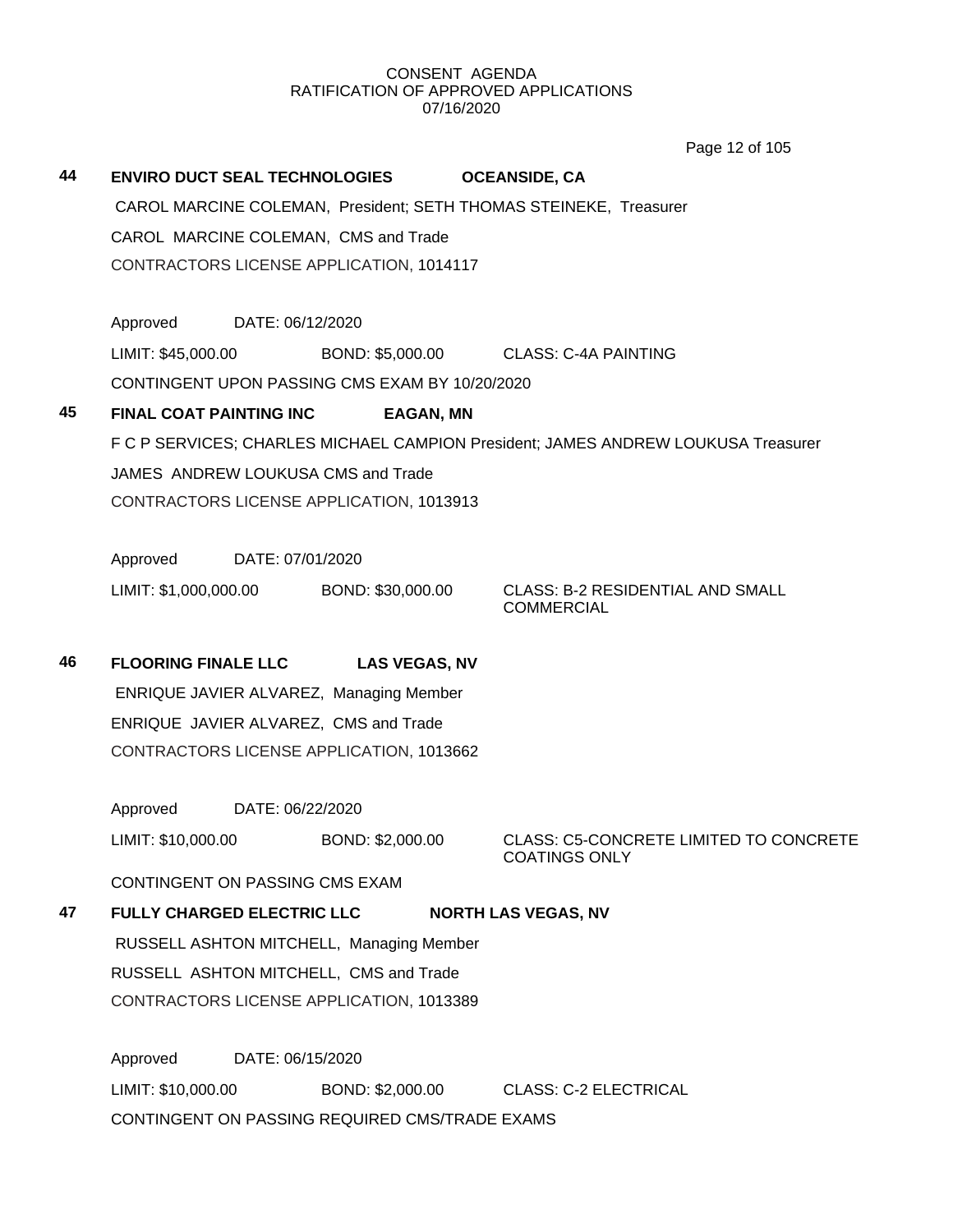Page 13 of 105

## **48 G & D LLC LAS VEGAS, NV**

G & D PAINTING & DRYWALL; LLOVANI NATHAN REYES RAMIREZ, Manager; GEOVANNI NATHAN REYES ESTRADA, Manager

LLOVANI NATHAN REYES RAMIREZ, Trade; GEOVANNI NATHAN REYES ESTRADA, CMS CONTRACTORS LICENSE APPLICATION, 1014803

Approved DATE: 06/25/2020

LIMIT: \$100,000.00 BOND: \$10,000.00 CLASS: C-4 PAINTING AND DECORATING

CONTINGENT UPON PASSING REQUIRED CMS AND TRADE EXAMS

## **49 G S K CONSTRUCTION LLC RENO, NV**

GARY SCOTT KAUFFMANN Managing Member GARY SCOTT KAUFFMANN CMS and Trade CONTRACTORS LICENSE APPLICATION, 1013657

Approved DATE: 06/12/2020

LIMIT: \$1,500,000.00 BOND: \$30,000.00 CLASS: B-2 RESIDENTIAL & SMALL

**COMMERCIAL** 

CONTINGENT UPON THE SURRENDER OF LICENSE #0073228

## **50 GEORGE ROBERT CROW RENO, NV**

TAHOE MASONRY; GEORGE ROBERT CROW Owner GEORGE ROBERT CROW CMS and Trade CONTRACTORS LICENSE APPLICATION, 1014766

Approved DATE: 06/24/2020 LIMIT: \$50,000.00 BOND: \$5,000.00 CLASS: C18

## **51 GO MANAGEMENT LLC LAS VEGAS, NV**

GIOVANNI LEOPOLDO ORTUNO, Managing Member GIOVANNI LEOPOLDO ORTUNO, CMS and Trade CONTRACTORS LICENSE APPLICATION, 1013067

Approved DATE: 06/23/2020

LIMIT: \$10,000.00 BOND: \$2,000.00 CLASS: C-19 INSTALLING TERRAZZO AND MARBLE

CONTINGENT UPON PASSING CMS EXAM BY 08/06/202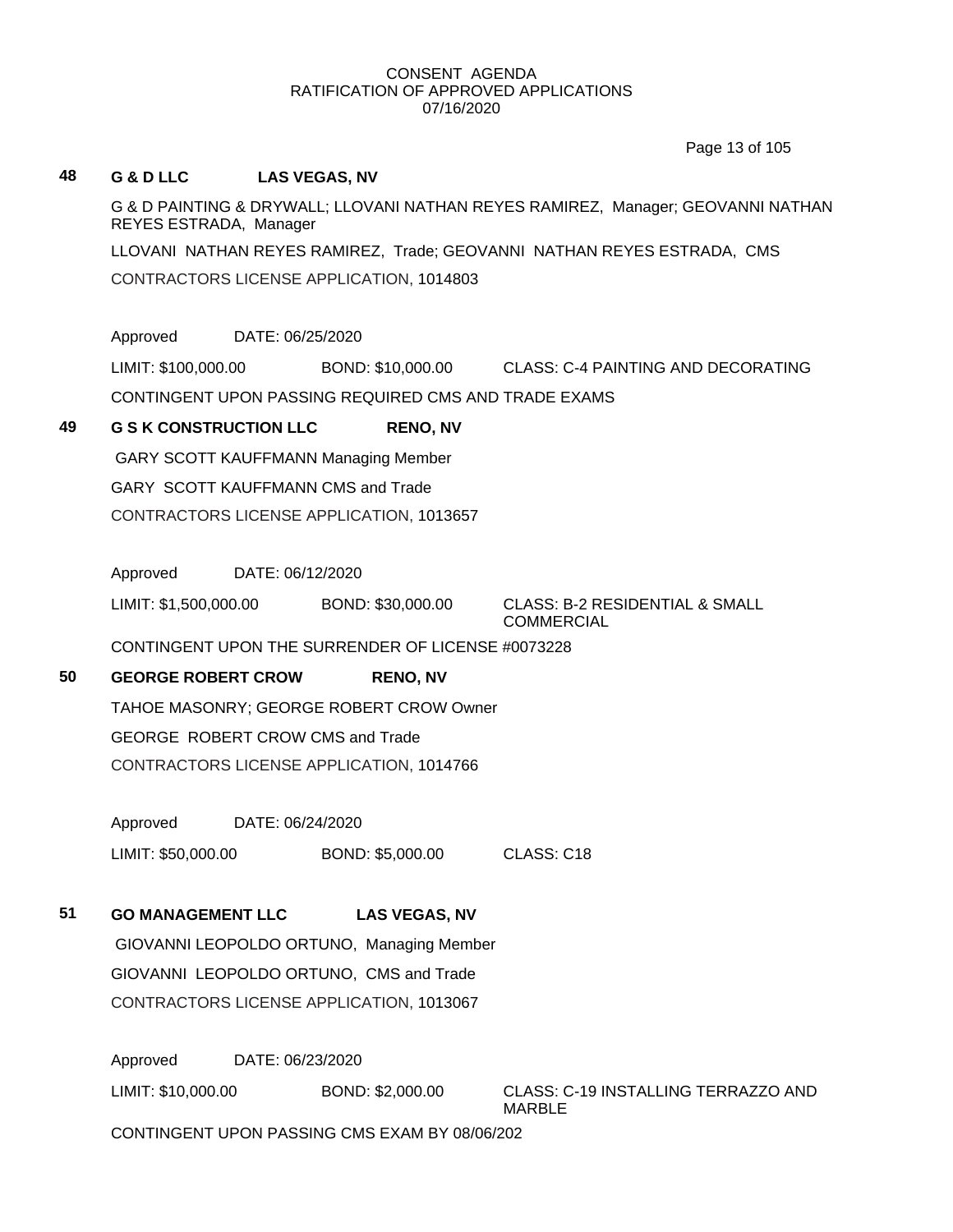Page 14 of 105

| 52 | JOSE JESUS OROZCO, President<br>JOSE JESUS OROZCO, CMS and Trade | GOLDEN WEST ARBOR SERVICES INC<br>CONTRACTORS LICENSE APPLICATION, 1014064 | POMONA, CA                                                              |
|----|------------------------------------------------------------------|----------------------------------------------------------------------------|-------------------------------------------------------------------------|
|    | Approved DATE: 06/30/2020                                        |                                                                            |                                                                         |
|    |                                                                  |                                                                            | LIMIT: \$250,000.00 BOND: \$15,000.00 CLASS: C-10 LANDSCAPE CONTRACTING |
|    |                                                                  | CONTINGENT UPON PASSING CMS EXAM BY 10/15/2020                             |                                                                         |
| 53 |                                                                  | GREAT BASIN EARTHSCAPES LLC SPARKS, NV                                     |                                                                         |
|    | ANTONIO SUAREZ, Manager                                          |                                                                            |                                                                         |
|    | ANTONIO SUAREZ, CMS and Trade                                    |                                                                            |                                                                         |
|    |                                                                  | CONTRACTORS LICENSE APPLICATION, 1013866                                   |                                                                         |
|    | Approved DATE: 06/04/2020                                        |                                                                            |                                                                         |
|    |                                                                  |                                                                            | LIMIT: \$10,000.00 BOND: \$2,000.00 CLASS: C-10 LANDSCAPE CONTRACTING   |
|    |                                                                  | CONTINGENT UPON PASSING CMS & C-10 EXAM BY 09/25/2020                      |                                                                         |
| 54 | <b>HVR BUILDERS INC</b>                                          | <b>N LAS VEGAS, NV</b>                                                     |                                                                         |
|    |                                                                  | HANS RENE VAN RIEL President; KIT ALDEN VAN RIEL Secretary                 |                                                                         |
|    | HANS RENE VAN RIEL CMS and Trade                                 |                                                                            |                                                                         |
|    |                                                                  | CONTRACTORS LICENSE APPLICATION, 1014238                                   |                                                                         |
|    | Approved DATE: 06/12/2020                                        |                                                                            |                                                                         |
|    | LIMIT: \$750,000.00                                              | BOND: \$30,000.00                                                          | CLASS: C-3 CARPENTRY, MAINTENANCE AND<br><b>MINOR REPAIRS</b>           |
| 55 | <b>HAEMKER CONSTRUCTION INC</b>                                  | <b>NAMPA, ID</b>                                                           |                                                                         |
|    |                                                                  | JAMES R HAEMKER, President; LINDA S BAILEY HAEMKER, Secretary              |                                                                         |
|    | JAMES R HAEMKER, CMS and Trade                                   |                                                                            |                                                                         |
|    |                                                                  | CONTRACTORS LICENSE APPLICATION, 1014688                                   |                                                                         |

Approved DATE: 06/24/2020 LIMIT: \$245,000.00 BOND: \$15,000.00 CLASS: C25 CONTINGENT UPON PASSING CMS EXAM BY 12/2/2020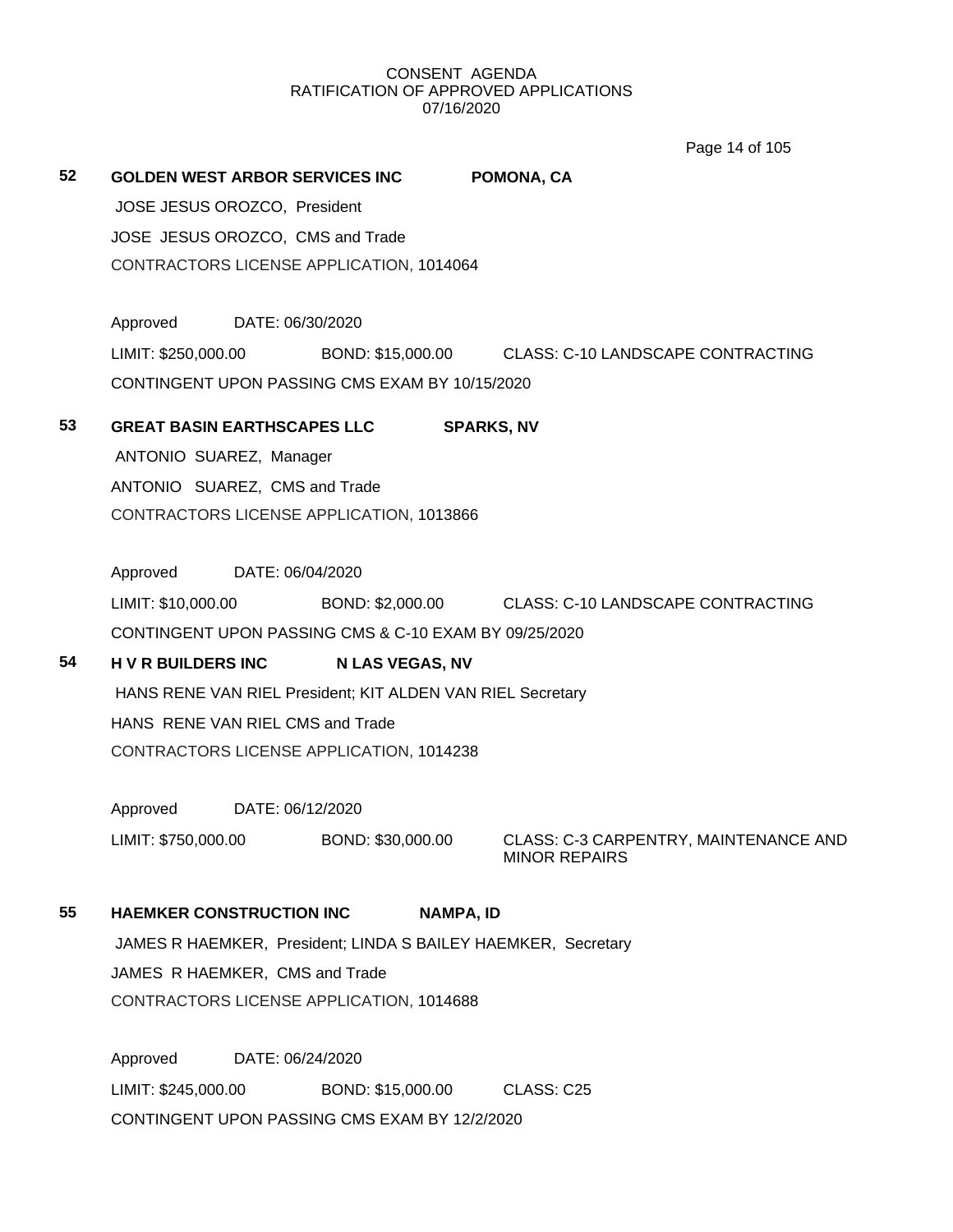Page 15 of 105

# **56 HALIWELL HOMES LLC GENOA, NV** KRISTEN RONAN HALIWELL, Managing Member; BRENT DAVID HALIWELL Managing Member BRENT DAVID HALIWELL CMS; DAVID LEROY ARNOLD, JR CMS and Trade CONTRACTORS LICENSE APPLICATION, 1014690 Approved DATE: 06/17/2020 LIMIT: \$650,000.00 BOND: \$20,000.00 CLASS: B **57 HATZOR CONSTRUCTION LLC LAS VEGAS, NV** ELIAS SHLIYAN, Manager; AWNI SHILIAN Managing Member ALBINO BRACAMONTES ROMERO CMS and Trade CONTRACTORS LICENSE APPLICATION, 1006800 Denied DATE: 06/08/2020 LIMIT: \$0.00 BOND: \$0.00 CLASS: B2 **58 HEARTH & HOME SPECIALTIES INC LAS VEGAS, NV** DANIEL CHRISTOPHER CHECK President DANIEL CHRISTOPHER CHECK CMS; BRIAN KING SPENCER, Trade CONTRACTORS LICENSE APPLICATION, 1013864 Approved DATE: 06/15/2020 LIMIT: \$10,000.00 BOND: \$2,000.00 CLASS: C14C-ORNAMENTAL C14D-CURTAIN WALLS C14E-METAL DOORS AND WINDOWS C14J-CONVEYANCE OF GOODS **59 HEAVY EQUIP INC TRUCKEE, CA** RONALD CORY WOOD President; AARON LEE JENSEN Vice President AARON LEE JENSEN CMS and Trade CONTRACTORS LICENSE APPLICATION, 1014415 Approved DATE: 06/12/2020 LIMIT: \$100,000.00 BOND: \$10,000.00 CLASS: A- GENERAL ENGINEERING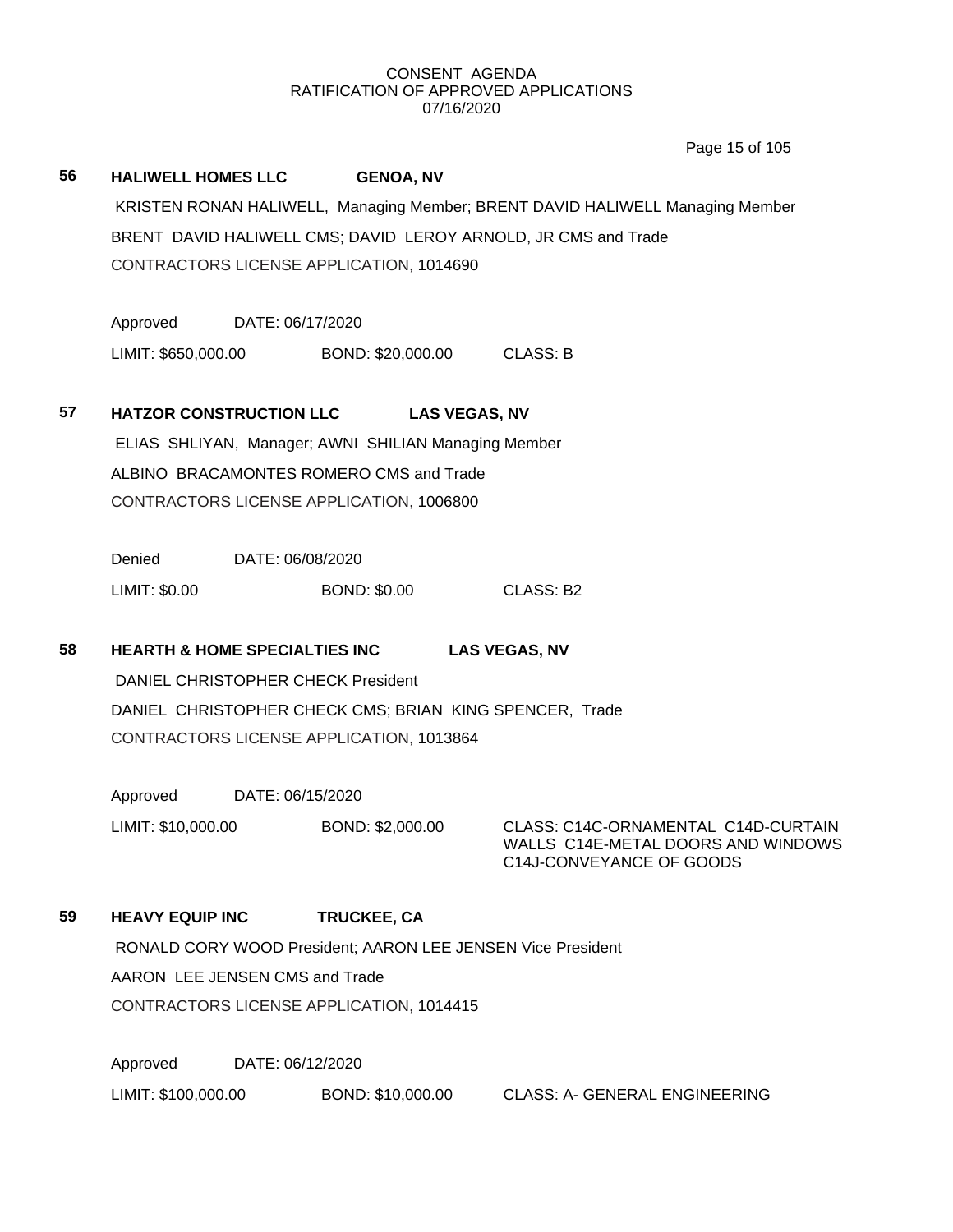Page 16 of 105

| 60 |                                    |                  | HIGH PRIORITY CONSTRUCTION LLC                  | <b>RENO, NV</b>                                                        |
|----|------------------------------------|------------------|-------------------------------------------------|------------------------------------------------------------------------|
|    | <b>TALA MICHAEL BUSICK Manager</b> |                  |                                                 |                                                                        |
|    | TALA MICHAEL BUSICK CMS and Trade  |                  |                                                 |                                                                        |
|    |                                    |                  | CONTRACTORS LICENSE APPLICATION, 1014871        |                                                                        |
|    | Approved DATE: 06/30/2020          |                  |                                                 |                                                                        |
|    |                                    |                  | LIMIT: \$245,000.00 BOND: \$15,000.00 CLASS: B2 |                                                                        |
| 61 | <b>HOVLAND INC</b>                 |                  | <b>HERMANTOWN, MN</b>                           |                                                                        |
|    | LON MICHAEL HOVLAND, President     |                  |                                                 |                                                                        |
|    |                                    |                  | LON MICHAEL HOVLAND, CMS and Trade              |                                                                        |
|    |                                    |                  | CONTRACTORS LICENSE APPLICATION, 1013881        |                                                                        |
|    | Approved DATE: 06/09/2020          |                  |                                                 |                                                                        |
|    |                                    |                  |                                                 | LIMIT: \$650,000.00 BOND: \$20,000.00 CLASS: A-9 PIERS AND FOUNDATIONS |
|    |                                    |                  | CONTINGENT UPON PASSING REQUIRED CMS EXAM       |                                                                        |
| 62 | <b>HUBER ZUNIGA</b>                |                  | <b>RENO, NV</b>                                 |                                                                        |
|    |                                    |                  | NORTHERN SKY BUILDERS; HUBER Y ZUNIGA, Owner    |                                                                        |
|    | HUBER Y ZUNIGA, CMS and Trade      |                  |                                                 |                                                                        |
|    |                                    |                  | CONTRACTORS LICENSE APPLICATION, 1014895        |                                                                        |
|    | Approved DATE: 07/01/2020          |                  |                                                 |                                                                        |
|    | LIMIT: \$245,000.00                |                  |                                                 | BOND: \$15,000.00 CLASS: B- GENERAL BUILDING                           |
|    |                                    |                  | CONTINGENT UPON PASSING CMS EXAM BY 12/17/2020  |                                                                        |
| 63 | <b>INSPIRED LIVING LLC</b>         |                  | <b>LAS VEGAS, NV</b>                            |                                                                        |
|    |                                    |                  | HARLEY BRADLEY NELSON Managing Member           |                                                                        |
|    |                                    |                  | HARLEY BRADLEY NELSON CMS and Trade             |                                                                        |
|    |                                    |                  | CONTRACTORS LICENSE APPLICATION, 1015016        |                                                                        |
|    | Approved                           | DATE: 06/26/2020 |                                                 |                                                                        |
|    | LIMIT: \$2,000,000.00              |                  | BOND: \$30,000.00                               | <b>CLASS: B-2 RESIDENTIAL AND SMALL</b><br><b>COMMERCIAL</b>           |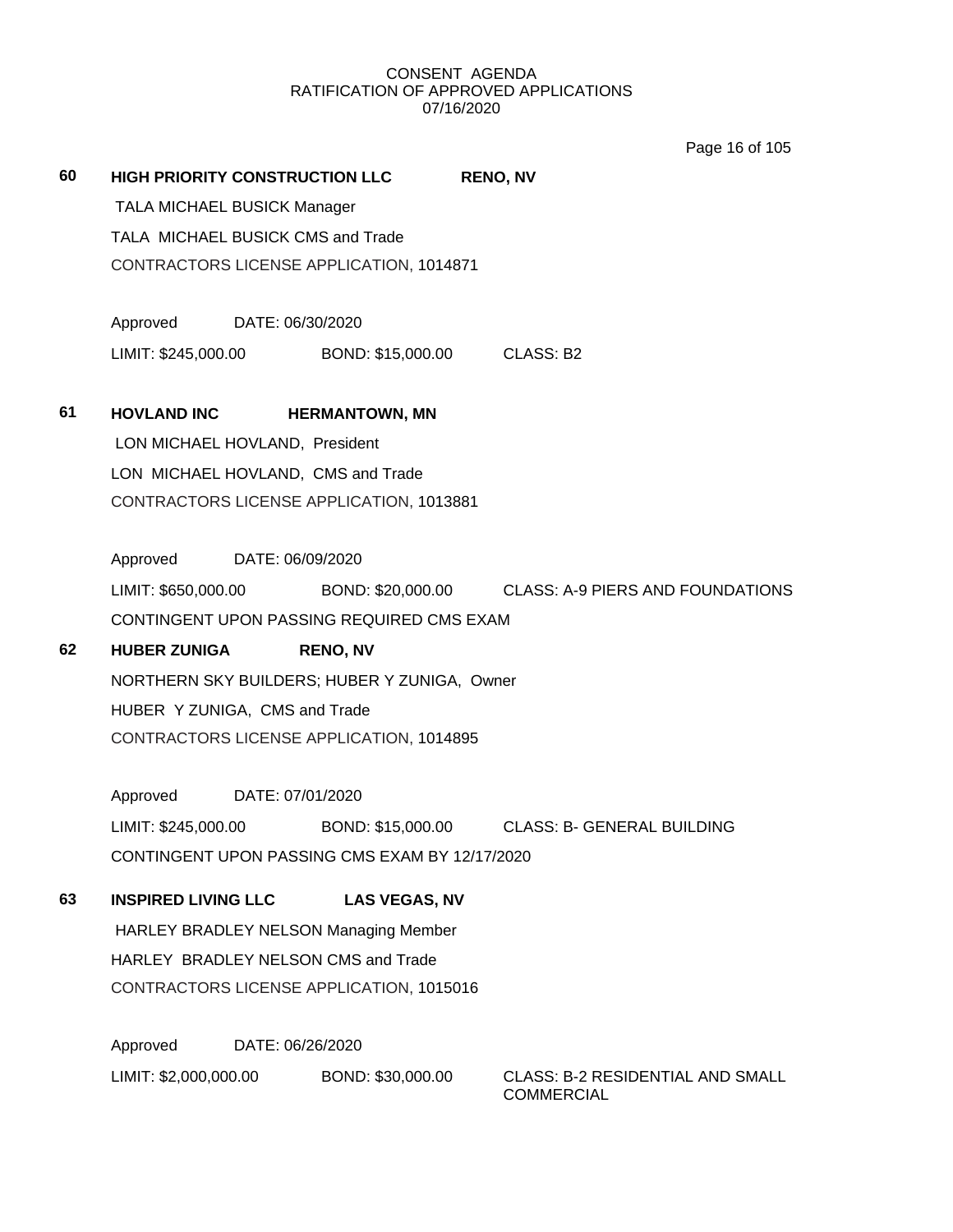Page 17 of 105

| 64 | INTER CORE CONSTRUCTION CORP                          |                       | <b>SPRING CREEK, NV</b>                                          |
|----|-------------------------------------------------------|-----------------------|------------------------------------------------------------------|
|    |                                                       |                       | SALVADOR CANDELAS, President; GERARDO CANDELAS-VARELA, Secretary |
|    | SALVADOR CANDELAS, CMS and Trade                      |                       |                                                                  |
|    | CONTRACTORS LICENSE APPLICATION, 1014044              |                       |                                                                  |
|    |                                                       |                       |                                                                  |
|    | Approved<br>DATE: 06/30/2020                          |                       |                                                                  |
|    | LIMIT: \$200,000.00                                   |                       | BOND: \$10,000.00 CLASS: C-17 LATHING AND PLASTERING             |
|    | CONTINGENT UPON PASSING C-17 TRADE EXAM BY 10/13/2020 |                       |                                                                  |
| 65 | <b>INTERCOOL USA LLC</b>                              | <b>CARROLLTON, TX</b> |                                                                  |
|    | BRANDON MICHAEL ANNETT, Managing Member               |                       |                                                                  |
|    | KENNETH WARREN RHOADES, CMS and Trade                 |                       |                                                                  |
|    | CONTRACTORS LICENSE APPLICATION, 1014008              |                       |                                                                  |
|    |                                                       |                       |                                                                  |
|    | Approved<br>DATE: 06/15/2020                          |                       |                                                                  |
|    | LIMIT: \$2,000,000.00                                 |                       | BOND: \$30,000.00 CLASS: C-21A REFRIGERATION                     |
|    | CONTINGENT UPON PASSING REQUIRED CMS AND TRADE EXAMS  |                       |                                                                  |
| 66 | <b>INTERNATIONAL TOWERS LLC</b>                       | <b>MARANA, AZ</b>     |                                                                  |
|    | Managing Member; CHAD MICHAEL COTTET, Managing Member |                       |                                                                  |
|    | DOUGLAS JOHN GRATZER CMS and Trade                    |                       |                                                                  |
|    | CONTRACTORS LICENSE APPLICATION, 1014137              |                       |                                                                  |
|    |                                                       |                       |                                                                  |
|    | Approved<br>DATE: 06/15/2020                          |                       |                                                                  |
|    | LIMIT: \$1,500,000.00                                 |                       | BOND: \$30,000.00 CLASS: A GENERAL ENGINEERING                   |
|    |                                                       |                       |                                                                  |
| 67 | <b>INTERNATIONAL TOWERS LLC</b>                       | <b>MARANA, AZ</b>     |                                                                  |
|    | Managing Member; CHAD MICHAEL COTTET, Managing Member |                       |                                                                  |
|    | DOUGLAS JOHN GRATZER CMS and Trade                    |                       |                                                                  |
|    | CONTRACTORS LICENSE APPLICATION, 1014138              |                       |                                                                  |
|    |                                                       |                       |                                                                  |
|    | Approved<br>DATE: 06/15/2020                          |                       |                                                                  |
|    | LIMIT: \$1,500,000.00                                 | BOND: \$30,000.00     | <b>CLASS: B GENERAL BUILDING</b>                                 |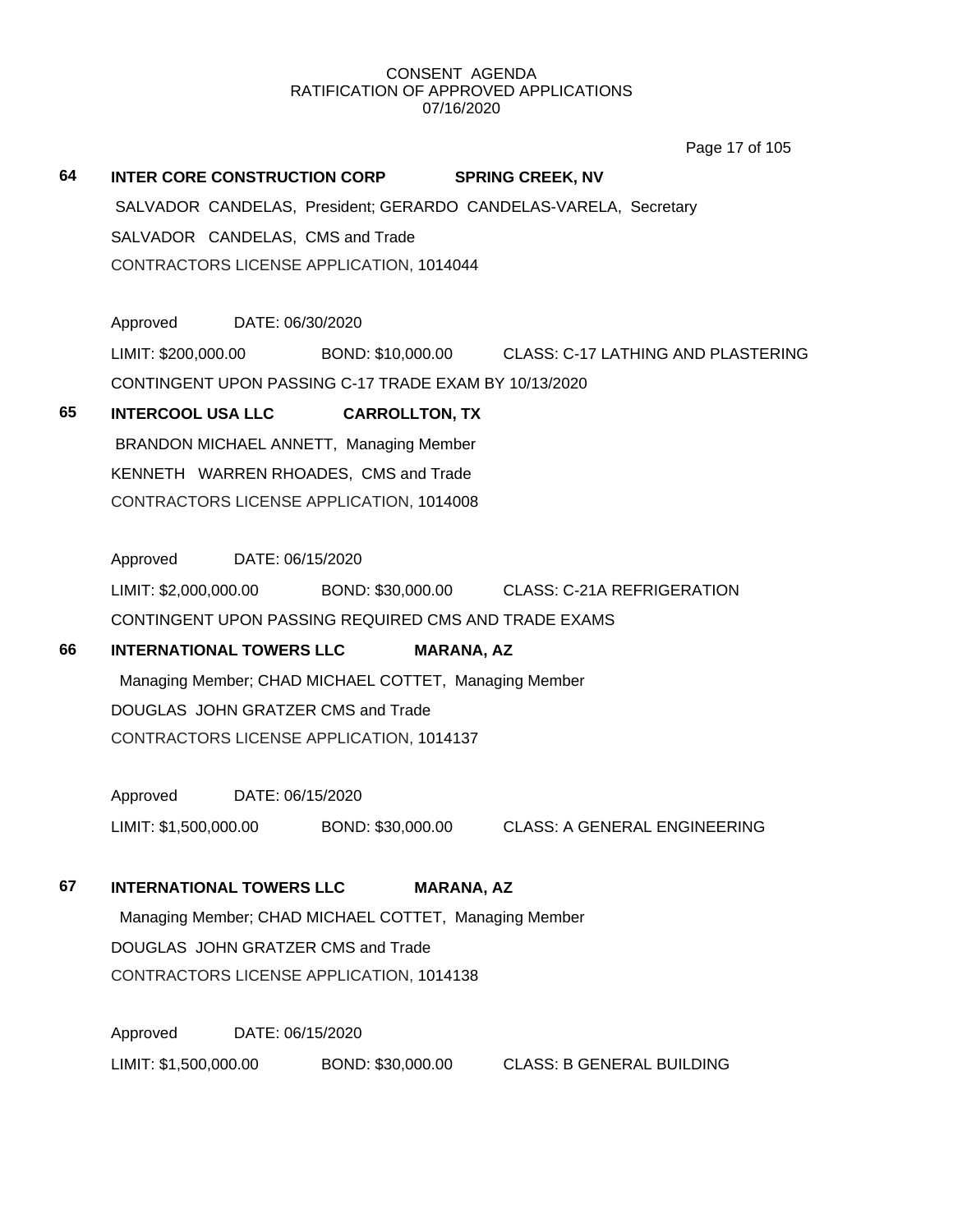Page 18 of 105

# **68 J & J PLUMBING LLC LAS VEGAS, NV** JOSHUA MICHAEL MATECKI Managing Member; JOHN JACK FENO, JR Managing Member JOHN JACK FENO, JR CMS and Trade CONTRACTORS LICENSE APPLICATION, 1013073 Approved DATE: 07/01/2020 LIMIT: \$150,000.00 BOND: \$10,000.00 CLASS: C1 CONTINGENT UPON PASSING EXAMS BY 8/7/2020 **69 JAMES ANDREW SCURTI RENO, NV** MASTER CRAFTSMAN PAINTING & CONSTRUCTION; JAMES ANDREW SCURTI, Owner PATRICIA ANN WILHELM-WILLIAMS, CMS; JAMES ANDREW SCURTI, Trade CONTRACTORS LICENSE APPLICATION, 1011726 Approved DATE: 05/29/2020 LIMIT: \$10,000.00 BOND: \$2,000.00 CLASS: C4 CONTINGENT UPON PASSING EXAMS BY 7/14/2020 **70 K C GAGE CONSTRUCTION LLC SPRING CREEK, NV** K C GAGE CONSTRUCTION; TERI LYNN GAGE Manager; KEVIN CLARK GAGE Manager KEVIN CLARK GAGE CMS and Trade CONTRACTORS LICENSE APPLICATION, 1013050 Approved DATE: 06/30/2020 LIMIT: \$200,000.00 BOND: \$10,000.00 CLASS: B2 **71 K C GAGE CONSTRUCTION LLC SPRING CREEK, NV** K C GAGE CONSTRUCTION; TERI LYNN GAGE Manager; KEVIN CLARK GAGE Manager KEVIN CLARK GAGE CMS and Trade CONTRACTORS LICENSE APPLICATION, 1013051 Approved DATE: 06/11/2020 LIMIT: \$40,000.00 BOND: \$5,000.00 CLASS: A9; A12; A15; A17; A19 CONTINGENT UPON RECEIPT OF FICTITIOUS NAME CERTIFICATE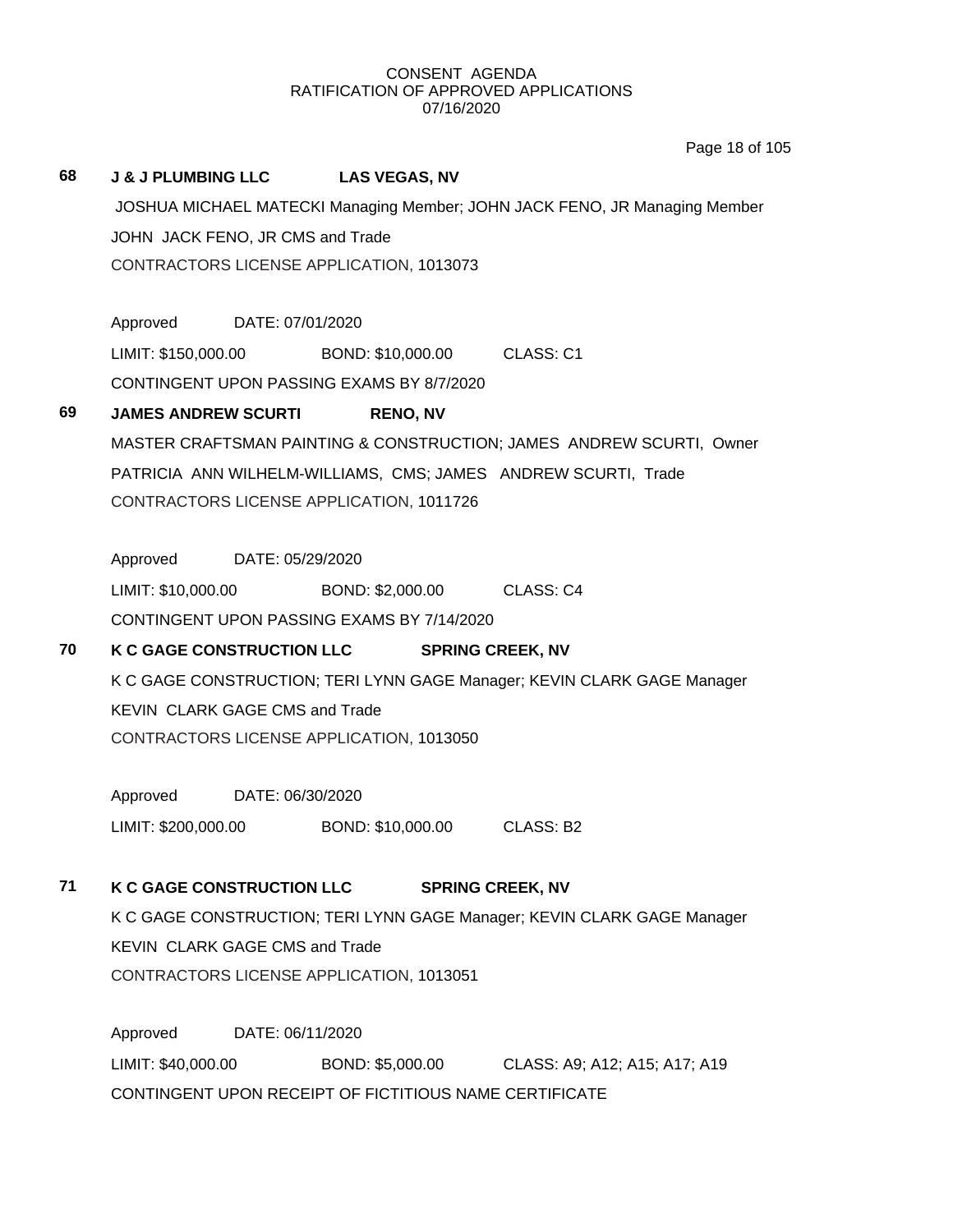Page 19 of 105

## **72 KANMI CONSTRUCTION LLC LAS VEGAS, NV**

KANMI CONCRETE; MEDINA ASSET PROTECTION TRUST Member; RAFAEL MEDINA, JR Manager TIMOTHY KANE BURNS CMS; RAFAEL MEDINA, JR Trade CONTRACTORS LICENSE APPLICATION, 1014550

Tabled DATE: 06/26/2020 LIMIT: \$0.00 BOND: \$0.00 CLASS: C5 TABLED FOR RESOLUTION OF OPEN COMPLAINT ON RELATED LICENSE #31955

## **73 KANMI CONSTRUCTION LLC LAS VEGAS, NV**

KANMI FRAMING; MEDINA ASSET PROTECTION TRUST Member; RAFAEL MEDINA, JR Manager TIMOTHY KANE BURNS CMS; RAFAEL MEDINA, JR Trade CONTRACTORS LICENSE APPLICATION, 1014551

Tabled DATE: 06/26/2020

LIMIT: \$0.00 BOND: \$0.00 CLASS: C3

TABLED FOR RESOLUTION OF OPEN COMPLAINT ON RELATED LICENSE #31955

## **74 KANMI CONSTRUCTION LLC LAS VEGAS, NV**

KANMI LANDSCAPING; MEDINA ASSET PROTECTION TRUST Member; RAFAEL MEDINA, JR Manager RAFAEL MEDINA, JR Trade; TIMOTHY KANE BURNS CMS CONTRACTORS LICENSE APPLICATION, 1014552

Tabled DATE: 06/26/2020

LIMIT: \$0.00 BOND: \$0.00 CLASS: C10

TABLED FOR RESOLUTION OF OPEN COMPLAINT ON RELATED LICENSE #31955

## **75 KEITH DEWYRE MYERS SPARKS, NV**

EXTREME ELECTRIC; KEITH DEWYRE MYERS, Owner

KEITH DEWYRE MYERS, CMS and Trade

CONTRACTORS LICENSE APPLICATION, 1011638

Approved DATE: 06/04/2020

LIMIT: \$3,000.00 BOND: \$1,000.00 CLASS: C2

CONTINGENT UPON PASSING EXAMS BY 8/11/2020 AND RECEIPT OF CHILD SUPPORT INFORMATION STATEMENT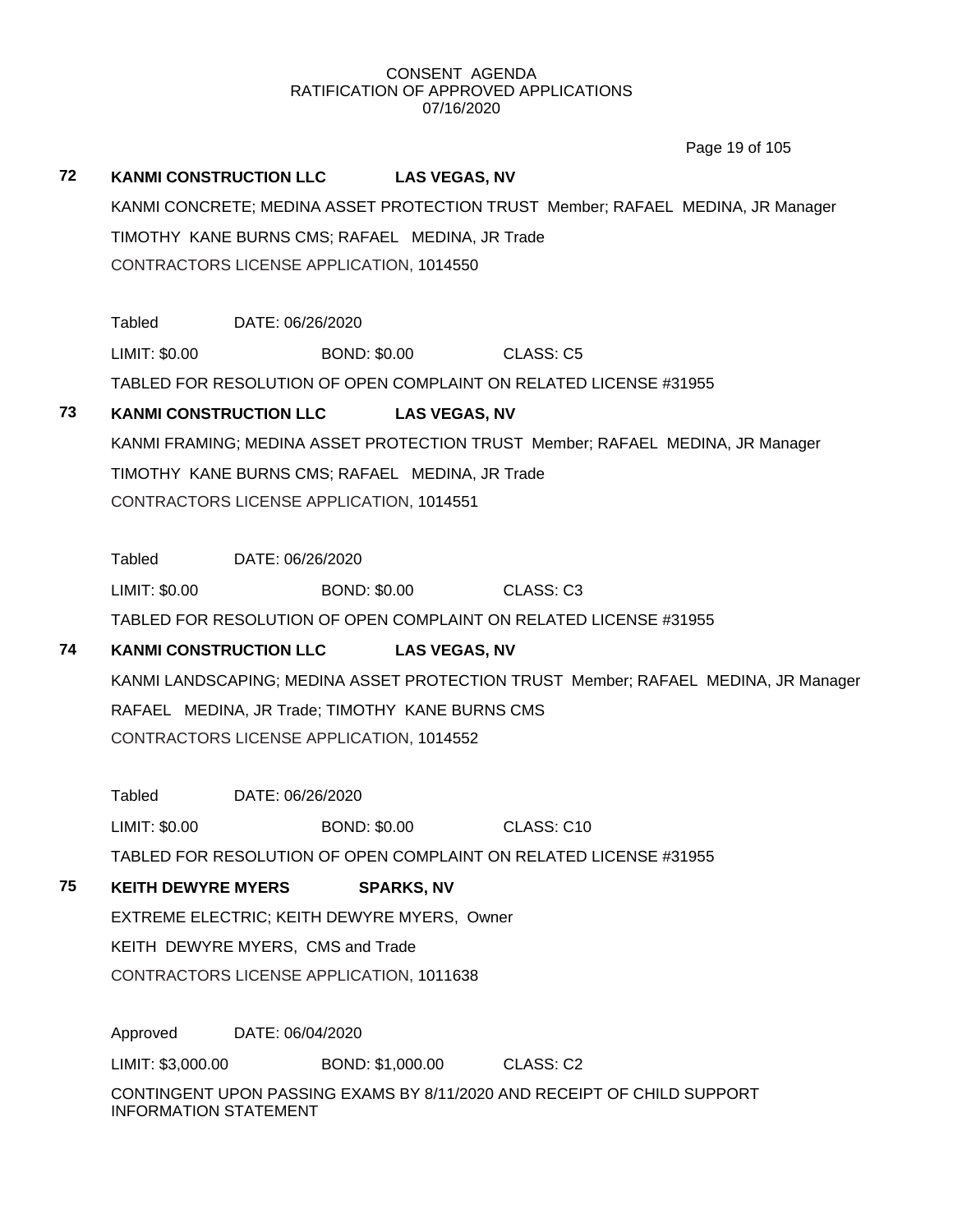Page 20 of 105

**76 KIRCH CONSTRUCTION LLC SPARKS, NV**

STEVEN CHARLES KIRCH, Manager

STEVEN CHARLES KIRCH, CMS and Trade

CONTRACTORS LICENSE APPLICATION, 1014413

Approved DATE: 07/01/2020

LIMIT: \$10,000.00 BOND: \$2,000.00 CLASS: A-7 EXCAVATING AND GRADING; A-9

PIERS AND FOUNDATIONS; A-15 SEWERS, DRAINS AND PIPIES

CONTINGENT UPON PASSING CMS & A-7; A-15 EXAMS BY 11/12/202

## **77 KUUBIX ENERGY INC VISALIA, CA**

JOSHUA JAMES BUTT, President JEFFREY DAVID STAPLETON CMS and Trade CONTRACTORS LICENSE APPLICATION, 1014270

Approved DATE: 06/22/2020

LIMIT: \$10,000.00 BOND: \$2,000.00 CLASS: C2-ELECTRICAL

## **78 L P WINDOWS & DOORS LLC HURRICAN, UT**

L P BUILDING SOLUTIONS; DELL ALBERT PULLEY Manager DELL ALBERT PULLEY CMS and Trade CONTRACTORS LICENSE APPLICATION, 1013883

Approved DATE: 06/23/2020

LIMIT: \$75,000.00 BOND: \$10,000.00 CLASS: C-8 GLASS AND GLAZING

## **79 L P WINDOWS & DOORS LLC HURRICAN, UT**

L P BUILDING SOLUTIONS; DELL ALBERT PULLEY Manager DELL ALBERT PULLEY CMS and Trade CONTRACTORS LICENSE APPLICATION, 1013884

Approved DATE: 06/23/2020

LIMIT: \$75,000.00 BOND: \$10,000.00 CLASS: C-3C INSULATION & WEATHER

**STRIPPING**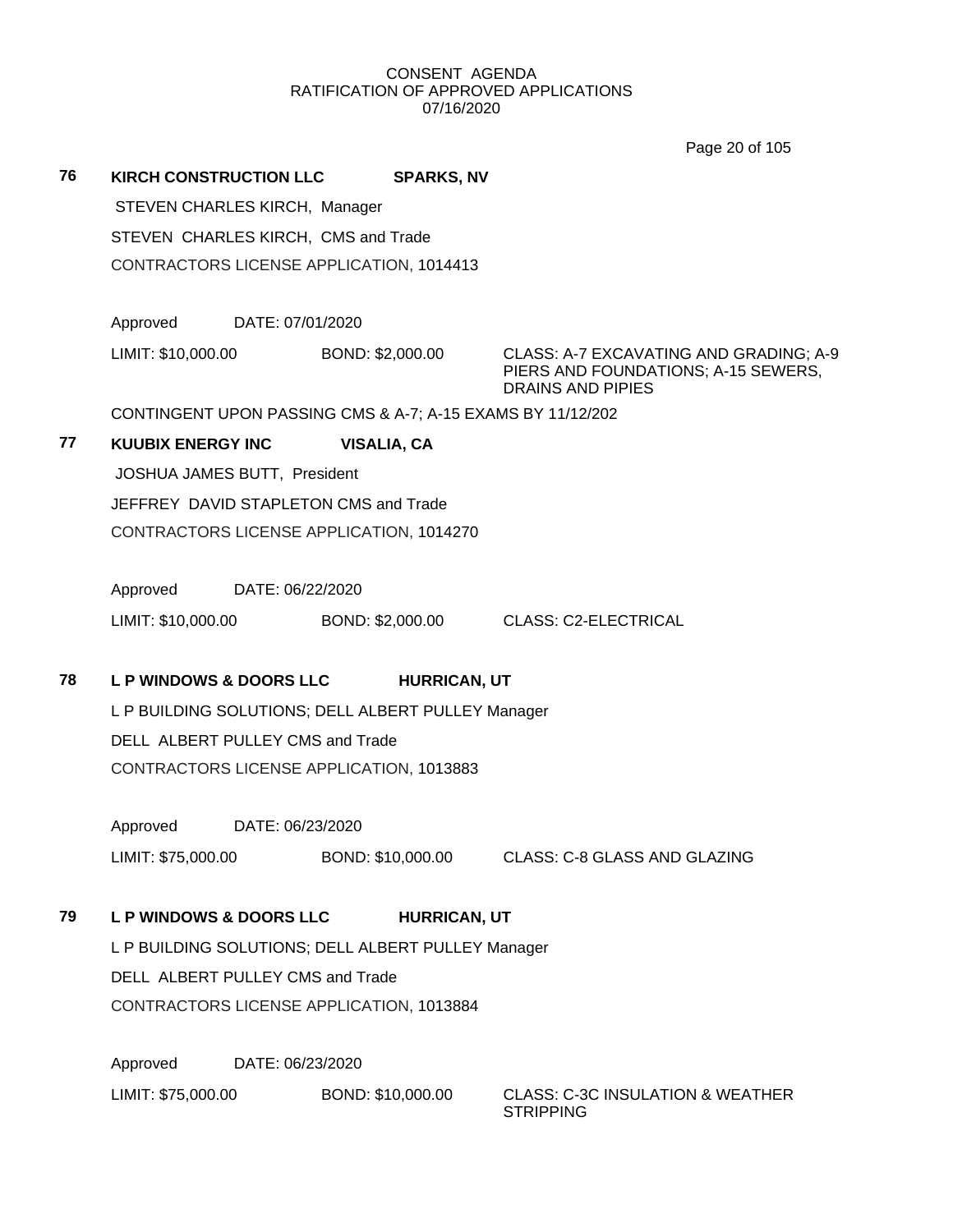Page 21 of 105

## **80 L T BUILDERS LLC CARSON CITY, NV**

MARK BRENDAN TURNER Manager; SAMUEL ROYCE LANDIS Manager SAMUEL ROYCE LANDIS CMS and Trade; MARK BRENDAN TURNER CMS and Trade CONTRACTORS LICENSE APPLICATION, 1013123

Approved DATE: 06/04/2020

LIMIT: Unlimited BOND: \$50,000.00 CLASS: B2

## **81 LANDSCAPE & TREE COMPANY INC LOOMIS, CA**

L T C CONSTRUCTION; CHRIS BRUCE HUPPE, President; JOEL VINCENT HUPPE, Treasurer CHRIS BRUCE HUPPE, CMS and Trade CONTRACTORS LICENSE APPLICATION, 1014079

Approved DATE: 06/04/2020

LIMIT: \$245,000.00 BOND: \$15,000.00 CLASS: B-2 RESIDENTIAL & SMALL

COMMERCIAL

CONTINGENT UPON PASSING CMS & B-2 EXAMS BY 10/16/2020

## **82 LANNISTER DEMOLITION LLC ST GEORGE, UT**

TODD ALLEN YOUNG, Managing Member TODD ALLEN YOUNG, CMS and Trade CONTRACTORS LICENSE APPLICATION, 1013523

Approved DATE: 06/17/2020

LIMIT: \$200,000.00 BOND: \$10,000.00 CLASS: B-2 RESIDENTIAL & SMALL

COMMERCIAL

CONTINGENT UPON PASSING CMS EXAM BY 10/04/2020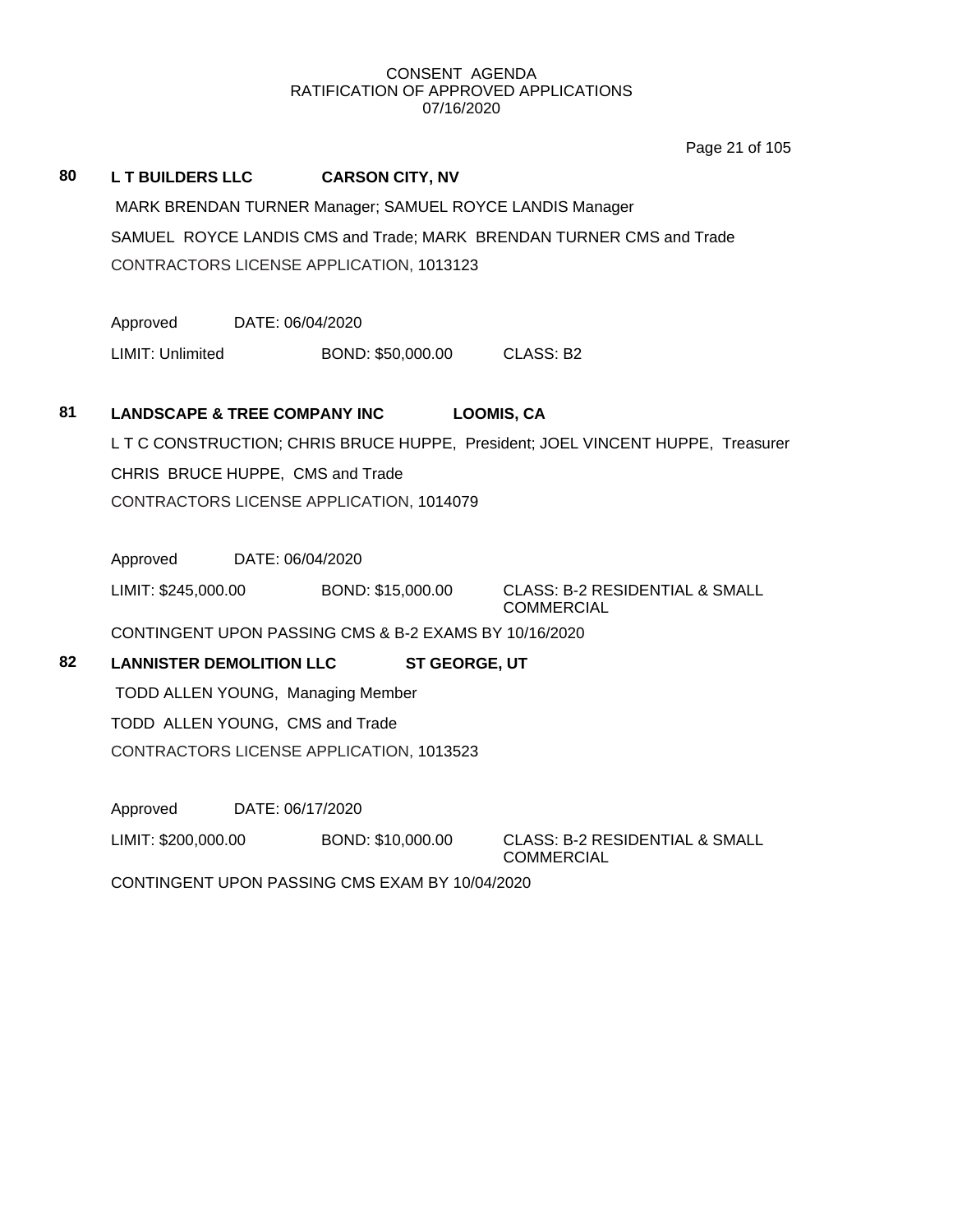Page 22 of 105

## **83 LANZ CONSTRUCTION LLC LAS VEGAS, NV**

JORGEDANIEL JAVIER LANZ, Managing Member; FELIZ LANZ, Managing Member; SANDY DIANA LANZ, Managing Member; RALPH LAUREN F LANZ DOMINGUEZ, Managing Member

JORGEDANIEL JAVIER LANZ, CMS and Trade

CONTRACTORS LICENSE APPLICATION, 1014596

Approved DATE: 06/22/2020

LIMIT: \$10,000.00 BOND: \$2,000.00 CLASS: A-2 HIGHWAYS; A-8 SEALING

STRIPPINGOF IMPERMEABLE PAVING SURFACES A-12 EXCAVATING GRADING TRENCHING AND SURFACING A-11 RECYCLING ASPHALT

CONTINGENT UPON PASSING REQUIRED CMS AND TRADE EXAMS

## **84 LIFT & TRANSFER SPECIALISTS NV BRENTWOOD, CA**

CRAIG JOHN COOGAN President

CRAIG JOHN COOGAN CMS and Trade

CONTRACTORS LICENSE APPLICATION, 1014202

Approved DATE: 06/15/2020

LIMIT: \$25,000.00 BOND: \$5,000.00 CLASS: C-7 ELEVATION AND CONVEYANCE

CONTINGENT UPON PASSING REQUIRED TRADE EXAM

## **85 LYDICK WESTERN CONSTRUCTION INC RENO, NV** JUSTIN PAUL LYDICK, President; DOUGLAS PAUL LYDICK Secretary DOUGLAS PAUL LYDICK CMS and Trade

CONTRACTORS LICENSE APPLICATION, 1014578

Approved DATE: 06/24/2020

LIMIT: \$1,000,000.00 BOND: \$30,000.00 CLASS: B-2 RESIDENTIAL & SMALL **COMMERCIAL**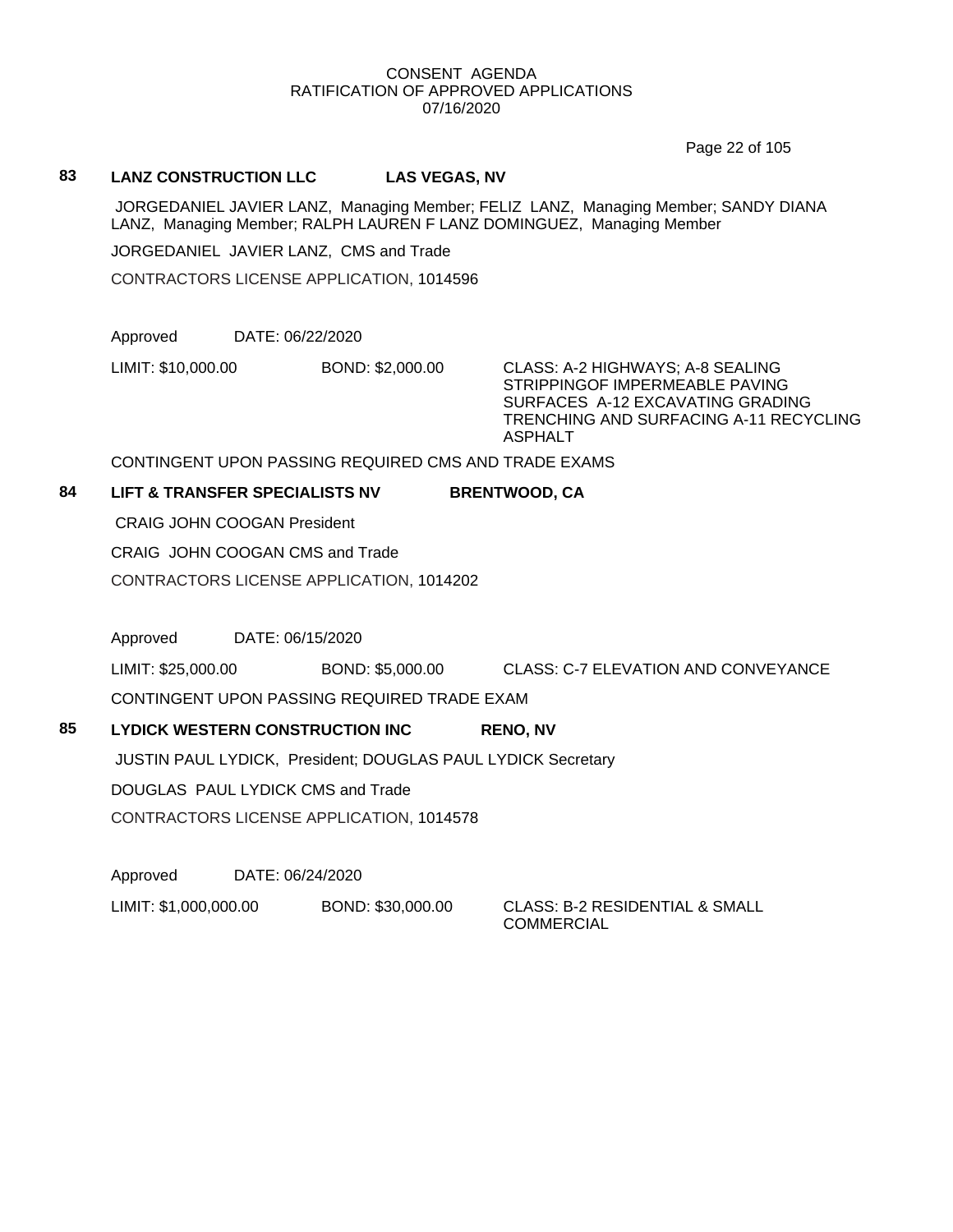Page 23 of 105

| 86 | LYDICK WESTERN CONSTRUCTION INC          |                  | JUSTIN PAUL LYDICK, President; DOUGLAS PAUL LYDICK Secretary | <b>RENO, NV</b>                                                                |
|----|------------------------------------------|------------------|--------------------------------------------------------------|--------------------------------------------------------------------------------|
|    | <b>DOUGLAS PAUL LYDICK CMS and Trade</b> |                  | CONTRACTORS LICENSE APPLICATION, 1014579                     |                                                                                |
|    | Approved                                 | DATE: 06/24/2020 |                                                              |                                                                                |
|    | LIMIT: \$1,000,000.00                    |                  | BOND: \$300,000.00                                           | CLASS: C-3 CARPENTRY, MAINTENANCE AND<br><b>MINOR REPAIRS</b>                  |
| 87 | <b>MARSDEN SERVICES LLC</b>              |                  | <b>ST PAUL, MN</b>                                           |                                                                                |
|    |                                          |                  |                                                              | MARSDEN RESTORATION; DAMON SHAWN FRASER, Manager; SITA ELAINE MORANTZ, Manager |
|    |                                          |                  | ANTHONY LAWRENCE FOWLER, CMS and Trade                       |                                                                                |
|    |                                          |                  | CONTRACTORS LICENSE APPLICATION, 1013498                     |                                                                                |
|    | Approved                                 | DATE: 06/25/2020 |                                                              |                                                                                |
|    | LIMIT: Unlimited                         |                  | BOND: \$50,000.00                                            | <b>CLASS: B-2 RESIDENTIAL AND SMALL</b><br><b>COMMERCIAL</b>                   |
|    |                                          |                  | CONTINGENT ON PASSING REQUIRED CMS/TRADE EXAMS               |                                                                                |
| 88 | <b>MASTER FINISHES LLC</b>               |                  | <b>LAS VEGAS, NV</b>                                         |                                                                                |
|    |                                          |                  |                                                              | DAVID SCOTT WALKER Managing Member; MENGLING NIU, Managing Member              |
|    | DAVID SCOTT WALKER CMS and Trade         |                  |                                                              |                                                                                |
|    |                                          |                  | CONTRACTORS LICENSE APPLICATION, 1013502                     |                                                                                |
|    | Approved                                 | DATE: 06/11/2020 |                                                              |                                                                                |
|    | LIMIT: \$10,000.00                       |                  | BOND: \$2,000.00 CLASS: C4C                                  |                                                                                |
| 89 | <b>MCINTYRE HOLDINGS INC</b>             |                  | <b>S LAKE TAHOE, CA</b>                                      |                                                                                |
|    |                                          |                  |                                                              | R D MCINTYRE HOLDINGS INC; ROBERT DALE MCINTYRE, JR President                  |
|    |                                          |                  | ROBERT DALE MCINTYRE, JR CMS and Trade                       |                                                                                |
|    |                                          |                  |                                                              |                                                                                |
|    |                                          |                  | CONTRACTORS LICENSE APPLICATION, 1014221                     |                                                                                |
|    | Approved                                 | DATE: 07/01/2020 |                                                              |                                                                                |
|    | LIMIT: \$240,000.00                      |                  |                                                              | BOND: \$15,000.00 CLASS: B- GENERAL BUILDING                                   |
|    |                                          |                  | CONTINGENT UPON PASSING CMS EXAM BY 11/28/2020               |                                                                                |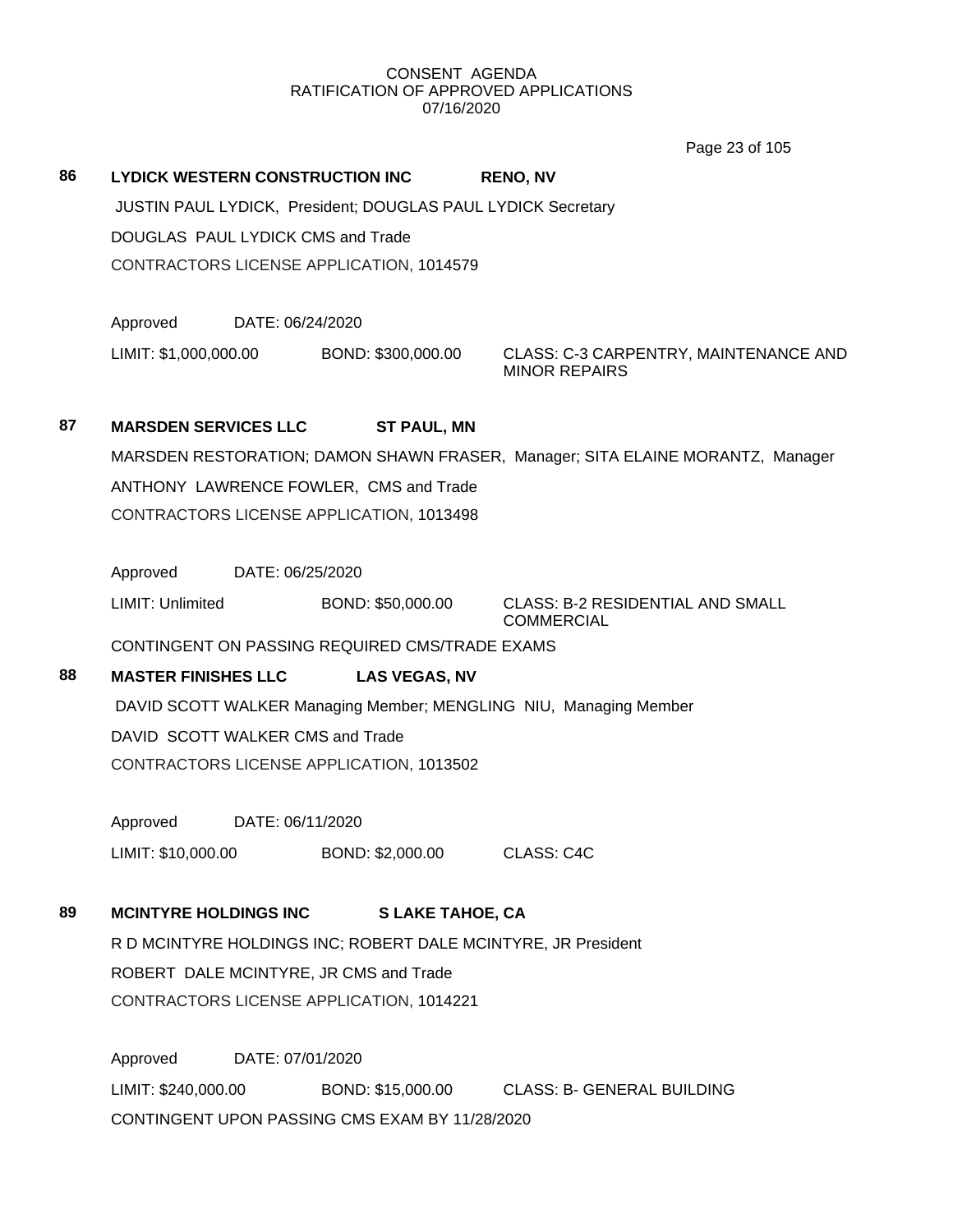Page 24 of 105

**90 MIDDLE CANYON ELECTRIC LLC TOOELE, UT** JEREMY JAMES CANDELARIO, Manager JEREMY JAMES CANDELARIO, CMS and Trade CONTRACTORS LICENSE APPLICATION, 1013084 Approved DATE: 06/22/2020 LIMIT: \$10,000.00 BOND: \$2,000.00 CLASS: C2-ELECTRICAL CONTINGENT ON PASSING CMS EXAM **91 MINING CONTROLS LLC BEAVER, WV** AUSTIN DAVID HALL Manager JAMEY RUGGIERO, Trade; JEREMY RYAN SMITH, CMS CONTRACTORS LICENSE APPLICATION, 1014245 Approved DATE: 06/12/2020 LIMIT: \$5,000,000.00 BOND: \$50,000.00 CLASS: A17 **92 MINING CONTROLS LLC BEAVER, WV** AUSTIN DAVID HALL Manager JEREMY RYAN SMITH, CMS; JAMEY RUGGIERO, Trade CONTRACTORS LICENSE APPLICATION, 1014511 Approved DATE: 06/12/2020 LIMIT: \$4,500,000.00 BOND: \$50,000.00 CLASS: C2 CONTINGENT UPON PASSING TRADE EXAM BY 11/20/2020 **93 MOUNTAIN CRAFT INC TRUCKEE, CA** GABRIEL AARON SHACTER, President GABRIEL AARON SHACTER, CMS and Trade CONTRACTORS LICENSE APPLICATION, 1012651 Approved DATE: 06/04/2020 LIMIT: \$850,000,000.00 BOND: \$20,000.00 CLASS: B CONTINGENT UPON PASSING CMS EXAM BY 7/10/2020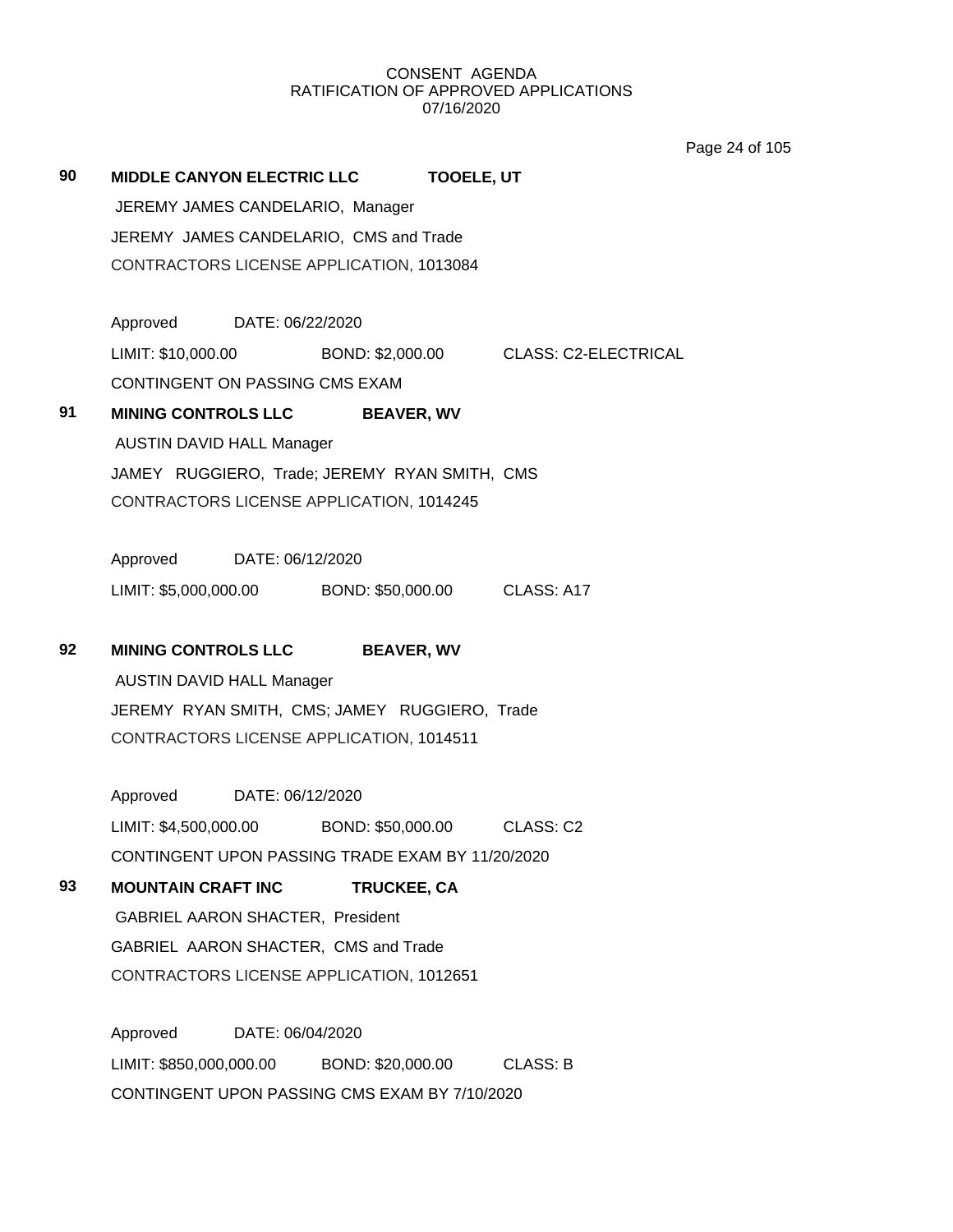Page 25 of 105

|    |                                       |                                                | Page 20 UI TUO                                                                     |
|----|---------------------------------------|------------------------------------------------|------------------------------------------------------------------------------------|
| 94 | <b>MULE FENCE INC</b>                 | <b>RENO, NV</b>                                |                                                                                    |
|    |                                       |                                                | ADAM LEE WALTERS, President; SAMANTHA LORRAINE FREGOSO, Secretary                  |
|    | ADAM LEE WALTERS, CMS and Trade       |                                                |                                                                                    |
|    |                                       | CONTRACTORS LICENSE APPLICATION, 1013815       |                                                                                    |
|    | Approved                              | DATE: 06/04/2020                               |                                                                                    |
|    | LIMIT: \$10,000.00                    | BOND: \$2,000.00                               | <b>CLASS: C-25 FENCING AND EQUIPPING</b><br><b>PLAYGROUNDS</b>                     |
|    |                                       | CONTINGENT UPON PASSING CMS EXAM BY 09/20/2020 |                                                                                    |
| 95 | <b>MUSCO SPORTS LIGHTING LLC</b>      |                                                | <b>OSKALOOSA, IA</b>                                                               |
|    | GORDIN, Chairman of the Board         |                                                | JOE POLLARD CROOKHAM, President; JEFFREY ALLAN ROGERS, Vice President; MYRON KEITH |
|    | CARL ALLEN OTTO, CMS and Trade        |                                                |                                                                                    |
|    |                                       | CONTRACTORS LICENSE APPLICATION, 1014595       |                                                                                    |
|    | Approved                              | DATE: 06/23/2020                               |                                                                                    |
|    | LIMIT: Unlimited                      |                                                | BOND: \$50,000.00 CLASS: C-2 ELECTRICAL CONTRACTING                                |
|    |                                       | CONTINGENT UPON PASSING CMS EXAM BY 11/27/2020 |                                                                                    |
| 96 | <b>N &amp; P SERVICES COMPANY LLC</b> |                                                | <b>LAS VEGAS, NV</b>                                                               |
|    |                                       | NILES ELWIN CALDWELL Managing Member           |                                                                                    |
|    | NILES ELWIN CALDWELL CMS and Trade    |                                                |                                                                                    |
|    |                                       | CONTRACTORS LICENSE APPLICATION, 1014035       |                                                                                    |
|    | Approved                              | DATE: 06/26/2020                               |                                                                                    |
|    | LIMIT: \$500,000.00                   | BOND: \$15,000.00                              | CLASS: C-1C INSULATION OF PIPES AND DUCTS                                          |
|    |                                       | CONTINGENT ON PASSING REQUIRED CMS/TRADE EXAMS |                                                                                    |
| 97 | <b>NANTZE ELECTRIC COMPANY INC</b>    |                                                | <b>TEXARKANA, TX</b>                                                               |

TONY LEE BURROW, President; JAMES GREGORY BUSH, Treasurer; DANNY JOE NANTZE, Vice President

DERRELL NANTZE, CMS and Trade

CONTRACTORS LICENSE APPLICATION, 1014139

Approved DATE: 06/15/2020

LIMIT: \$3,000,000.00 BOND: \$30,000.00 CLASS: C-2 ELECTRICAL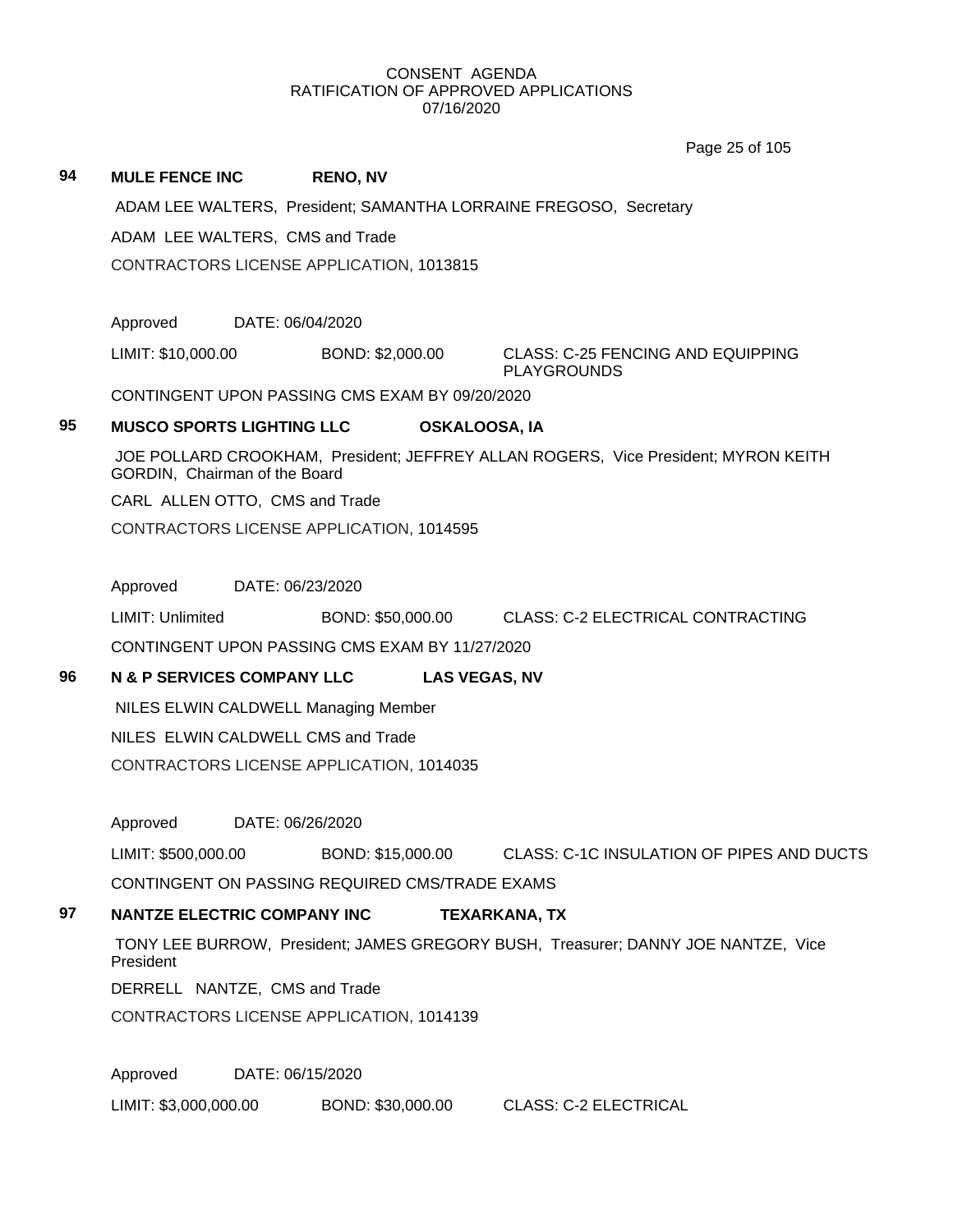Page 26 of 105

| 98  | <b>NEW GENERATION CONSTRUCTION LLC</b><br><b>RENO, NV</b>                                                  |  |  |  |  |  |  |
|-----|------------------------------------------------------------------------------------------------------------|--|--|--|--|--|--|
|     | FERNANDO VALDEZ-PALMA, Manager                                                                             |  |  |  |  |  |  |
|     | FERNANDO VALDEZ-PALMA, Trade; ALEXIS MIRANDA, CMS                                                          |  |  |  |  |  |  |
|     | CONTRACTORS LICENSE APPLICATION, 1013487                                                                   |  |  |  |  |  |  |
|     | Approved<br>DATE: 07/01/2020                                                                               |  |  |  |  |  |  |
|     | LIMIT: \$1,500,000.00 BOND: \$30,000.00 CLASS: B- GENERAL BUILDING                                         |  |  |  |  |  |  |
| 99  | <b>NORTH TAHOE BUILDERS INC</b><br><b>KINGS BEACH, CA</b>                                                  |  |  |  |  |  |  |
|     | JOSEPH CHRISTIAN FELLNER, President; LAVON ANN FELLNER, Treasurer; MARSHALL EDWARD<br>SAXE, Vice President |  |  |  |  |  |  |
|     | JOSEPH CHRISTIAN FELLNER, CMS and Trade                                                                    |  |  |  |  |  |  |
|     | CONTRACTORS LICENSE APPLICATION, 1014281                                                                   |  |  |  |  |  |  |
|     | Approved<br>DATE: 06/04/2020                                                                               |  |  |  |  |  |  |
|     | LIMIT: \$600,000.00<br>BOND: \$20,000.00 CLASS: B- GENERAL BUILDING                                        |  |  |  |  |  |  |
|     | CONTINGENT UPON PASSING CMS EXAM BY 11/01/2020                                                             |  |  |  |  |  |  |
| 100 | NORTHSTAR ENERGY MANAGEMENT NEVADA LLC<br><b>SLAKE TAHOE, CA</b>                                           |  |  |  |  |  |  |
|     | NORTHSTAR ENERGY MANAGEMENT LLC Managing Member; NEIL THOMAS DELUCENAY Other                               |  |  |  |  |  |  |
|     | NEIL THOMAS DELUCENAY CMS and Trade                                                                        |  |  |  |  |  |  |
|     | CONTRACTORS LICENSE APPLICATION, 1014013                                                                   |  |  |  |  |  |  |
|     | Approved DATE: 06/30/2020                                                                                  |  |  |  |  |  |  |
|     | LIMIT: \$250,000.00<br>BOND: \$15,000.00 CLASS: C-2 ELECTRICAL CONTRACTING                                 |  |  |  |  |  |  |
| 101 | <b>NOVAS CONSTRUCTION AND RENOVATION INC</b><br><b>ONTARIO, CA</b>                                         |  |  |  |  |  |  |
|     | VICTOR HUGO NOVA, President                                                                                |  |  |  |  |  |  |
|     | VICTOR HUGO NOVA, CMS and Trade                                                                            |  |  |  |  |  |  |
|     | CONTRACTORS LICENSE APPLICATION, 1014435                                                                   |  |  |  |  |  |  |
|     | Approved<br>DATE: 06/23/2020                                                                               |  |  |  |  |  |  |
|     | LIMIT: \$400,000.00<br><b>CLASS: B GENERAL BUILDING</b><br>BOND: \$15,000.00                               |  |  |  |  |  |  |
|     | CONTINGENT ON PASSING REQUIRED CMS EXAM                                                                    |  |  |  |  |  |  |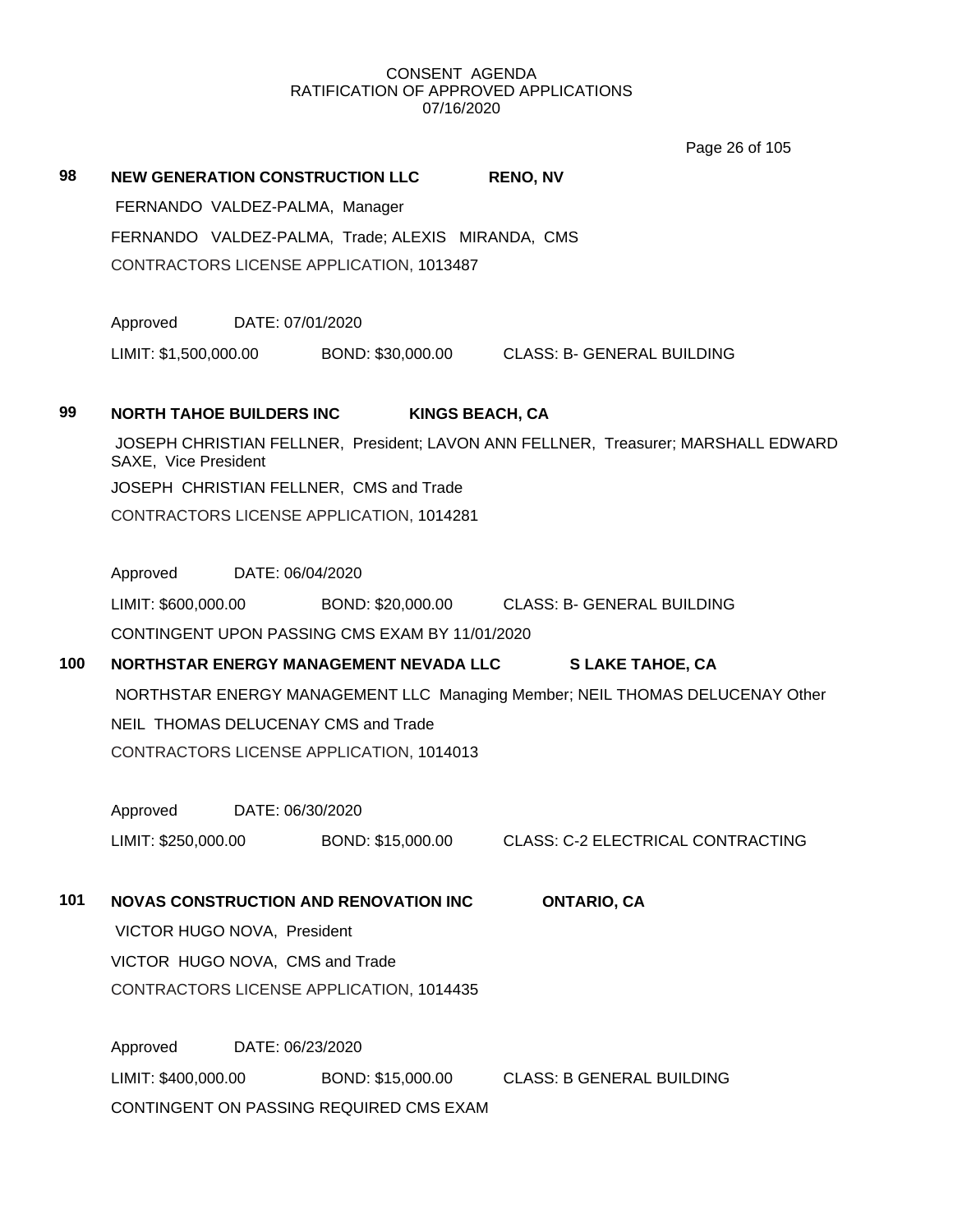Page 27 of 105

**102 ON DECK FENCE LLC CARSON CITY, NV** ANNA GREYSS HERNANDEZ-RIVERA, Managing Member ANNA GREYSS HERNANDEZ-RIVERA, CMS and Trade CONTRACTORS LICENSE APPLICATION, 1014377

> Approved DATE: 06/11/2020 LIMIT: \$10,000.00 BOND: \$2,000.00 CLASS: A21

### **103 ONE CONSTRUCTION LLC LAS VEGAS, NV**

NELSON DANIEL LI, Manager DOUGLASS JUNGUO KIM Trade; NELSON DANIEL LI, CMS CONTRACTORS LICENSE APPLICATION, 1012885

Approved DATE: 05/22/2020 LIMIT: \$1,000,000.00 BOND: \$30,000.00 CLASS: B2

## **104 ONE CONSTRUCTION LLC LAS VEGAS, NV**

NELSON DANIEL LI, Manager NELSON DANIEL LI, CMS; DOUGLASS JUNGUO KIM Trade CONTRACTORS LICENSE APPLICATION, 1012887

Approved DATE: 05/22/2020 LIMIT: \$1,000,000.00 BOND: \$30,000.00 CLASS: C2

**105 ONE SILVER SERVE INC ENCINO, CA** SERVPRO WEST COAST; ALAN FREDERICK REED, President ALAN FREDERICK REED, CMS and Trade CONTRACTORS LICENSE APPLICATION, 1014014

Approved DATE: 06/30/2020 LIMIT: \$200,000.00 BOND: \$10,000.00 CLASS: B-2 RESIDENTIAL & SMALL

**COMMERCIAL**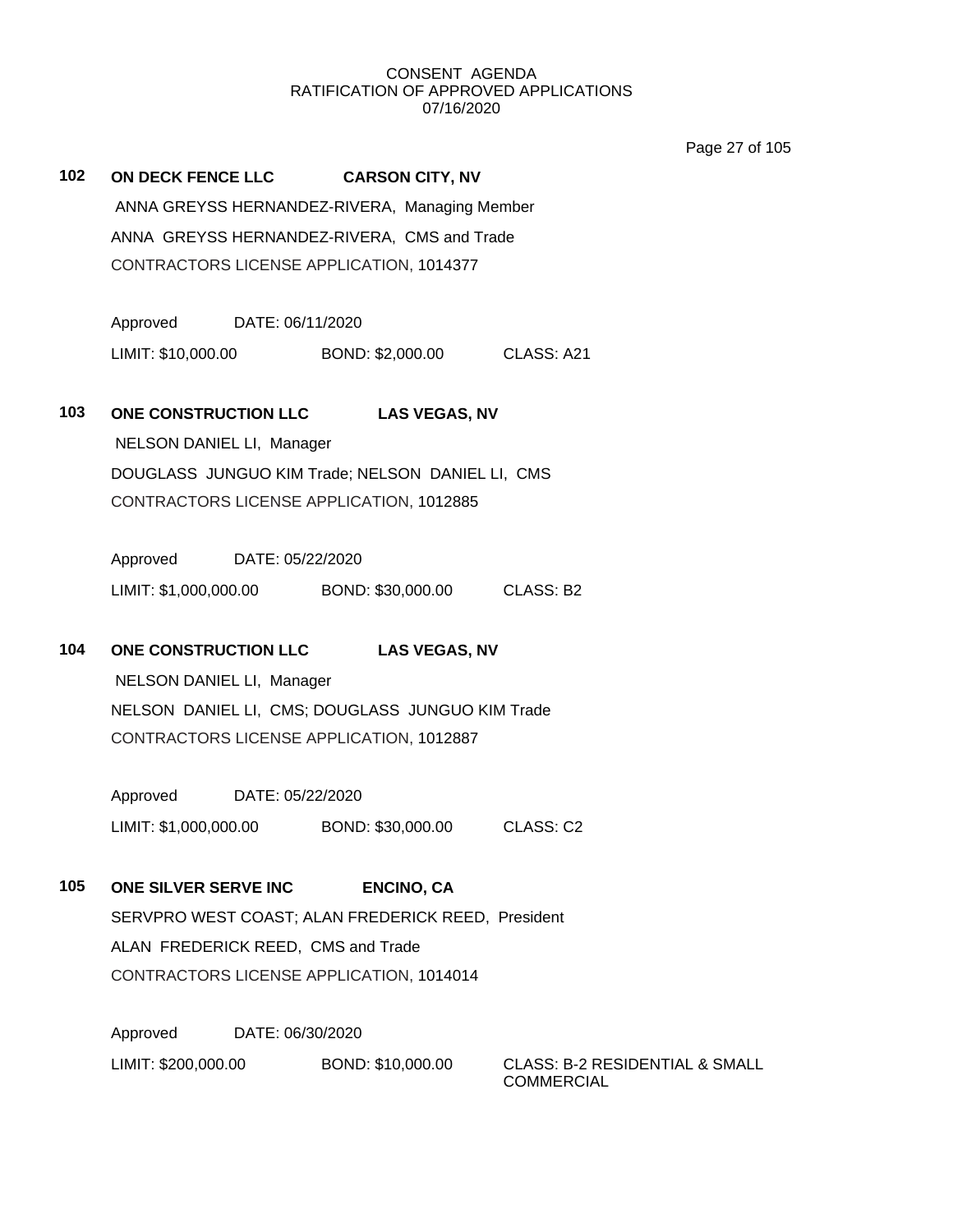Page 28 of 105

## **106 PARAGON STEEL ERECTORS INC INGLEWOOD, CA**

A U GLASS; RICHARD DAVID DIAZ, President

RICHARD DAVID DIAZ, CMS and Trade

CONTRACTORS LICENSE APPLICATION, 1012328

Approved DATE: 06/11/2020

LIMIT: \$1,000,000.00 BOND: \$30,000.00 CLASS: C14B

## **107 PARK LANDSCAPE LLC LAS VEGAS, NV**

RICARDO SARMIENTO, Managing Member; CHRISTOPHER MICHAEL ADORNETTI, Manager; TIMOTHY JAMES PORTLAND Manager; BRIAN SOMERSET LEMMERMANN Manager

BRIAN SOMERSET LEMMERMANN CMS and Trade

CONTRACTORS LICENSE APPLICATION, 1012295

Approved DATE: 06/08/2020

LIMIT: \$2,000,000.00 BOND: \$30,000.00 CLASS: C10

## **108 PARRA CONSTRUCTION LLC SPARKS, NV**

VICENCIO PARRA-GONZALEZ, Managing Member VICENCIO PARRA-GONZALEZ, CONTRACTORS LICENSE APPLICATION, 1014144

Approved DATE: 06/12/2020

LIMIT: \$200,000.00 BOND: \$15,000.00 CLASS: B-GENERAL BUILDING

CONTINGENT UPON SURRENDER OF LICENSE #0086046

**109 PATIO COVER WORLD LLC NORTH LAS VEGAS, NV**

PHUONG NGOC THI PHAM Managing Member

PHUONG NGOC THI PHAM CMS and Trade

CONTRACTORS LICENSE APPLICATION, 1013184

Approved DATE: 07/01/2020 LIMIT: \$20,000.00 BOND: \$5,000.00 CLASS: C14H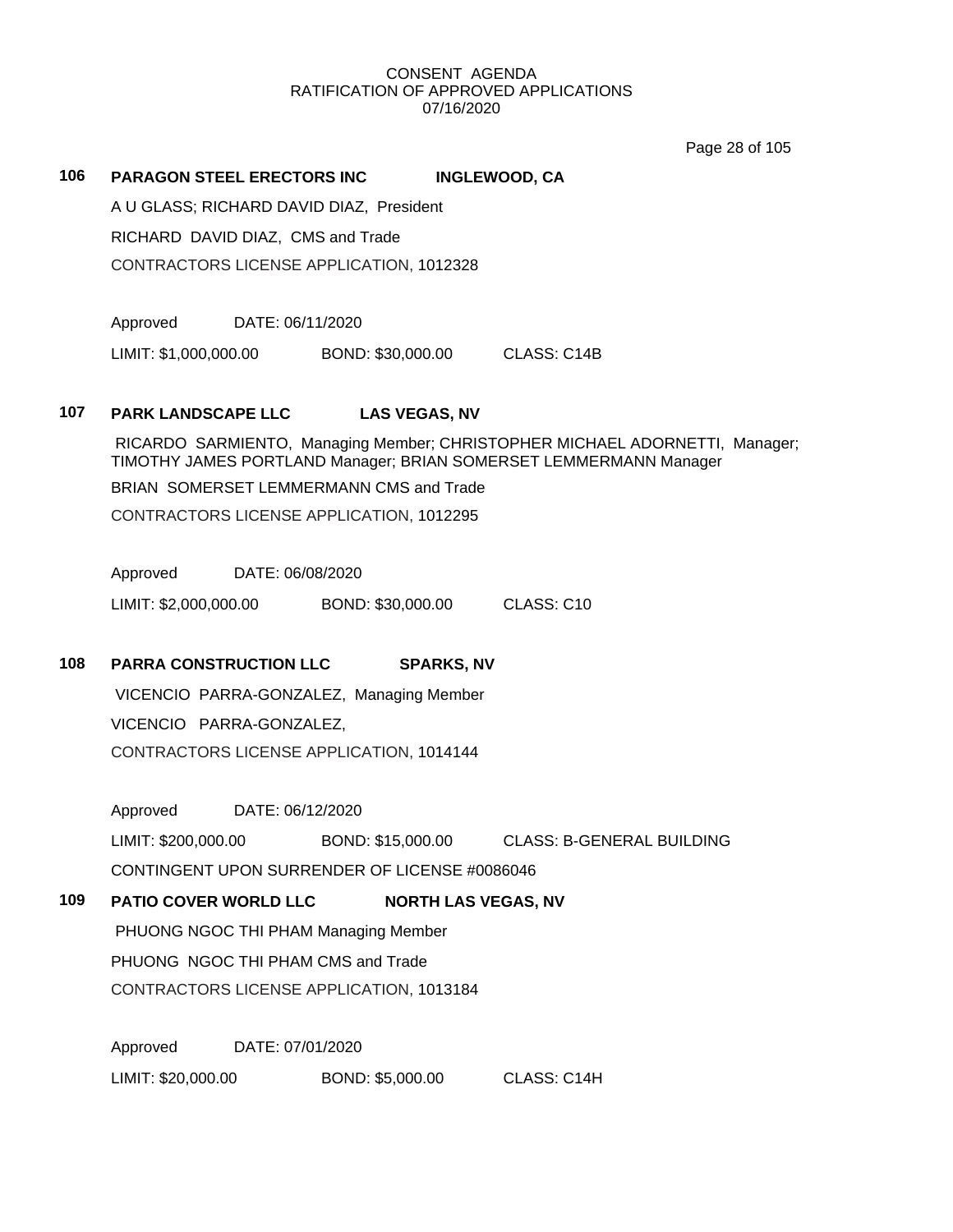Page 29 of 105

|     |                                                                                                                                                                         |                      | ι αγο Ζυ υι τυυ                     |  |
|-----|-------------------------------------------------------------------------------------------------------------------------------------------------------------------------|----------------------|-------------------------------------|--|
| 110 | <b>PATRIOT ENTERPRISES INC</b>                                                                                                                                          | <b>HENDERSON, NV</b> |                                     |  |
|     | MICHELE ROCCO DORSI, President                                                                                                                                          |                      |                                     |  |
|     | KEVIN MICHAEL STOEHR CMS and Trade                                                                                                                                      |                      |                                     |  |
|     | CONTRACTORS LICENSE APPLICATION, 1014673                                                                                                                                |                      |                                     |  |
|     |                                                                                                                                                                         |                      |                                     |  |
|     | Approved<br>DATE: 06/22/2020                                                                                                                                            |                      |                                     |  |
|     | LIMIT: \$5,000,000.00 BOND: \$50,000.00                                                                                                                                 |                      | <b>CLASS: A GENERAL ENGINEERING</b> |  |
|     |                                                                                                                                                                         |                      |                                     |  |
| 111 | PAUL HUTTON CONSTRUCTION LLC                                                                                                                                            | ELKO, NV             |                                     |  |
|     | PAUL WILLIAM HUTTON, Managing Member                                                                                                                                    |                      |                                     |  |
|     | PAUL WILLIAM HUTTON, CMS and Trade                                                                                                                                      |                      |                                     |  |
|     | CONTRACTORS LICENSE APPLICATION, 1013490                                                                                                                                |                      |                                     |  |
|     |                                                                                                                                                                         |                      |                                     |  |
|     | Approved<br>DATE: 06/11/2020                                                                                                                                            |                      |                                     |  |
|     | LIMIT: \$245,000.00                                                                                                                                                     | BOND: \$15,000.00    | CLASS: B2                           |  |
| 112 | PETER A PONCE DE LEON                                                                                                                                                   | <b>LAS VEGAS, NV</b> |                                     |  |
|     |                                                                                                                                                                         |                      |                                     |  |
|     | PETER ANTHONY PONCE DE LEON, Owner<br>PETER ANTHONY PONCE DE LEON, CMS and Trade                                                                                        |                      |                                     |  |
|     | CONTRACTORS LICENSE APPLICATION, 1014449                                                                                                                                |                      |                                     |  |
|     |                                                                                                                                                                         |                      |                                     |  |
|     | Approved<br>DATE: 06/25/2020                                                                                                                                            |                      |                                     |  |
|     | LIMIT: \$10,000.00                                                                                                                                                      | BOND: \$2,000.00     | <b>CLASS: C-2 ELECTRICAL</b>        |  |
|     | CONTINGENT ON PASSING REQUIRED CMS/TRADE EXAMS                                                                                                                          |                      |                                     |  |
| 113 | PIPELINE VIDEO INSPECTION LLC                                                                                                                                           |                      | <b>LAS VEGAS, NV</b>                |  |
|     | AIMS COMPANIES; STEVEN JACOB HUDSON, Managing Member; CHRISTOPHER BARTON, Managing<br>Member; CHRISTOS MIHALETOS, Managing Member<br>STEVEN JACOB HUDSON, CMS and Trade |                      |                                     |  |
|     |                                                                                                                                                                         |                      |                                     |  |
|     | CONTRACTORS LICENSE APPLICATION, 1012849                                                                                                                                |                      |                                     |  |
|     |                                                                                                                                                                         |                      |                                     |  |
|     | Approved<br>DATE: 07/01/2020                                                                                                                                            |                      |                                     |  |
|     | LIMIT: \$1,000,000.00                                                                                                                                                   | BOND: \$30,000.00    | <b>CLASS: A-GENERAL ENGINEERING</b> |  |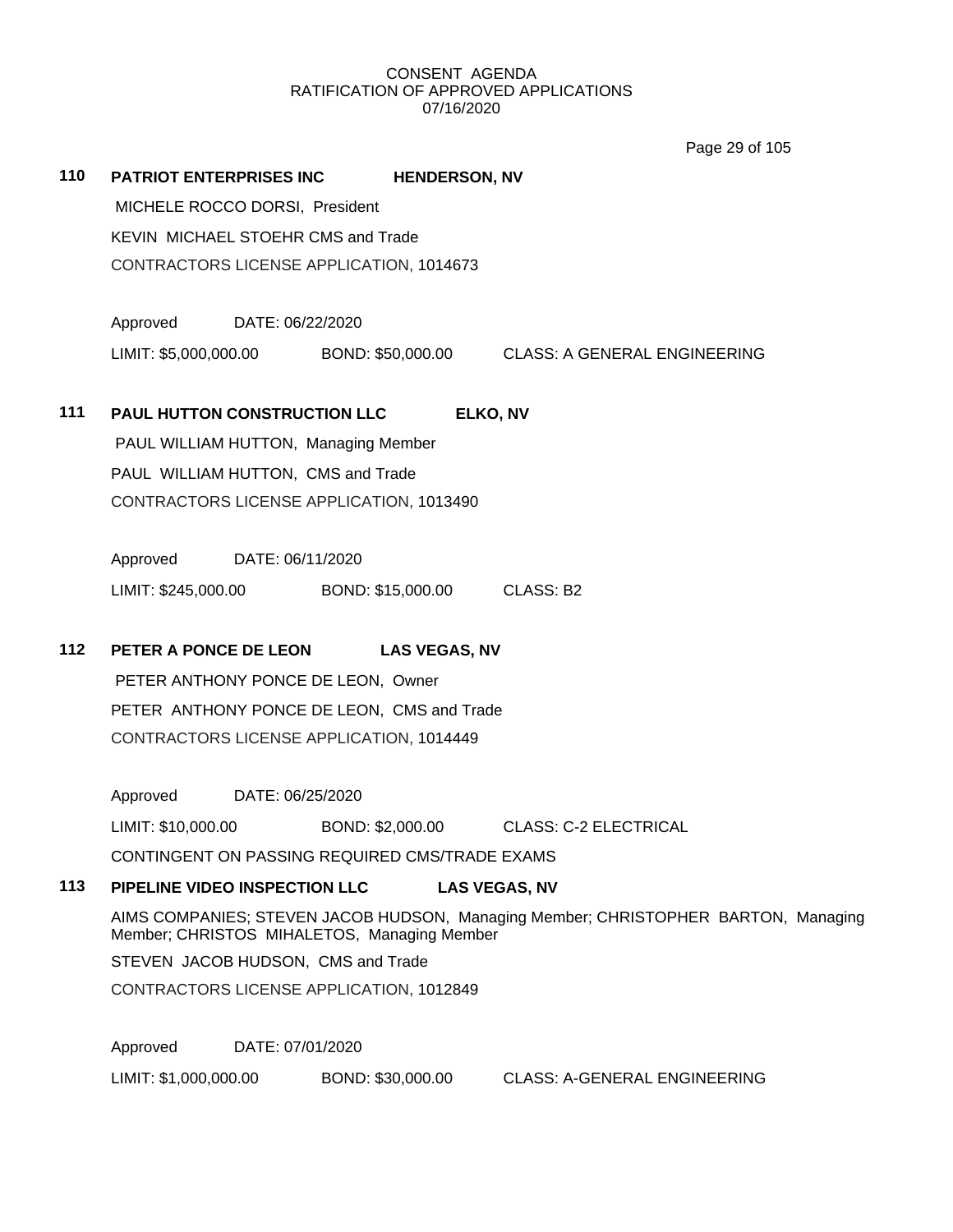Page 30 of 105

| 114 |                                                                                                                                                                           |                                                     | PIPEWORKS PLUMBING & HEATING INC               | <b>RENO, NV</b>                                                               |  |  |
|-----|---------------------------------------------------------------------------------------------------------------------------------------------------------------------------|-----------------------------------------------------|------------------------------------------------|-------------------------------------------------------------------------------|--|--|
|     | JASON JOSEPH VOHLAND President                                                                                                                                            |                                                     |                                                |                                                                               |  |  |
|     |                                                                                                                                                                           | JASON JOSEPH VOHLAND CMS and Trade                  |                                                |                                                                               |  |  |
|     |                                                                                                                                                                           | CONTRACTORS LICENSE APPLICATION, 1013399            |                                                |                                                                               |  |  |
|     | Approved DATE: 06/17/2020                                                                                                                                                 |                                                     |                                                |                                                                               |  |  |
|     |                                                                                                                                                                           |                                                     |                                                | LIMIT: \$245,000.00 BOND: \$15,000.00 CLASS: A7; A12; A15                     |  |  |
| 115 |                                                                                                                                                                           |                                                     | PIPEWORKS PLUMBING & HEATING INC               | <b>RENO, NV</b>                                                               |  |  |
|     |                                                                                                                                                                           | LAKESIDE EXCAVATING; JASON JOSEPH VOHLAND President |                                                |                                                                               |  |  |
|     |                                                                                                                                                                           |                                                     | JASON JOSEPH VOHLAND CMS and Trade             |                                                                               |  |  |
|     |                                                                                                                                                                           | CONTRACTORS LICENSE APPLICATION, 1014938            |                                                |                                                                               |  |  |
|     | Approved DATE: 06/30/2020                                                                                                                                                 |                                                     |                                                |                                                                               |  |  |
|     |                                                                                                                                                                           |                                                     |                                                | LIMIT: \$245,000.00 BOND: \$15,000.00 CLASS: A7, A12; A15                     |  |  |
|     |                                                                                                                                                                           |                                                     | CONTINGENT UPON SURRENDER OF LICENSE #51136    |                                                                               |  |  |
| 116 | <b>PRO WEST WALL PRODUCTS</b>                                                                                                                                             |                                                     |                                                | <b>WEST SACRAMENTO, CA</b>                                                    |  |  |
|     |                                                                                                                                                                           | RYAN MATHEW KOMULA, President                       |                                                |                                                                               |  |  |
|     |                                                                                                                                                                           | RYAN MATHEW KOMULA, CMS and Trade                   |                                                |                                                                               |  |  |
|     |                                                                                                                                                                           | CONTRACTORS LICENSE APPLICATION, 1014502            |                                                |                                                                               |  |  |
|     | Approved DATE: 06/26/2020                                                                                                                                                 |                                                     |                                                |                                                                               |  |  |
|     |                                                                                                                                                                           |                                                     |                                                | LIMIT: \$245,000.00 BOND: \$15,000.00 CLASS: C-20A PLASTIC TILE AND WALLBOARD |  |  |
|     | CONTINGENT UPON PASSING CMS AND TRADE EXAMS                                                                                                                               |                                                     |                                                |                                                                               |  |  |
| 117 | <b>QUICK DRY LLC</b>                                                                                                                                                      |                                                     | <b>LAS VEGAS, NV</b>                           |                                                                               |  |  |
|     | QUICK DRY RESTORATION; SPENCER JAMES HORNE Managing Member; CARSON JAMES MEYER,<br>Managing Member; EVAN MARTIN GINES Managing Member; ANTON LOUIS SKORO, Managing Member |                                                     |                                                |                                                                               |  |  |
|     | ANTON LOUIS SKORO, CMS and Trade                                                                                                                                          |                                                     |                                                |                                                                               |  |  |
|     | CONTRACTORS LICENSE APPLICATION, 1012654                                                                                                                                  |                                                     |                                                |                                                                               |  |  |
|     | Approved                                                                                                                                                                  |                                                     | DATE: 06/04/2020                               |                                                                               |  |  |
|     | LIMIT: \$250,000.00                                                                                                                                                       |                                                     | BOND: \$15,000.00                              | <b>CLASS: C-31 WRECKING</b>                                                   |  |  |
|     |                                                                                                                                                                           |                                                     | CONTINGENT UPON PASSING CMS EXAM BY 07/13/2020 |                                                                               |  |  |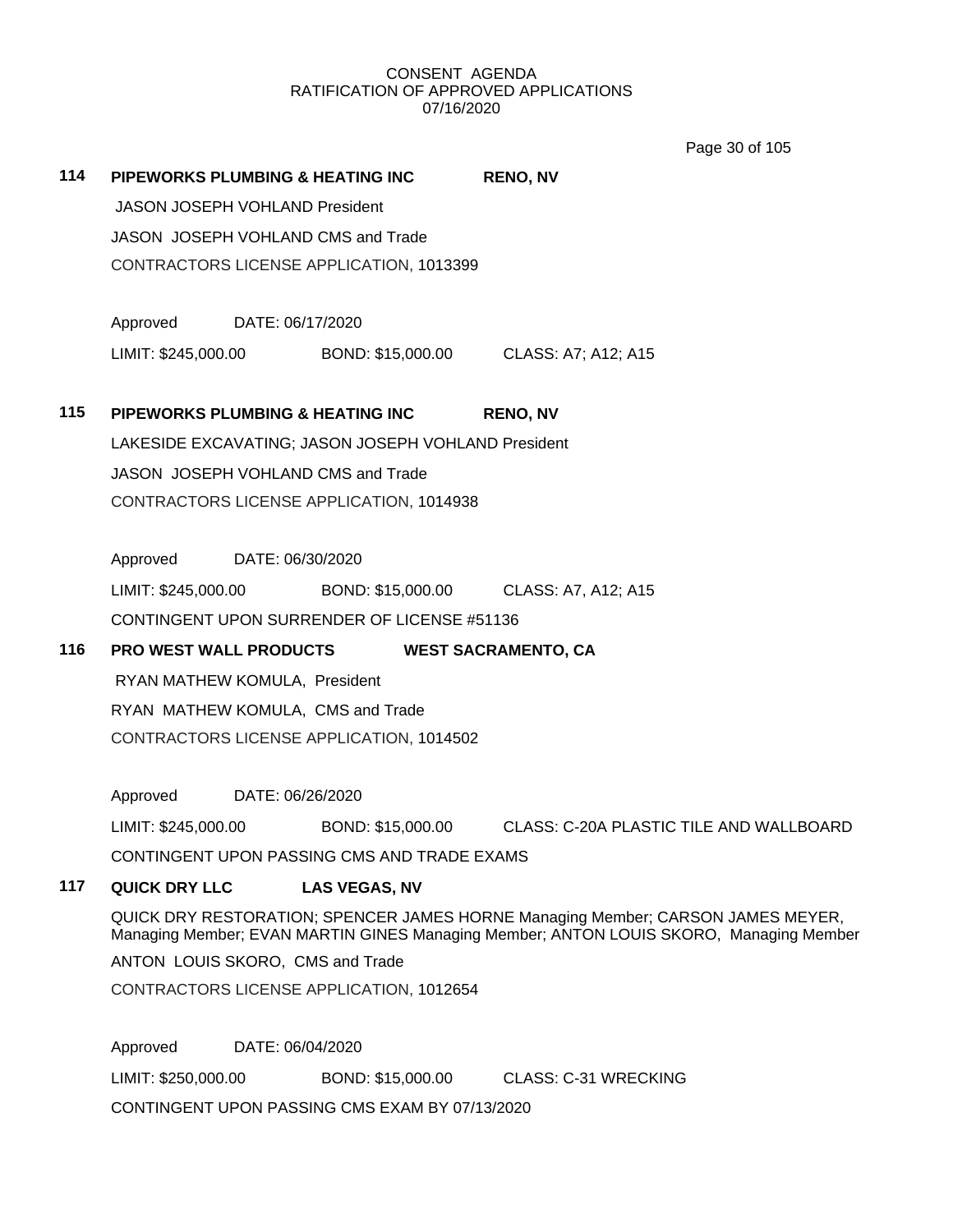Page 31 of 105

| 118 | <b>RAPOR CONSTRUCTION LLC</b><br><b>HENDERSON, NV</b>                                          |                                                              |  |  |
|-----|------------------------------------------------------------------------------------------------|--------------------------------------------------------------|--|--|
|     | NATHAN MICHAEL MILLER Managing Member                                                          |                                                              |  |  |
|     | NATHAN MICHAEL MILLER CMS and Trade                                                            |                                                              |  |  |
|     | CONTRACTORS LICENSE APPLICATION, 1014780                                                       |                                                              |  |  |
|     |                                                                                                |                                                              |  |  |
|     | Approved DATE: 06/22/2020                                                                      |                                                              |  |  |
|     | LIMIT: \$1,000,000.00 BOND: \$30,000.00                                                        | <b>CLASS: B-2 RESIDENTIAL AND SMALL</b><br><b>COMMERCIAL</b> |  |  |
|     | CONTINGENT UPON PASSING REQUIRED CMS AND TRADE EXAMS                                           |                                                              |  |  |
| 119 | <b>RECK BROTHERS LLC</b><br>ELY, NV                                                            |                                                              |  |  |
|     | TERRY JAMES RECK Member; RANDELL ANGELO RECK Member                                            |                                                              |  |  |
|     | <b>TERRY JAMES RECK CMS and Trade</b>                                                          |                                                              |  |  |
|     | CONTRACTORS LICENSE APPLICATION, 1013419                                                       |                                                              |  |  |
|     |                                                                                                |                                                              |  |  |
|     | Approved DATE: 06/11/2020                                                                      |                                                              |  |  |
|     | LIMIT: \$45,000.00 BOND: \$5,000.00 CLASS: C3                                                  |                                                              |  |  |
|     |                                                                                                |                                                              |  |  |
| 120 | <b>RECREATION TODAY OF IDAHO LLC</b><br><b>NAMPA, ID</b>                                       |                                                              |  |  |
|     | LINDA S BAILEY HAEMKER, Manager; JAMES R HAEMKER, Manager                                      |                                                              |  |  |
|     | JAMES R HAEMKER, CMS and Trade                                                                 |                                                              |  |  |
|     | CONTRACTORS LICENSE APPLICATION, 1014687                                                       |                                                              |  |  |
|     |                                                                                                |                                                              |  |  |
|     | Approved DATE: 06/30/2020                                                                      |                                                              |  |  |
|     | LIMIT: \$245,000.00<br>BOND: \$15,000.00                                                       | CLASS: C25                                                   |  |  |
|     | CONTINGENT UPON PASSING CMS EXAM BY 12/2/2020                                                  |                                                              |  |  |
|     |                                                                                                |                                                              |  |  |
| 121 | RECTENWALD BROTHERS CONSTRUCTION INCORPORATED                                                  | <b>CRANBERRY TOWNSHIP, PA</b>                                |  |  |
|     | ARTHUR ALAN RECTENWALD, President; GERALD J RECTENWALD, Secretary; LAURA CAROLLA,<br>Treasurer |                                                              |  |  |
|     | KIM EDWARD KLINGLER, CMS and Trade                                                             |                                                              |  |  |
|     | CONTRACTORS LICENSE APPLICATION, 1014314                                                       |                                                              |  |  |
|     |                                                                                                |                                                              |  |  |
|     | Approved<br>DATE: 06/25/2020                                                                   |                                                              |  |  |
|     | LIMIT: \$5,000,000.00<br>BOND: \$50,000.00                                                     | <b>CLASS: B GENERAL BUILDING</b>                             |  |  |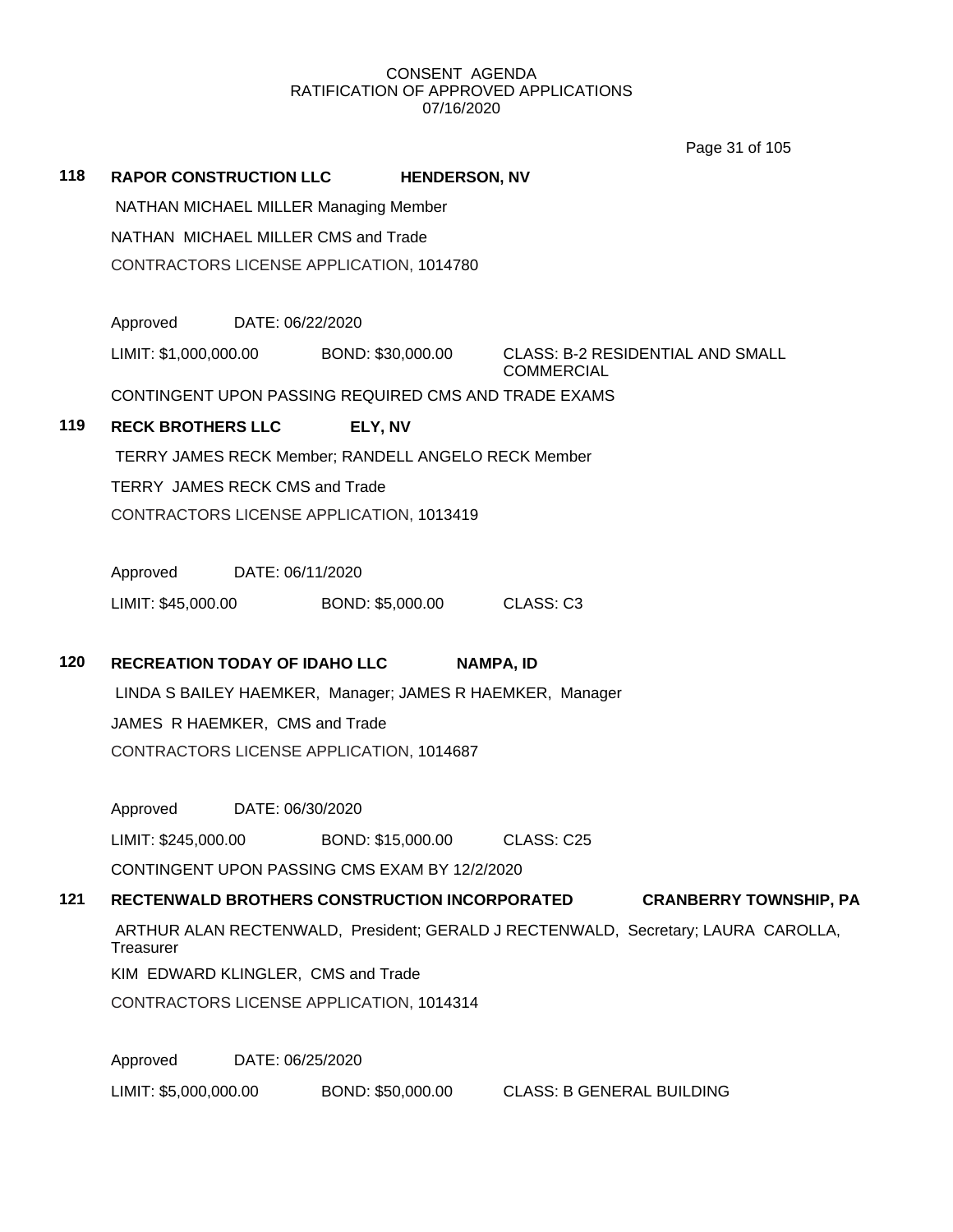Page 32 of 105

|     |                                                              |                                                |                                    | Page 32 of 105                                                  |  |  |
|-----|--------------------------------------------------------------|------------------------------------------------|------------------------------------|-----------------------------------------------------------------|--|--|
| 122 |                                                              |                                                | RELIABLE COMFORT LLC LAS VEGAS, NV |                                                                 |  |  |
|     | Managing Member; ZACHARY KEOKOLO SCHWEITZER, Managing Member |                                                |                                    |                                                                 |  |  |
|     | ZACHARY KEOKOLO SCHWEITZER, CMS and Trade                    |                                                |                                    |                                                                 |  |  |
|     |                                                              | CONTRACTORS LICENSE APPLICATION, 1014301       |                                    |                                                                 |  |  |
|     |                                                              |                                                |                                    |                                                                 |  |  |
|     | Approved                                                     | DATE: 06/25/2020                               |                                    |                                                                 |  |  |
|     | LIMIT: \$100,000.00                                          |                                                | BOND: \$10,000.00                  | <b>CLASS: C-21 REFRIGERATION AND AIR</b><br><b>CONDITIONING</b> |  |  |
|     |                                                              | CONTINGENT ON PASSING REQUIRED CMS/TRADE EXAMS |                                    |                                                                 |  |  |
| 123 | <b>RENO GLASS CO LLC</b>                                     |                                                | <b>SPARKS, NV</b>                  |                                                                 |  |  |
|     | <b>MARTIN ALLEN MAHER Manager</b>                            |                                                |                                    |                                                                 |  |  |
|     |                                                              | MARTIN ALLEN MAHER CMS and Trade               |                                    |                                                                 |  |  |
|     |                                                              | CONTRACTORS LICENSE APPLICATION, 1014689       |                                    |                                                                 |  |  |
|     |                                                              |                                                |                                    |                                                                 |  |  |
|     | Approved                                                     | DATE: 06/24/2020                               |                                    |                                                                 |  |  |
|     | LIMIT: \$10,000.00                                           |                                                | BOND: \$2,000.00                   | CLASS: C-8 GLASS AND GLAZING                                    |  |  |
|     |                                                              |                                                |                                    |                                                                 |  |  |
| 124 | <b>RENO RAIN GUTTER LLC</b>                                  |                                                | <b>ROSEVILLE, CA</b>               |                                                                 |  |  |
|     | <b>CARLOS JAIME BRANDT Managing Member</b>                   |                                                |                                    |                                                                 |  |  |
|     | CARLOS JAIME BRANDT CMS and Trade                            |                                                |                                    |                                                                 |  |  |
|     | CONTRACTORS LICENSE APPLICATION, 1014613                     |                                                |                                    |                                                                 |  |  |
|     | Approved                                                     | DATE: 06/12/2020                               |                                    |                                                                 |  |  |
|     | LIMIT: \$10,000.00                                           |                                                | BOND: \$2,000.00                   | CLASS: C13 LIMITED TO SEAMLESS RAIN                             |  |  |
|     |                                                              |                                                |                                    | <b>GUTTERS</b>                                                  |  |  |
| 125 | <b>RENO TAHOE CONCRETE LLC</b>                               |                                                | <b>RENO, NV</b>                    |                                                                 |  |  |
|     | JUANA RODRIGUEZ ARELLANO, Managing Member                    |                                                |                                    |                                                                 |  |  |
|     | JOSE RAMOS-ARMENTA, Trade; JUANA RODRIGUEZ ARELLANO, CMS     |                                                |                                    |                                                                 |  |  |
|     | CONTRACTORS LICENSE APPLICATION, 1012251                     |                                                |                                    |                                                                 |  |  |
|     |                                                              |                                                |                                    |                                                                 |  |  |
|     | Denied                                                       | DATE: 06/08/2020                               |                                    |                                                                 |  |  |
|     | LIMIT: \$0.00                                                |                                                | <b>BOND: \$0.00</b>                | <b>CLASS: C-5 CONCRETE CONTRACTING</b>                          |  |  |

NRS 624.260 EXPERIENCE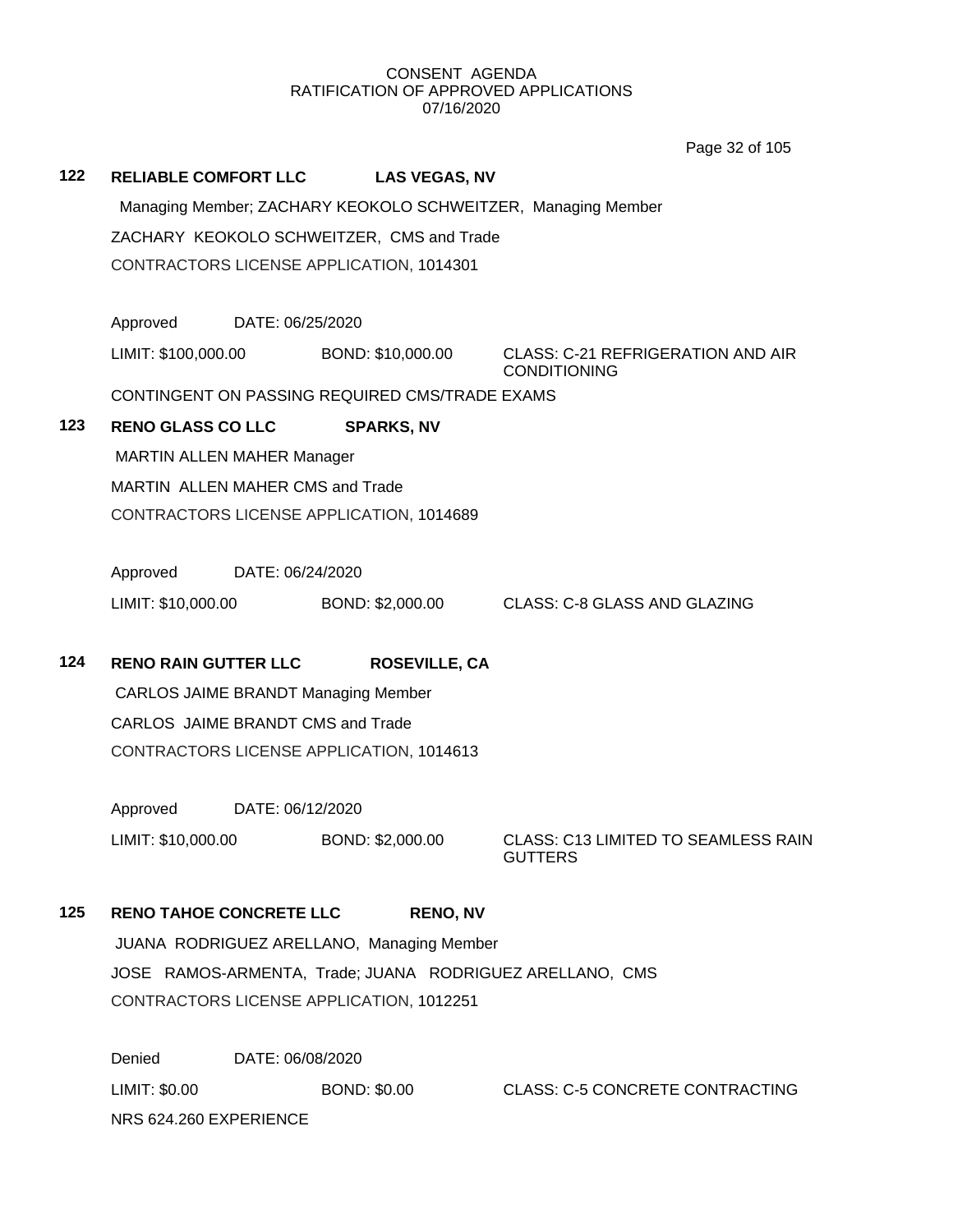Page 33 of 105

| 126 | <b>REVCON LLC</b> | <b>LAS VEGAS, NV</b>                          |  |
|-----|-------------------|-----------------------------------------------|--|
|     |                   | MARIO ANGUIANO Managing Member                |  |
|     |                   | MARIO ANGUIANO CMS; CHARLES JOHN GRANDA Trade |  |
|     |                   | CONTRACTORS LICENSE APPLICATION, 1013359      |  |

Approved DATE: 06/30/2020

LIMIT: \$700,000.00 BOND: \$20,000.00 CLASS: C2-ELECTRICAL

## **127 REVCON LLC LAS VEGAS, NV**

MARIO ANGUIANO Managing Member MARIO ANGUIANO CMS; CHARLES JOHN GRANDA Trade CONTRACTORS LICENSE APPLICATION, 1013360

Approved DATE: 06/30/2020 LIMIT: \$700,000.00 BOND: \$20,000.00 CLASS: B2-RESIDENTIAL AND SMALL

COMMERCIAL

## **128 ROBERT WILLIAM WHEELER MINDEN, NV**

NEXT GENERATION COMMUNICATIONS; ROBERT WILLIAM WHEELER Owner ROBERT WILLIAM WHEELER CMS and Trade CONTRACTORS LICENSE APPLICATION, 1014863

Approved DATE: 06/30/2020 LIMIT: \$10,000.00 BOND: \$20,000.00 CLASS: C-2D LOW VOLTAGE CONTINGENT UPON PASSING CMS & C-2D EXAMS BY 12/16/2020

## **129 ROBISON ENGINEERING COMPANY INC SPARKS, NV** ROBISON REVEGETATION; NATHAN EARL ROBISON, President; JULIANNE ADRIA ZOTTER, Treasurer JULIANNE ADRIA ZOTTER, Trade; NATHAN EARL ROBISON, CMS CONTRACTORS LICENSE APPLICATION, 1014289

Approved DATE: 06/23/2020 LIMIT: \$45,000.00 BOND: \$5,000.00 CLASS: C10 CONTINGENT UPON PASSING EXAMS BY 11/5/2020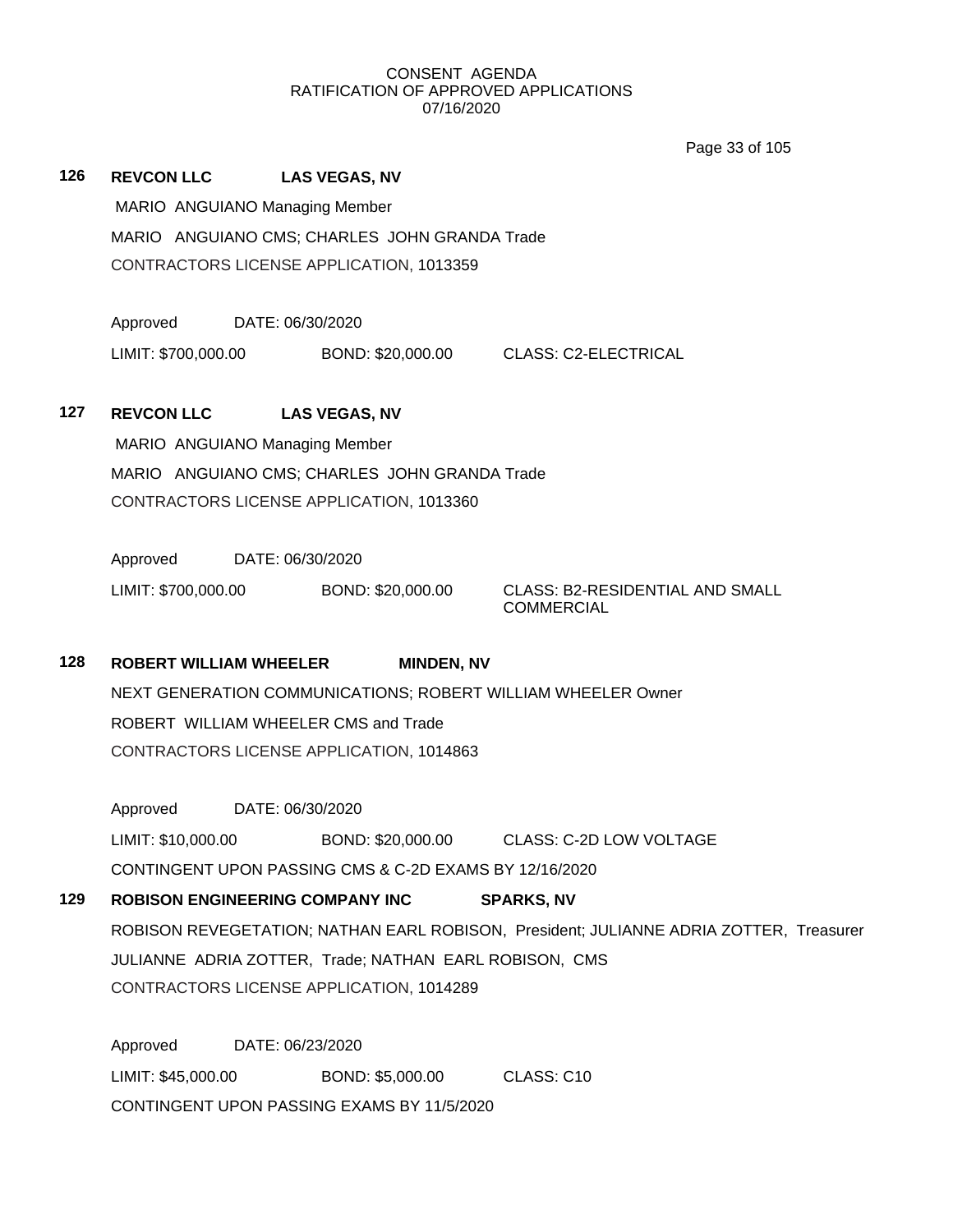Page 34 of 105

| 130 | <b>RUBICON FLOORING &amp; DESIGN INC</b>     |                      | camino, CA                  |                                         |  |
|-----|----------------------------------------------|----------------------|-----------------------------|-----------------------------------------|--|
|     | DANIEL JOEL WALKER, President                |                      |                             |                                         |  |
|     | DANIEL JOEL WALKER, CMS and Trade            |                      |                             |                                         |  |
|     | CONTRACTORS LICENSE APPLICATION, 1012674     |                      |                             |                                         |  |
|     |                                              |                      |                             |                                         |  |
|     | Approved<br>DATE: 06/17/2020                 |                      |                             |                                         |  |
|     | LIMIT: \$245,000.00                          | BOND: \$15,000.00    | <b>HARDWOOD FLOORS ONLY</b> | CLASS: C-3B FINISH CARPENTRY LIMITED TO |  |
|     |                                              |                      |                             |                                         |  |
| 131 | <b>S C PLUMBING LLC</b>                      | <b>HENDERSON, NV</b> |                             |                                         |  |
|     | <b>SHAWN ROBERT COLLINS, Managing Member</b> |                      |                             |                                         |  |
|     | SHAWN ROBERT COLLINS, CMS and Trade          |                      |                             |                                         |  |

CONTRACTORS LICENSE APPLICATION, 1014599

Approved DATE: 06/26/2020

LIMIT: \$10,000.00 BOND: \$2,000.00 CLASS: C-1D PLUMBING

## **132 SAFETY TUBS COMPANY LLC GRAND PRAIRIE, TX**

A S AMERICAN INC Managing Member; MARK HOWARD BUNTING Other; BRUCE NELSON PROCTOR, Other; ROBERT KEITH BUETE Other

BURKE WILLIAM VANDERHOEF CMS and Trade

CONTRACTORS LICENSE APPLICATION, 1013439

Approved DATE: 06/22/2020

LIMIT: \$200,000.00 BOND: \$10,000.00 CLASS: B2-RESIDENTIAL AND SMALL

COMMERCIAL

CONTINGENT ON PASSING CMS EXAM

# **133 SEVAN MULTI SITE SOLUTIONS INC DOWNERS GROVE, IL**

JAMES AMES EVANS, President; MICHELLE MARIE KRETZ, Secretary TIMOTHY DALE SIEFKER, CMS; ROY EDWIN SOFFE, Trade CONTRACTORS LICENSE APPLICATION, 1013827

Approved DATE: 06/25/2020

LIMIT: Unlimited BOND: \$50,000.00 CLASS: B2-RESIDENTIAL AND SMALL

COMMERCIAL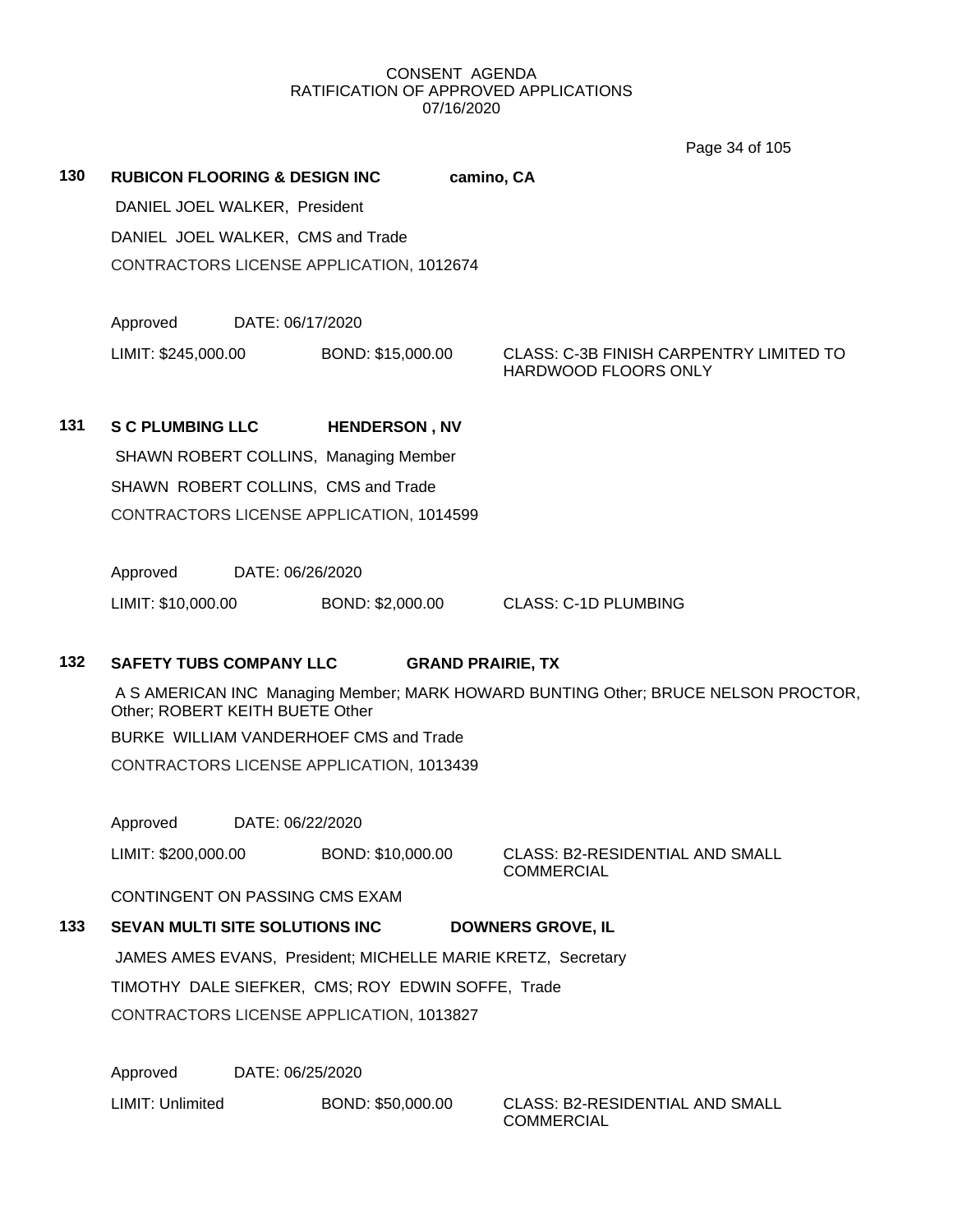Page 35 of 105

| 134 | SIERRA PACIFIC CONSTRUCTION LLC<br><b>RENO, NV</b>                                                                                               |                  |                                                       |                                                                |  |  |  |
|-----|--------------------------------------------------------------------------------------------------------------------------------------------------|------------------|-------------------------------------------------------|----------------------------------------------------------------|--|--|--|
|     | RICHARD LLOYD TAYLOR, Managing Member; JUSTIN BUTLER TAYLOR, Managing Member                                                                     |                  |                                                       |                                                                |  |  |  |
|     | <b>JUSTIN BUTLER TAYLOR,</b>                                                                                                                     |                  |                                                       |                                                                |  |  |  |
|     | CONTRACTORS LICENSE APPLICATION, 1013606                                                                                                         |                  |                                                       |                                                                |  |  |  |
|     |                                                                                                                                                  |                  |                                                       |                                                                |  |  |  |
|     | Approved                                                                                                                                         | DATE: 06/04/2020 |                                                       |                                                                |  |  |  |
|     |                                                                                                                                                  |                  | LIMIT: \$500,000.00 BOND: \$15,000.00                 | <b>CLASS: B-2 RESIDENTIAL &amp; SMALL</b><br><b>COMMERCIAL</b> |  |  |  |
|     |                                                                                                                                                  |                  | CONTINGENT UPON PASSING CMS & B-2 EXAMS BY 09/06/2020 |                                                                |  |  |  |
| 135 |                                                                                                                                                  |                  | SILVER REEF BIOMEDICAL SERVICES INC                   | <b>LAS VEGAS, NV</b>                                           |  |  |  |
|     | SCOTT DAVID WYATT, President                                                                                                                     |                  |                                                       |                                                                |  |  |  |
|     | SCOTT DAVID WYATT, CMS and Trade                                                                                                                 |                  |                                                       |                                                                |  |  |  |
|     |                                                                                                                                                  |                  | CONTRACTORS LICENSE APPLICATION, 1014923              |                                                                |  |  |  |
|     | Approved                                                                                                                                         | DATE: 07/01/2020 |                                                       |                                                                |  |  |  |
|     | LIMIT: \$10,000.00                                                                                                                               |                  | BOND: \$2,000.00                                      | CLASS: C-1A BOILERS                                            |  |  |  |
|     |                                                                                                                                                  |                  | CONTINGENT UPON PASSING REQUIRED CMS AND TRADE EXAMS  |                                                                |  |  |  |
| 136 | <b>SIN CITY CONCRETE LLC</b>                                                                                                                     |                  | <b>LAS VEGAS, NV</b>                                  |                                                                |  |  |  |
|     | JOSE ANGEL RIVERA, Manager; JOSE ANGEL RIVERA-RODRIGUEZ Manager                                                                                  |                  |                                                       |                                                                |  |  |  |
|     | JOSE ANGEL RIVERA, CMS; JOSE ANGEL RIVERA-RODRIGUEZ Trade<br>CONTRACTORS LICENSE APPLICATION, 1014523                                            |                  |                                                       |                                                                |  |  |  |
|     |                                                                                                                                                  |                  |                                                       |                                                                |  |  |  |
|     |                                                                                                                                                  |                  |                                                       |                                                                |  |  |  |
|     | Approved                                                                                                                                         | DATE: 06/25/2020 |                                                       |                                                                |  |  |  |
|     | LIMIT: \$10,000.00                                                                                                                               |                  | BOND: \$2,000.00                                      | <b>CLASS: C-5 CONCRETE CONTRACTING</b>                         |  |  |  |
|     |                                                                                                                                                  |                  | CONTINGENT ON PASSING REQUIRED TRADE EXAM             |                                                                |  |  |  |
| 137 | <b>SOUND CRETE CONTRACTORS INC.</b><br><b>NORTH LAS VEGAS, NV</b>                                                                                |                  |                                                       |                                                                |  |  |  |
|     | LOUIS EDMOND FISHER President; ALEXANDRA LEONARA DANGELANTONIO, Secretary; VINCENT<br>PATRICK MAUCH Treasurer; TERRY EUGENE RUSSO Vice President |                  |                                                       |                                                                |  |  |  |
|     | TERRY EUGENE RUSSO CMS and Trade                                                                                                                 |                  |                                                       |                                                                |  |  |  |
|     | CONTRACTORS LICENSE APPLICATION, 1013732                                                                                                         |                  |                                                       |                                                                |  |  |  |
|     |                                                                                                                                                  |                  |                                                       |                                                                |  |  |  |
|     | Approved                                                                                                                                         | DATE: 06/30/2020 |                                                       |                                                                |  |  |  |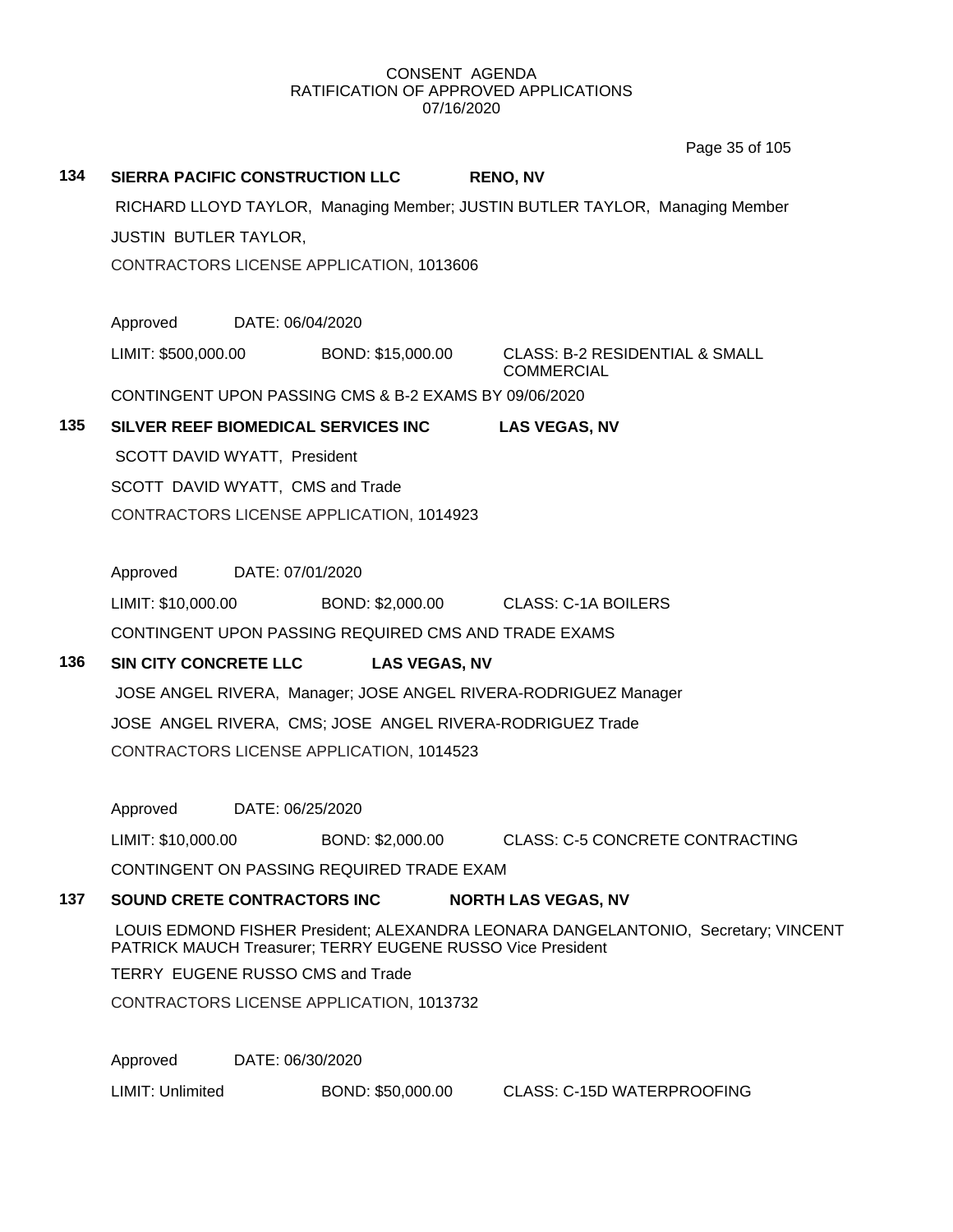Page 36 of 105

| 138 | <b>STAR LANDSCAPING INC</b>       |                                          | <b>LAS VEGAS, NV</b>                            |                                                                         |  |  |  |  |
|-----|-----------------------------------|------------------------------------------|-------------------------------------------------|-------------------------------------------------------------------------|--|--|--|--|
|     | <b>RANDY RAY ROGAHN President</b> |                                          |                                                 |                                                                         |  |  |  |  |
|     |                                   | RANDY RAY ROGAHN CMS and Trade           |                                                 |                                                                         |  |  |  |  |
|     |                                   | CONTRACTORS LICENSE APPLICATION, 1014091 |                                                 |                                                                         |  |  |  |  |
|     | Approved                          | DATE: 06/11/2020                         |                                                 |                                                                         |  |  |  |  |
|     |                                   |                                          |                                                 | LIMIT: \$245,000.00 BOND: \$15,000.00 CLASS: C-10 LANDSCAPE CONTRACTING |  |  |  |  |
| 139 | <b>STAR TECH U S A LLC</b>        |                                          | <b>CHANDLER, AZ</b>                             |                                                                         |  |  |  |  |
|     | JALIL AHMAD, Managing Member      |                                          |                                                 |                                                                         |  |  |  |  |
|     | JALIL AHMAD, CMS and Trade        |                                          |                                                 |                                                                         |  |  |  |  |
|     |                                   |                                          | CONTRACTORS LICENSE APPLICATION, 1012553        |                                                                         |  |  |  |  |
|     |                                   |                                          |                                                 |                                                                         |  |  |  |  |
|     | Approved DATE: 06/04/2020         |                                          |                                                 |                                                                         |  |  |  |  |
|     |                                   |                                          | LIMIT: \$245,000.00 BOND: \$15,000.00 CLASS: C2 |                                                                         |  |  |  |  |
| 140 | <b>STAR TECH U S A LLC</b>        |                                          | <b>CHANDLER, AZ</b>                             |                                                                         |  |  |  |  |
|     | JALIL AHMAD, Managing Member      |                                          |                                                 |                                                                         |  |  |  |  |
|     |                                   | JALIL AHMAD, CMS and Trade               |                                                 |                                                                         |  |  |  |  |
|     |                                   |                                          | CONTRACTORS LICENSE APPLICATION, 1012554        |                                                                         |  |  |  |  |
|     | Approved                          | DATE: 06/04/2020                         |                                                 |                                                                         |  |  |  |  |
|     | LIMIT: \$245,000.00               |                                          | BOND: \$15,000.00                               | CLASS: B2                                                               |  |  |  |  |
| 141 | <b>STAR TECH U S A LLC</b>        |                                          | <b>CHANDLER, AZ</b>                             |                                                                         |  |  |  |  |
|     | JALIL AHMAD, Managing Member      |                                          |                                                 |                                                                         |  |  |  |  |
|     | JALIL AHMAD, CMS and Trade        |                                          |                                                 |                                                                         |  |  |  |  |
|     |                                   |                                          | CONTRACTORS LICENSE APPLICATION, 1012555        |                                                                         |  |  |  |  |
|     | Approved                          | DATE: 06/04/2020                         |                                                 |                                                                         |  |  |  |  |
|     | LIMIT: \$245,000.00               |                                          | BOND: \$15,000.00                               | <b>CLASS: A</b>                                                         |  |  |  |  |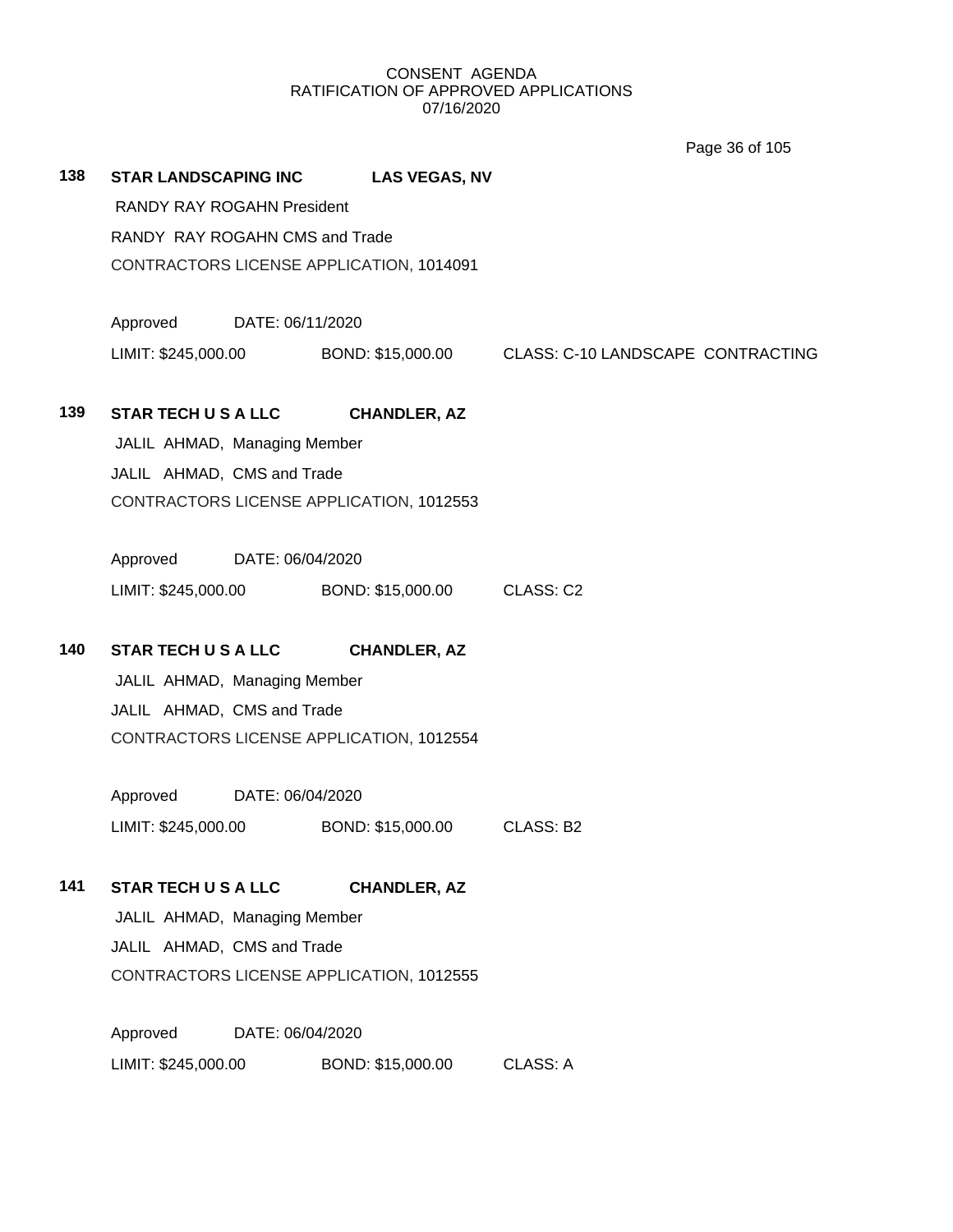Page 37 of 105

| 142                                                                      | <b>STARSOUND AUDIO INC</b>      |                  | <b>RENO, NV</b>                                      |                                                                   |  |
|--------------------------------------------------------------------------|---------------------------------|------------------|------------------------------------------------------|-------------------------------------------------------------------|--|
| SCOTT EVANS BERGSTROM President; SUSAN HALE BRACKNEY Secretary/Treasurer |                                 |                  |                                                      |                                                                   |  |
|                                                                          | TODD MICHAEL ROLD CMS and Trade |                  |                                                      |                                                                   |  |
|                                                                          |                                 |                  | CONTRACTORS LICENSE APPLICATION, 1014778             |                                                                   |  |
|                                                                          | Approved DATE: 06/24/2020       |                  |                                                      |                                                                   |  |
|                                                                          |                                 |                  | LIMIT: \$10,000.00 BOND: \$2,000.00 CLASS: C2D       |                                                                   |  |
| 143                                                                      |                                 |                  | STEPHEN CHRISTOPHER MORELAND JR                      | <b>BAKERSFIELD, CA</b>                                            |  |
|                                                                          |                                 |                  | S & L BUILDING; STEPHEN CHRISTOPHER MORELAND, Owner  |                                                                   |  |
|                                                                          |                                 |                  | STEPHEN CHRISTOPHER MORELAND, CMS and Trade          |                                                                   |  |
|                                                                          |                                 |                  | CONTRACTORS LICENSE APPLICATION, 1013493             |                                                                   |  |
|                                                                          |                                 |                  |                                                      |                                                                   |  |
|                                                                          | Approved DATE: 06/17/2020       |                  |                                                      |                                                                   |  |
|                                                                          |                                 |                  | LIMIT: \$245,000.00 BOND: \$15,000.00 CLASS: B       |                                                                   |  |
|                                                                          |                                 |                  | CONTINGENT UPON PASSING CMS EXAM BY 8/5/2020         |                                                                   |  |
| 144                                                                      | <b>SUN WIRELESS</b>             |                  | <b>SAN DIEGO, CA</b>                                 |                                                                   |  |
|                                                                          |                                 |                  |                                                      | BURT GERARD LONERGAN, President; WESLEY ANDREW DITTMAN, Secretary |  |
|                                                                          |                                 |                  | BURT GERARD LONERGAN, CMS and Trade                  |                                                                   |  |
|                                                                          |                                 |                  | CONTRACTORS LICENSE APPLICATION, 1014730             |                                                                   |  |
|                                                                          | Approved DATE: 06/30/2020       |                  |                                                      |                                                                   |  |
|                                                                          |                                 |                  |                                                      | LIMIT: \$10,000.00 BOND: \$2,000.00 CLASS: C-2D LOW VOLTAGE       |  |
|                                                                          |                                 |                  | CONTINGENT UPON PASSING REQUIRED CMS AND TRADE EXAMS |                                                                   |  |
| 145                                                                      |                                 |                  | THE REAL HOUSEPAINTERS OF LAS VEGAS LLC              | <b>LAS VEGAS, NV</b>                                              |  |
|                                                                          |                                 |                  | RONALD LEE KOZUCH Managing Member                    |                                                                   |  |
|                                                                          | RONALD LEE KOZUCH CMS and Trade |                  |                                                      |                                                                   |  |
|                                                                          |                                 |                  | CONTRACTORS LICENSE APPLICATION, 1014315             |                                                                   |  |
|                                                                          | Tabled                          | DATE: 06/22/2020 |                                                      |                                                                   |  |
|                                                                          | LIMIT: \$0.00                   |                  | <b>BOND: \$0.00</b>                                  | <b>CLASS: C-4 PAINTING AND DECORATING</b>                         |  |
|                                                                          |                                 |                  | PENDING OUTCOME OF DISCIPLINARY HEARING              |                                                                   |  |
|                                                                          |                                 |                  |                                                      |                                                                   |  |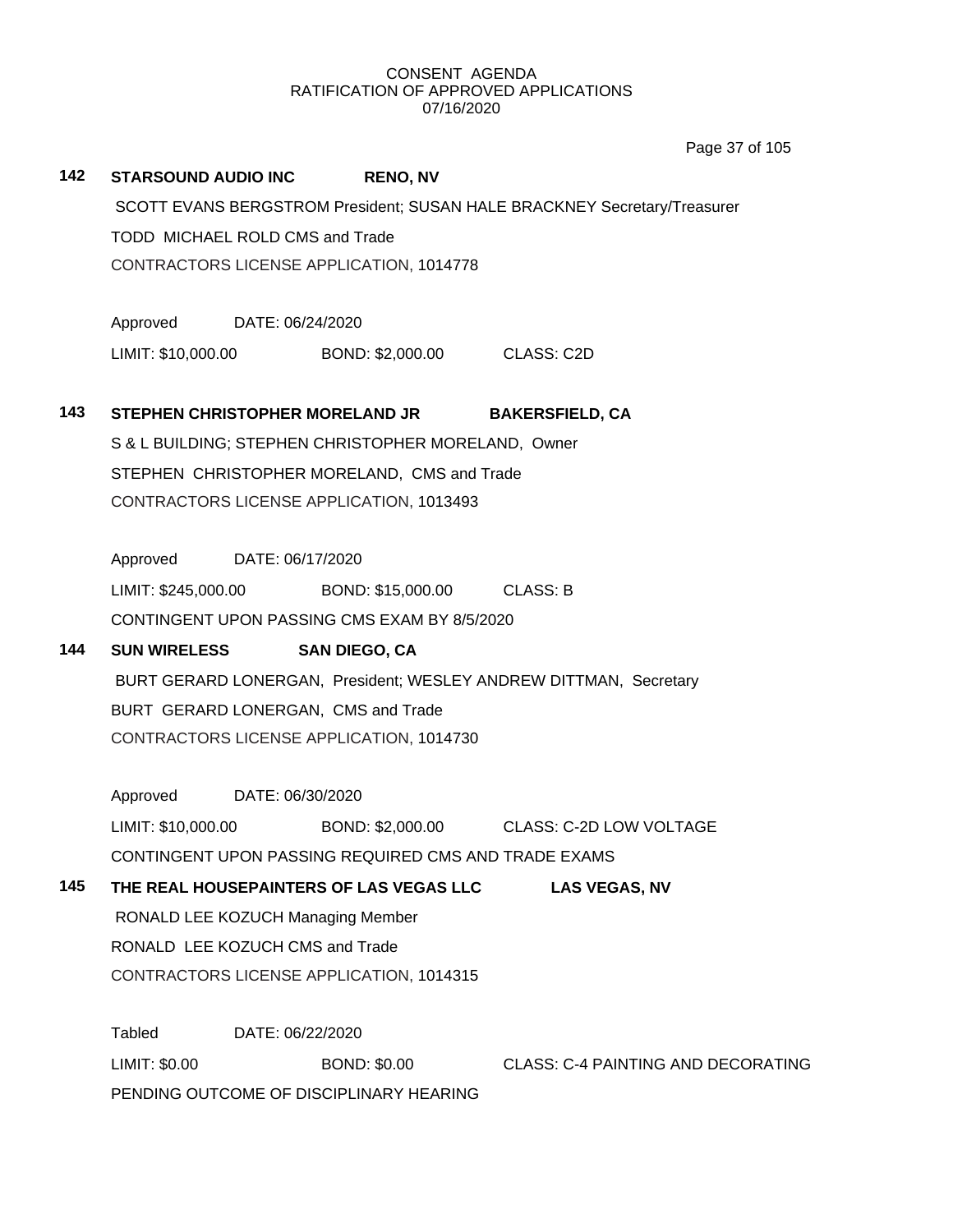Page 38 of 105

| 146 | <b>TIBERIO ZARACO</b>                                                                                                           | <b>RENO, NV</b>             |                                        |  |  |  |  |
|-----|---------------------------------------------------------------------------------------------------------------------------------|-----------------------------|----------------------------------------|--|--|--|--|
|     | S B A TILE; TIBERIO ZARACO, Owner                                                                                               |                             |                                        |  |  |  |  |
|     | TIBERIO ZARACO, CMS and Trade                                                                                                   |                             |                                        |  |  |  |  |
|     | CONTRACTORS LICENSE APPLICATION, 1014431                                                                                        |                             |                                        |  |  |  |  |
|     |                                                                                                                                 |                             |                                        |  |  |  |  |
|     | Approved<br>DATE: 06/11/2020                                                                                                    |                             |                                        |  |  |  |  |
|     | LIMIT: \$10,000.00                                                                                                              | BOND: \$2,000.00 CLASS: C20 |                                        |  |  |  |  |
| 147 | TIMBERWORKS CONSTRUCTION INC                                                                                                    |                             | <b>NORTH HIGHLANDS, CA</b>             |  |  |  |  |
|     | <b>SCOTT DOUGLAS ROBBINS President</b>                                                                                          |                             |                                        |  |  |  |  |
|     | SCOTT DOUGLAS ROBBINS CMS and Trade                                                                                             |                             |                                        |  |  |  |  |
|     | CONTRACTORS LICENSE APPLICATION, 1013920                                                                                        |                             |                                        |  |  |  |  |
|     |                                                                                                                                 |                             |                                        |  |  |  |  |
|     | Approved<br>DATE: 06/25/2020                                                                                                    |                             |                                        |  |  |  |  |
|     | LIMIT: \$2,000,000.00 BOND: \$30,000.00                                                                                         |                             | <b>CLASS: C3A-CARPENTRY AND REPAIR</b> |  |  |  |  |
|     | CONTINGENT ON PASSING TRADE EXAM                                                                                                |                             |                                        |  |  |  |  |
| 148 | <b>ONTARIO, CA</b><br><b>TURBINE REPAIR SERVICES LLC</b>                                                                        |                             |                                        |  |  |  |  |
|     | CESAR OCTAVIO SIORDIA, Managing Member; KRISTOPHER JAMES MEYER, Manager; DAVID JOHN<br>MEYER, Managing Member                   |                             |                                        |  |  |  |  |
|     | MIGUEL GOMEZ, CMS and Trade                                                                                                     |                             |                                        |  |  |  |  |
|     | CONTRACTORS LICENSE APPLICATION, 1014198                                                                                        |                             |                                        |  |  |  |  |
|     |                                                                                                                                 |                             |                                        |  |  |  |  |
|     | Approved<br>DATE: 06/15/2020                                                                                                    |                             |                                        |  |  |  |  |
|     | LIMIT: \$1,000,000.00 BOND: \$30,000.00                                                                                         |                             | <b>CLASS: C-2 ELECTRICAL</b>           |  |  |  |  |
|     | CONTINGENT UPON PASSING REQUIRED CMS AND TRADE EXAMS                                                                            |                             |                                        |  |  |  |  |
| 149 | <b>U S A ENVIRONMENT LP</b>                                                                                                     | <b>DEER PARK, TX</b>        |                                        |  |  |  |  |
|     | SHARON RENEE SCHULZ General Partner; RUSSELL GRAY HERRSCHER General Partner; CHARLES<br><b>BRADFORD HENSLEY General Partner</b> |                             |                                        |  |  |  |  |
|     | PETER JOSEPH CONROY, JR CMS and Trade                                                                                           |                             |                                        |  |  |  |  |
|     | CONTRACTORS LICENSE APPLICATION, 1013736                                                                                        |                             |                                        |  |  |  |  |
|     |                                                                                                                                 |                             |                                        |  |  |  |  |

Approved DATE: 07/01/2020

LIMIT: Unlimited BOND: \$50,000.00 CLASS: A-GENERAL ENGINEERING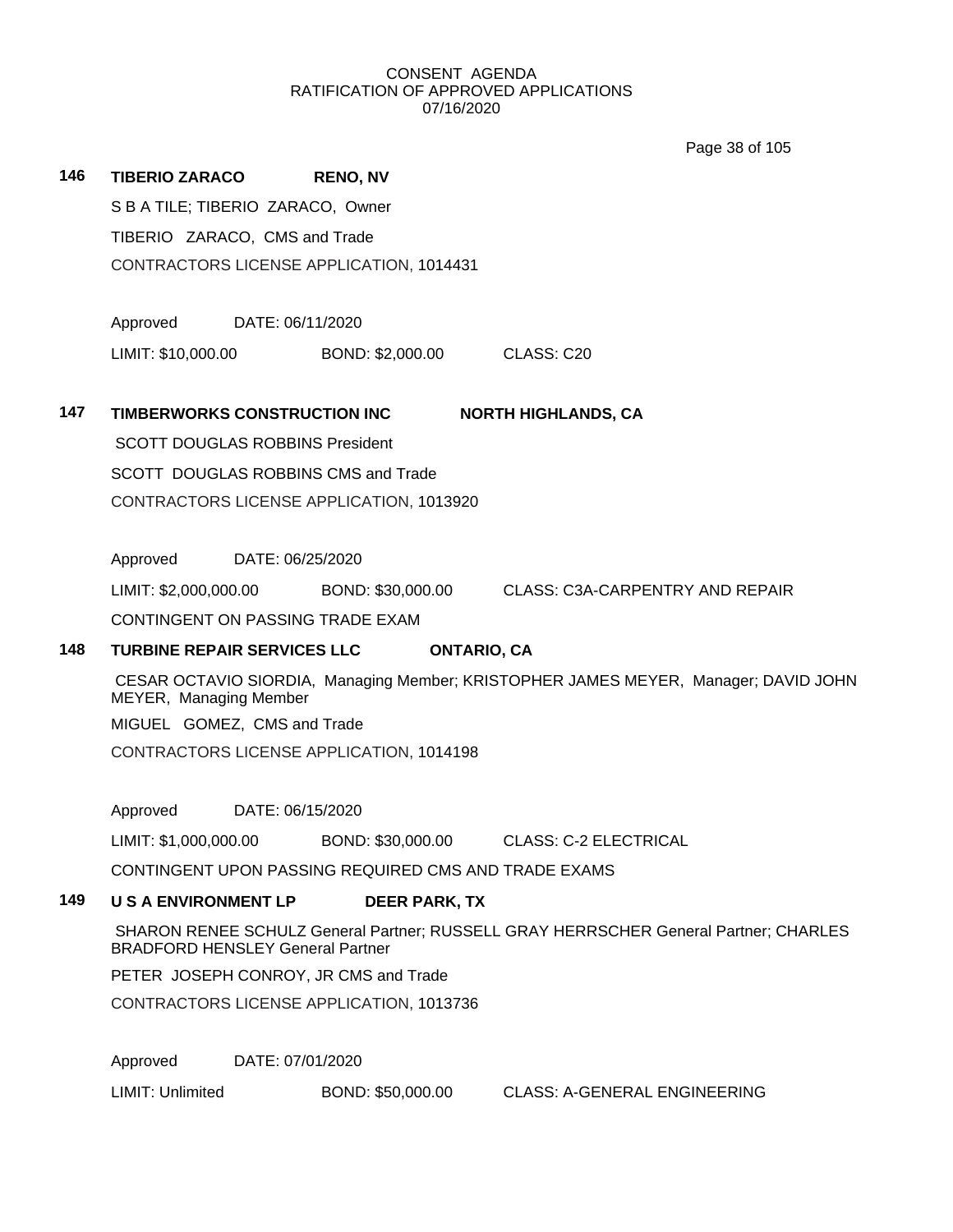|     |                                                                                |                  |                   |                      | Page 39 of 105                                                                   |  |
|-----|--------------------------------------------------------------------------------|------------------|-------------------|----------------------|----------------------------------------------------------------------------------|--|
| 150 | <b>VALLEY HOME SERVICES LLC</b>                                                |                  |                   | <b>HENDERSON, NV</b> |                                                                                  |  |
|     | LV HOME SERVICE; MOSHE BENJAMIN ATKINS, Manager                                |                  |                   |                      |                                                                                  |  |
|     | MOSHE BENJAMIN ATKINS, CMS and Trade                                           |                  |                   |                      |                                                                                  |  |
|     | CONTRACTORS LICENSE APPLICATION, 1013304                                       |                  |                   |                      |                                                                                  |  |
|     |                                                                                |                  |                   |                      |                                                                                  |  |
|     | Approved                                                                       | DATE: 06/22/2020 |                   |                      |                                                                                  |  |
|     | LIMIT: \$10,000.00                                                             |                  | BOND: \$2,000.00  |                      | <b>CLASS: C3-CARPENTRY</b>                                                       |  |
|     | CONTINGENT ON PASSING CMS/TRADE EXAMS                                          |                  |                   |                      |                                                                                  |  |
| 151 | <b>VEGAS GENERAL CONTRACTING LLC</b>                                           |                  |                   |                      | <b>HENDERSON, NV</b>                                                             |  |
|     | <b>NIEVES Managing Member</b>                                                  |                  |                   |                      | WARRIOR GENERAL CONTRACTORS; RICHARD ALAN LUCERO, Managing Member; MILTON STEVEN |  |
|     | RICHARD ALAN LUCERO, Trade; MILTON STEVEN NIEVES CMS                           |                  |                   |                      |                                                                                  |  |
|     | CONTRACTORS LICENSE APPLICATION, 1012769                                       |                  |                   |                      |                                                                                  |  |
|     |                                                                                |                  |                   |                      |                                                                                  |  |
|     | Approved                                                                       | DATE: 06/22/2020 |                   |                      |                                                                                  |  |
|     | LIMIT: \$200,000.00                                                            |                  | BOND: \$10,000.00 |                      | <b>CLASS: B2-RESIDENTIAL AND SMALL</b><br><b>COMMERCIAL</b>                      |  |
|     |                                                                                |                  |                   |                      |                                                                                  |  |
| 152 | <b>VEGAS VALLEY PLUMBING LLC</b>                                               |                  |                   | <b>LAS VEGAS, NV</b> |                                                                                  |  |
|     | <b>CHAPMAN Managing Member</b>                                                 |                  |                   |                      | VEGAS VALLEY EXCAVATION; KEEGAN LAWRENCE BOSCH Managing Member; KEITH RAYMOND    |  |
|     | KEITH RAYMOND CHAPMAN CMS and Trade                                            |                  |                   |                      |                                                                                  |  |
|     | CONTRACTORS LICENSE APPLICATION, 1014526                                       |                  |                   |                      |                                                                                  |  |
|     |                                                                                |                  |                   |                      |                                                                                  |  |
|     | Approved                                                                       | DATE: 06/11/2020 |                   |                      |                                                                                  |  |
|     | LIMIT: \$10,000.00                                                             |                  | BOND: \$2,000.00  |                      | <b>CLASS: A-15 SEWERS DRAINS AND PIPES</b>                                       |  |
|     | CONTINGENT UPON PASSING REQUIRED TRADE EXAM                                    |                  |                   |                      |                                                                                  |  |
| 153 | <b>VERDAD CONSTRUCTION SERVICES LLC</b>                                        |                  |                   |                      | <b>SOUTHLAKE, TX</b>                                                             |  |
|     | SHANE MATTHEW JOSEPHSON, Manager; BRIAN JASON KEEN, Manager                    |                  |                   |                      |                                                                                  |  |
|     | BRETT KILEY SKINNER, CMS and Trade<br>CONTRACTORS LICENSE APPLICATION, 1013749 |                  |                   |                      |                                                                                  |  |
|     |                                                                                |                  |                   |                      |                                                                                  |  |
|     | Approved                                                                       | DATE: 07/01/2020 |                   |                      |                                                                                  |  |
|     | LIMIT: \$2,200,000.00 BOND: \$30,000.00                                        |                  |                   |                      | <b>CLASS: B-2 RESIDENTIAL AND SMALL</b><br><b>COMMERCIAL</b>                     |  |
|     | CONTINGENT ON PASSING REQUIRED CMS EXAM                                        |                  |                   |                      |                                                                                  |  |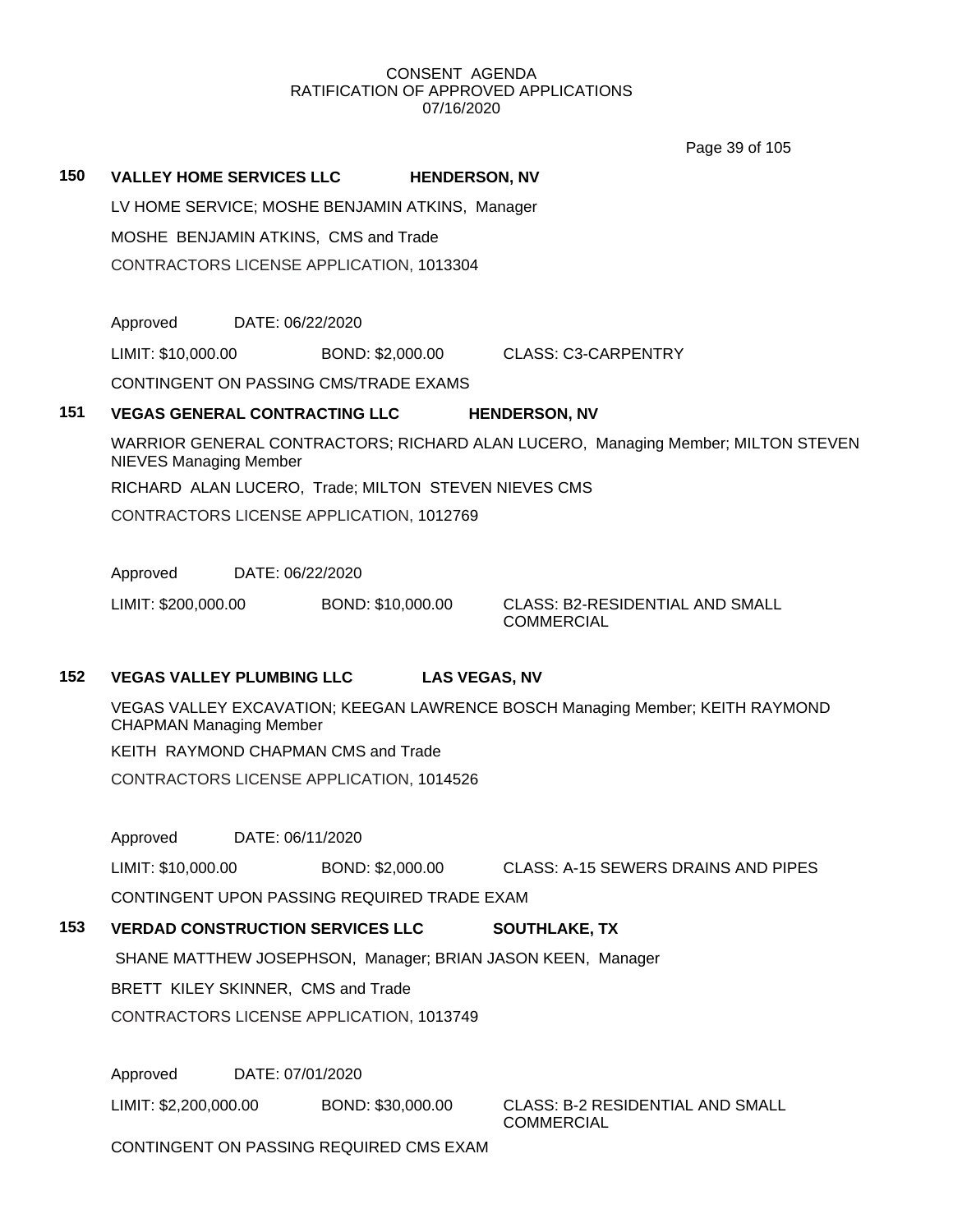Page 40 of 105

**154 VIKING INSTALLATIONS INC LIVERMORE, CA** WILLIAM RAYMOND GARDNER President; ROSE MARIE GARDNER Secretary WILLIAM RAYMOND GARDNER CMS and Trade CONTRACTORS LICENSE APPLICATION, 1014541

Approved DATE: 06/23/2020

LIMIT: \$10,000.00 BOND: \$2,000.00 CLASS: C-26B BUILDING ACCESSORIES AND **SPECIALTIES** 

## **155 W & H SYSTEMS INC FAIRFIELD, NJ**

D M W & H; CHARLES JOEL COLLETTI, President; PETER LUKOWICZ, Treasurer

TOMAS FRANZ FLOCK CMS and Trade

CONTRACTORS LICENSE APPLICATION, 1014242

Approved DATE: 06/24/2020

LIMIT: Unlimited BOND: \$50,000.00 CLASS: A-14 STEEL ERECTION AND INDUSTRIAL **MACHINERY** 

## **156 WEST STAR BUILDERS LLC RENO, NV**

LUIS BORREGO, JR Manager LUIS BORREGO, JR CMS; JASON OMAR WARFIELD Trade CONTRACTORS LICENSE APPLICATION, 1012150

Denied DATE: 06/30/2020

LIMIT: \$0.00 BOND: \$0.00 CLASS: B-2 RESIDENTIAL & SMALL

COMMERCIAL

NRS 624.263 PRIOR REVOCATION; FINANCIAL RESPONSIBILITY

## **157 WEST STAR BUILDERS LLC RENO, NV**

LUIS BORREGO, JR Manager LUIS BORREGO, JR CMS; JASON OMAR WARFIELD Trade CONTRACTORS LICENSE APPLICATION, 1014086

Denied DATE: 06/30/2020 LIMIT: \$0.00 BOND: \$0.00 CLASS: C-18 MASONRY NRS 624.263 PRIOR REVOCATION; FINANCIAL RESPONSIBILITY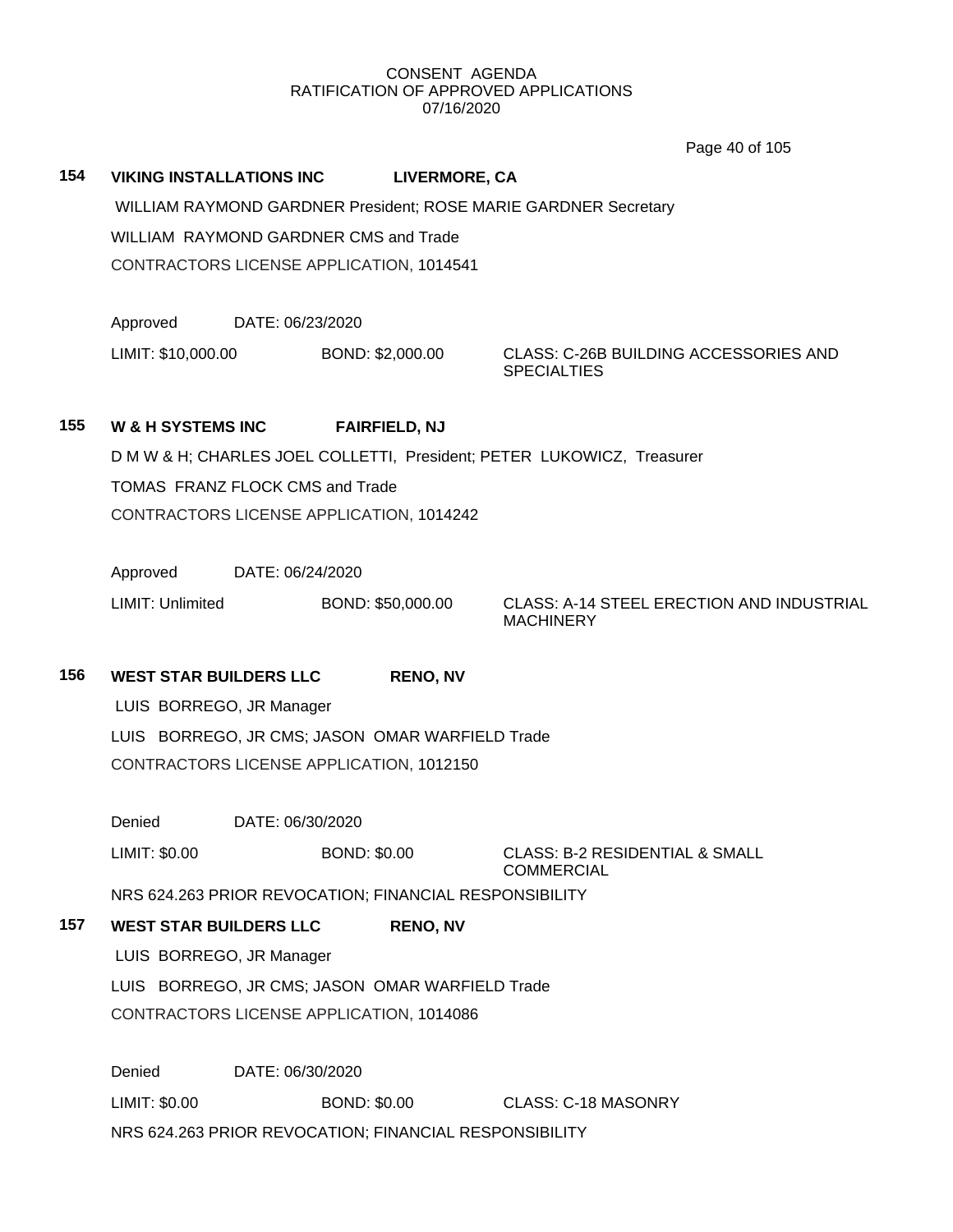Page 41 of 105

| 158 | <b>WIETSTOCK CONSTRUCTION LLC</b>  |                  |                                           | <b>SPARKS, NV</b> |            |
|-----|------------------------------------|------------------|-------------------------------------------|-------------------|------------|
|     |                                    |                  | CHRISTOPHER LAEL WIETSTOCK, Manager       |                   |            |
|     |                                    |                  | CHRISTOPHER LAEL WIETSTOCK, CMS and Trade |                   |            |
|     |                                    |                  | CONTRACTORS LICENSE APPLICATION, 1014462  |                   |            |
|     |                                    |                  |                                           |                   |            |
|     | Approved                           | DATE: 07/01/2020 |                                           |                   |            |
|     | LIMIT: \$10,000.00                 |                  | BOND: \$2,000.00                          |                   | CLASS: A12 |
|     |                                    |                  |                                           |                   |            |
| 159 | X <sub>2</sub> LLC                 |                  | <b>NORTH LAS VEGAS, NV</b>                |                   |            |
|     | <b>ANTHONY SCOTT BLAKE Manager</b> |                  |                                           |                   |            |
|     | ANTHONY SCOTT BLAKE CMS and Trade  |                  |                                           |                   |            |
|     |                                    |                  | CONTRACTORS LICENSE APPLICATION, 1014567  |                   |            |
|     |                                    |                  |                                           |                   |            |
|     | Approved                           | DATE: 06/22/2020 |                                           |                   |            |

LIMIT: \$200,000.00 BOND: \$10,000.00 CLASS: C-5 CONCRETE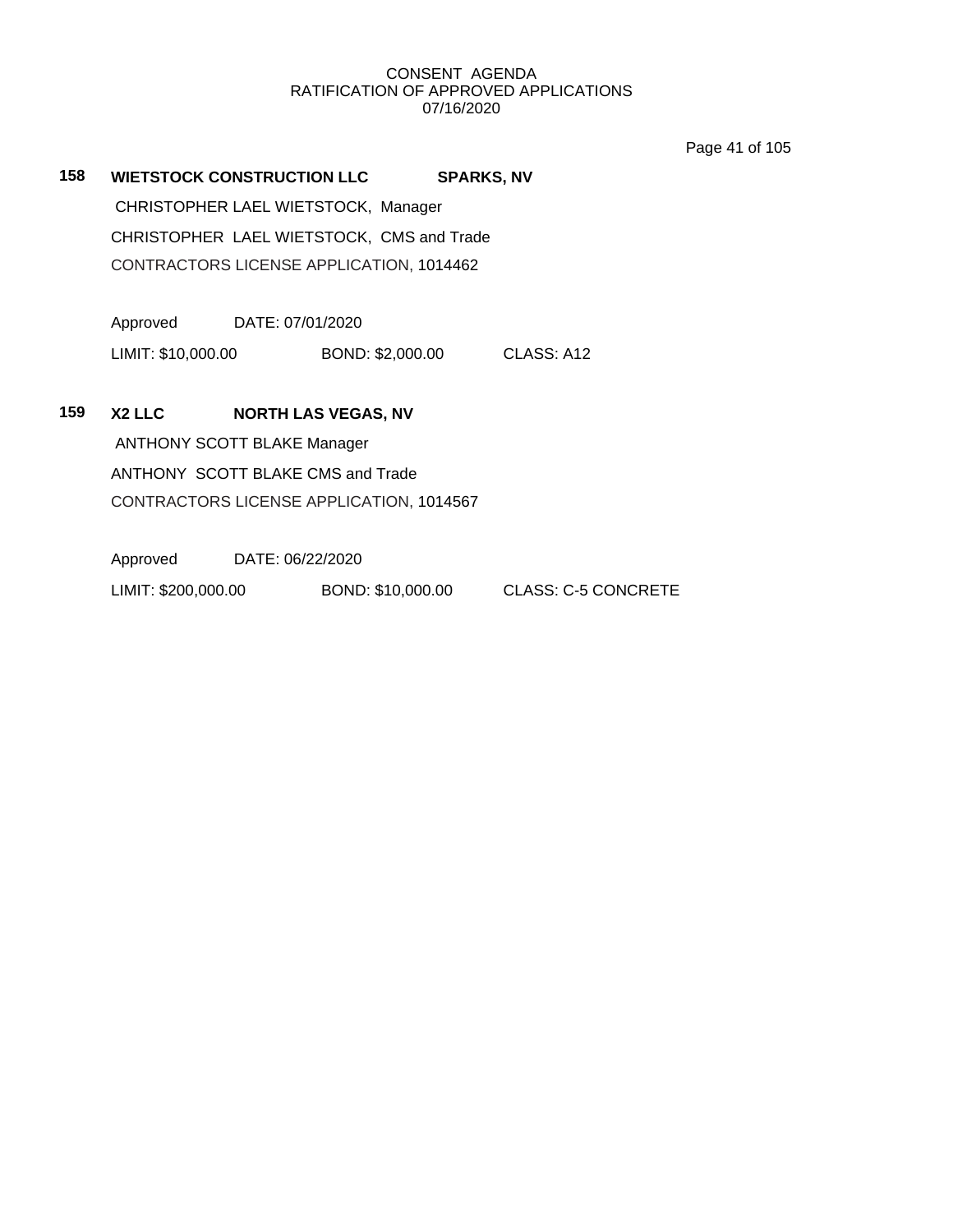Page 42 of 105

## **BROADENING OF CLASSIFICATION APPLICATION**

#### **160 AJNC INDUSTRIES LLC LAS VEGAS, NV**

CLARK WELDING AND FABRICATING; 0081463 AUSTIN THOMAS CLARK Managing Member; COLTIN JAY CLARK Managing Member

AUSTIN THOMAS CLARK Trade; COLTIN JAY CLARK CMS; (C-1A Boilers)

BROADENING OF CLASSIFICATION, 1014471

Approved DATE: 06/22/2020 CLASS: C-1D PLUMBING

AUSTIN THOMAS CLARK, QI TRADE C-1D CONTINGENT ON PASSING REQUIRED TRADE EXAM

#### **161 COLBRE GRADING AND PAVING OF NEVADA INC GARDNERVILLE, NV**

0052639 DONALD DEATON MARTIN President; RUTH ELLEN MARTIN Secretary/Treasurer

CLINT JAMES MARTIN CMS and Trade; (A-11 Recycling Asphalt; A-12 Excavating, Grading, Trenching and Surfacing; A-13 Wrecking Buildings; A-14 Steel Erection and Industrial Machinery; A-15 Sewers, Drains and Pipes; A-16 Paving of Streets, Driveways and Parking Lots; A-18 Farm Irrigation; A-7 Excavating and Grading; A-8 Sealing and Striping of Impermeable Paving Surfaces; A-9 Piers and Foundations) BROADENING OF CLASSIFICATION, 1013035

Approved DATE: 06/11/2020 CLASS: A-15 SEWERS, DRAINS AND PIPES

CLINT MARTIN, QI/CMS/TRADE A7-EXCAVATING & GRADING, A8-SEALING & STRIPING OF IMPERMEABLE PAVING, A9-PIERS AND FOUNDATIONS; A11-RECYCLING ASPHALT; A12-EXCAVATING GRADING TRENCHING SURFACING; A13-WRECKING BUILDINGS; A14-STEEL ERECTION AND INDUSTRIAL MACHINERY; A15-SEWERS DRAINS & PIPES; A18-FARM IRRIGATION; A19-PIPELINE & CONDUITS CONTINGENT UPON PASSING EXAMS WITHIN 60 DAYS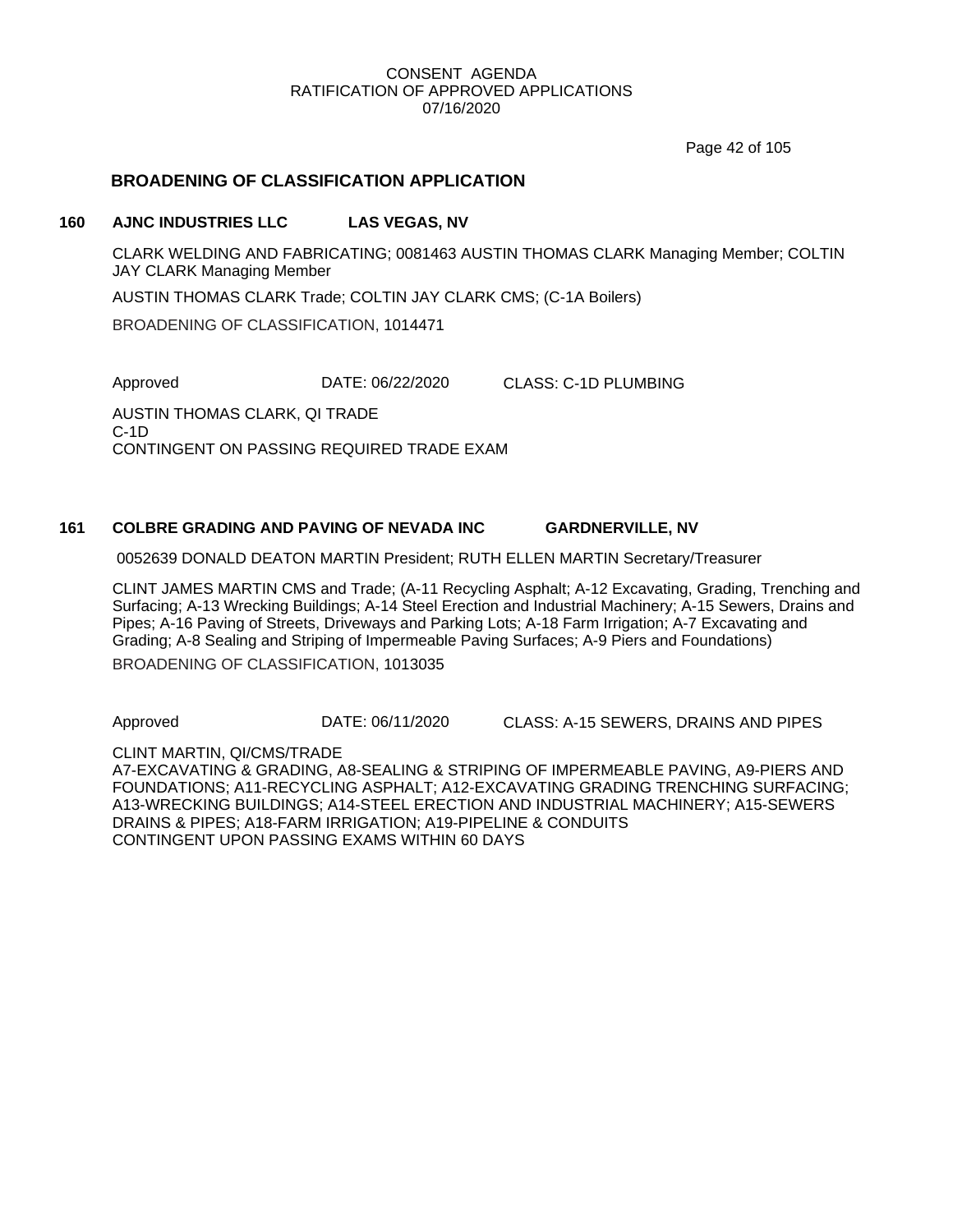Page 43 of 105

#### **162 COLBRE GRADING AND PAVING OF NEVADA INC GARDNERVILLE, NV**

0052639 DONALD DEATON MARTIN President; RUTH ELLEN MARTIN Secretary/Treasurer

CLINT JAMES MARTIN CMS and Trade; (A-11 Recycling Asphalt; A-12 Excavating, Grading, Trenching and Surfacing; A-13 Wrecking Buildings; A-14 Steel Erection and Industrial Machinery; A-15 Sewers, Drains and Pipes; A-16 Paving of Streets, Driveways and Parking Lots; A-18 Farm Irrigation; A-7 Excavating and Grading; A-8 Sealing and Striping of Impermeable Paving Surfaces; A-9 Piers and Foundations)

BROADENING OF CLASSIFICATION, 1014798

Approved DATE: 06/25/2020 CLASS: A-19 PIPELINES AND CONDUITS

CLINT MARTIN, QI/CMS/TRADE A7-EXCAVATING & GRADING, A8-SEALING & STRIPING OF IMPERMEABLE PAVING, A9-PIERS AND FOUNDATIONS; A11-RECYCLING ASPHALT; A12-EXCAVATING GRADING TRENCHING SURFACING; A13-WRECKING BUILDINGS; A14-STEEL ERECTION AND INDUSTRIAL MACHINERY; A15-SEWERS DRAINS & PIPES; A18-FARM IRRIGATION; A19-PIPELINE & CONDUITS CONTINGENT UPON PASSING EXAMS WITHIN 60 DAYS

## **163 DESERT BOILERS & CONTROLS INC LAS VEGAS, NV**

0045436 SANDRA LEE HANSEN President

JOHN PHILLIP ABREGO, Trade; GEORGE STUART HITTER CMS; (C-1 Plumbing and Heating) BROADENING OF CLASSIFICATION, 1012633

Approved DATE: 01/30/2030 CLASS: C-1 PLUMBING AND HEATING

CONTINGENT UPON PASSING CMS & TRADE EXAM WITHIN 60 DAYS

## **164 H & D CONSTRUCTION LLC RENO, NV**

0082882 XIN QIANG HUANG Managing Member; LEONEL DELATRINIDAD Managing Member XIN QIANG HUANG CMS and Trade; (C-17C Drywall; C-17D Acoustical Tile; C-17F Studs of Sheet Metal) BROADENING OF CLASSIFICATION, 1014681

Approved DATE: 06/17/2020 CLASS: C-17B

XI HUANG, MANAGING MEMBER/QI/CMS/TRADE LEONEL DELATRINIDAD, MANAGING MEMBER/QI/CMS/TRADE C-3, CARPENTRY

CONTINGENT UPON PASSING THE CMS AND TRADE EXAMS BY 12/02/2020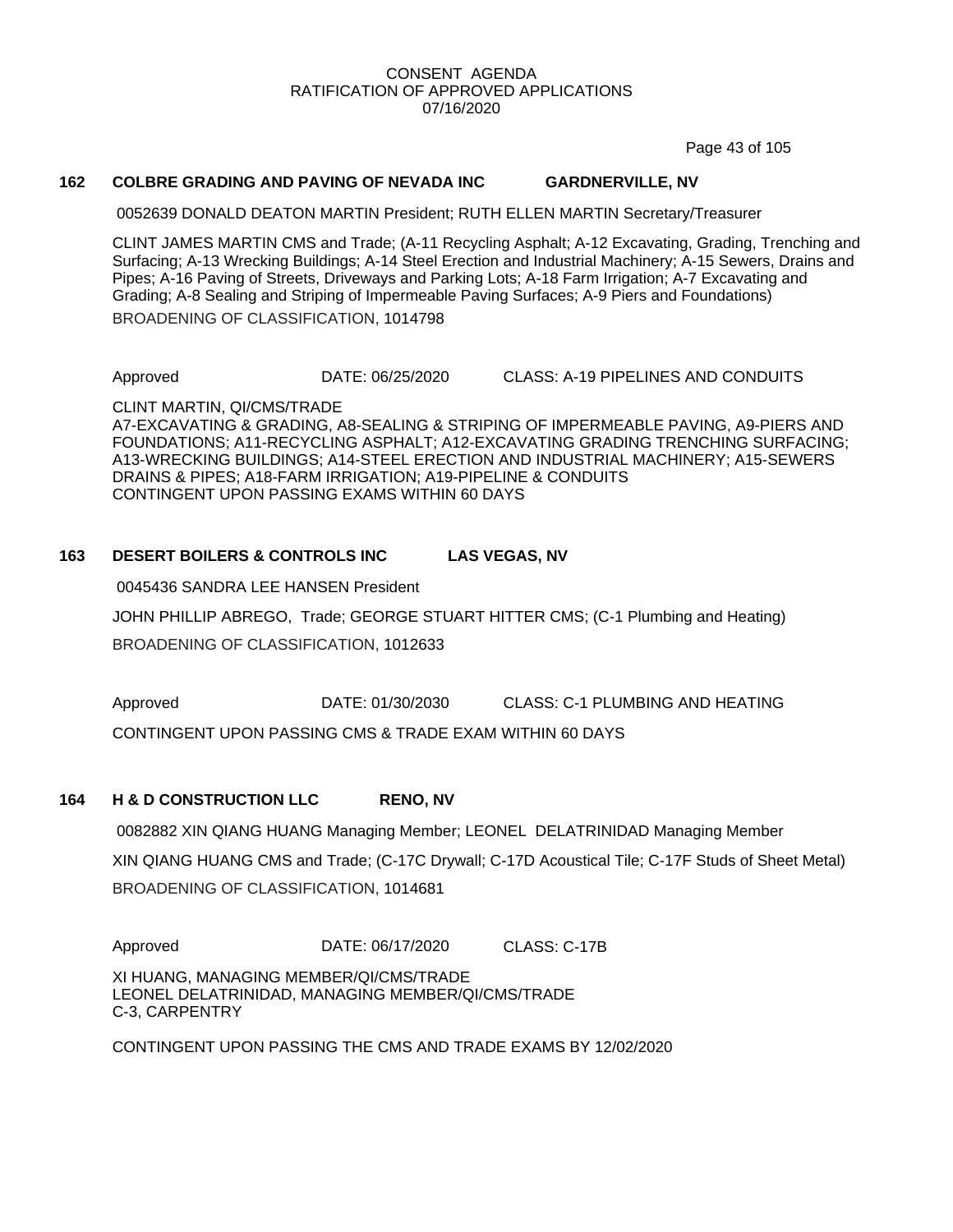Page 44 of 105

## **165 H & D CONSTRUCTION LLC RENO, NV**

0082881 XIN QIANG HUANG Managing Member; LEONEL DELATRINIDAD Managing Member XIN QIANG HUANG CMS and Trade; (C-3C Insulation & amp; Weather Stripping) BROADENING OF CLASSIFICATION, 1014683

DATE: 06/12/2020 CLASS: C-3 CARPENTRY, MAINTENANCE AND MINOR REPAIR

XI HUANG, MANAGING MEMBER/QI/CMS/TRADE LEONEL DELATRINIDAD, MANAGING MEMBER/QI/CMS/TRADE C-3, CARPENTRY

CONTINGENT UPON PASSING THE CMS AND TRADE EXAMS BY 12/02/2020

## **166 PIPE JACKING TRENCHLESS INC SAN BERNADINO, CA**

0082150 DAVID DEE KING President; DAVID KENNETH FEHRENBACH Chief Financial Officer; JOHN M PERISICH Vice President

PAUL JOSEPH VADNAIS CMS and Trade; (A-19 Pipeline and Conduits DESIGNATED FOR MICROTUNNELING ONLY; A-22 Unclassified DESIGNATED FOR MICROTUNNELING ONLY) BROADENING OF CLASSIFICATION, 1012379

Approved DATE: 06/08/2020 CLASS: A-19 PIPELINE AND CONDUITS

## **167 STUCCO RENOVATIONS LLC SPARKS, NV**

0085377 JOSE LUIS DELALUZ, Managing Member

JOSE LUIS DELALUZ, Trade; PRIYA SIDHER, CMS; (C-17E Coatings of Stucco and Cement) BROADENING OF CLASSIFICATION, 1014833

Approved DATE: 06/30/2020 CLASS: C-17

JOSE LUIS DELALUZ, MANAGING MEMBER/QI/TRADE C-17, LATHING AND PLASTERING

CONTINGENT UPON PASSING THE C-17 TRADE EXAM BY 12/29/2020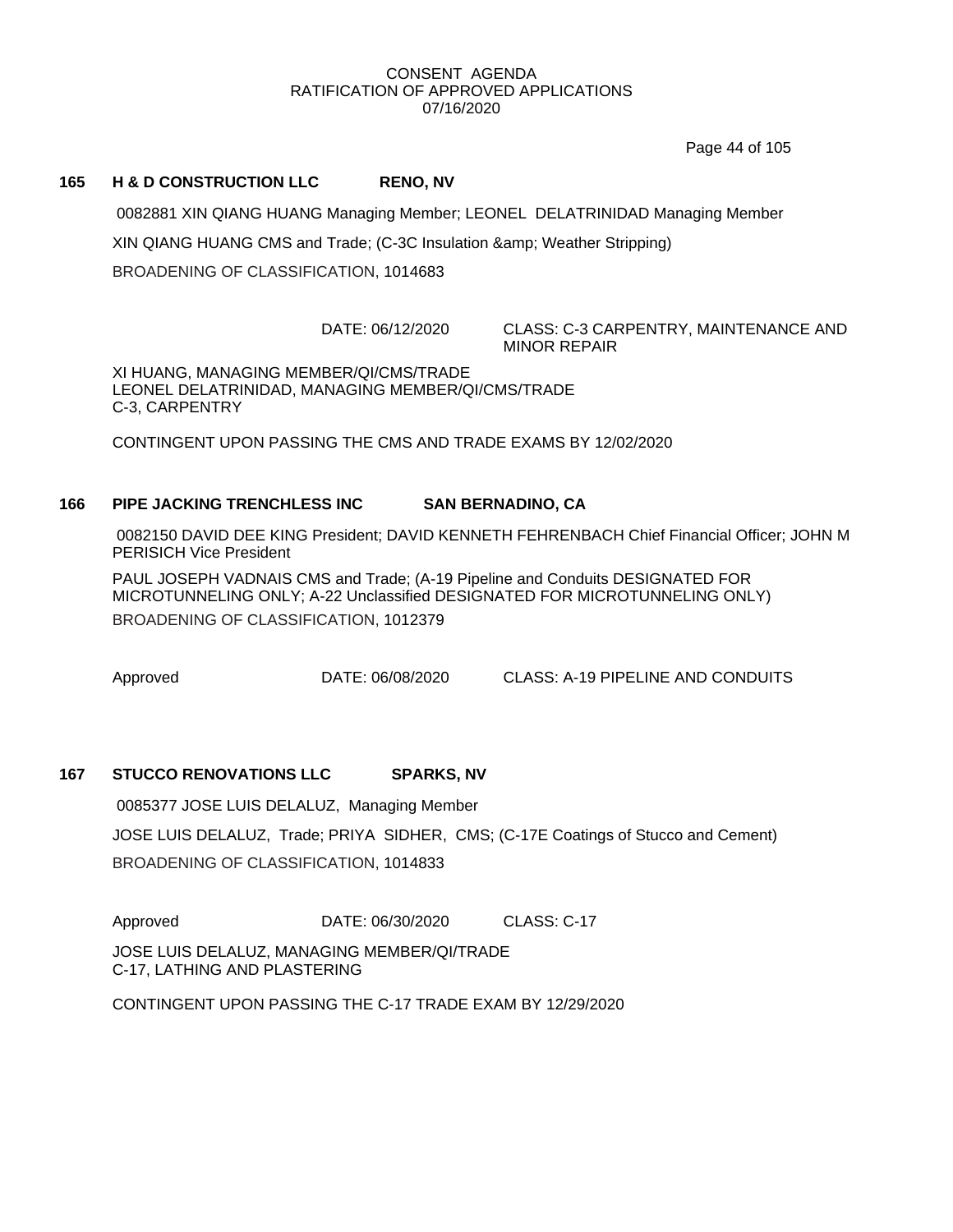Page 45 of 105

## **CHANGE OF OFFICER/MEMBER/MANAGER**

## **168 4 M SPECIALTIES LTD LAS VEGAS, NV**

0067249; MIGUEL ANGEL MELENDREZ Manager; JORGE LUIS MELENDREZ, Manager; ROBERT MIGUEL MELENDREZ, Manager

MIGUEL ANGEL MELENDREZ CMS and Trade

CHANGE OF OFFICER/MEMBER/MANAGER, 1014716

Approved DATE: 06/15/2020

## **169 A D T COMMERCIAL LLC TEMPE, AZ**

0080846; 0082257; JEFFREY ALAN LIKOSAR, Manager; DAVID WINSTON SMAIL, Manager; DANIEL MARK BRESINGHAM Manager

AARON KEITH HOURIGAN, CMS and Trade; MICHAEL DREW DELAY CMS and Trade

CHANGE OF OFFICER/MEMBER/MANAGER, 1013025

Approved DATE: 06/04/2020

## **170 A S PIPELINES NEVADA INC SPARKS, NV**

0071133; ALBERT DOMINIC SEENO, JR President; JEANNE CRAIN PAVAO Vice President; JOHN PAUL ARCIDIACONO Vice President; JACQUELINE MICHELLE SEENO Vice President

ALBERT DOMINIC SEENO, JR CMS and Trade

CHANGE OF OFFICER/MEMBER/MANAGER, 1014505

Approved DATE: 06/30/2020

## **171 ALL HEATING & AIR LLC RENO, NV**

0077093; HEATHER LYNNE HERMAN Manager; ROBERT PAUL HERMAN Manager HEATHER LYNNE HERMAN CMS; KENT E JENKINS CMS and Trade CHANGE OF OFFICER/MEMBER/MANAGER, 1014573

Approved DATE: 06/04/2020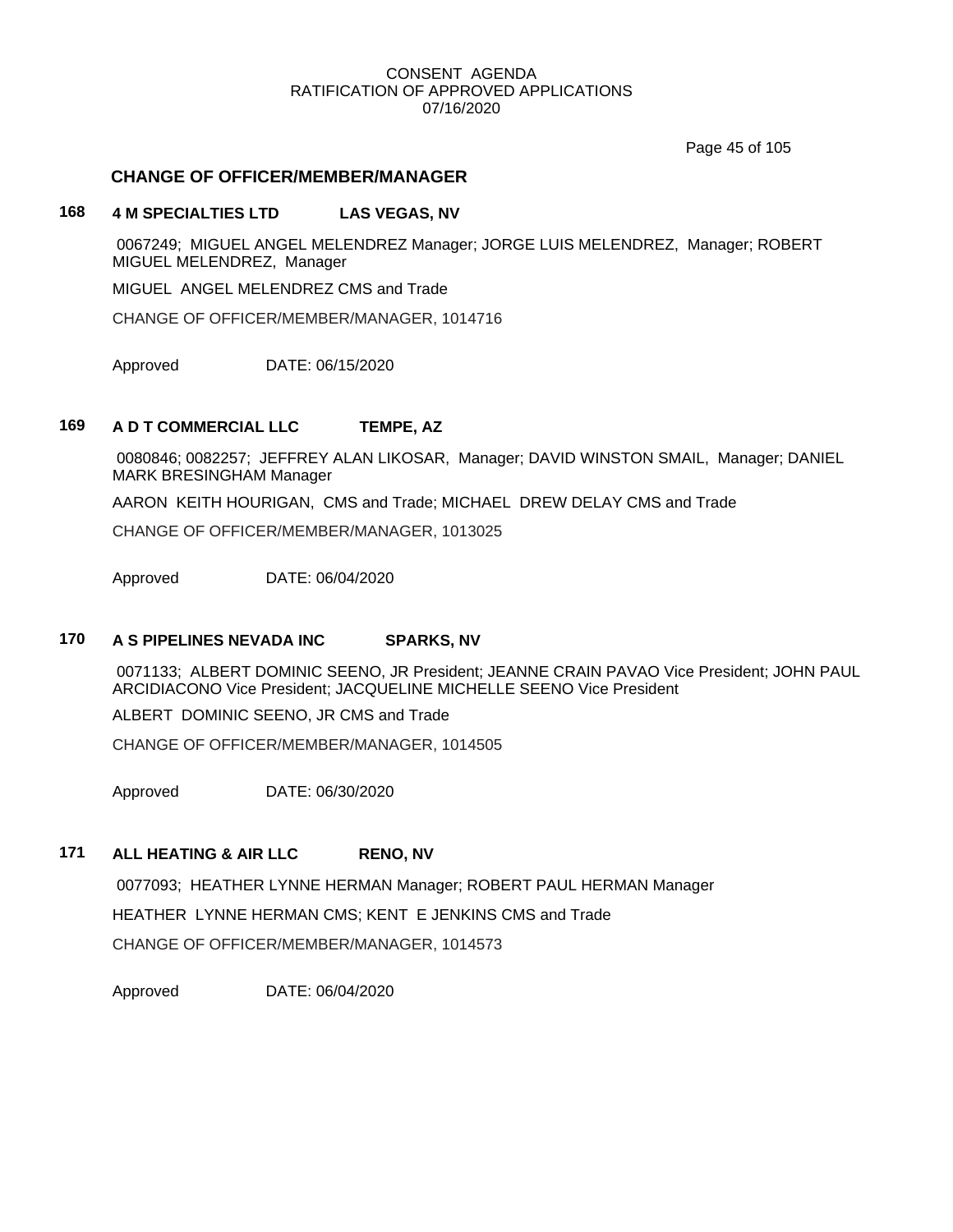Page 46 of 105

## **172 ARISTOCRAT TECHNOLOGIES INC LAS VEGAS, NV**

0054744; HECTOR LEONARDO FERNANDEZ, President; JULIE MIREILLE CAMERON-DOE, Secretary

ANTHONY JESUS GOVEA CMS and Trade; EULOGIO SOTTO CABAEL, JR CMS and Trade; ROY JOHN STEVENTON CMS and Trade

CHANGE OF OFFICER/MEMBER/MANAGER, 1014327

Approved DATE: 06/09/2020

## **173 ASCENT CONSTRUCTION INC FARMINGTON, UT**

0051153; BRADLEY LEWIS KNOWLTON President; JOHN SCOTT JOHANSEN Vice President

BRADLEY LEWIS KNOWLTON CMS and Trade

CHANGE OF OFFICER/MEMBER/MANAGER, 1014939

Tabled DATE: 06/24/2020

RESOLUTION OF OPEN COMPLAINT ON LICENSE # 0051153

## **174 BRAHMA GROUP INC SALT LAKE CITY, UT**

B G I WEST; 0068114; 0071384; MICHAEL ANTHONY CURTIS President; MARK THOMAS HAUBER, Secretary; DAVID W MILLER CEO

MARK TODD FIETKAU, CMS and Trade; THOMAS LEROY WILLIAMS Trade

CHANGE OF OFFICER/MEMBER/MANAGER, 1013619

Approved DATE: 06/30/2020

#### **175 BRASFIELD & GORRIE LLC BIRMINGHAM, AL**

0051276; CHARLES LOUIE GRIZZLE Secretary; JOHN PALMER DARNALL Member; MAGNUS JAMES GORRIE Chief Executive Officer; RANDALL JEFF FREEMAN, Chief Financial Officer

JOHN PALMER DARNALL CMS and Trade

CHANGE OF OFFICER/MEMBER/MANAGER, 1013134

Approved DATE: 06/12/2020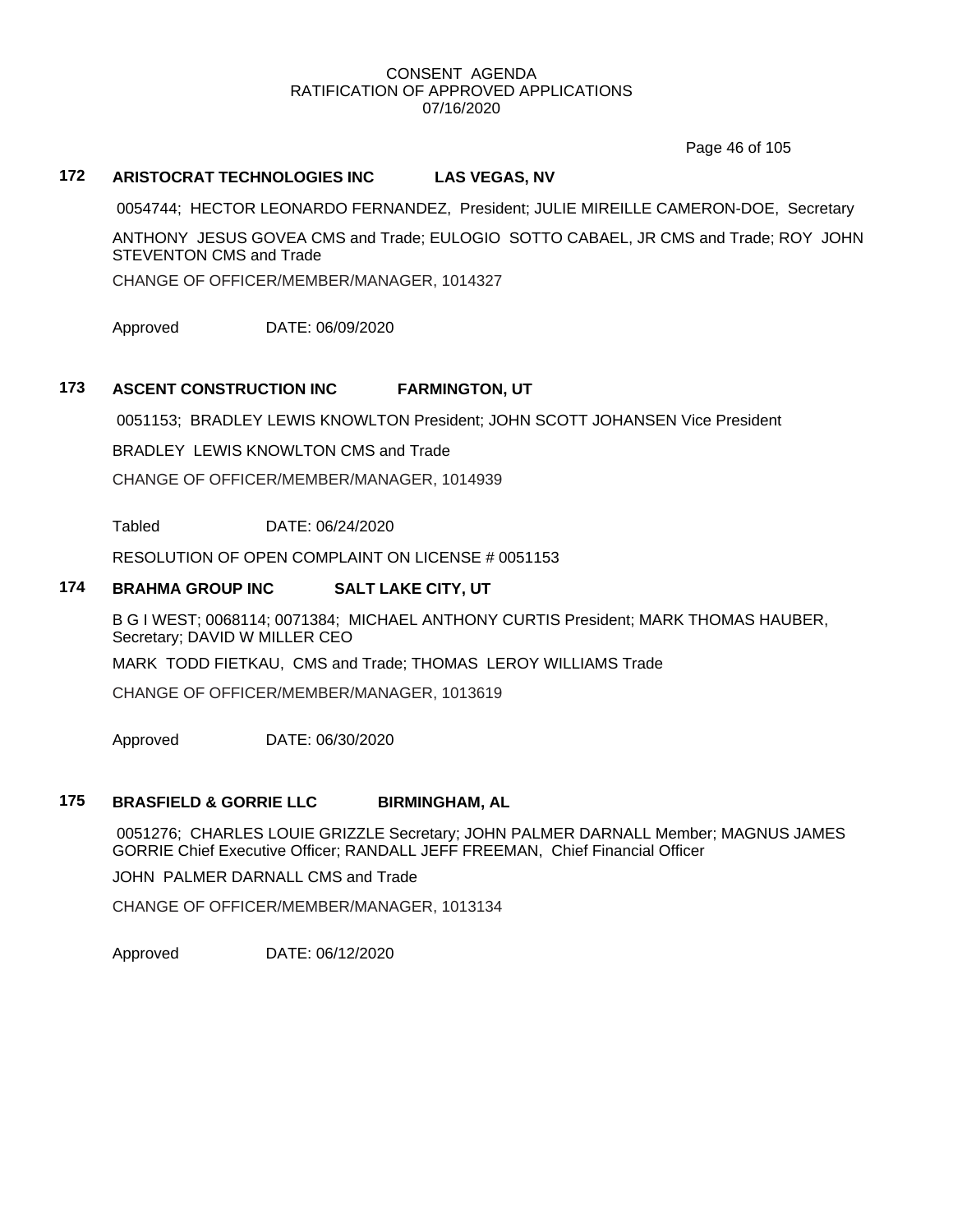Page 47 of 105

## **176 C M C STEEL FABRICATORS INC LAS VEGAS, NV**

C M C REGIONAL STEEL; 0071809; TRACY LEE PORTER President; JODY KONICK ABSHER, Secretary; PAUL JAMES LAWRENCE, Treasurer

FRANCISCO JAVIER BURNEO CMS and Trade; NADIA ZAKHER CMS and Trade

CHANGE OF OFFICER/MEMBER/MANAGER, 1013730

Approved DATE: 06/04/2020

## **177 DE JAGER CONSTRUCTION INC WYOMING, MI**

0015008; DANIEL L DEJAGER President; DAVID LEE DEJAGER Treasurer

DANIEL L DEJAGER CMS and Trade

CHANGE OF OFFICER/MEMBER/MANAGER, 1014572

Approved DATE: 06/04/2020

## **178 DYNALECTRIC COMPANY SALT LAKE CITY, UT**

WASATCH ELECTRIC; 0034454; 0059061; PAUL EDWARD MELLA, President; MARK MICHAEL PORTO, Secretary; ROBERT LEE YATES Treasurer; SHAWN JAMES MURPHY, Vice President

DELBERT MAUGHAN CMS and Trade; DELBERT KENT MAUGHAN CMS and Trade

CHANGE OF OFFICER/MEMBER/MANAGER, 1014059

Approved DATE: 06/26/2020

#### **179 DYNALECTRIC COMPANY OF NEVADA LAS VEGAS, NV**

0005227A; COREY MICHAEL DOYNE President; MARK MICHAEL PORTO, Secretary; ROBERT LEE YATES Treasurer; VERONICA MORALES, Treasurer; SUSAN L HENRI Assistant Secretary; MICHAEL JOSEPH PARRY Vice President; THOMAS RANDALL LAMB Vice President; JOSEPH CHARLES MCCORMICK Vice President

COREY MICHAEL DOYNE CMS; JAMES DOMINIC MERSCH Trade; THOMAS RANDALL LAMB CMS

CHANGE OF OFFICER/MEMBER/MANAGER, 1013033

Approved DATE: 06/26/2020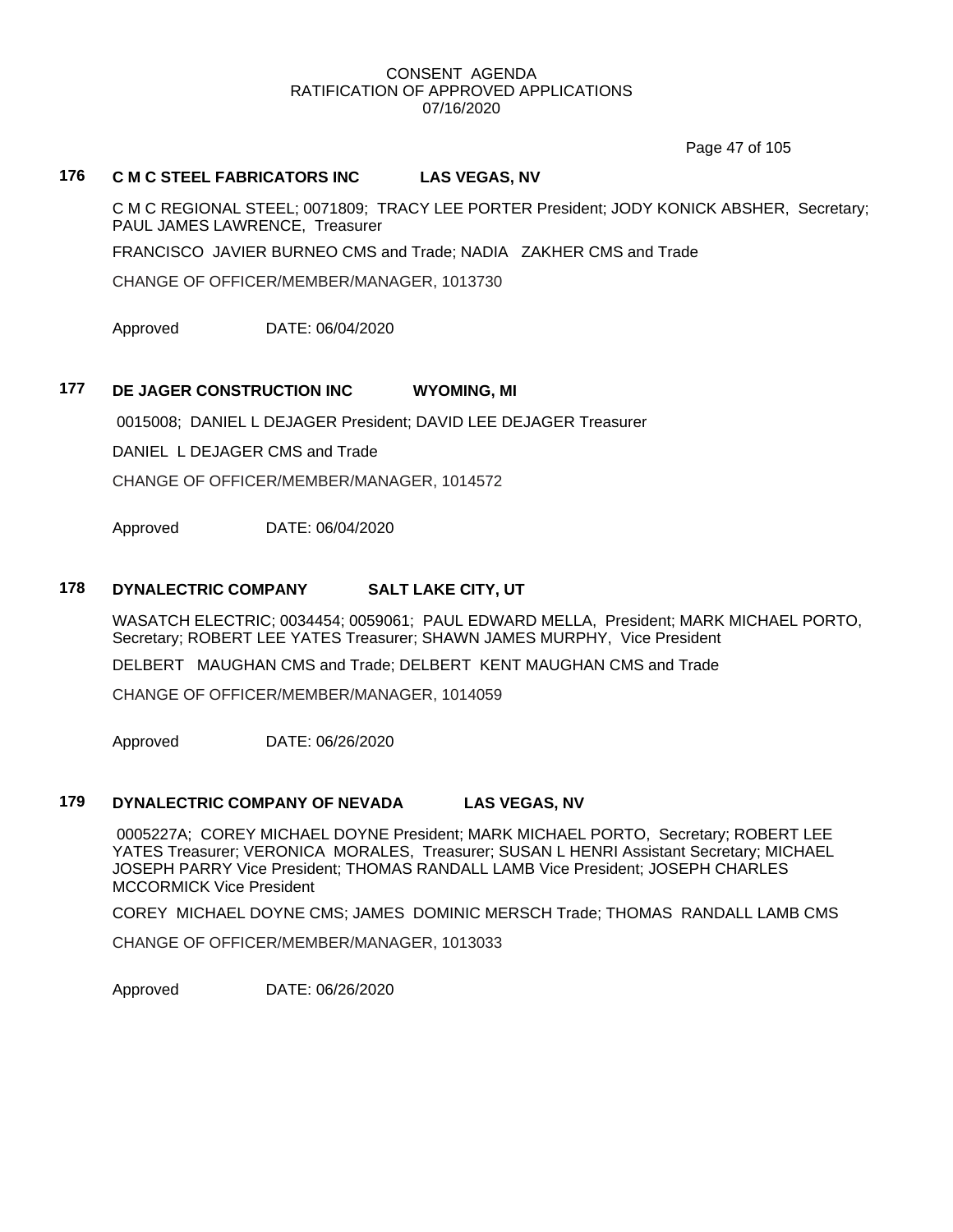Page 48 of 105

## **180 F & F INDUSTRIES INC CARSON CITY, NV**

PONDEROSA ROOFING & STEEL WORKS; 0080458; 0080784; DAVID MARK FORD President; BUFFY LYNN FORD, Secretary

DAVID MARK FORD CMS and Trade

CHANGE OF OFFICER/MEMBER/MANAGER, 1014789

Approved DATE: 06/24/2020

APPROVED ON LICENSE #0080458 AND 0080784

## **181 FASTLANE COATINGS LLC LAS VEGAS, NV**

0084709; EMILIO RYAN ESPARZA, Manager; KIMBERLY SUSAN ESPARZA Manager

DOUGLAS APGAR JOHNSON, Trade; EMILIO RYAN ESPARZA, CMS

CHANGE OF OFFICER/MEMBER/MANAGER, 1014459

Approved DATE: 06/09/2020

## **182 GEOSTABILIZATION INTERNATIONAL LLC Commerce City, CO**

0078662; COLBY EMERSON BARRETT Manager; NATHAN RILEY BEARD, Manager; LLOYD WILLIAM KUEHN, Manager

CAMERON ANTHONY LOBATO CMS; JAMES PATRICK CHINCHIOLO CMS and Trade

CHANGE OF OFFICER/MEMBER/MANAGER, 1013470

Approved DATE: 06/26/2020

## **183 HENRY CONTRACTING LLC LAS VEGAS, NV**

0070990; ANDREA JANE WALSH Managing Member; OLLIE GENTRY WALSH Managing Member; SCOTT ALAN DOWDEN Managing Member

ANDREA JANE WALSH CMS; SCOTT ALAN DOWDEN Trade

CHANGE OF OFFICER/MEMBER/MANAGER, 1013953

Approved DATE: 06/15/2020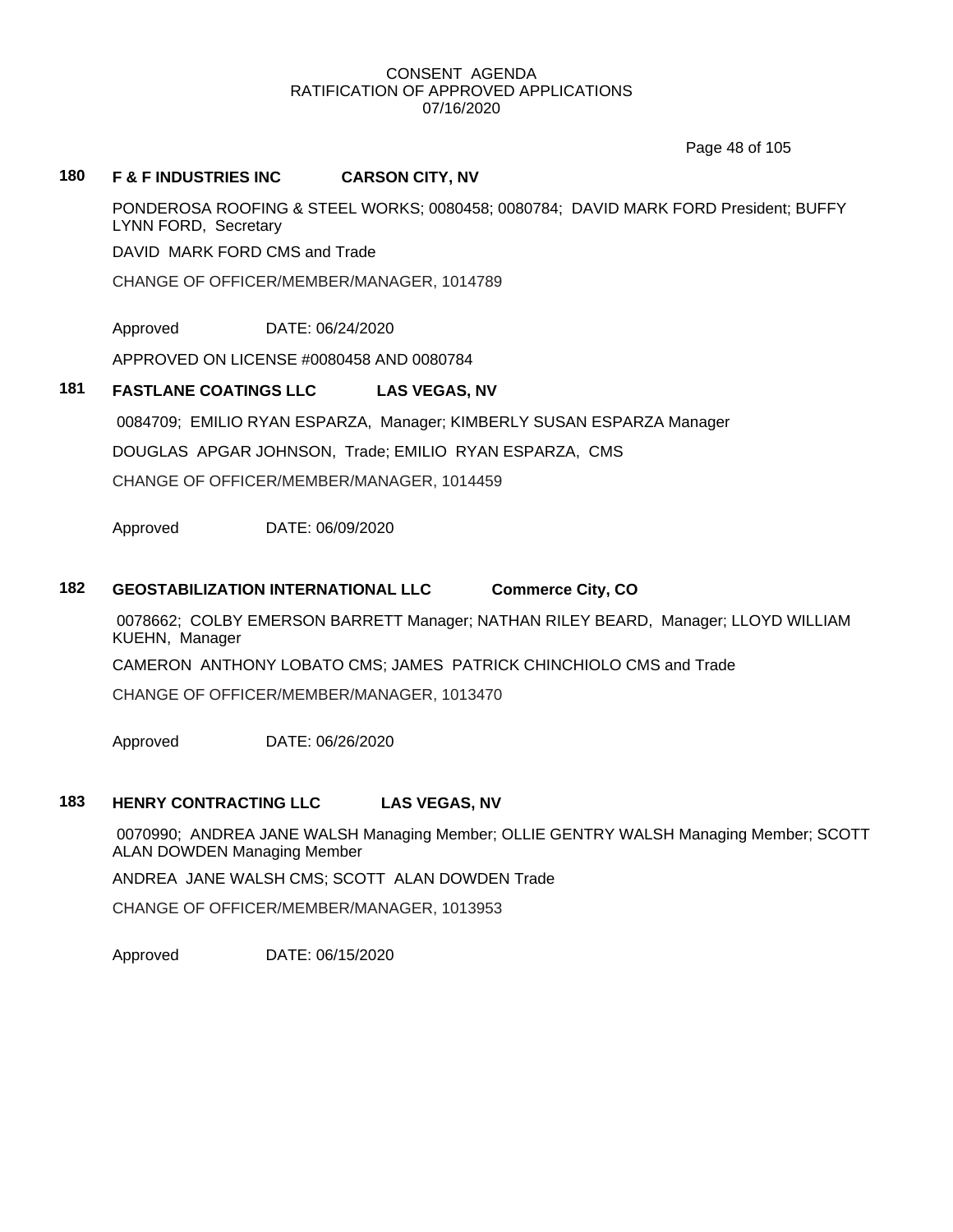Page 49 of 105

## **184 HERZOG CONTRACTING CORP ST JOSEPH, MO**

0018667; BRAD RONALD LAGER, President; DAVID MICHAEL ADDISON Secretary; SCOTT ANTHONY NORMAN, Vice President

CHANGE OF OFFICER/MEMBER/MANAGER, 1014412

Approved DATE: 06/24/2020

## **185 INSULATION CONTR & SUPPLY INC LAS VEGAS, NV**

0010756; PATRICIO VIGIL, President; KAREN L STRAWN Chief Executive Officer

THOMAS M STRAWN, JR CMS and Trade

CHANGE OF OFFICER/MEMBER/MANAGER, 1013412

Approved DATE: 06/26/2020

### **186 KELLYS GLASS INC LAS VEGAS, NV**

KELLYS GLASS & MIRROR CO; 0055292; JAMES PATRICK HILTON, President; DAVID C FEINARTZ Secretary; STEFAN NICHOLAS OLENCZUK Director

DAVID C FEINARTZ CMS; JAMES PATRICK HILTON, Trade

CHANGE OF OFFICER/MEMBER/MANAGER, 1014488

Approved DATE: 06/09/2020

### **187 KEYSTONE CONTRACTORS INC LAS VEGAS, NV**

KEYSTONE ENTERPRISES; 0052810; THOR S STEWART President; JESSICA LYNN STEWART, **Treasurer** 

CYNTHIA M MEAD CMS and Trade

CHANGE OF OFFICER/MEMBER/MANAGER, 1014372

Approved DATE: 06/11/2020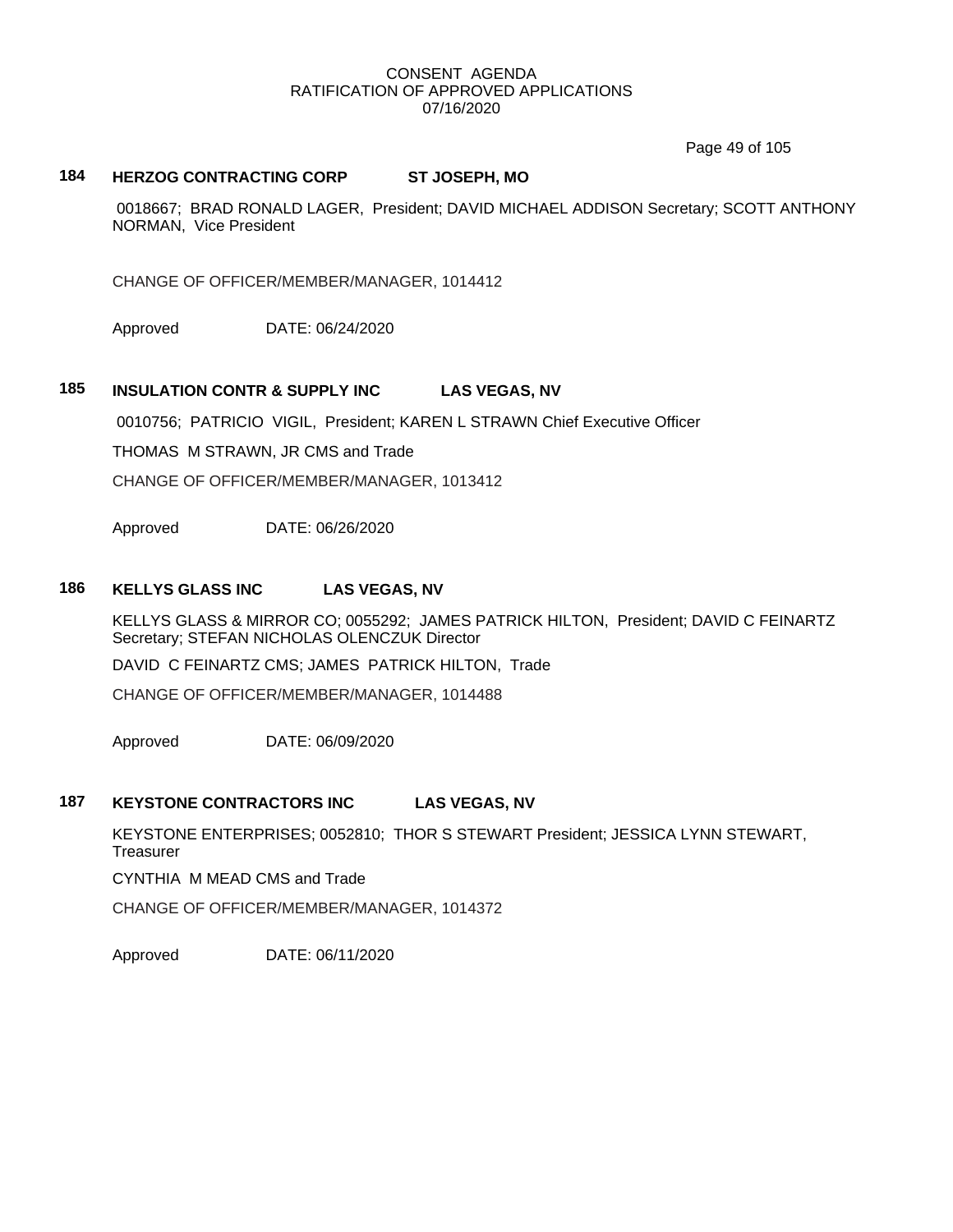Page 50 of 105

## **188 KNOX EXCAVATING INC GARDNERVILLE, NV**

0044190A; JAMES THOMAS ROBINSON, President; JONATHAN WILLIAM MAXWELL, Manager JAMES THOMAS ROBINSON, Trade; THOMAS KNOX ROBINSON CMS CHANGE OF OFFICER/MEMBER/MANAGER, 1014115

Approved DATE: 06/04/2020

## **189 L & B CONSTRUCTION LLC RENO, NV**

0080521; SCOTT EDWARD LEAREY Managing Member; BRETT AARON MCELHANEY Managing Member

CHANGE OF OFFICER/MEMBER/MANAGER, 1014513

Approved DATE: 06/17/2020

## **190 LV CONTRACTING LLC HENDERSON, NV**

0083819; SIARHEI KURAKA Managing Member SIARHEI KURAKA CMS and Trade CHANGE OF OFFICER/MEMBER/MANAGER, 1014800

Approved DATE: 06/22/2020

## **191 MAINSTREAM DEVELOPMENT LLC Las Vegas, NV**

0047977; ROY W HOLT Manager; MICHAEL CHRISTOPHER GUSICK, JR Manager ROY W HOLT CMS and Trade CHANGE OF OFFICER/MEMBER/MANAGER, 1013167

Approved DATE: 06/26/2020

## **192 MINING CONTROLS LLC BEAVER, WV**

0086265; 0086825; AUSTIN DAVID HALL Manager JAMEY RUGGIERO, Trade; JEREMY RYAN SMITH, CMS; JEREMY RYAN SMITH, CMS and Trade CHANGE OF OFFICER/MEMBER/MANAGER, 1014942

Approved DATE: 06/29/2020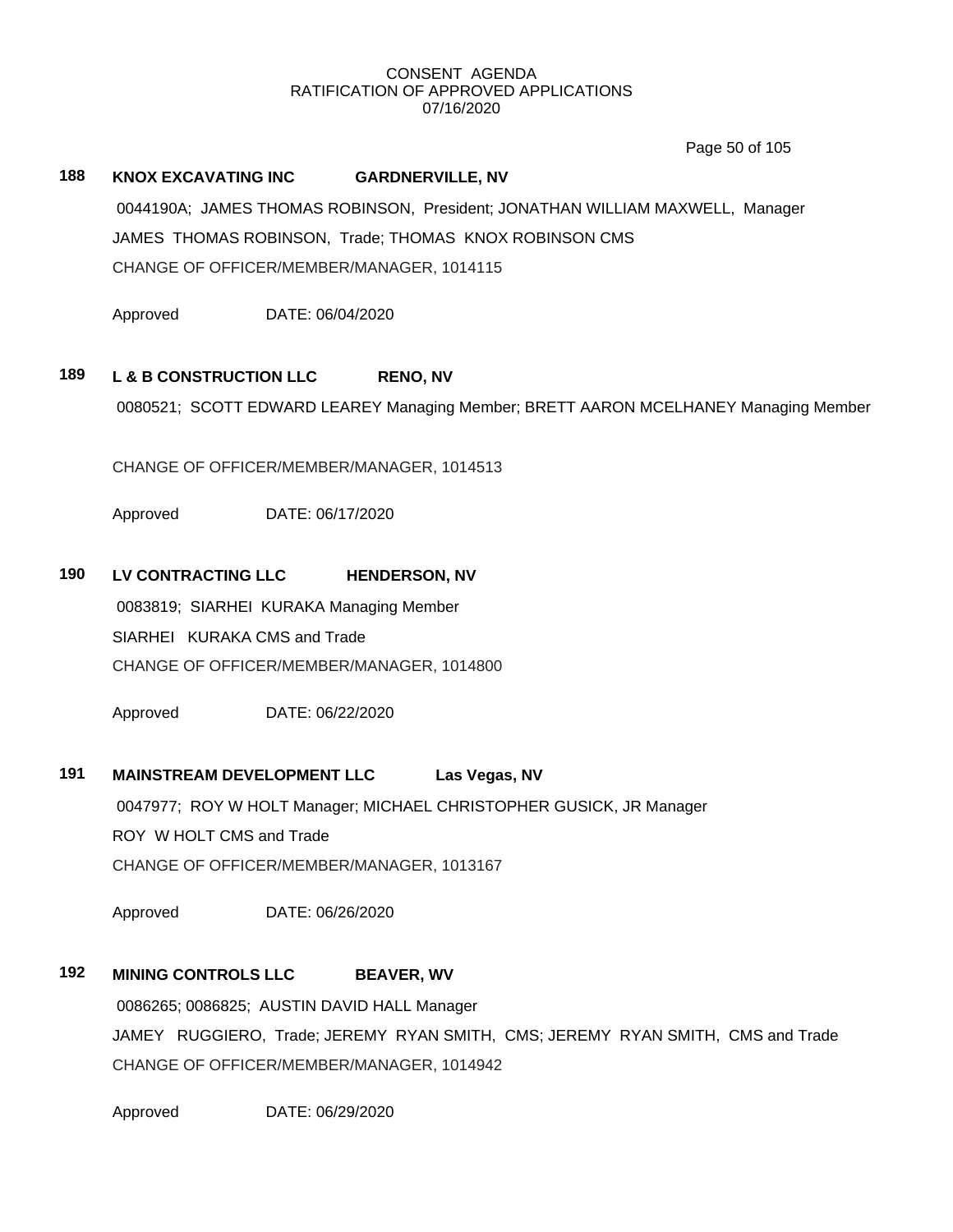Page 51 of 105

## **193 RUSTYS REFRIGERATION HEATING & SHEET METAL INC FALLON, NV**

0054211; WILLIAM JOSEPH CROUSE, President

WILLIAM JOSEPH CROUSE, CMS and Trade

CHANGE OF OFFICER/MEMBER/MANAGER, 1013603

Approved DATE: 06/23/2020

#### **194 SILVERADO CONSTRUCTION LLC HENDERSON, NV**

0077535; 0077552; 0081246; 0085300; DANIEL LOUIS NORDWIG Managing Member; KYLE WESLEY ANDERSON Managing Member

DANIEL LOUIS NORDWIG Trade; KYLE WESLEY ANDERSON CMS; KYLE WESLEY ANDERSON CMS and Trade

CHANGE OF OFFICER/MEMBER/MANAGER, 1014720

Approved DATE: 07/01/2020

## **195 SKY FIBER VIDEO LLC Reno, NV**

0081331; GARRY LANE GOMES Manager

GARRY LANE GOMES CMS and Trade

CHANGE OF OFFICER/MEMBER/MANAGER, 1014696

Approved DATE: 06/12/2020

#### **196 SOUND CRETE CONTRACTORS INC NORTH LAS VEGAS, NV**

0053793; LOUIS EDMOND FISHER President; ALEXANDRA LEONARA DANGELANTONIO, Secretary; VINCENT PATRICK MAUCH Treasurer; TERRY EUGENE RUSSO Vice President

TERRY EUGENE RUSSO CMS and Trade

CHANGE OF OFFICER/MEMBER/MANAGER, 1014379

Approved DATE: 06/24/2020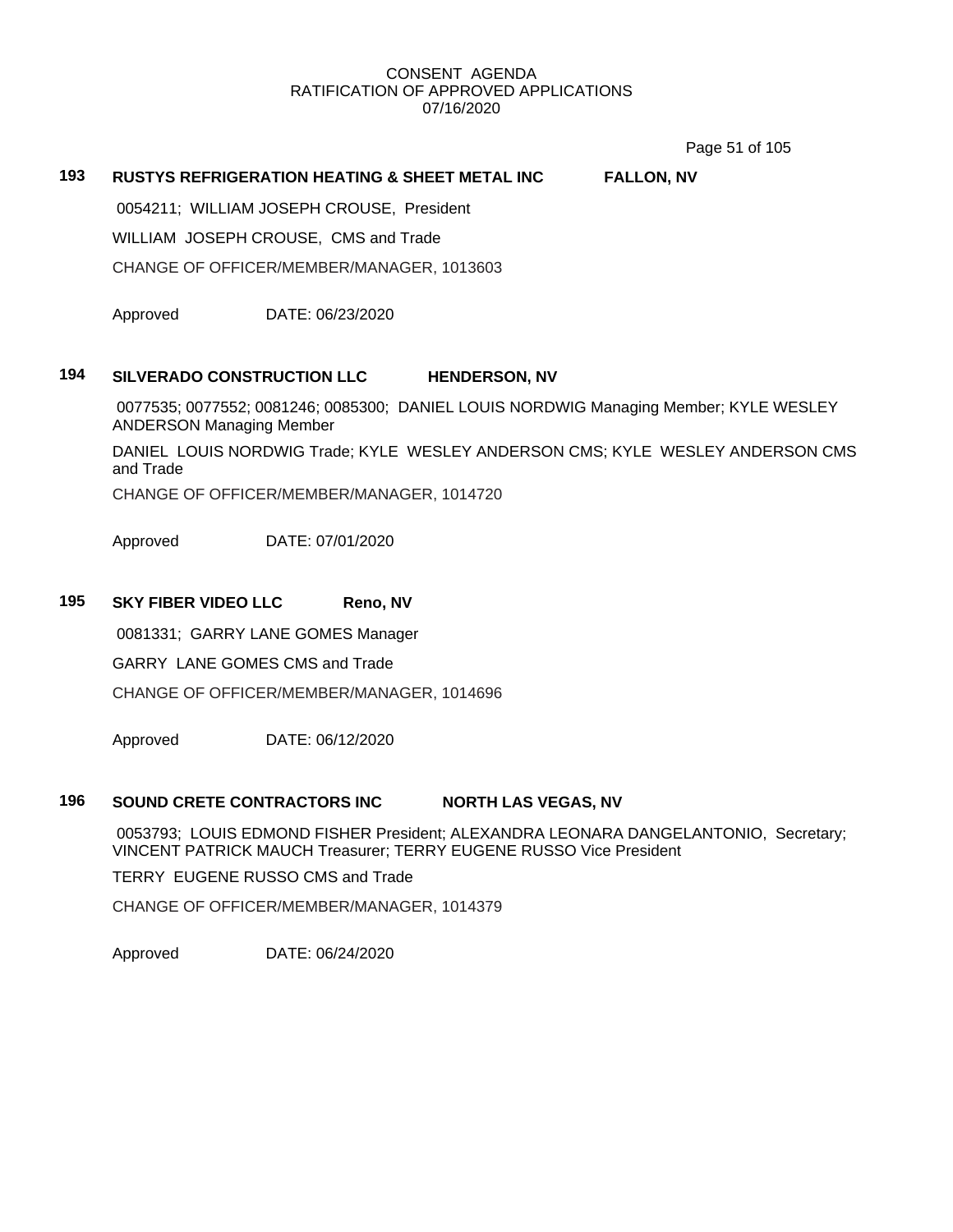Page 52 of 105

## **197 STARLIGHT POOLS LLC LAS VEGAS, NV**

0080724; MATTHEW STEPHEN KLONOWSKI Manager

CHANGE OF OFFICER/MEMBER/MANAGER, 1014978

Approved DATE: 06/25/2020

#### **198 SUNDT CONSTRUCTION INC TEMPE, AZ**

0022067; 0081344; 0086041; GARY MICHAEL HOOVER President; RONALD R STUFF, Secretary; KEVIN MICHAEL BURNETT Treasurer

GARY MICHAEL HOOVER CMS; GARY MICHAEL HOOVER CMS and Trade; GREGORY PAUL RUSSELL Trade; MARI SELENA TILZEY CMS and Trade

CHANGE OF OFFICER/MEMBER/MANAGER, 1014571

Approved DATE: 06/26/2020

APPROVED ON LICENSES #0022067 0081344 AND 0086041

#### **199 TESLA ENERGY OPERATIONS INC FREMONT, CA**

0078648; 0079719; JOHN TEMPLE BOONE, President; KUNAL SATYABHUSHAN GIROTRA, President; JONATHAN ANDREW CHANG, Secretary; YARON KLEIN, Treasurer

DANIEL DAVID FONZI, CMS and Trade; NICHOLAS EDWIN ARMSTRONG CMS and Trade

CHANGE OF OFFICER/MEMBER/MANAGER, 1013831

Approved DATE: 07/01/2020

## **200 TORI CONTRACTING LLC LAS VEGAS, NV**

0080350; 0080351; SCOTT RUSSELL BULLOCH, Manager; LUCAS JAMES JACKSON Manager; SCOTT WAYNE ACTON Manager; SCOTT RUSSELL BULLOCH, Manager

SCOTT WAYNE ACTON CMS and Trade

CHANGE OF OFFICER/MEMBER/MANAGER, 1014680

Approved DATE: 06/26/2020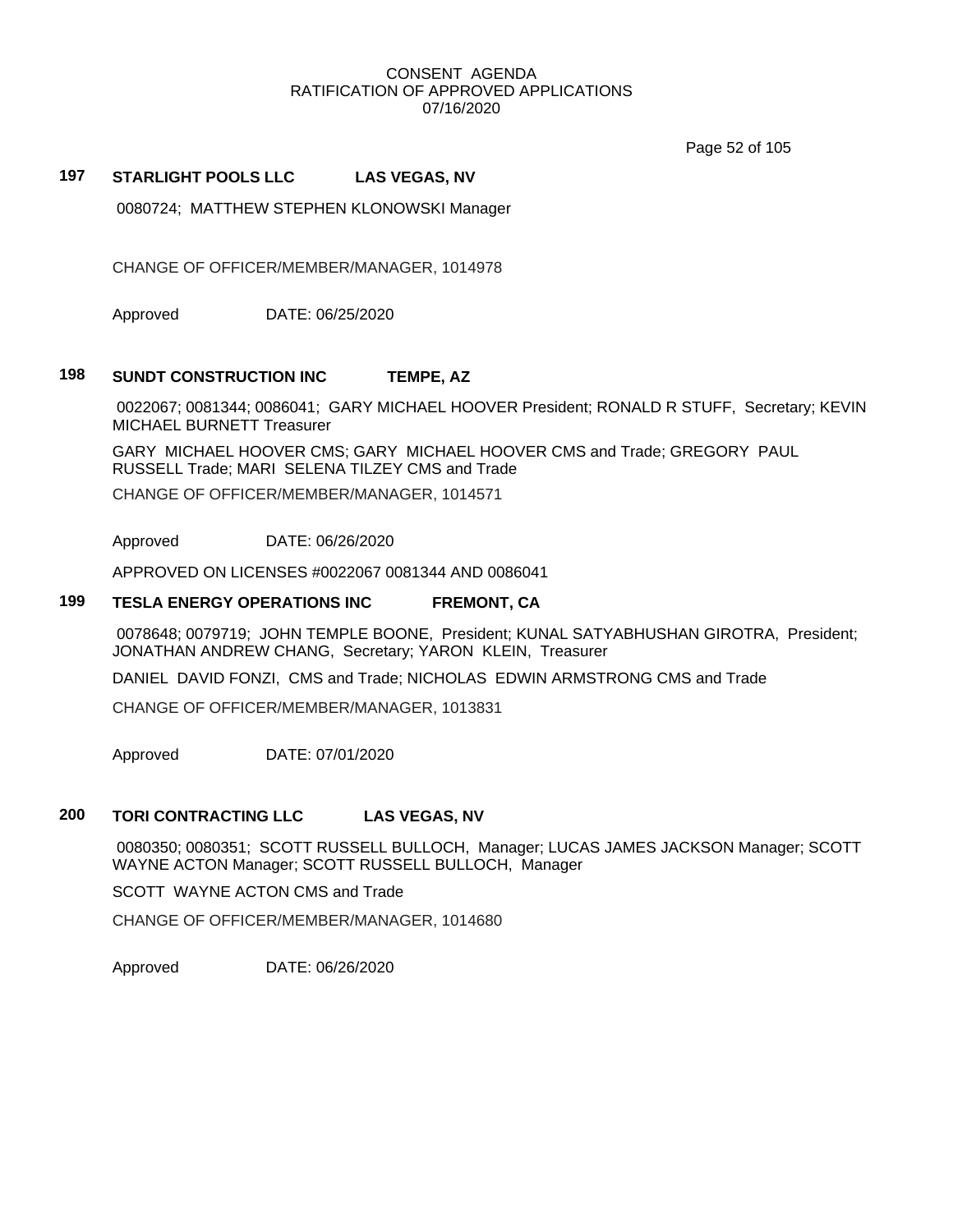Page 53 of 105

## **201 TRU BUILT CONSTRUCTION LLC HENDERSON, NV**

0083872; 0083873; 0084648; 0085474; STEVEN HOWARD FULLER Managing Member; TRACY LEIGH HANSON-FULLER Managing Member

ATILANO VARGAS RODRIGUEZ, ; TRACY LEIGH HANSON-FULLER CMS and Trade

CHANGE OF OFFICER/MEMBER/MANAGER, 1014708

Approved DATE: 06/22/2020

## **202 UTILITY CONSTRUCTION COMPANY INC MESA, AZ**

0073368; SUZETTE ELIZABETH NICKUM President SUZETTE ELIZABETH NICKUM CMS and Trade CHANGE OF OFFICER/MEMBER/MANAGER, 1014570

Approved DATE: 06/09/2020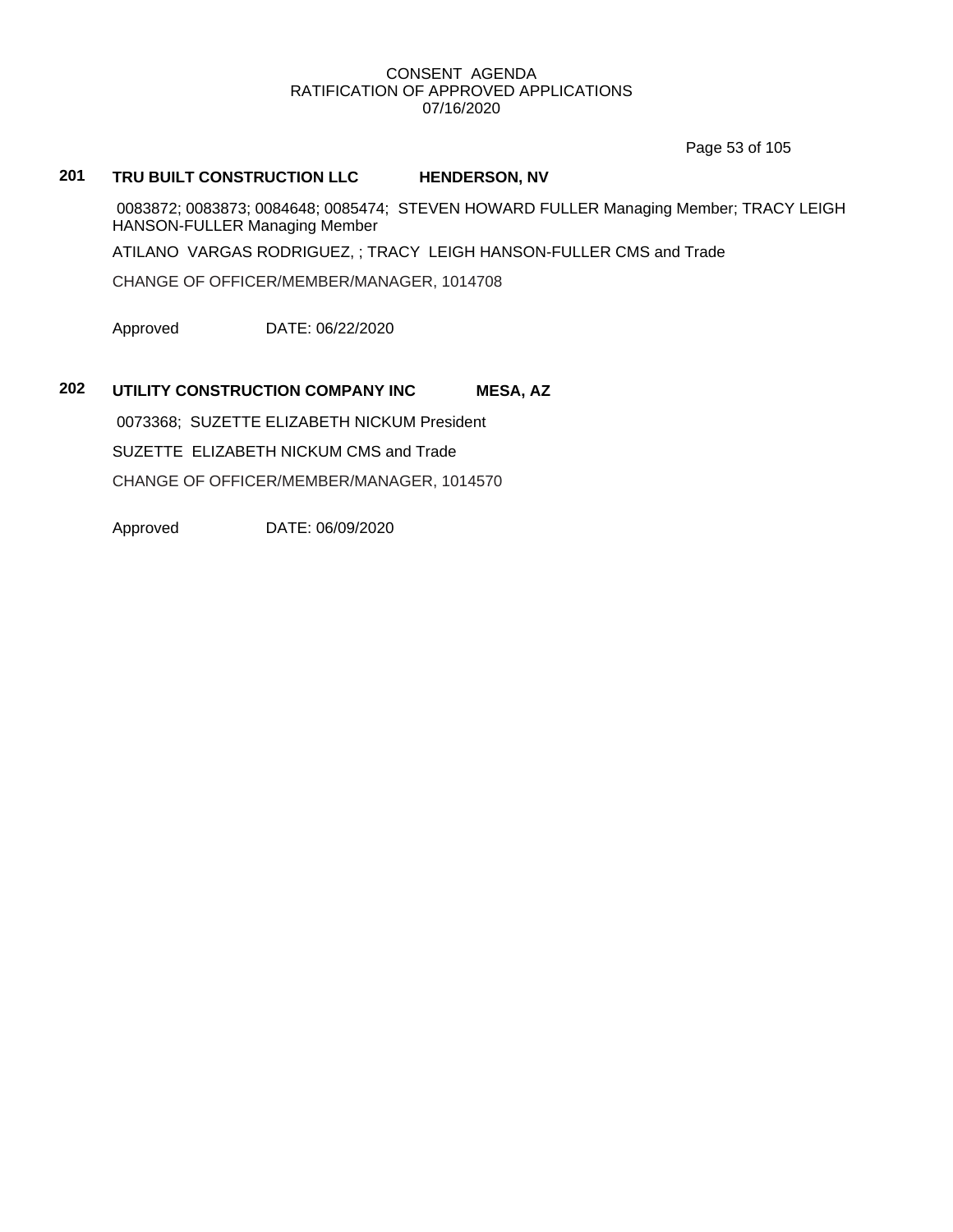Page 54 of 105

## **CHANGE OF QUALIFIED INDIVIDUAL**

## **203 ALMIGHTY ELECTRIC INC RENO, NV**

0081221; TODD STERLING BAINES President; JULI ANNE BAINES Secretary/Treasurer JULI ANNE BAINES CMS; TODD STERLING BAINES Trade; (C-2 Electrical) CHANGE OF QUALIFIED INDIVIDUAL, 1014647

Approved DATE: 06/04/2020

TODD BAINES, PRESIDENT/QI/TRADE/CMS C-2 ELECTRICAL

CONTINGENT UPON PASSING CMS EXAM BY 11/29/2020

## **204 AMERICAN CARPORTS INC JOSHUA, TX**

0067614; PRIMO CASTILLO President; MELITON CASTILLO Secretary/Treasurer; VENANCIO TORRES Vice President

; (C-14G Prefabricated Steel Structures)

CHANGE OF QUALIFIED INDIVIDUAL, 1013140

Approved DATE: 06/08/2020

TOMMY DALE BELTON, QI/CMS/TRADE (C-14G) PREFABRICATED STEEL STRUCTURES

CONTINGENT UPON PASSING THE CMS EXAM BY 8/13/2020

#### **205 B & R BUILDERS INC LAS VEGAS, NV**

BRESLIN BUILDERS; 0018169; JACK LEE BRESLIN President; JULIE ANN BRESLIN Treasurer; RYAN JAMES BRESLIN Vice President

JACK LEE BRESLIN CMS and Trade; RYAN JAMES BRESLIN CMS and Trade; TODD MICHAEL MCBRAYER, CMS and Trade; (B General Building)

CHANGE OF QUALIFIED INDIVIDUAL, 1014444

Approved DATE: 06/25/2020

TYLER GREENAN, QE/CMS/TRADE B

CONTINGENT ON PASSING CMS/TRADE EXAMS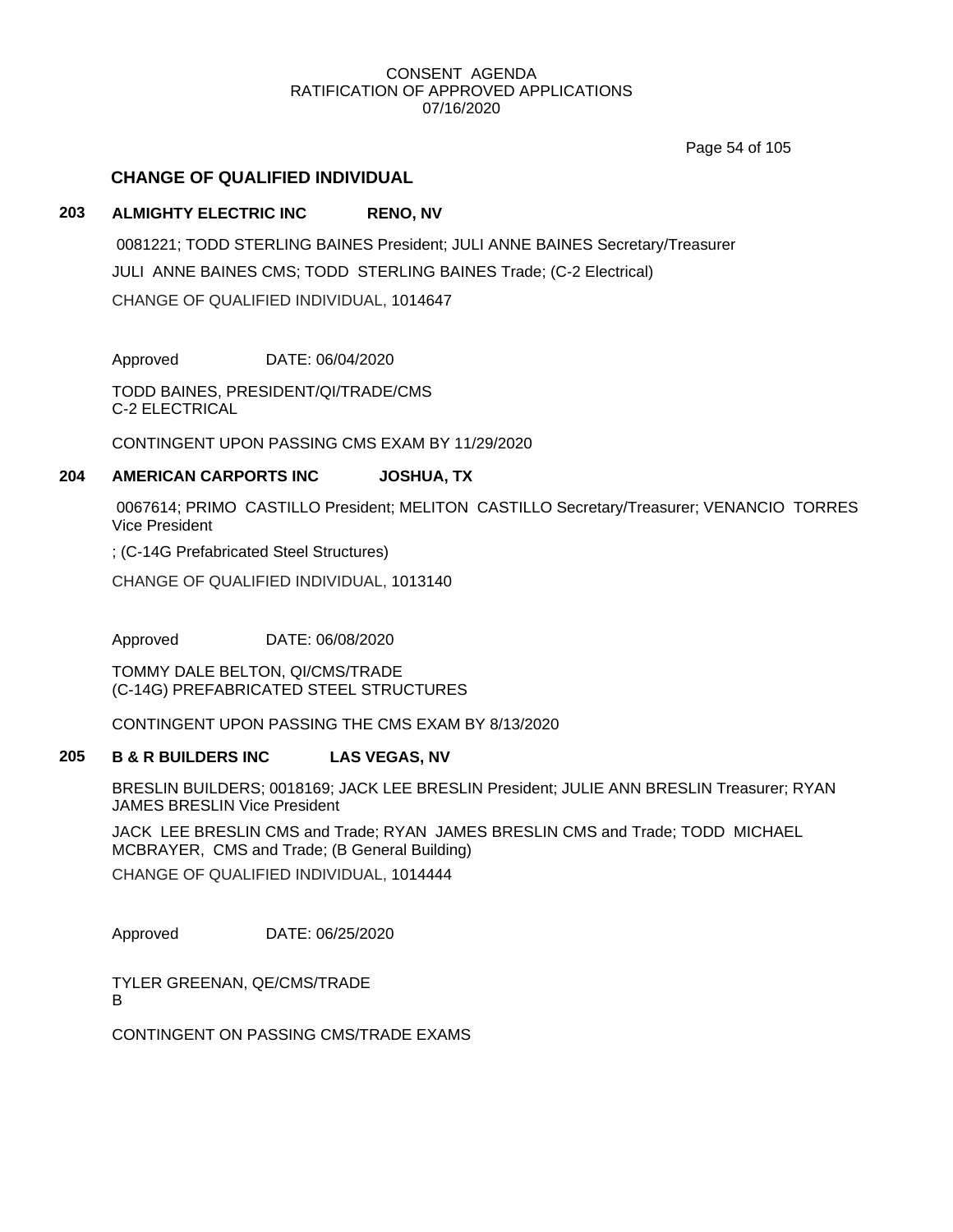Page 55 of 105

## **206 BRAEMAR CONSTRUCTION LLC ELKO, NV**

BRAEMAR CONSTRUCTION LLC; 0028698A; DUSTY DREW SHIPP Manager HOWARD JAMES SCHMIDT CMS; (A General Engineering) CHANGE OF QUALIFIED INDIVIDUAL, 1014605

Approved DATE: 06/17/2020

DUSTY D. SHIPP, MANGER/QI/CMS/TRADE (A) ENGINEERING

CONTINGENT UPON PASSING THE (A) EXAM BY 11/28/2020

## **207 C C B ENTERPRISES INC LAS VEGAS, NV**

CRISCI BUILDERS; 0072739; BENJAMIN DOUGLAS CORNWALL President; JOSEPH DOUGLAS CORNWALL, Secretary; JOSEPH JOHN CRISCI Secretary; BRANDON J PARKINSON, Treasurer

BENJAMIN DOUGLAS CORNWALL Trade; JOSEPH JOHN CRISCI CMS; (A General Engineering)

CHANGE OF QUALIFIED INDIVIDUAL, 1014705

Approved DATE: 07/01/2020

BENJAMIN CORNWALL, QE/CMS A

CONTINGENT ON PASSING CMS EXAM

## **208 CAPGRO CONSTRUCTION MANAGEMENT LLC ADDISON, TX**

0078452; BRENDAN FRANICH, Manager; MATTHEW MICHAEL MARSH, Manager

; (B-2 Residential and Small Commercial)

CHANGE OF QUALIFIED INDIVIDUAL, 1014019

Approved DATE: 06/11/2020

TYLER RINEHART, QE/CMS/TRADE B2

CONTINGENT ON PASSING CMS/TRADE EXAMS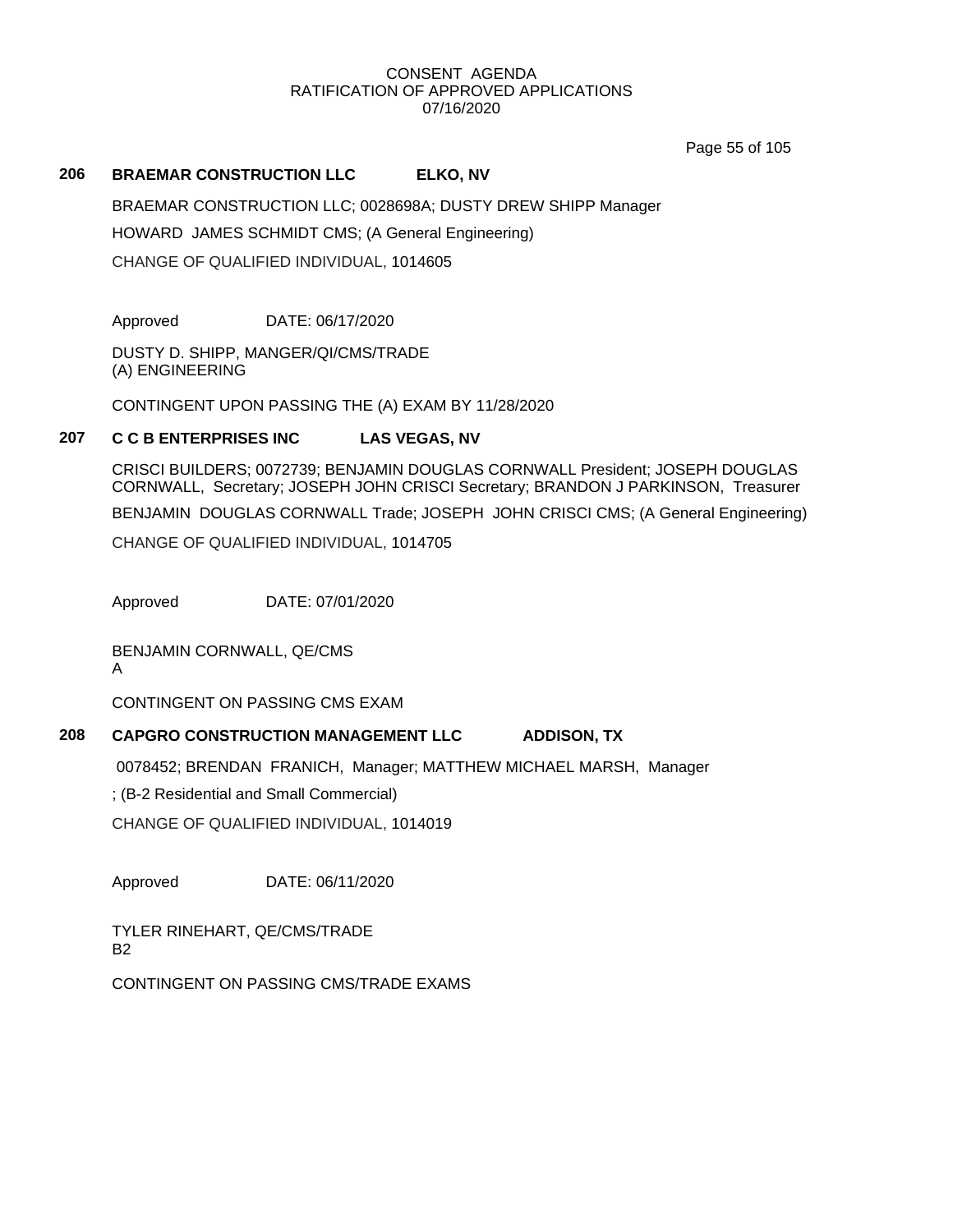Page 56 of 105

## **209 CLEAR BLUE ENERGY CORP SAN DIEGO, CA**

0085118; PAUL SANTINA President; JAMES CHRISTOPHER KELLY, Secretary

; (C-2 Electrical)

CHANGE OF QUALIFIED INDIVIDUAL, 1014232

Approved DATE: 06/26/2020

KEITH CHARLES OWENS, QI/CMS/TRADE C-2 ELECTRICAL

CONTINGENT UPON PASSING THE CMS AND TRADE EXAM BY 10/26/2020

## **210 COP CONSTRUCTION LLC BILLINGS, MT**

0076076; RICHARD JAMES MORRISON Manager; EDWARD WILLIAM BEDELL Managing Member EDWARD WILLIAM BEDELL CMS and Trade; (A General Engineering)

CHANGE OF QUALIFIED INDIVIDUAL, 1014293

Approved DATE: 06/23/2020

GLEN ROBERT PERRY, QI/CMS/TRADE (A) ENGINEERING

CONTINGENT UPON PASSING CMS AND (A) TRADE EXAM BY 11/6/2020

## **211 CUSTOM COOLING & REFRIGERATION INC LAS VEGAS, NV**

RIGHT NOW AIR; 0023649A; LAWRENCE ANTHONY SMITH, SR President; SUSAN PATRICIA SMITH, **Secretary** 

LAWRENCE ANTHONY SMITH, SR CMS and Trade; (C-21A Refrigeration; C-21B Air Conditioning)

CHANGE OF QUALIFIED INDIVIDUAL, 1014132

Approved DATE: 06/09/2020

LAWRENCE SMITH SR, QE/CMS/TRADE C21A & B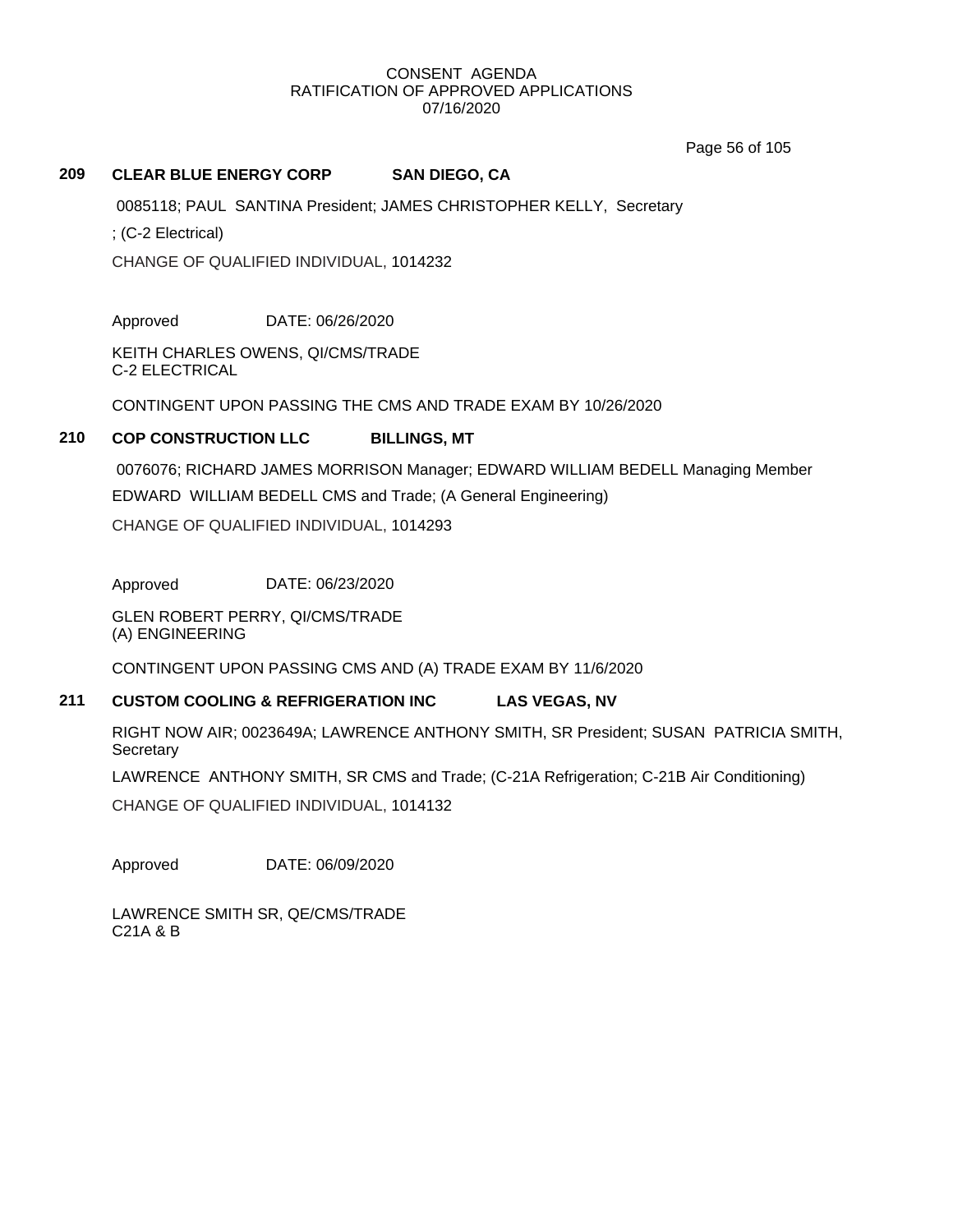Page 57 of 105

#### **212 D V M BUILDERS LLC YERINGTON, NV**

0068369; RONALD WAYNE MOORE Manager; VICKIE LYNN MOORE Manager

RAYMOND BRENT HAMMACK Trade; RONALD WAYNE MOORE CMS and Trade; (B-2 Residential and Small Commercial)

CHANGE OF QUALIFIED INDIVIDUAL, 1014659

Approved DATE: 06/17/2020

RAYMOND BRENT HAMMACK/QI/TRADE B-2, RESIDENTIAL AND SMALL COMMERCIAL

## **213 DESERT BOILERS & CONTROLS INC LAS VEGAS, NV**

0045436; SANDRA LEE HANSEN President JOHN PHILLIP ABREGO, Trade; GEORGE STUART HITTER CMS; (C-1 Plumbing and Heating) CHANGE OF QUALIFIED INDIVIDUAL, 1012753

Approved DATE: 06/23/2020

JOHN PHILIP ABREGO, QE/ TRADE C-1 PLUMBING AND HEATING

## **214 DIMAGGIO MAINTENANCE INC OCEANSIDE, CA**

0078189; MATTHEW PETER DIMAGGIO, President

; (A-12 Excavating, Grading, Trenching and Surfacing; A-15 Sewers, Drains and Pipes; A-16 Paving of Streets, Driveways and Parking Lots; A-19 Pipeline and Conduits) CHANGE OF QUALIFIED INDIVIDUAL, 1013254

Approved DATE: 06/17/2020

MATTHEW DIMAGGIO, QE/CMS/TRADE A12,15,16,19

CONTINGENT ON PASSING CMS/TRADE EXAMS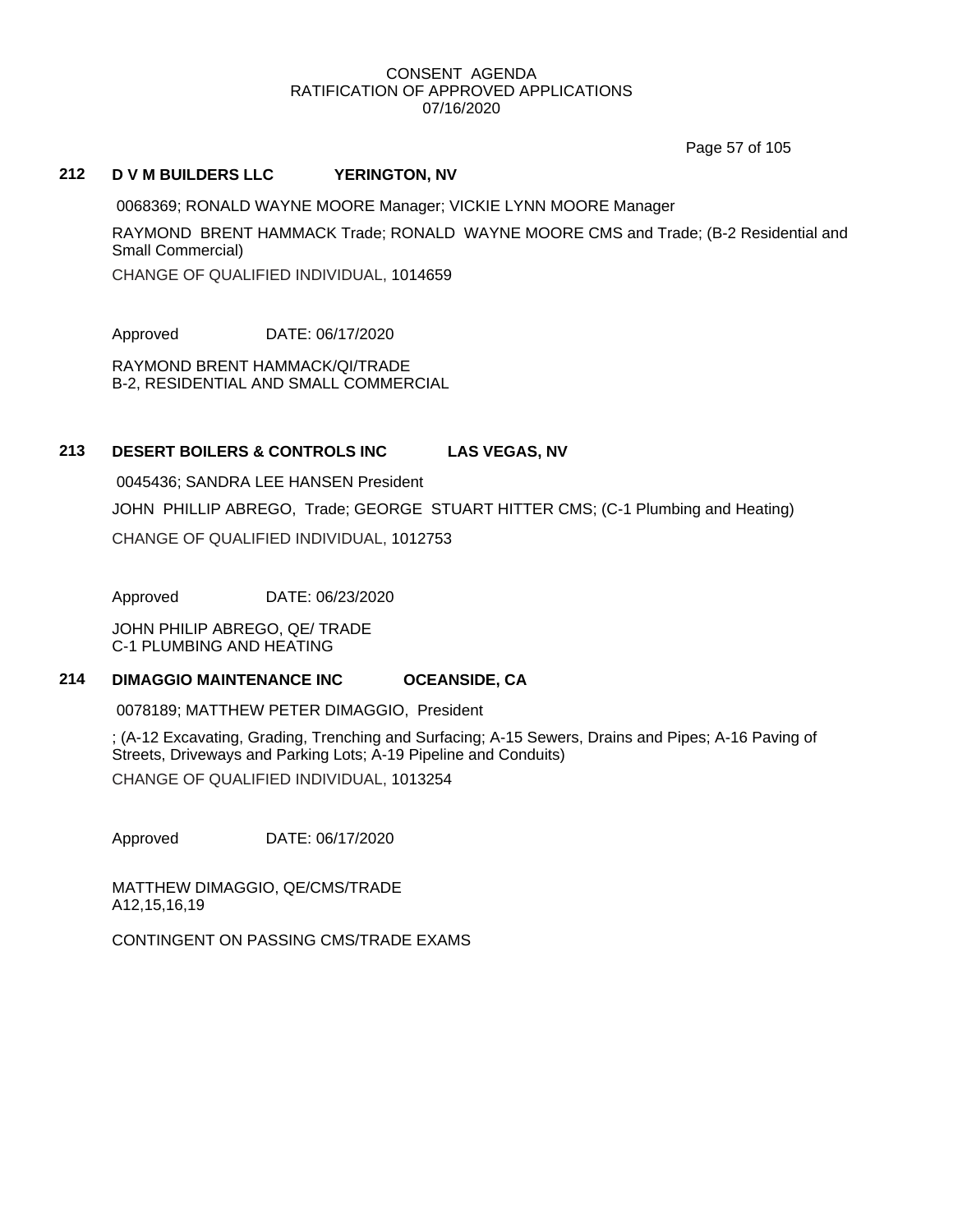Page 58 of 105

## **215 E C CONSTRUCTION LLC RENO, NV**

0046473; KIMBERLEY MARIE FIXEL Managing Member; LONNIE EUGENE FIXEL Managing Member LONNIE EUGENE FIXEL CMS; SOSAIA PAEA-I-AKALANI PEAUA Trade; (B-2 Residential and Small Commercial)

CHANGE OF QUALIFIED INDIVIDUAL, 1014753

Approved DATE: 06/23/2020

LONNIE FIXEL, MANAGING MEMBER/QI/CMS B-2, RESIDENTIAL & SMALL COMMERCIAL

## **216 ETHOSENERGY FIELD SERVICES LLC SANTE FE SPRINGS, CA**

0057262; ROBERT LEO DUBY President; PATRICIA ANN LELITO Secretary/Treasurer

MICHAEL DONALD FIELDHOUSE CMS and Trade; (A-14 Steel Erection and Industrial Machinery)

CHANGE OF QUALIFIED INDIVIDUAL, 1014329

Approved DATE: 06/23/2020

EDWARD CHARLES BURKE, III, QI/CMS/TRADE A-14, STEEL ERECTION AND INDUSTRIAL MACHINERY

CONTINGENT UPON PASSING THE CMS EXAM BY 11/06/2020

#### **217 F N F CONSTRUCTION INC TEMPE, AZ**

0028660; ROBERT WILLIAM BOTTCHER President; GAREY PRENTISS BRYANT, Secretary; JED SCOTT BILLINGS CEO; MARTIN FELIPE SAUL RAMIREZ Vice President; JASON ROBERT RUSKEY Vice President; THOMAS ROBERT BILLINGS, Vice President

JED SCOTT BILLINGS CMS and Trade; (A General Engineering)

CHANGE OF QUALIFIED INDIVIDUAL, 1014695

Approved DATE: 07/01/2020

MARTIN RAMIREZ, QE/CMS/TRADE A

CONTINGENT ON PASSING CMS/TRADE EXAMS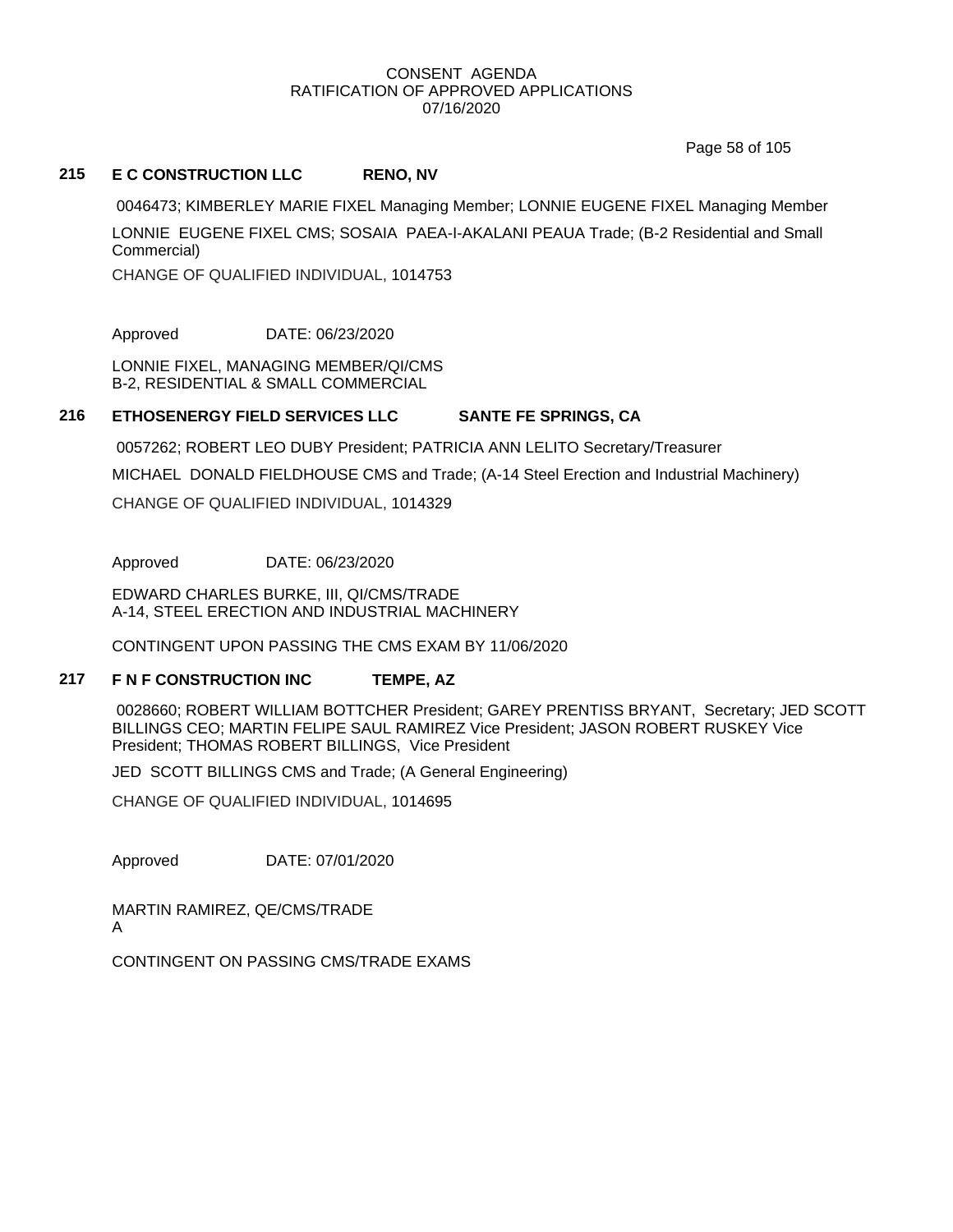Page 59 of 105

## **218 FIRST DRILLING LLC MONTROSE, CO**

0056160; TARN DRILLING COMPANY Member; KYLE AARON RHODERICK President; MICHAEL SEAN FANNING Manager

FRANK LOREN HIGHT CMS and Trade; CHRISTOPHER JAMES MORRIS Trade; (A-5 Diamond and Core Drilling)

CHANGE OF QUALIFIED INDIVIDUAL, 1014737

Approved DATE: 06/23/2020

CHRISTOPHER JAMES MORRIS, QI/TRADE/CMS A-5, DIAMOND AND CORE DRILLING

CONTINGENT UPON PASSING THE CMS EXAM BY 12/05/2020

#### **219 G S T NEVADA INC HENDERSON, NV**

0083081; ROBERT DENNIS HEBERT, President ERIC WAYNE BLAKEY CMS and Trade; (C-2 Electrical) CHANGE OF QUALIFIED INDIVIDUAL, 1014353

Approved DATE: 06/17/2020

ERIC WAYNE BLAKEY, QI/CMS/TRADE C-2, ELECTRICAL

## **220 H & D CONSTRUCTION LLC RENO, NV**

0082882; XIN QIANG HUANG Managing Member; LEONEL DELATRINIDAD Managing Member XIN QIANG HUANG CMS and Trade; (C-17C Drywall; C-17D Acoustical Tile; C-17F Studs of Sheet Metal) CHANGE OF QUALIFIED INDIVIDUAL, 1014679

Approved DATE: 06/17/2020 LEONEL DELATRINIDAD, MANAGING MEMBER/CMS/TRADE C-17 CONTINGENT UPON PASSING THE CMS AND (C-17) TRADE EXAMS BY 12/02/2020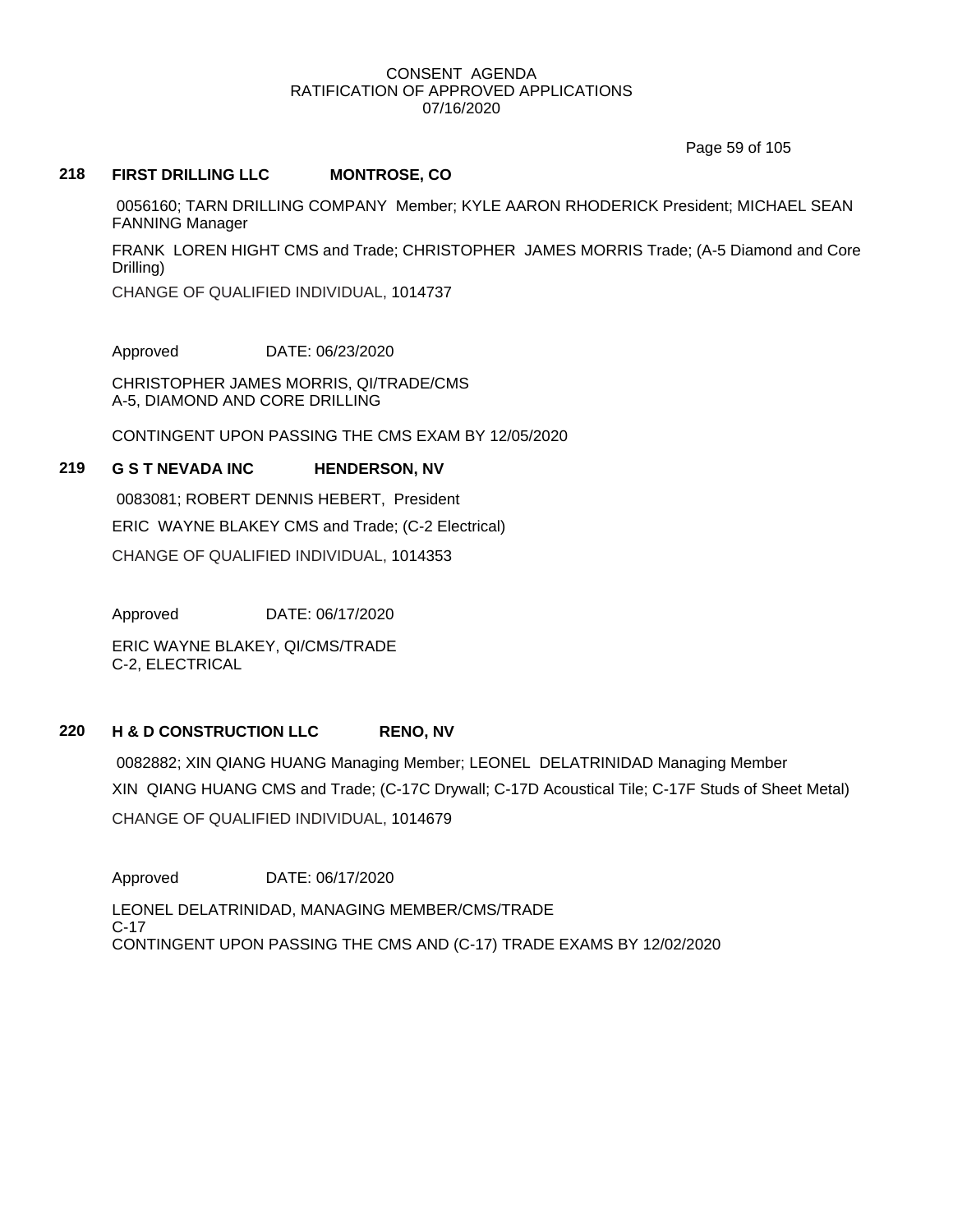Page 60 of 105

## **221 H & D CONSTRUCTION LLC RENO, NV**

0082881; XIN QIANG HUANG Managing Member; LEONEL DELATRINIDAD Managing Member XIN QIANG HUANG CMS and Trade; (C-3C Insulation & amp; Weather Stripping) CHANGE OF QUALIFIED INDIVIDUAL, 1014682

Approved DATE: 06/12/2020

LEONEL DELATRINIDAD, MANAGING MEMBER/QI/CMS/TRADE C-3, CARPENTRY

CONTINGENT UPON PASSING THE CMS AND TRADE EXAMS BY 12/02/2020

## **222 HERZOG CONTRACTING CORP ST JOSEPH, MO**

0018667; BRAD RONALD LAGER, President; DAVID MICHAEL ADDISON Secretary; SCOTT ANTHONY NORMAN, Vice President

; (A General Engineering)

CHANGE OF QUALIFIED INDIVIDUAL, 1014411

Approved DATE: 06/24/2020

KENNEY STEPHEN NEWVILLE, QI/CMS/TRADE A, ENGINEERING

CONTINGENT UPON PASSING THE CMS EXAM BY 11/12/2020

## **223 INTERURBAN CONSTRUCTION LLC HOUSTON, TX**

0058368; SHERRY FILE DAVIS Member; JAMES FRANK ROBERTSON Manager; LARRY STEVEN DAVIS Member

JAMES FRANK ROBERTSON CMS and Trade; (B-2 Residential and Small Commercial)

CHANGE OF QUALIFIED INDIVIDUAL, 1014347

Approved DATE: 06/22/2020

CHRISTOPHER CALHOUN, QE/CMS/TRADE B2

CONTINGENT ON PASSING CMS/TRADE EXAMS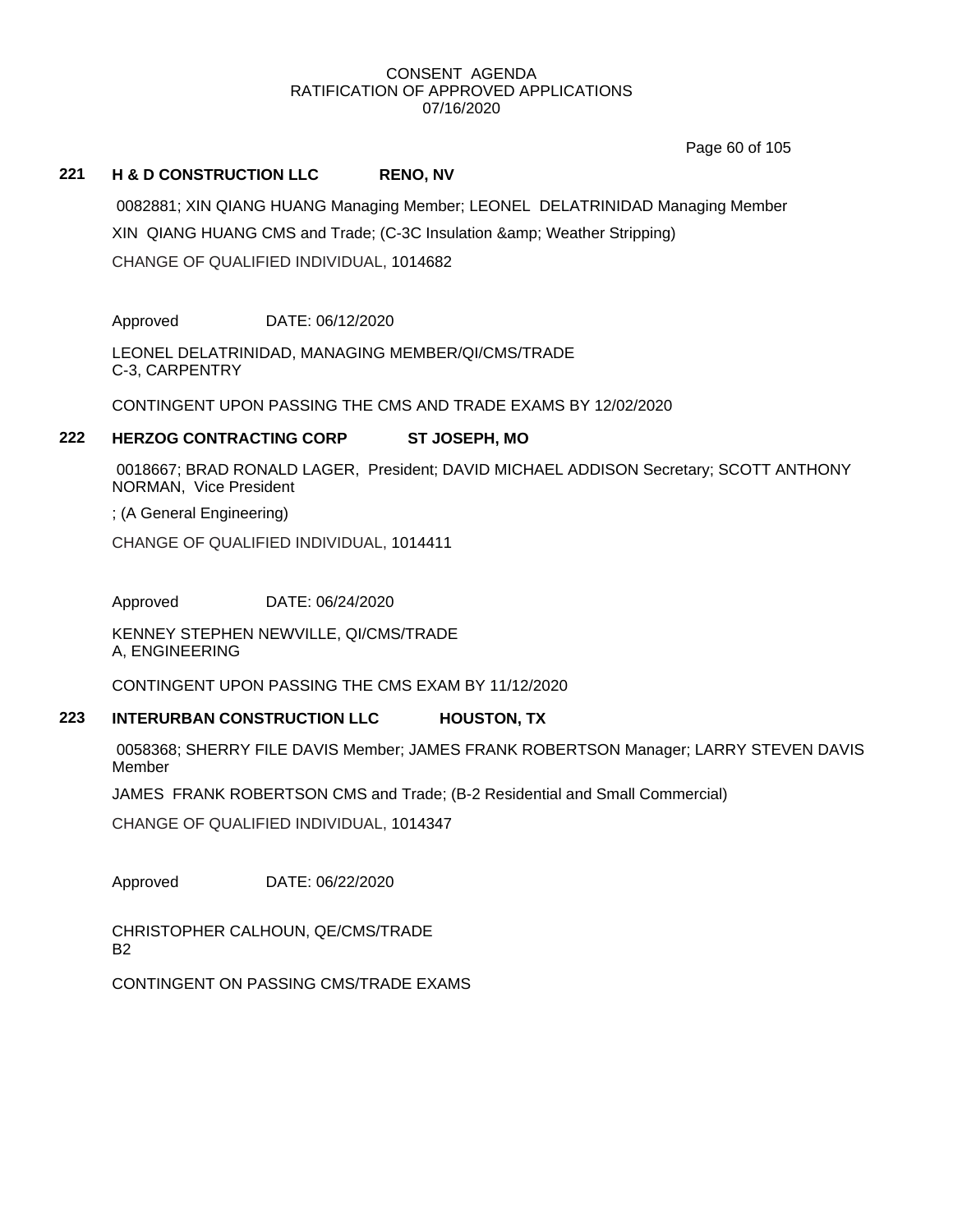Page 61 of 105

## **224 INTRAWORKS INC LAS VEGAS, NV**

0083388; KEVIN LANCE MAYER President

KEVIN LANCE MAYER CMS; SHAUN ROBERT ROTH, Trade; (C-41A Automatic Fire Sprinklers) CHANGE OF QUALIFIED INDIVIDUAL, 1013675

Denied DATE: 06/08/2020

PURSUANT TO NRS 624.260(6) DENY FOR LACK OF EXPERIENCE

## **225 INTRAWORKS INC LAS VEGAS, NV**

0083388; KEVIN LANCE MAYER President KEVIN LANCE MAYER CMS; SHAUN ROBERT ROTH, Trade; (C-41A Automatic Fire Sprinklers) CHANGE OF QUALIFIED INDIVIDUAL, 1014606

Approved DATE: 06/12/2020

SHAUN ROBERT ROTH, QI/TRADE C-41A, AUTOMATIC FIRE SPRINKLERS

CONTINGENT UPON PASSING THE C-41A TRADE EXAM BY 11/28/2020

### **226 JONES SHEET METAL & AIR CONDITIONING INC HENDERSON, NV**

0019752; ROBERT GORDON JONES President; MARY HELEN JONES Treasurer; BENITA JONES, Vice President

; (C-21B Air Conditioning; C-21C Sheet Metal)

CHANGE OF QUALIFIED INDIVIDUAL, 1014210

Approved DATE: 06/23/2020

ROBERT JONES, QE/CMS/TRADE C21B & C

CONTINGENT ON PASSING CMS/TRADE EXAMS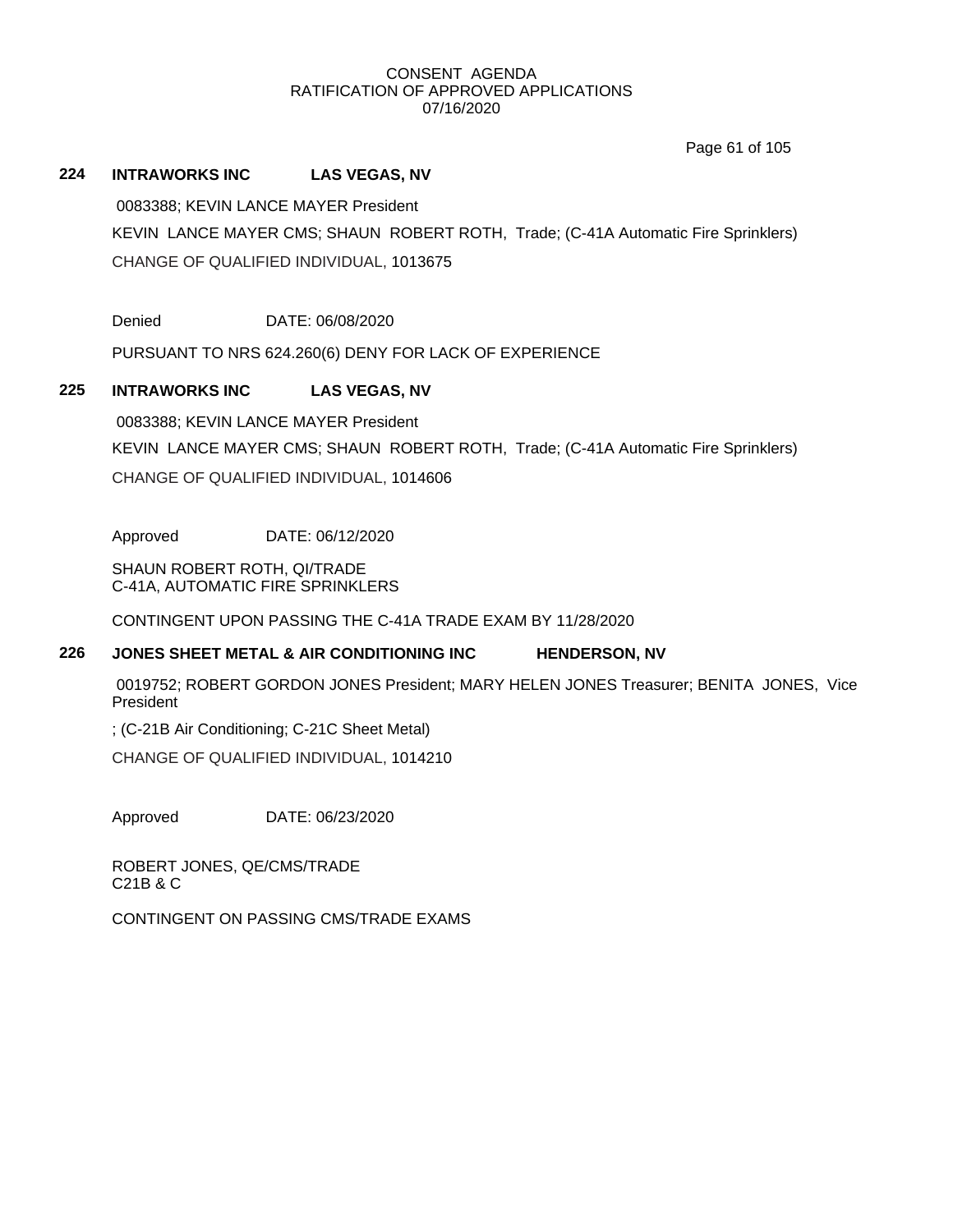Page 62 of 105

## **227 K A P MECHANICAL SERVICES LLC ELKO, NV**

0083987; PATRICK ALAN LICKLY Member; JO ANN LICKLY Managing Member ORIEN LEROY COBB, II Trade; PATRICK ALAN LICKLY CMS; (B-2 Residential and Small Commercial) CHANGE OF QUALIFIED INDIVIDUAL, 1013604

Approved DATE: 06/12/2020

STEVEN RAY REID, QI/TRADE B-2, RESIDENT AND SMALL COMMERCIAL

CONTINGENT UPON PASSING THE (B-2) TRADE EXAM BY 11/08/2020

## **228 KNOX EXCAVATING INC GARDNERVILLE, NV**

0044190A; JAMES THOMAS ROBINSON, President; JONATHAN WILLIAM MAXWELL, Manager

THOMAS KNOX ROBINSON CMS; JAMES THOMAS ROBINSON, Trade; (A-12 Excavating, Grading, Trenching and Surfacing; A-13 Wrecking Buildings; A-15 Sewers, Drains and Pipes; A-19 Pipeline and Conduits)

CHANGE OF QUALIFIED INDIVIDUAL, 1014066

Approved DATE: 06/04/2020

JONATHAN WILLIAM MAXWELL, MANAGER/QI/TRADE/CMS A-12, A-13, A-15, A-19

CONTINGENT UPON PASSING THE CMS EXAM by 10/15/2020

### **229 L 3 HARRIS TECHNOLOGIES INC LYNCHBURG, VA**

0074151; DANA A MEHNERT President; CHARLES J GREENE VP/Treasurer; SCOTT T MIKUEN VP/Secretary

MICHAEL EDWIN CORDES, CMS and Trade; (C-2D Low Voltage)

CHANGE OF QUALIFIED INDIVIDUAL, 1013731

Approved DATE: 06/17/2020

MICHAEL CORDES, QI/CMS/TRADE C2D-LOW VOLTAGE CONTINGENT UPON PASSING EXAMS BY 9/13/2020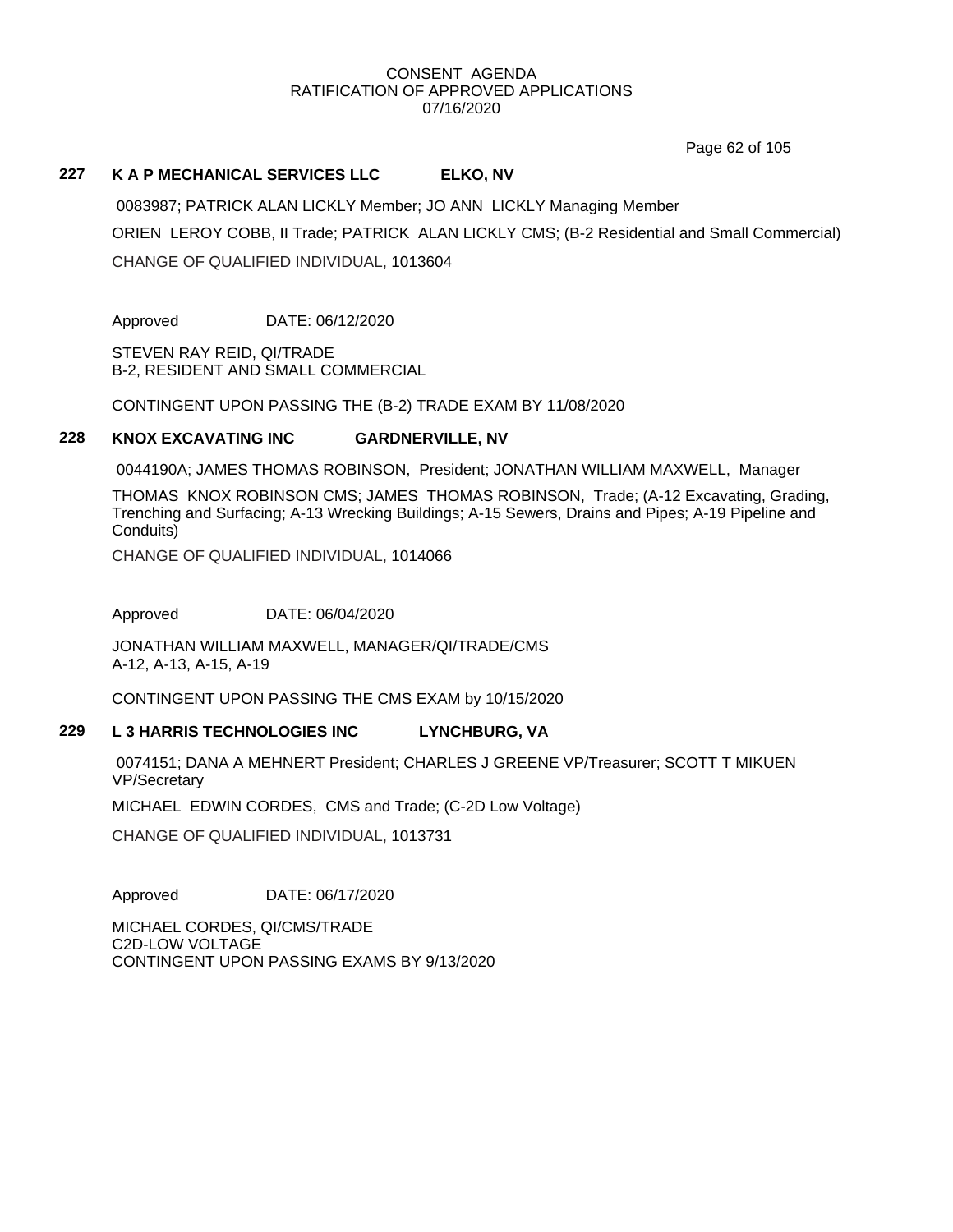Page 63 of 105

#### **230 L 3 HARRIS TECHNOLOGIES INC LYNCHBURG, VA**

0074151; DANA A MEHNERT President; CHARLES J GREENE VP/Treasurer; SCOTT T MIKUEN VP/Secretary

MICHAEL EDWIN CORDES, CMS and Trade; (C-2D Low Voltage)

CHANGE OF QUALIFIED INDIVIDUAL, 1013822

Approved DATE: 06/12/2020

RAGAN HATCHER, QI/CMS/TRADE C2D-LOW VOLTAGE CONTINGENT UPON PASSING CMS EXAM BY 9/23/2020

### **231 MCMULLEN ONE INC RENO, NV**

0083213; PATRICK MICHAEL MCMULLEN, President; PATRICK JOSEPH MCMULLEN, Secretary JUSTIN CHARLES FIELDS Trade; PATRICK MICHAEL MCMULLEN, CMS; (C-16 Finishing Floors) CHANGE OF QUALIFIED INDIVIDUAL, 1013525

Approved DATE: 06/23/2020

JUSTIN CHARLES FIELDS, QI/TRADE C-16 FINISHING FLOORS

#### **232 MCSHANE CONSTRUCTION COMPANY LLC IRVINE, CA**

0060406; MCSHANE CONSTRUCTION HOLDINGS CORP Member; JEFFREY ALLEN RADAY President; DANIEL P MCSHANE Secretary; JAMES ALAN MCSHANE CEO; SCOTT JOSEPH HOPPA Vice President; ELLEN MARY HILGENDORF Vice President; MELVIN DAVID MEYER Secretary/Treasurer; MARK THOMAS TRITSCHLER Vice President

; (B General Building)

CHANGE OF QUALIFIED INDIVIDUAL, 1014684

Approved DATE: 06/23/2020

RYAN JOSEPH CARROLL, QI/TRADE/CMS (B) GENERAL BUILDING

CONTINGENT UPON PASSING THE CMS AND TRADE EXAM BY 12/05/2020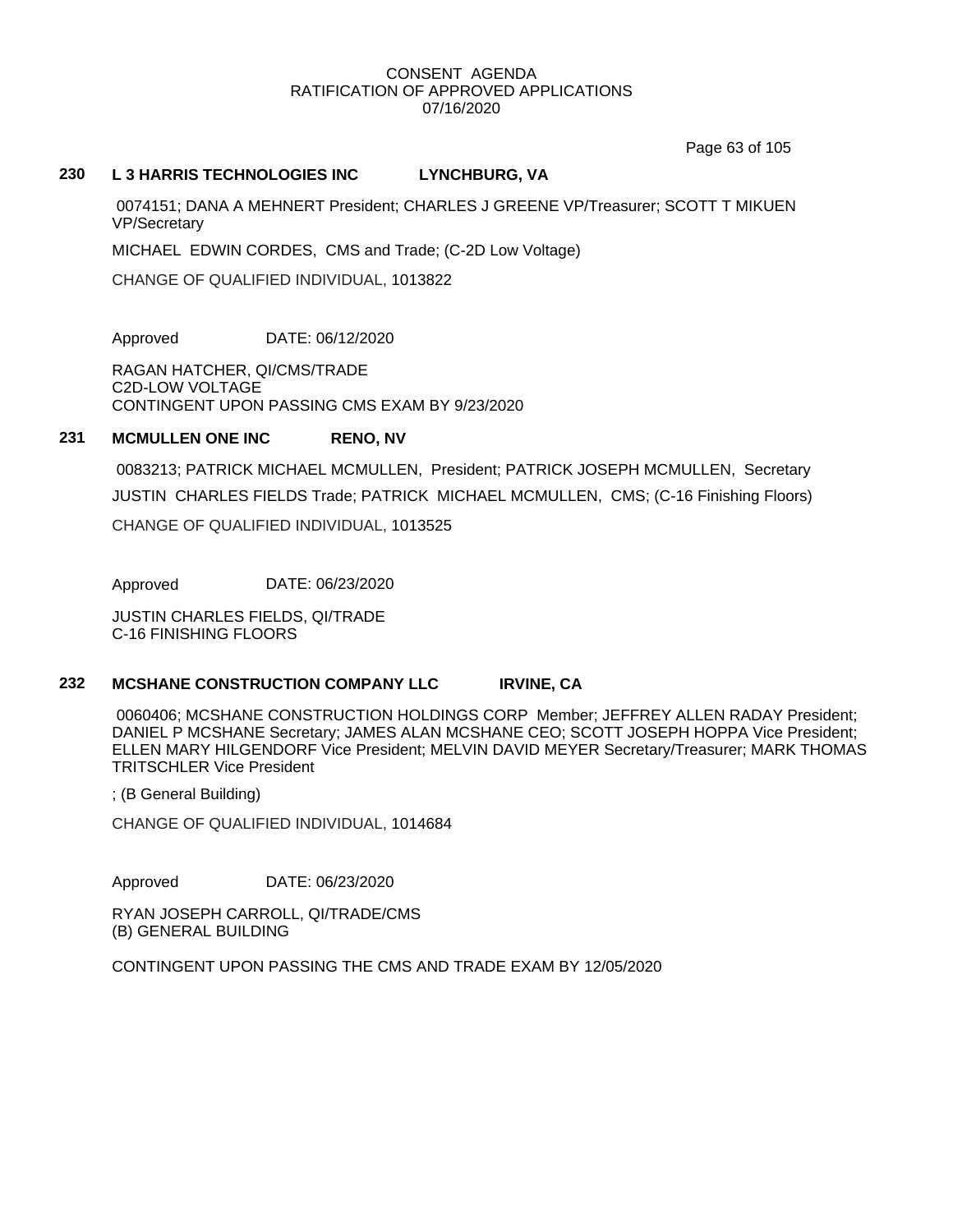Page 64 of 105

## **233 NEVADA SIERRA PAINTING LLC LAS VEGAS, NV**

0077044; JAVIER AVILA-PENA Managing Member JAVIER AVILA-PENA CMS and Trade; (C-4 Painting and Decorating) CHANGE OF QUALIFIED INDIVIDUAL, 1014969

Approved DATE: 06/23/2020

JAVIER AVILA-PENA, MANAGING MEMBER/QI/TRADE/CMS C-4, PAINTING AND DECORATING

## **234 ONEPATH SYSTEMS LLC KENNESAW, GA**

0081556; ONEPATH HOLDING CORPORATION Managing Member; OPAL PERKINS FERRARO, Other

DON WALTER ARMSTRONG CMS and Trade; (C-2D Low Voltage)

CHANGE OF QUALIFIED INDIVIDUAL, 1013214

Approved DATE: 06/04/2020

JAMES MICHAEL MONAHAN, QI/TRADE/CMS C-2D, LOW VOLTAGE

CONTINGENT UPON PASSING THE CMS AND (C-2D) TRADE EXAMS BY 11/22/2020

## **235 OSAGE CONTRACTORS LLC BUCKNER, MO**

0082082; RUTHANNE GRIGGS Managing Member DANIEL RAY GRIGGS, CMS and Trade; (B-2 Residential and Small Commercial) CHANGE OF QUALIFIED INDIVIDUAL, 1013775

Approved DATE: 06/17/2020

DANIEL GRIGGS, QI/CMS/TRADE B2-RESIDENTIAL & SMALL COMMERCIAL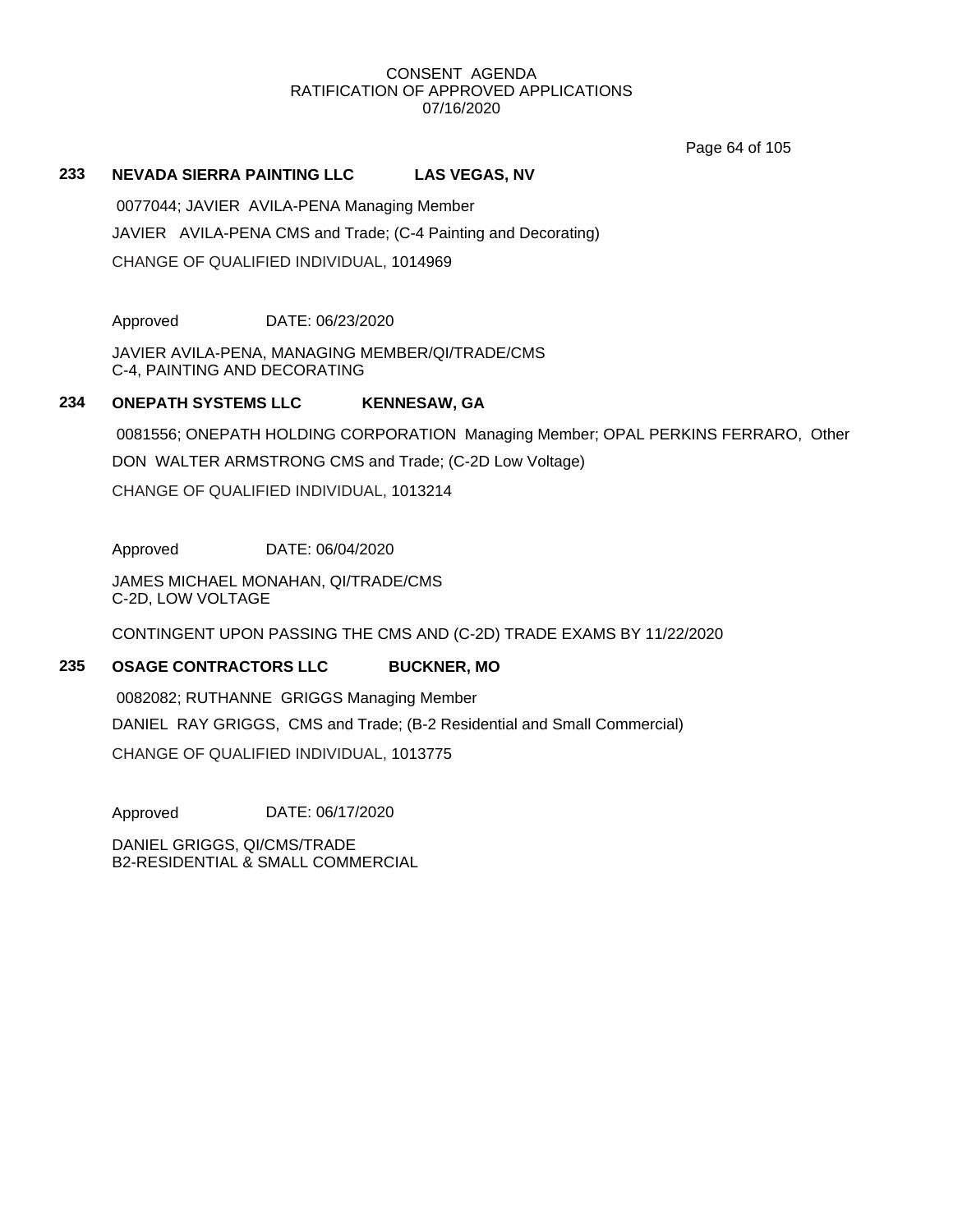Page 65 of 105

## **236 RELIABLE GROUP INC KINGS BEACH, CA**

RELIABLE SERVICES; 0079136; BRYAN WAYNE HOLT President; ROSEMARIE SUTTON HOLT Secretary; KEITH ERHARD FERTALA Treasurer; REBECCA MARIA FERTALA Vice President; REBECCA FERTALA Vice President

BRYAN WAYNE HOLT CMS; CHAD KONRAD FALK Trade; MICHAEL JOSEPH RANDOL, Trade; (B-2 Residential and Small Commercial)

CHANGE OF QUALIFIED INDIVIDUAL, 1014504

Approved DATE: 06/24/2020

MICHAEL JOSEPH RANDOL, QI/TRADE (B-2) GENERAL BUILDING

#### **237 SCHMUESER & ASSOCIATES LLC GRAND JUNCTION, CO**

0082447; LARRY RICHARD SCHMUESER, II Manager; JAMES MARSHALL JOHNSON Manager LARRY RICHARD SCHMUESER, II CMS; STANLEY DALE MAYNES Trade; (C-2 Electrical) CHANGE OF QUALIFIED INDIVIDUAL, 1014455

Approved DATE: 06/09/2020

JAMES WILLADSON, QE/CMS/TRADE  $C<sub>2</sub>$ 

CONTINGENT ON PASSING CMS/TRADE EXAMS

#### **238 SHIMMICK CONSTRUCTION COMPANY INC OAKLAND, CA**

0070241; PAUL ALEXANDER COCOTIS CEO; PAUL CAESAR CAMAUR Vice President; JEFFREY CHARLES LESSMAN Vice President; SCOTT ALLAN FAIRGRIEVE Secretary/Treasurer; WILLIAM ANDREW SLOANE, III Vice President

PATRICK BRIAN MITCHELL CMS and Trade; (A General Engineering)

CHANGE OF QUALIFIED INDIVIDUAL, 1014022

Approved DATE: 06/12/2020

PATRICK BRIAN MITCHELL, QI/TRADE/CMS (A) GENERAL ENGINEERING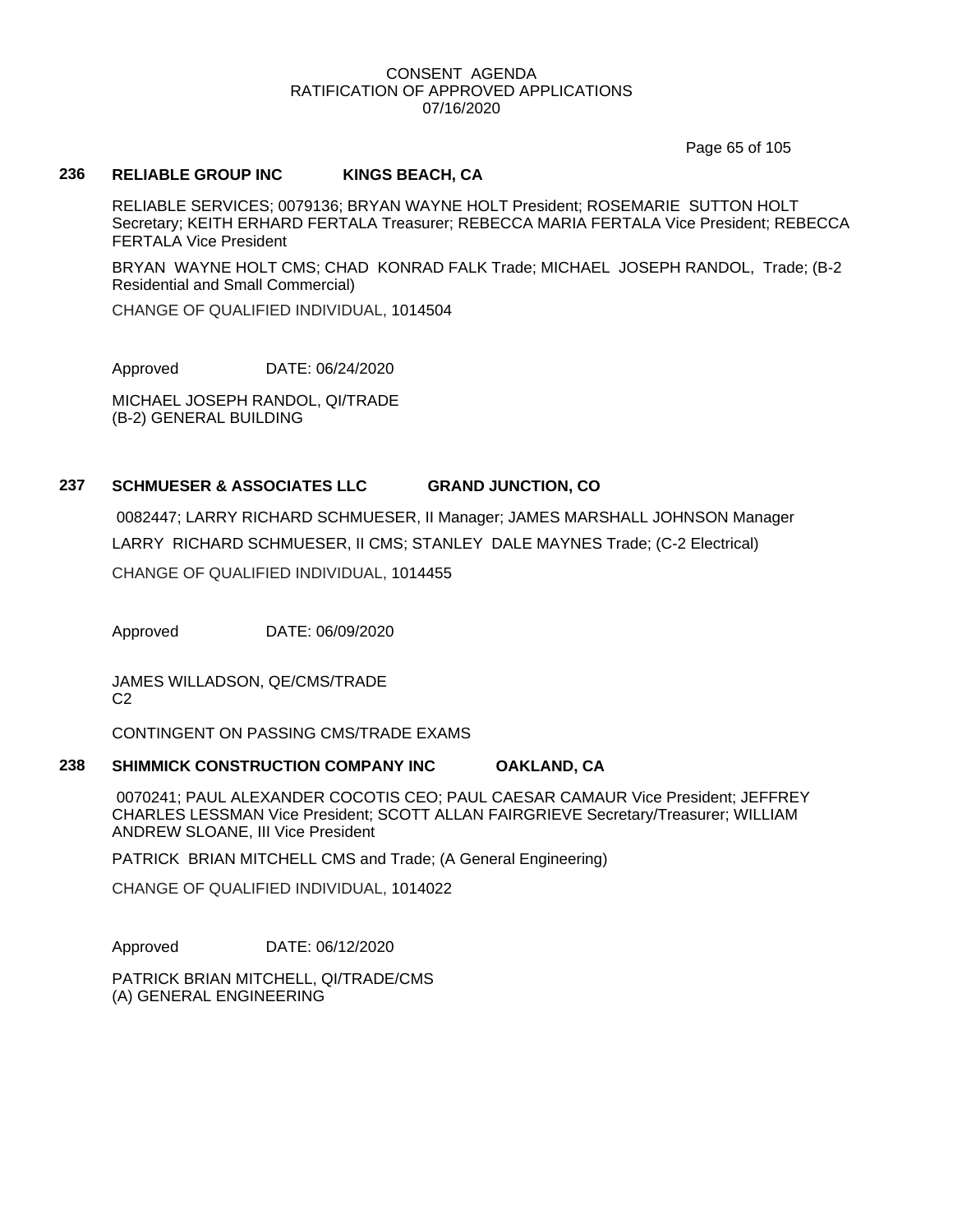Page 66 of 105

## **239 STANLEY CONVERGENT SECURITY SOLUTIONS INC LAS VEGAS, NV**

0071024; JOSEPH PAUL MCCORMACK President; KATHRYN PARTRIDGE SHERER Secretary; MICHAEL ARTHUR BARTONE Treasurer; KAREN RAINS MAPLES, Director; MARY ETHEL BROWN Director; ROBERT HINES RAFF, JR Chief Executive Officer

SCOTT PETER WULFORST CMS and Trade; (C-2 Electrical)

CHANGE OF QUALIFIED INDIVIDUAL, 1014524

Approved DATE: 07/01/2020

TRAVIS JAMES-KALEI AU YOUNG, QI/TRADE/CMS C-2c & C-2d (Fire Detection & Low Voltage)

CONTINGENT UPON PASSING THE CMS AND C-2c & C-2d TRADE EXAM BY 11/21/2020

## **240 STANLEY CONVERGENT SECURITY SOLUTIONS INC LAS VEGAS, NV**

0071024; JOSEPH PAUL MCCORMACK President; KATHRYN PARTRIDGE SHERER Secretary; MICHAEL ARTHUR BARTONE Treasurer; KAREN RAINS MAPLES, Director; MARY ETHEL BROWN Director; ROBERT HINES RAFF, JR Chief Executive Officer

SCOTT PETER WULFORST CMS and Trade; (C-2 Electrical)

CHANGE OF QUALIFIED INDIVIDUAL, 1014525

Approved DATE: 06/19/2020

SCOTT PETER WULFORST, QI/TRADE/CMS C-2C AND C-2D

#### **241 STARLIGHT POOLS LLC LAS VEGAS, NV**

0080724; MATTHEW STEPHEN KLONOWSKI Manager

; (A-10 Commercial and Residential Pools)

CHANGE OF QUALIFIED INDIVIDUAL, 1014757

Approved DATE: 07/01/2020

MATTHEW KLONOWSKI, QE/CMS/TRADE A10

CONTINGENT ON PASSING CMS/TRADE EXAMS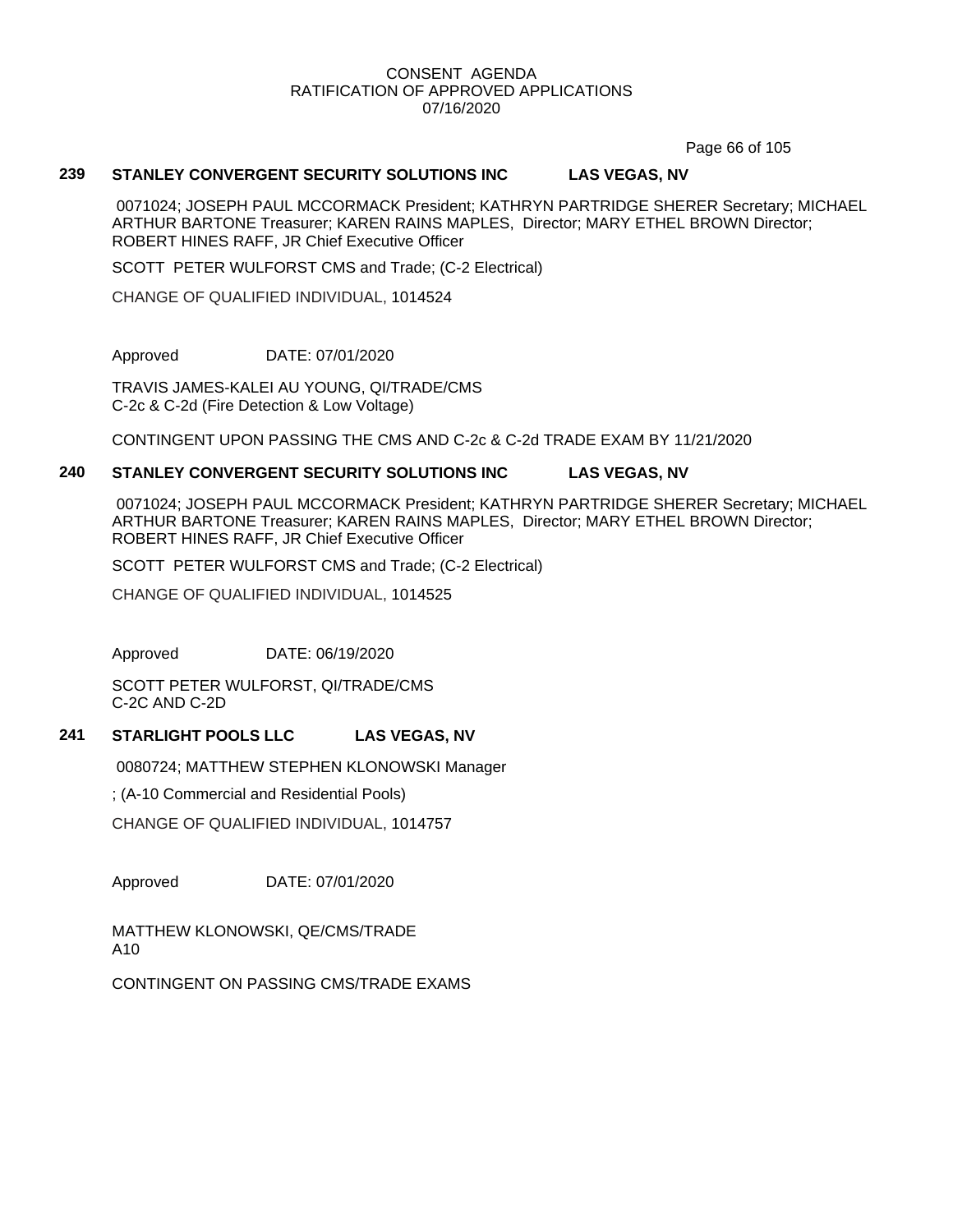Page 67 of 105

#### **242 T F P INC RENO, NV**

0058013; ALFRED TAEUBEL President; GEORGE CODY KOSMAN Vice President; KATHLEEN ANN KOSMAN Director; CHRISTINE ANN SILVA Secretary/Treasurer

ALFRED TAEUBEL CMS and Trade; (B General Building)

CHANGE OF QUALIFIED INDIVIDUAL, 1014522

Approved DATE: 06/04/2020

GEORGE CODY KOSMAN, VP/QI/TRADE/CMS B-2, RESIDENTIAL AND SMALL COMMERCIAL

CONTINGENT UPON PASSING CMS AND (B2) TRADE EXAMS BY 11/22/2020

#### **243 TRANSCORE ITS LLC Nashville, TN**

0062833; TRANSCORE LP Managing Member; TRACY SHANE MARKS President; RONALD BROOKS MIKALSON Vice President; ROBERT GEORGE RAUSCH Vice President; MICHAEL FRANK HOLLING Vice President; GARY WILLIAM BUCCIARELLI, Vice President

JACK MICHAEL ELLIS CMS; ORLANDO JULIAN GARCIA Trade; (C-2 Electrical)

CHANGE OF QUALIFIED INDIVIDUAL, 1014291

Approved DATE: 06/04/2020

JACK MICHAEL ELLIS, QI/CMS C-2, ELECTRICAL

## **244 VALLEY ENVIRONMENTAL LLC LAS VEGAS, NV**

TRUSTED DEMOLITION; 0084854; SUSAN CLOSSON Managing Member ; (A-12 Excavating, Grading, Trenching and Surfacing; A-13 Wrecking Buildings)

CHANGE OF QUALIFIED INDIVIDUAL, 1014478

Approved DATE: 07/01/2020

VAUGHN DEE AGER, QI/CMS/TRADE A-12 & A-13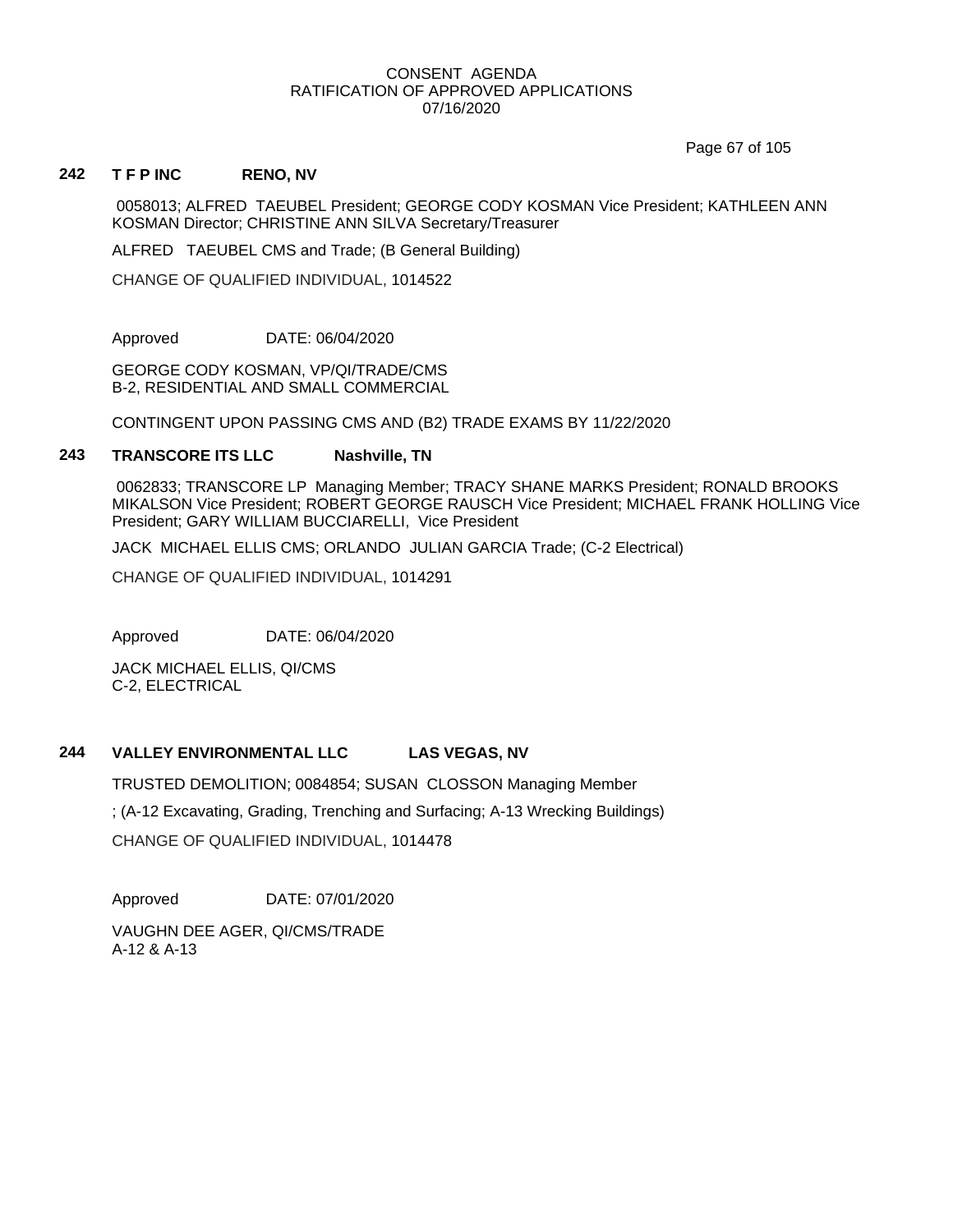Page 68 of 105

## **CONVERSION OF ENTITY**

## **245 COLVIN CONSTRUCTION LLC LAS VEGAS, NV**

0074982; 0079580; 0081145; 0085043; 0085583; MICHAEL FRANCIS COLVIN Manager

MICHAEL FRANCIS COLVIN CMS and Trade; MICHAEL FRANCIS COLVIN CMS and Trade; MICHAEL FRANCIS COLVIN CMS and Trade; MICHAEL FRANCIS COLVIN CMS and Trade; MICHAEL FRANCIS COLVIN CMS and Trade

CONVERSION OF ENTITY, 1012957

Approved DATE: 06/11/2020

CONVERSION OF ENTITY FROM: COLVIN CONSTRUCTION LLC TO COLVIN CONSTRUCTION INC CONTINGENT UPON RIDER AMENDING BOND NAME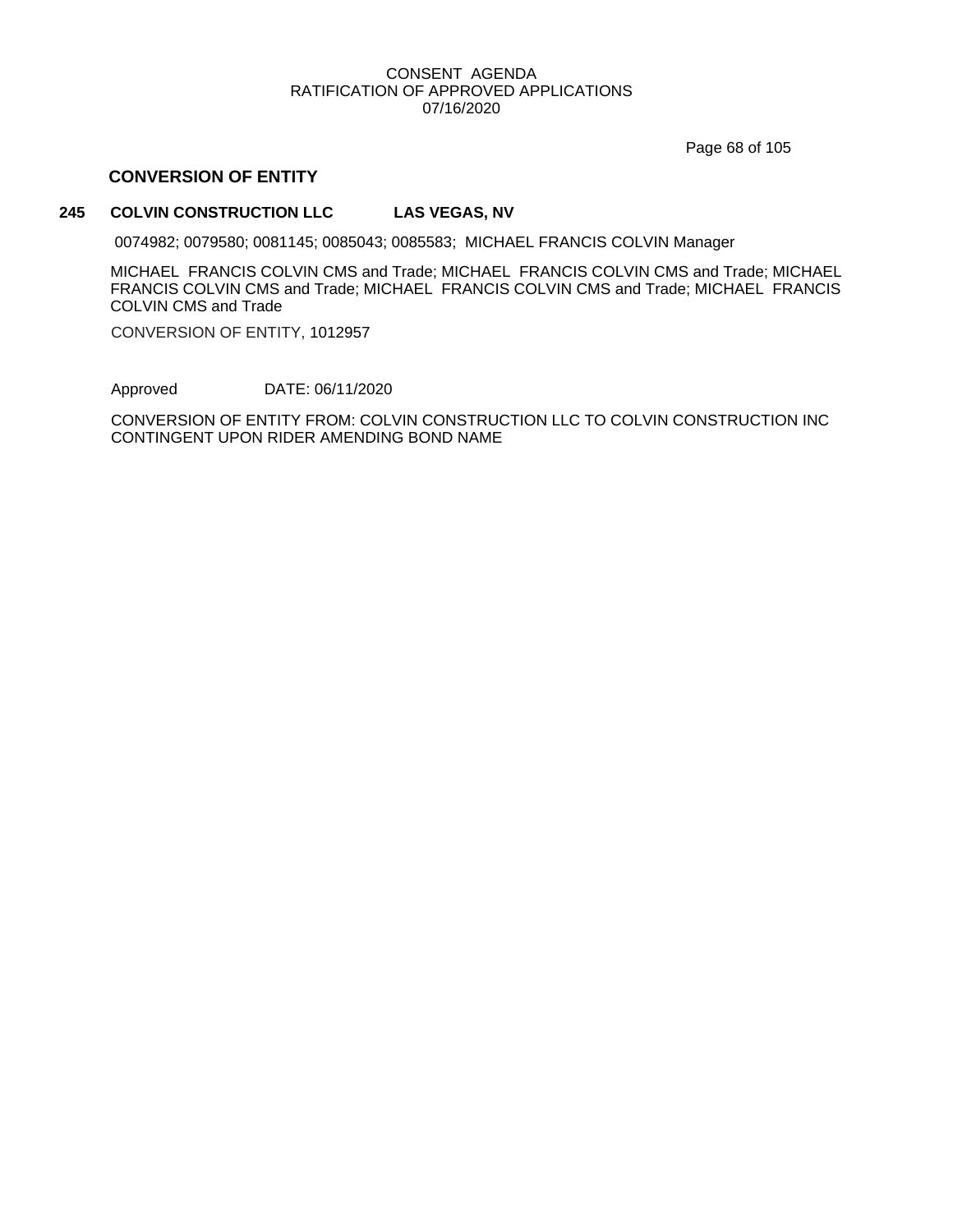Page 69 of 105

### **FINANCIAL STATEMENT REVIEW**

#### **246 3 GUYS LLC LAS VEGAS, NV**

0079524; GREGORY LOYD MUNOZ Managing Member

GREGORY LOYD MUNOZ CMS and Trade; (C-40 Specialties Not Authorized by Other Classifications C40- DESIGNATED FOR CAULKING, SEALANTS, WATERPROOFING, EXPANSION JOINTS, MOISTURE BARRIERS AND DECKS)

FINANCIAL REVIEW, 1012943

Approved DATE: 06/22/2020

### **247 4 M CORP LAS VEGAS, NV**

0054918; GREGORY LOYD MUNOZ President

GREGORY LOYD MUNOZ CMS and Trade; (C-40 Specialties Not Authorized by Other Classifications C40 IS DESIGNATED FOR WATERPROOF COATINGS TO WOOD SURFACES ONLY) FINANCIAL REVIEW, 1012942

Approved DATE: 06/22/2020

### **248 ARISE CONSTRUCTION INC LAS VEGAS, NV**

0017414; NIKOLA PAULIC, President DANIEL PATRICK DONOVAN CMS and Trade FINANCIAL REVIEW, 1014639

Approved DATE: 06/23/2020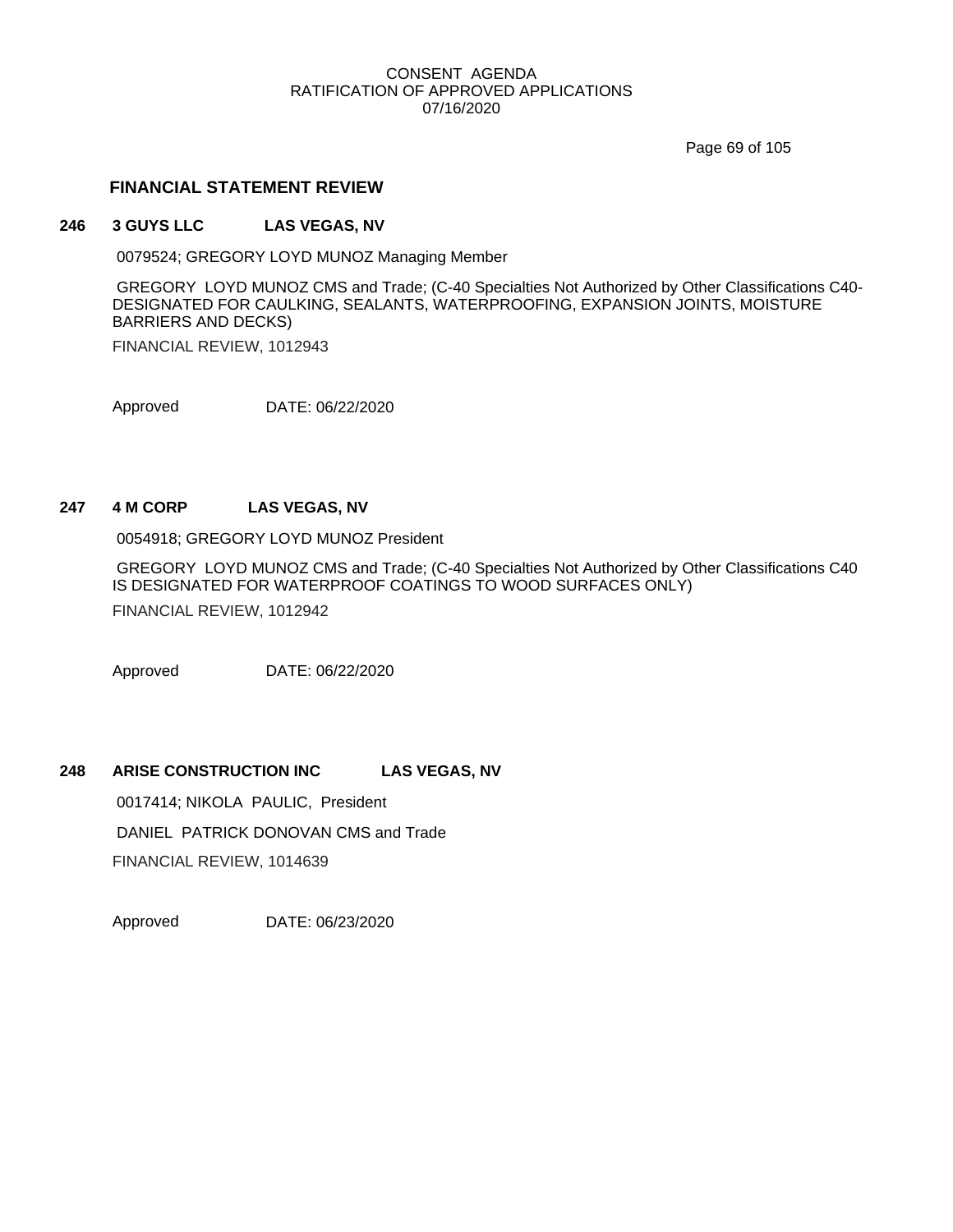Page 70 of 105

#### **249 ARIZONA SHOWER DOOR LLC PHOENIX, AZ**

0070460; CHRISTOPHER EDWARD YANKOWICH, Manager; KYLE CHRISTIAN FISHER Manager PETER FRANCIS KNADLER CMS and Trade; (C-8 Glass and Glazing) FINANCIAL REVIEW, 1012382

Approved DATE: 07/01/2020

## **250 BEAT THE HEAT SOLAR SCREENS AND PATIO COVERS LAS VEGAS, NV**

0058814; WILLIAM SCOTT MITCHELL President; BONNIE MONTERO-MITCHELL, Secretary; LARRY JOHN PAULI Director

LARRY JOHN PAULI CMS and Trade; (C-14H Awnings and Louvres)

FINANCIAL REVIEW, 1012386

Approved DATE: 06/15/2020

# **251 BI STATE ELECTRIC COMPANY INC SPARKS, NV**

0076021; BRIAN RONALD FAIRCHILD, President; ALEXANDER VALLANCE HOSE Treasurer BRIAN RONALD FAIRCHILD, CMS and Trade; (C-2 Electrical) FINANCIAL REVIEW, 1012907

Approved DATE: 06/04/2020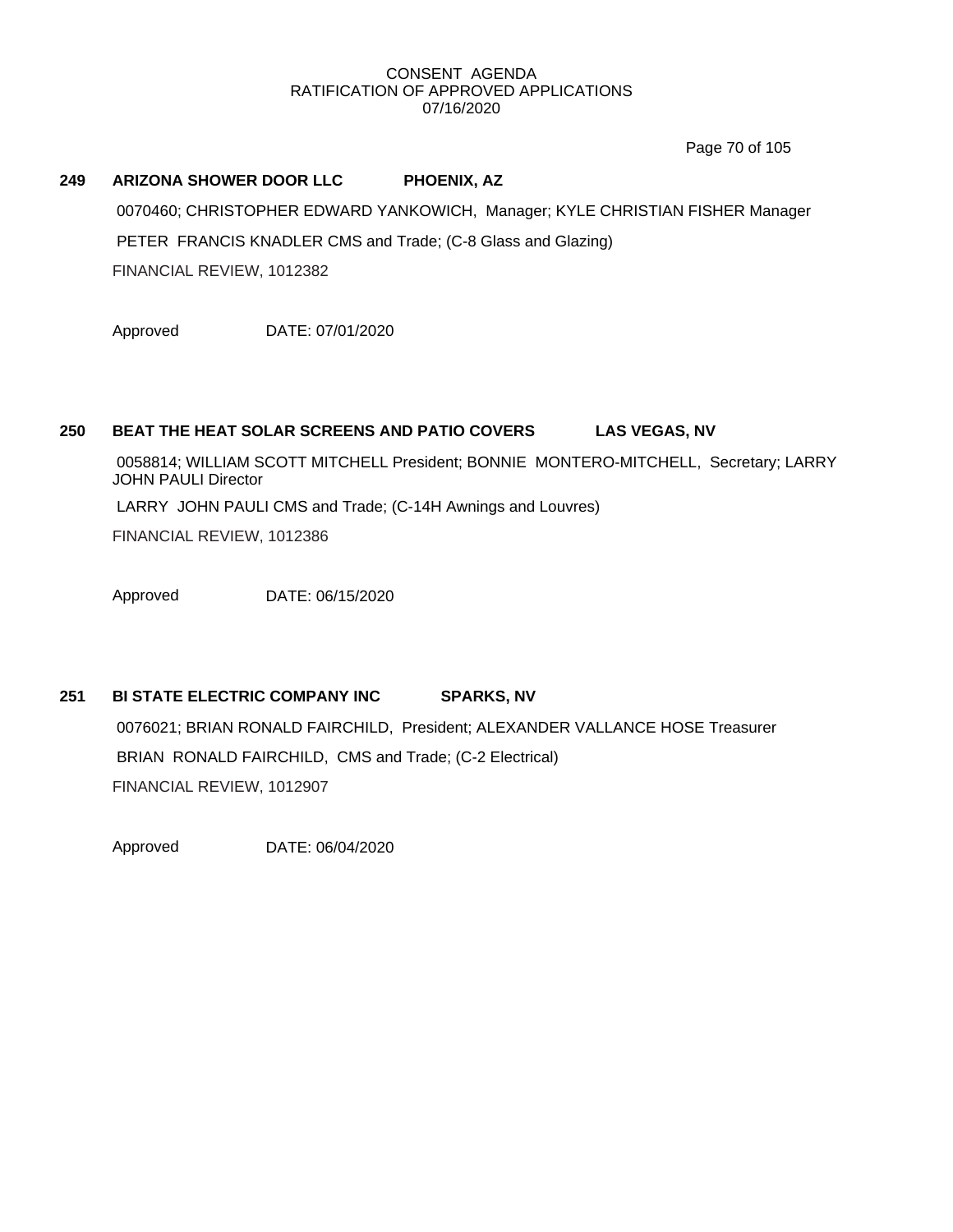Page 71 of 105

#### **252 CUSTOM MANUFACTURING LLC SPARKS, NV**

0082355; STEVEN MICHAEL KIEFFER, Managing Member; RAFAEL BUCIO GARIBAY, Managing Member

JAMES ROBERT LOVERIN CMS and Trade; (C-3A Carpentry and Repairs; C-3B Finish Carpentry)

FINANCIAL REVIEW, 1014456

Approved DATE: 06/23/2020

# **253 GLENN RIEDER LLC WEST ALLIS, WI**

0041864; Manager; MICHAEL JOHN FLOYD, JR President; BENJAMIN W YASBROUGH, Secretary; JAMES MICHAEL CARAGHER Treasurer; MICHAEL JOHN FLOYD, JR Director

DANIEL MILLER CAREY CMS and Trade; MICHAEL JOHN FLOYD, JR CMS and Trade; (C-3B Finish Carpentry)

FINANCIAL REVIEW, 1013558

Approved DATE: 06/08/2020

#### **254 HAMMOND CAULKING INC LAS VEGAS, NV**

0053836; GREGORY LOYD MUNOZ President

CURTIS P CLOUSE Trade; GREGORY LOYD MUNOZ CMS and Trade; (C-40 Specialties Not Authorized by Other Classifications C40 IS DESIGNATED FOR FIRE CAULKING,WATERPROOFING & EXPANSION JOINTS ONLY)

FINANCIAL REVIEW, 1012941

Approved DATE: 06/22/2020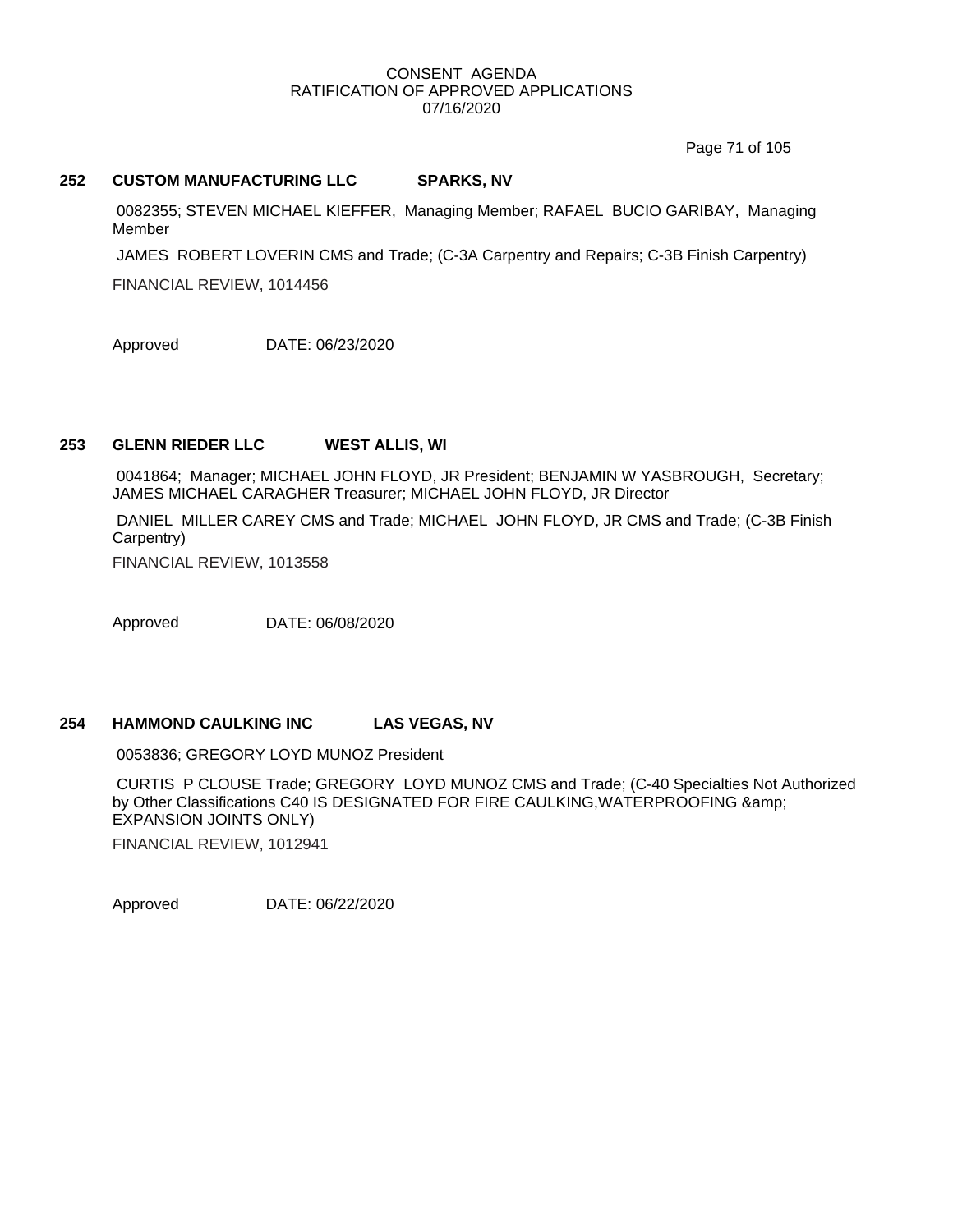Page 72 of 105

#### **255 HEARTMANN LLC LAS VEGAS, NV**

0085234; KEVIN JOHN FITZPATRICK, Managing Member; MATTHEW JAMES GAYHEART Managing Member; DUSTIN EMERY THEIS, Managing Member

MATTHEW JAMES GAYHEART CMS and Trade; (B General Building)

FINANCIAL REVIEW, 1014310

Approved DATE: 06/17/2020

# **256 LV CONTRACTING LLC HENDERSON, NV**

0083819; SIARHEI KURAKA Managing Member

SIARHEI KURAKA CMS and Trade; (C-5 Concrete Contracting)

FINANCIAL REVIEW, 1014980

Approved DATE: 06/23/2020

WITH LOWER LIMIT OF \$10,000.00 AND LOWER BOND OF \$2,000.00 IF BOND RIDER IS NOT RECEIVED WITHIN 30 DAYS THEN BOND WILL REMAIN THE SAME AT \$30,000.00

#### **257 QUALITY COMPANIES INC SPARKS, NV**

0085824; MICHAEL JOSEPH SCHUHMACHER President; STEVEN ANTHONY KERN Secretary; ROBERT WAYNE BROOKS Director

MICHAEL JOSEPH SCHUHMACHER CMS and Trade; (A-7 Excavating and Grading)

FINANCIAL REVIEW, 1014981

Approved DATE: 06/26/2020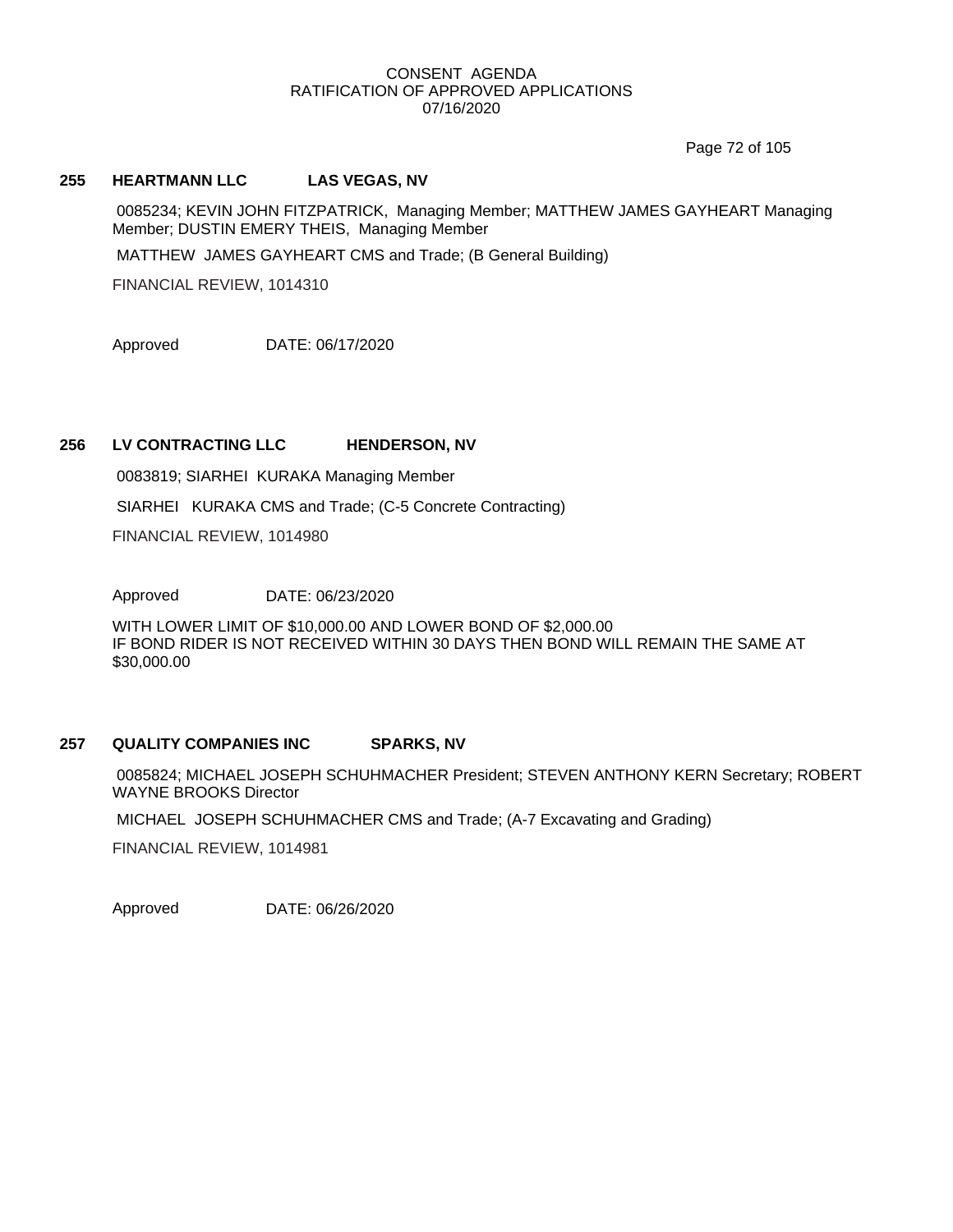Page 73 of 105

#### **258 QUALITY COMPANIES INC SPARKS, NV**

0081118; MICHAEL JOSEPH SCHUHMACHER President; STEVEN ANTHONY KERN Secretary; ROBERT WAYNE BROOKS Director

ROBERT WAYNE BROOKS Trade; MICHAEL JOSEPH SCHUHMACHER CMS

FINANCIAL REVIEW, 1014982

Approved DATE: 06/26/2020

# **259 QUALITY COMPANIES INC SPARKS, NV**

0048019; MICHAEL JOSEPH SCHUHMACHER President; STEVEN ANTHONY KERN Secretary; ROBERT WAYNE BROOKS Director

MICHAEL JOSEPH SCHUHMACHER CMS and Trade

FINANCIAL REVIEW, 1014983

Approved DATE: 06/26/2020

# **260 SUNSTREET ENERGY GROUP LLC MIAMI, FL**

0085507; MICHAEL SCOTT DUFAULT, Managing Member TAHER NASSIB FARHAT, CMS and Trade; (C-2G Photovoltaics) FINANCIAL REVIEW, 1012767

Approved DATE: 06/18/2020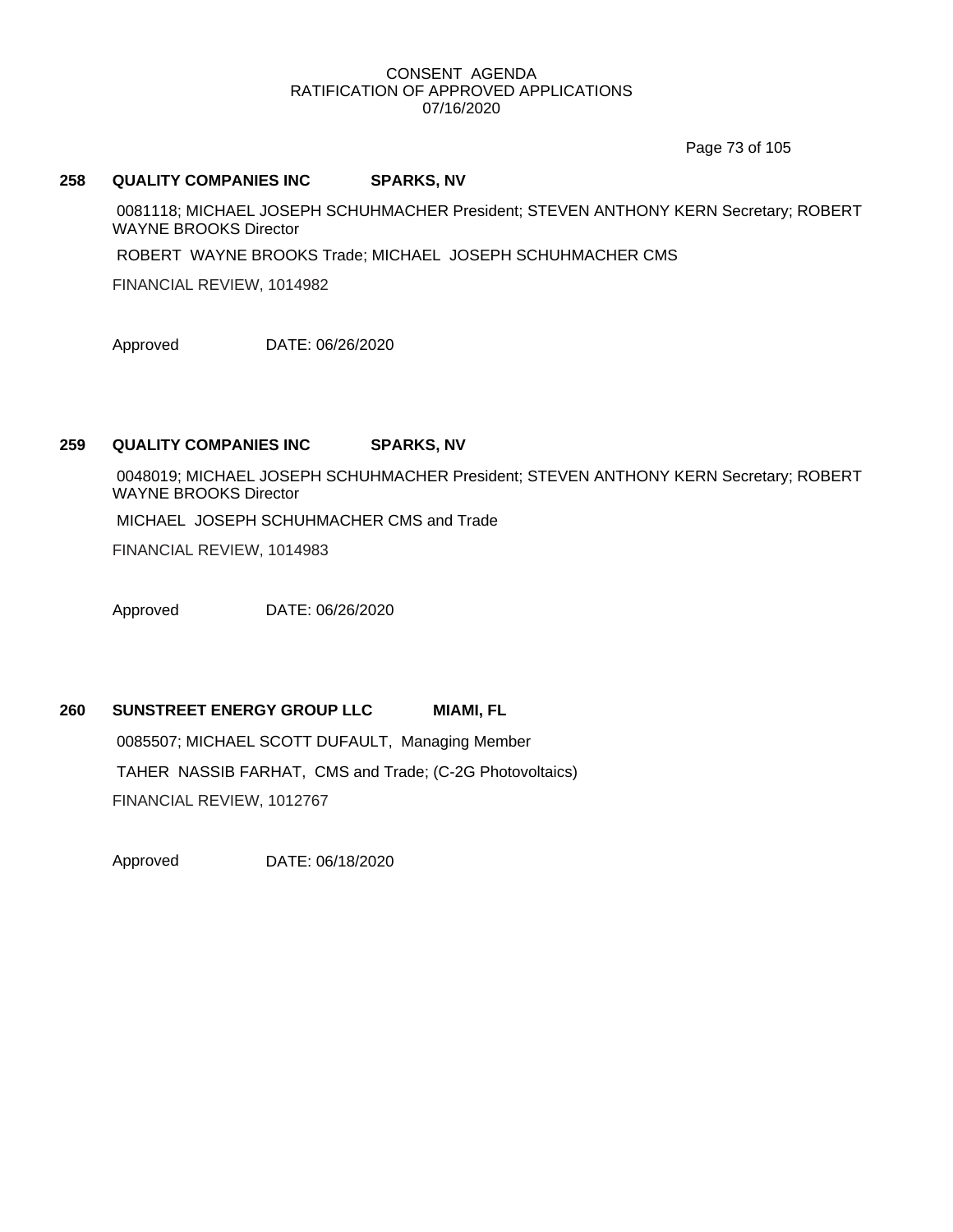Page 74 of 105

# **261 TRICOR CONSTRUCTION LLC RENO, NV**

0080979; WENDELL ELZO QUINTON Manager; SHANE KELLY DYER Other; ELIZABETH JANE BARLOW-GUPTA, Managing Member

WENDELL ELZO QUINTON CMS and Trade; SHANE KELLY DYER CMS and Trade; (B-2 Residential and Small Commercial)

FINANCIAL REVIEW, 1014404

Tabled DATE: 06/23/2020

RECEIPT OF FINANCIAL INFORMATION WITHIN 60 DAYS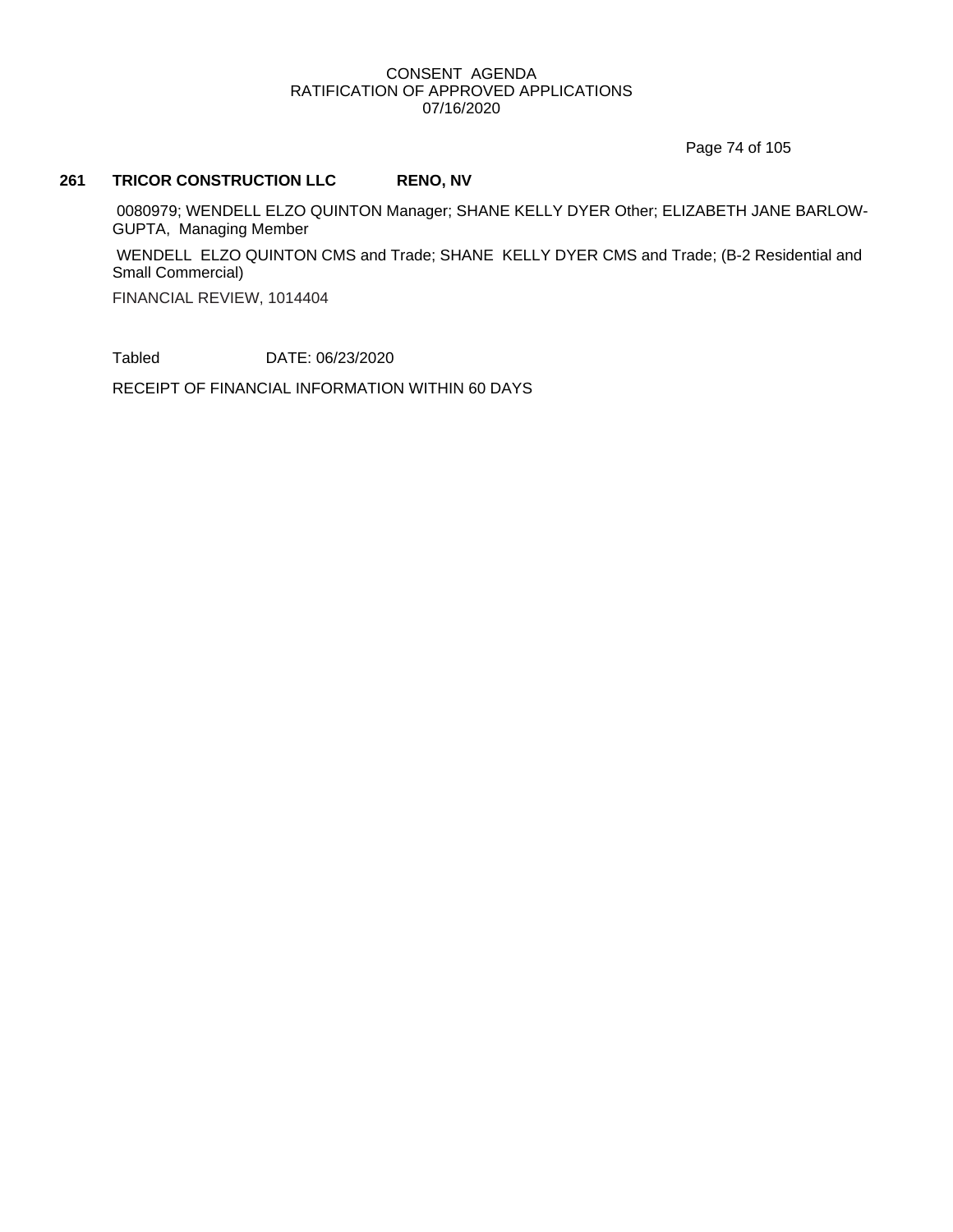Page 75 of 105

#### **LOWER LIMIT AND BOND**

**262 LV CONTRACTING LLC HENDERSON, NV**

SIARHEI KURAKA Managing Member

SIARHEI KURAKA CMS and Trade; (C-5 Concrete Contracting)

LOWER LIMIT AND BOND, 1014653

LIMIT: \$10,000.00 BOND: \$2,000.00

Approved DATE: 06/22/2020

#### **NAME CHANGE**

#### **263 A D T COMMERCIAL LLC TEMPE, AZ**

0080846; 0082257; JEFFREY ALAN LIKOSAR, Manager; DAVID WINSTON SMAIL, Manager; DANIEL MARK BRESINGHAM Manager

MICHAEL DREW DELAY CMS and Trade; AARON KEITH HOURIGAN, CMS and Trade; MICHAEL DREW DELAY CMS and Trade

NAME CHANGE, 1013023

Approved DATE: 06/04/2020

FROM: RED HAWK FIRE & SECURITY LLC TO: A D T COMMERCIAL LLC

#### **264 A D T COMMERCIAL LLC TEMPE, AZ**

0080846; 0082257; JEFFREY ALAN LIKOSAR, Manager; DAVID WINSTON SMAIL, Manager; DANIEL MARK BRESINGHAM Manager

MICHAEL DREW DELAY CMS and Trade; AARON KEITH HOURIGAN, CMS and Trade; MICHAEL DREW DELAY CMS and Trade

NAME CHANGE, 1013100

Approved DATE: 06/04/2020

FROM: RED HAWK FIRE & SECURITY LLC TO: A D T COMMERCIAL LLC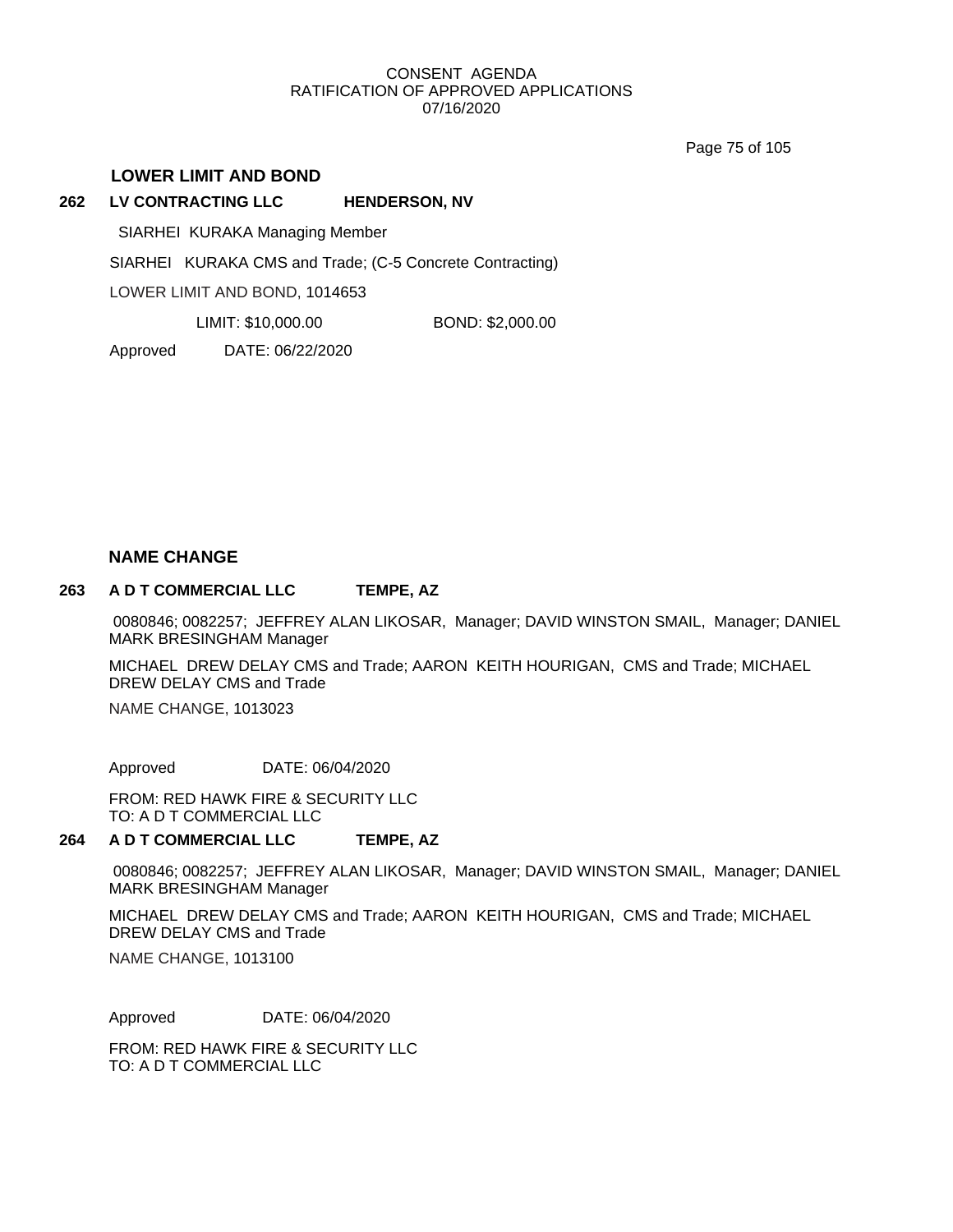Page 76 of 105

#### **265 AMERICAN NATIONAL INSULATION INC SPARKS, NV**

GALE BUILDING PRODUCTS; 0083260; 0083261; 0083262; 0083643; MARK BYRON MORRIS President; WALTER JOE JACUMIN, JR Secretary; GEORGE MICHAEL SELLEW Treasurer

SCOT JOSEPH ORCHARD CMS; SCOT JOSEPH ORCHARD CMS; SCOT JOSEPH ORCHARD CMS; ERIC JEROME WALSER, Trade; SCOT JOSEPH ORCHARD CMS and Trade; RICHARD CHRISTIAN LANG Trade; MARIO HERRERA CABADA, Trade

NAME CHANGE, 1014933

Approved DATE: 06/24/2020

FROM: SUPERIOR CONTRACTING CORPORATION DBA GALE BUILDING PRODUCTS TO: AMERICAN NATIONAL INSULATION INC DBA GALE BUILDING PRODUCTS

#### **266 LV CONTRACTING LLC HENDERSON, NV**

0083819; SIARHEI KURAKA Managing Member

SIARHEI KURAKA CMS and Trade

NAME CHANGE, 1014651

Approved DATE: 06/22/2020

CHANGE LEGAL BUSINESS NAME FROM UNICON CONCRETE LLC TO LV CONTRACTING LLC

CONTINGENT ON SUBMITTING BOND RIDER TO SHOW NAME CHANGE

#### **267 PERFORMANCE CONCRETE LLC PAHRUMP, NV**

AGGRESSIVE EXCAVATION; 0076320; 0085953; BRIAN KEITH FLOYD Manager; RAYMOND PAUL BOUCHER Manager

BRIAN KEITH FLOYD CMS; BRIAN KEITH FLOYD CMS; RAYMOND PAUL BOUCHER Trade; RAYMOND PAUL BOUCHER Trade

NAME CHANGE, 1013195

Approved DATE: 06/12/2020

FROM: PERFORMANCE CONCRETE LLC TO: PERFORMANCE CONCRETE LLC DBA AGGRESSIVE EXCAVATION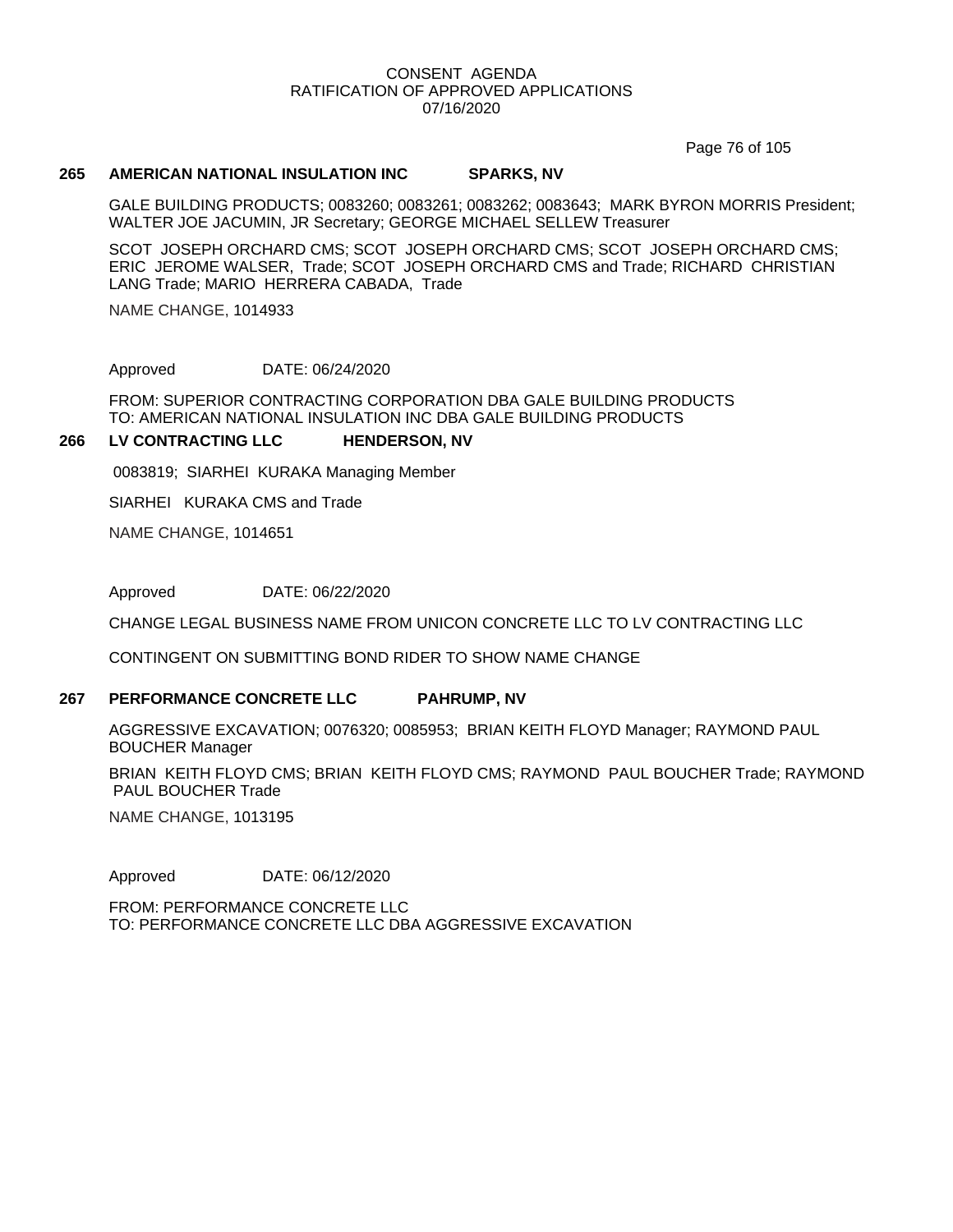Page 77 of 105

#### **268 PRIORITY SERVICES OF LAS VEGAS INC LAS VEGAS, NV**

0053499B; 0065447A; 0068870A; 0077077; TED MICHAEL ROSENBERG President

TED MICHAEL ROSENBERG CMS and Trade; GUILLERMO TAFOLLA CMS and Trade; TED MICHAEL ROSENBERG CMS and Trade; TED MICHAEL ROSENBERG CMS and Trade; TED MICHAEL ROSENBERG CMS

NAME CHANGE, 1014768

Approved DATE: 06/15/2020

FROM: PRIORITY SERVICES OF LAS VEGAS INC DBA KNIGHTS REIGN

TO: PRIORITY SERVICES OF LAS VEGAS INC (REMOVE DBA) FOR ALL LICENSES 77077, 68870A, 65447A, 53499B

CONTINGENT ON SUBMITTING BOND RIDERS FOR EACH LICENSE REMOVING DBA

#### **269 QUALTEK WIRELINE LLC KING OF PRUSSIA, PA**

0082663; 0082857; CHRISTOPHER SCOTT HISEY, Manager

SCOTT IAN LOCHHEAD CMS and Trade; SCOTT IAN LOCHHEAD CMS and Trade

NAME CHANGE, 1014729

Approved DATE: 06/11/2020

CHANGE LEGAL BUSINESS NAME FROM: N X UTILITIES LLC TO: QUALTEK WIRELINE LLC

CONTINGENT ON SUBMITTING BOND RIDER TO REFLECT NEW LEGAL BUSINESS NAME

#### **270 SOUTHWEST ARCHITECTURAL GLASS LLC HENDERSON, NV**

0084624; JOHN SCOTT LEONARD, Managing Member

JOHN SCOTT LEONARD, CMS and Trade

NAME CHANGE, 1014723

Approved DATE: 06/11/2020

CHANGE LEGAL BUSINESS NAME FROM LEONARD GLASS & ALUMINUM LLC TO SOUTHWEST ARCHITECTURAL GLASS LLC AND REMOVE DBA NAME

CONTINGENT ON SUBMITTING A BOND RIDER TO CHANGE THE LEGAL BUSINESS NAME AND REMOVE THE DBA NAME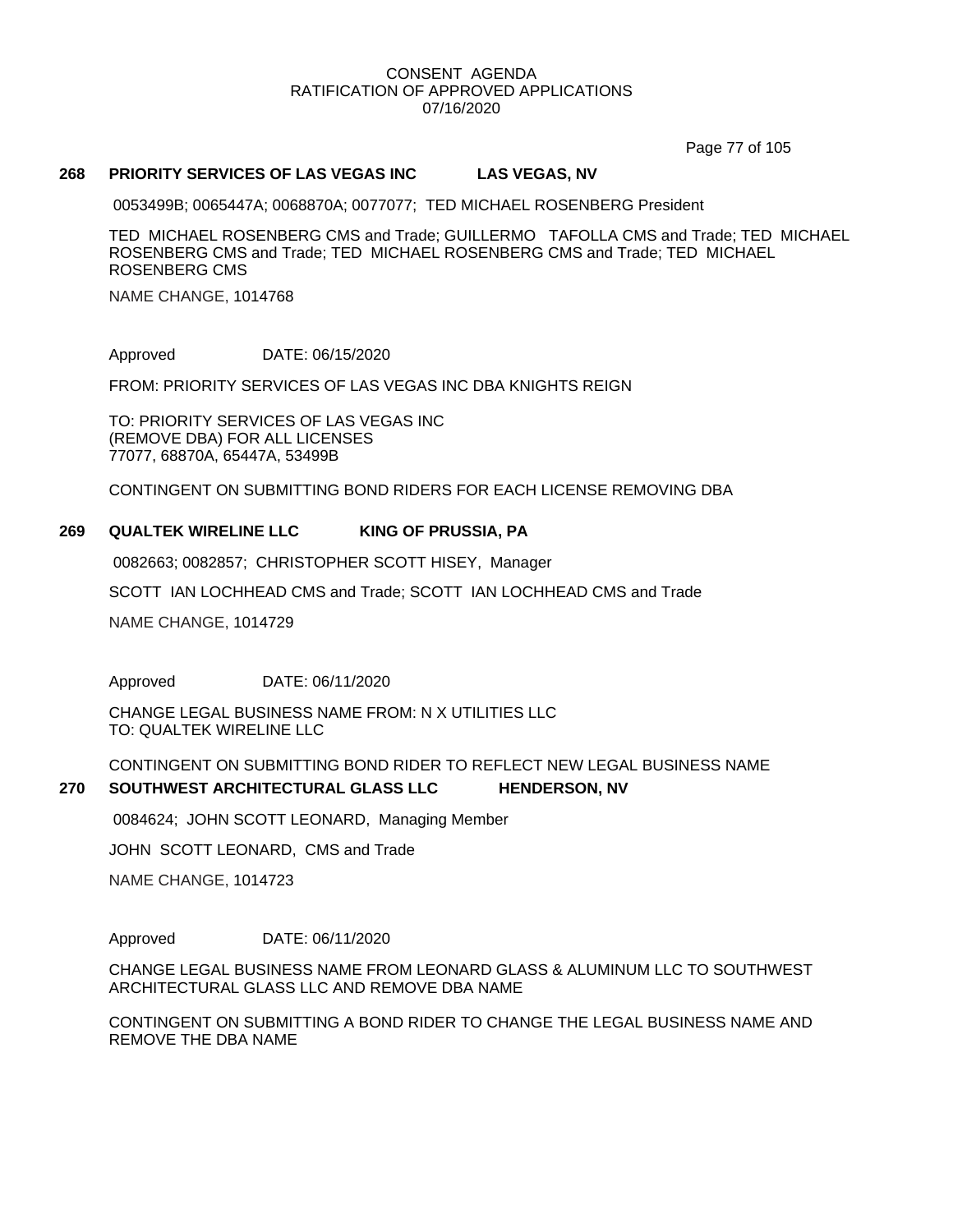Page 78 of 105

#### **271 TRIPLE R CONSTRUCTION LLC HENDERSON, NV**

0074770; THOMAS RAY PERKS Manager

MICHAEL JOSEPH MENDEZ Trade; THOMAS RAY PERKS CMS and Trade; THOMAS RAY PERKS CMS

NAME CHANGE, 1012593

Approved DATE: 06/04/2020

FROM: TRIPLE R CONSTRUCTION LLC DBA FIRST SOURCE SERVICES TO: TRIPLE R CONSTRUCTION LLC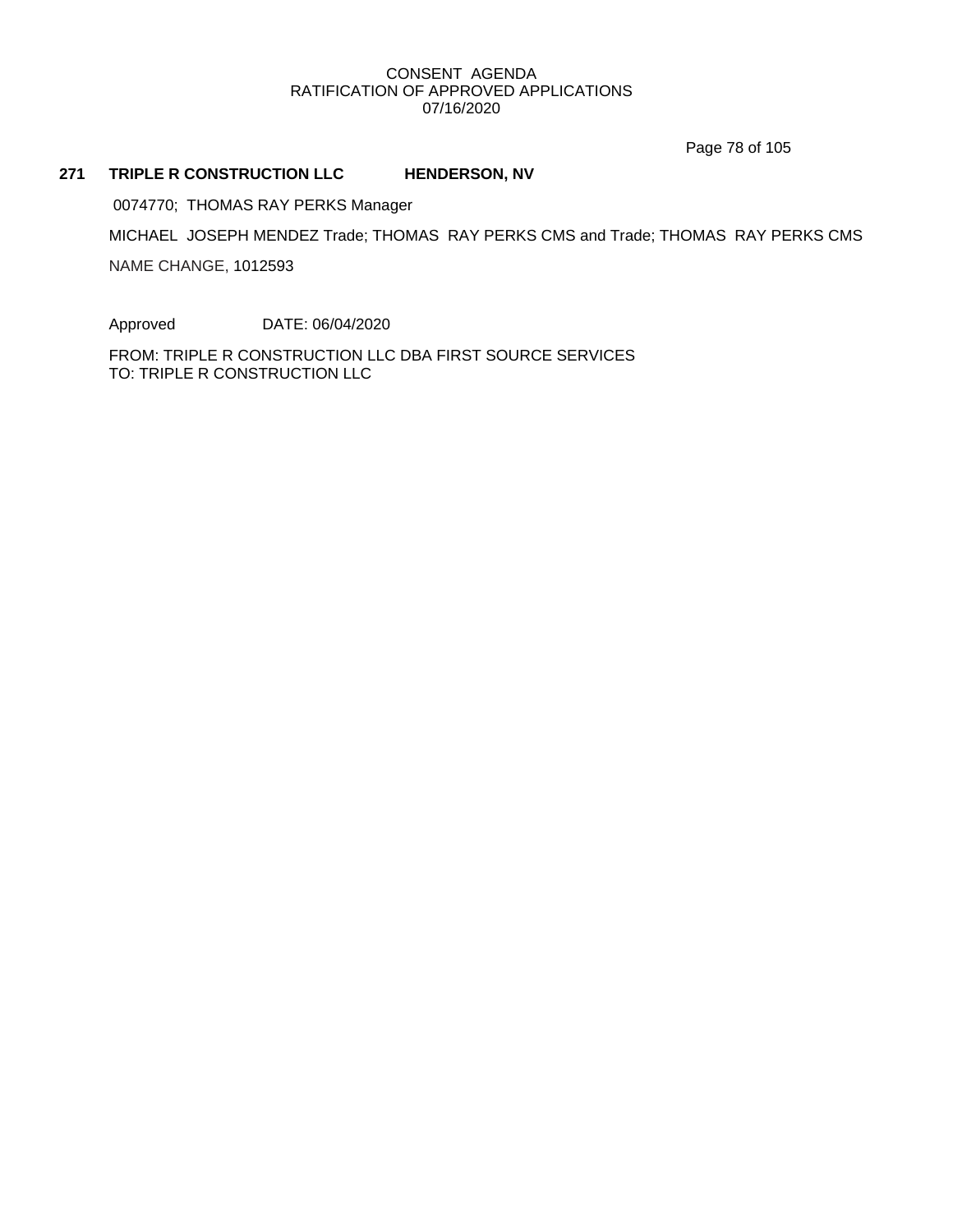Page 79 of 105

# **PERMANENT RAISE IN LIMIT**

## **272 A B K J CONSTRUCTION LLC LAS VEGAS, NV**

0083703; ALEJANDRO ARROYO-PLATA, Managing Member

ALEJANDRO ARROYO-PLATA, CMS and Trade; (C-4 Painting and Decorating)

PERMANENT RAISE IN LIMIT, 1014470

LIMIT: \$225,000.00 BOND: \$15,000.00

Approved DATE: 06/09/2020

CONTINGENT UPON RECEIPT OF \$15,000.00 BOND

## **273 ACCU GRADING AND PAVING INC LAS VEGAS, NV**

0085858; KRISTEN KAY ADAMS, President; YADIRA GRIFFITH Secretary

WILLIAM WALTER GRIFFITH Trade; KRISTEN KAY ADAMS, CMS; (A-7 Excavating and Grading)

PERMANENT RAISE IN LIMIT, 1014931

LIMIT: \$1,250,000.00 BOND: \$30,000.00

Approved DATE: 06/24/2020

CONTINGENT UPON RECEIPT OF \$ 30,000.00 BOND

# **274 ALBERTO CAMPOS SPARKS, NV**

A & J QUALITY HOME SERVICE; 0085142; ALBERTO CAMPOS-GARCIA, Owner

ALBERTO RAMIRO CAMPOS, CMS; ALBERTO CAMPOS-GARCIA, Trade; (C-4E Drywall; C-4C Taping and Finishing; C-4F Sheet Metal Studs)

PERMANENT RAISE IN LIMIT, 1015037

LIMIT: \$350,000.00 BOND: \$15,000.00

Approved DATE: 07/01/2020

CONTINGENT UPON \$15,000 BOND

# **275 ALL CLEAN TECHNOLOGY LLC LAS VEGAS, NV**

0078469; KENNETH DAVID FELLOWS Managing Member

KENNETH DAVID FELLOWS CMS and Trade; (C-5 Concrete Contracting)

PERMANENT RAISE IN LIMIT, 1014657

LIMIT: \$200,000.00 BOND: \$10,000.00

Approved DATE: 06/29/2020

CONTINGENT UPON RECEIPT OF \$10,000.00 BOND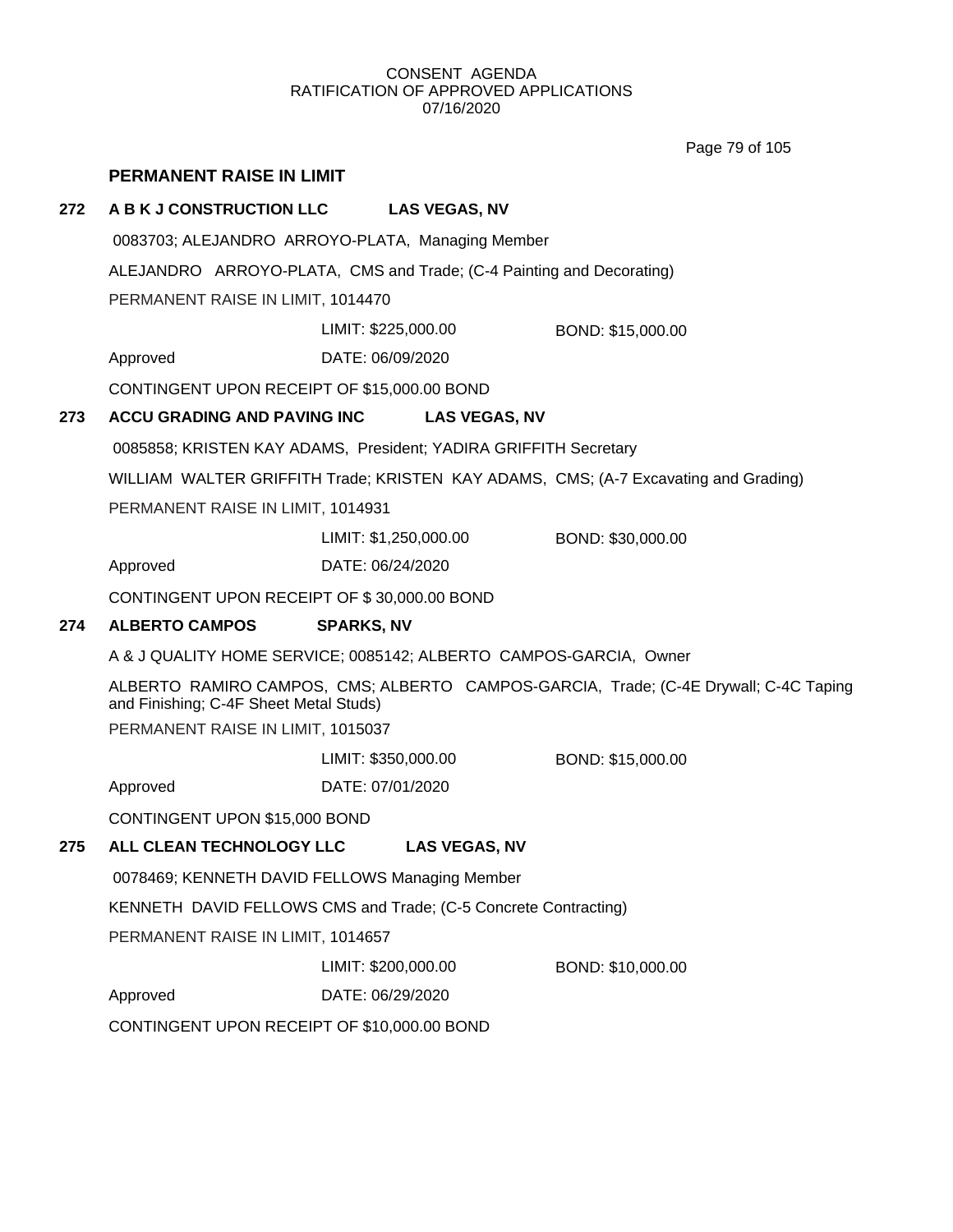Page 80 of 105

| 276                                                                           | <b>APPLIED FINISHES INC</b>                 | CHICO, CA                                                                  |                                                                                         |  |
|-------------------------------------------------------------------------------|---------------------------------------------|----------------------------------------------------------------------------|-----------------------------------------------------------------------------------------|--|
| 0086728; BRANNAN D HANKINS President                                          |                                             |                                                                            |                                                                                         |  |
|                                                                               |                                             | ERIC NIEVES CMS and Trade; (C-4 Painting and Decorating)                   |                                                                                         |  |
|                                                                               | PERMANENT RAISE IN LIMIT, 1014650           |                                                                            |                                                                                         |  |
|                                                                               |                                             | LIMIT: \$4,000,000.00                                                      | BOND: \$30,000.00                                                                       |  |
|                                                                               | Approved                                    | DATE: 06/29/2020                                                           |                                                                                         |  |
|                                                                               | CONTINGENT UPON RECEIPT OF \$30,000.00 BOND |                                                                            |                                                                                         |  |
| 277                                                                           | ARAM FOR MODERN TECHNOLOGY INC              | <b>HENDERSON, NV</b>                                                       |                                                                                         |  |
|                                                                               |                                             |                                                                            | A R ELEVATOR USA; 0085491; MAZEN AHMED SALEH KHRISAT, President; DEEMA AHMAD, Secretary |  |
|                                                                               |                                             | DEEMA AHMAD, CMS; DAVID ROBERT KOCH, Trade; (C-7A Elevator and Dumbwaiter) |                                                                                         |  |
|                                                                               | PERMANENT RAISE IN LIMIT, 1014600           |                                                                            |                                                                                         |  |
|                                                                               |                                             | LIMIT: \$950,000.00                                                        | BOND: \$20,000.00                                                                       |  |
|                                                                               | Approved                                    | DATE: 06/23/2020                                                           |                                                                                         |  |
|                                                                               | CONTINGENT UPON RECEIPT OF \$20,000.00 BOND |                                                                            |                                                                                         |  |
| 278                                                                           | <b>B C I NATIONAL INC</b>                   | <b>SALT LAKE CITY, UT</b>                                                  |                                                                                         |  |
|                                                                               | 0086666; MARC DAVID CHILD President         |                                                                            |                                                                                         |  |
|                                                                               |                                             | DAVID JOHN RICHARDS, CMS and Trade; (B-2 Residential and Small Commercial) |                                                                                         |  |
|                                                                               | PERMANENT RAISE IN LIMIT, 1014663           |                                                                            |                                                                                         |  |
|                                                                               |                                             | LIMIT: \$750,000.00                                                        | BOND: \$50,000.00                                                                       |  |
|                                                                               | Approved                                    | DATE: 06/17/2020                                                           |                                                                                         |  |
|                                                                               | CONTINGENT UPON \$50,000 BOND               |                                                                            |                                                                                         |  |
| 279                                                                           | <b>BI STATE ELECTRIC COMPANY INC</b>        | <b>SPARKS, NV</b>                                                          |                                                                                         |  |
| 0076021; BRIAN RONALD FAIRCHILD, President; ALEXANDER VALLANCE HOSE Treasurer |                                             |                                                                            |                                                                                         |  |
| BRIAN RONALD FAIRCHILD, CMS and Trade; (C-2 Electrical)                       |                                             |                                                                            |                                                                                         |  |
|                                                                               | PERMANENT RAISE IN LIMIT, 1014860           |                                                                            |                                                                                         |  |
|                                                                               |                                             | LIMIT: \$1,500,000.00                                                      | BOND: \$30,000.00                                                                       |  |
|                                                                               | Approved                                    | DATE: 06/30/2020                                                           |                                                                                         |  |
|                                                                               | CONTINGENT UPON \$30,000 BOND               |                                                                            |                                                                                         |  |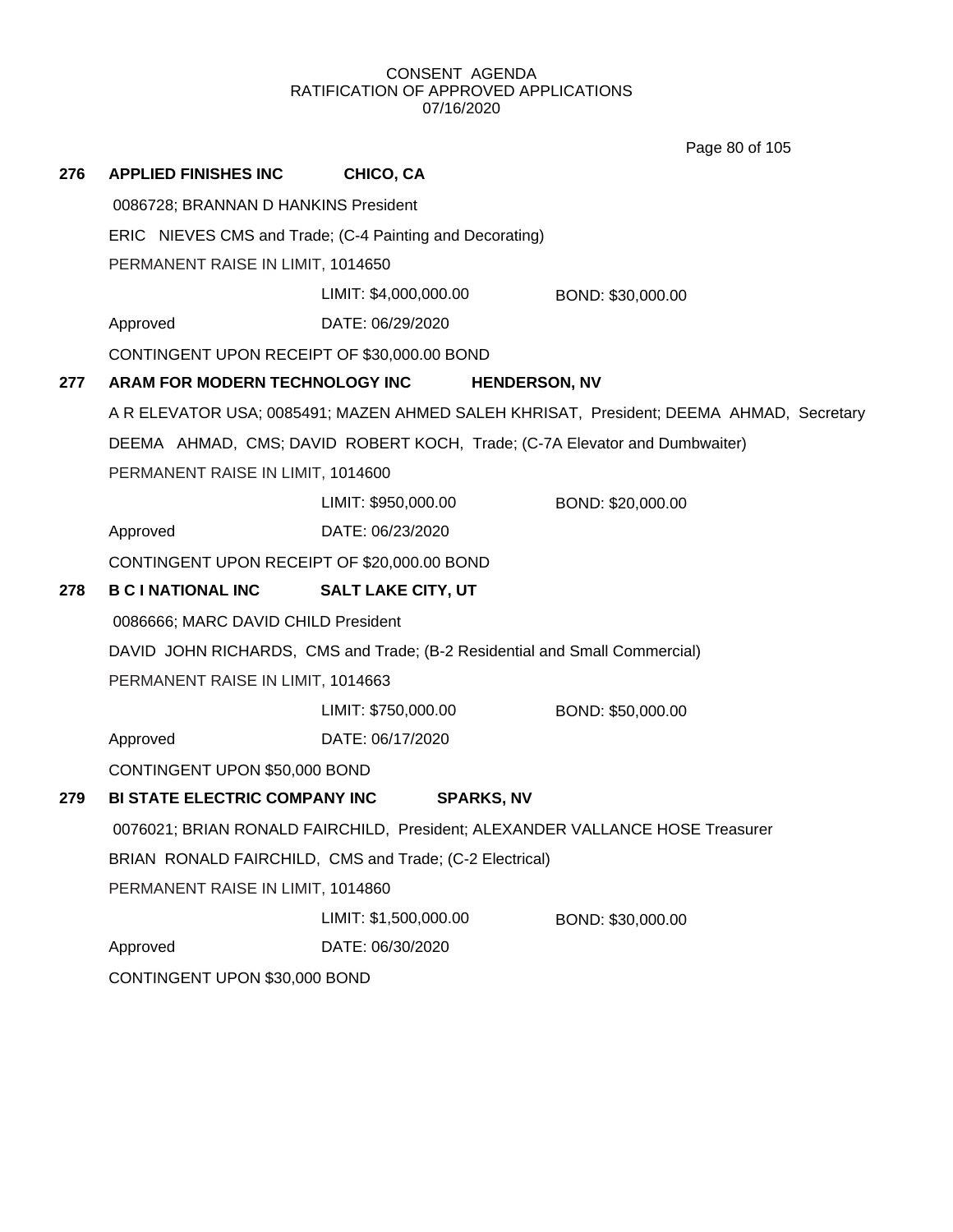Page 81 of 105

| 280 | <b>BRAEMAR CONSTRUCTION LLC</b>                                              |                       | ELKO, NV           |                                                                                   |
|-----|------------------------------------------------------------------------------|-----------------------|--------------------|-----------------------------------------------------------------------------------|
|     | BRAEMAR CONSTRUCTION LLC; 0028698A; DUSTY DREW SHIPP Manager                 |                       |                    |                                                                                   |
|     | HOWARD JAMES SCHMIDT CMS; (A General Engineering)                            |                       |                    |                                                                                   |
|     | PERMANENT RAISE IN LIMIT, 1014608                                            |                       |                    |                                                                                   |
|     |                                                                              | LIMIT: \$3,500,000.00 |                    | BOND: \$30,000.00                                                                 |
|     | Approved                                                                     | DATE: 06/04/2020      |                    |                                                                                   |
|     | LICENSE NO. 0026853A & 0028698A<br>CONTINGENT UPON \$30,000 BOND             |                       |                    |                                                                                   |
| 281 | <b>BRAEMAR CONSTRUCTION LLC</b>                                              |                       | ELKO, NV           |                                                                                   |
|     | BRAEMER CONSTRUCTION LLC; 0026853A; DUSTY DREW SHIPP Manager                 |                       |                    |                                                                                   |
|     | DUSTY DREW SHIPP CMS and Trade; (B-2 Residential and Small Commercial)       |                       |                    |                                                                                   |
|     | PERMANENT RAISE IN LIMIT, 1014609                                            |                       |                    |                                                                                   |
|     |                                                                              | LIMIT: \$3,500,000.00 |                    | BOND: \$30,000.00                                                                 |
|     | Approved                                                                     | DATE: 06/04/2020      |                    |                                                                                   |
|     | LICENSE NO. 0026853A & 0028698A<br>CONTINGENT UPON \$30,000 BOND             |                       |                    |                                                                                   |
| 282 | <b>CUSTOM SPRAY SYSTEMS INC</b>                                              |                       | <b>MODESTO, CA</b> |                                                                                   |
|     | 0067768; DANNY RAY HARRIS President; RONNIE RUPERT FLAKE Secretary/Treasurer |                       |                    |                                                                                   |
|     | RONNIE RUPERT FLAKE CMS and Trade; (C-17E Coatings of Stucco and Cement)     |                       |                    |                                                                                   |
|     | PERMANENT RAISE IN LIMIT, 1014885                                            |                       |                    |                                                                                   |
|     |                                                                              | LIMIT: \$1,000,000.00 |                    | BOND: \$30,000.00                                                                 |
|     | Approved                                                                     | DATE: 06/30/2020      |                    |                                                                                   |
|     | CONTINGENT UPON \$30,000 BOND                                                |                       |                    |                                                                                   |
| 283 | <b>DE JANSSE &amp; COMPANY INC</b>                                           |                       | <b>GENOA, NV</b>   |                                                                                   |
|     | JANSSE, Vice President                                                       |                       |                    | 0046045; DIRK EDWARD JANSSE President; EILEEN MARY JANSSE Secretary; TIMOTHY JOHN |
|     | DIRK EDWARD JANSSE CMS and Trade; (B-2 Residential and Small Commercial)     |                       |                    |                                                                                   |
|     | PERMANENT RAISE IN LIMIT, 1014593                                            |                       |                    |                                                                                   |
|     |                                                                              | LIMIT: \$9,700,000.00 |                    | BOND: \$50,000.00                                                                 |
|     | Approved                                                                     | DATE: 06/04/2020      |                    |                                                                                   |

CONTINGENT UPON \$50,000 BOND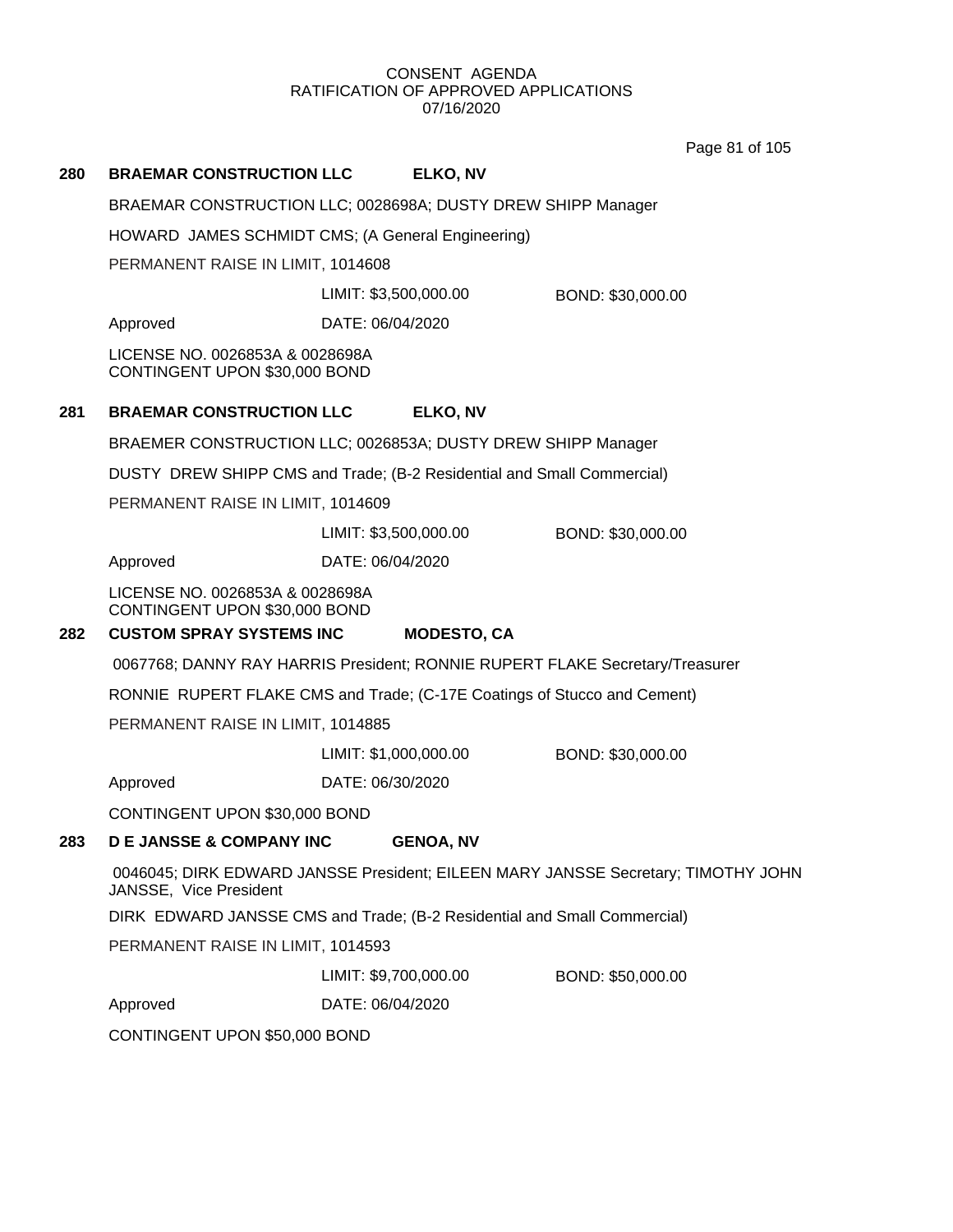Page 82 of 105

#### **284 EXCLUSIVE CONCRETE LLC N LAS VEGAS, NV**

0084744; DANIEL BANUELOS, Managing Member

DANIEL BANUELOS, CMS and Trade; (C-5 Concrete Contracting)

PERMANENT RAISE IN LIMIT, 1014725

LIMIT: \$25,000.00 BOND: \$5,000.00

Approved DATE: 06/29/2020

CONTINGENT UPON RECEIPT OF \$5,000.00

## **285 F W CARSON CO INCLINE VILLAGE, NV**

0044726; BARBARA L CARSON President; TROY KRISTOPHER CARSON Vice President; RIAN HOPE CARSON Vice President

TROY KRISTOPHER CARSON Trade; BARBARA L CARSON Trade; RIAN HOPE CARSON CMS and Trade; (A General Engineering)

PERMANENT RAISE IN LIMIT, 1014745

LIMIT: Unlimited BOND: \$50,000.00

Approved DATE: 06/17/2020

CONTINGENT UPON \$50,000 BOND

#### **286 FAULSTICH AND RAND CONSTRUCTION CO INC ELKO, NV**

0020769; MARTHA ANN RAND President; CARLA ANN UPCHURCH Vice President; RENAE ELIZABETH MCCABE Secretary/Treasurer

MARTHA ANN RAND CMS; RENAE ELIZABETH MCCABE CMS; REGAN G SLACK Trade; (A-7 Excavating and Grading; A-12 Excavating, Grading, Trenching and Surfacing; A-13 Wrecking Buildings; A-15 Sewers, Drains and Pipes; A-19A Water; A-19C Electrical Conduits for Underground Transmission) PERMANENT RAISE IN LIMIT, 1014545

LIMIT: \$2,100,000.00 BOND: \$30,000.00

Approved DATE: 06/04/2020

CONTINGENT UPON \$30,000 BOND

# **287 GANDA CONCRETE PAHRUMP, NV**

0063259; GERALDO JAIME-GUZMAN President; ANNA PATRICIA RIVERA Secretary/Treasurer

ANNA PATRICIA RIVERA CMS; GERALDO JAIME-GUZMAN Trade; (C-5 Concrete Contracting)

PERMANENT RAISE IN LIMIT, 1014466

LIMIT: \$950,000.00 BOND: \$20,000.00

Approved DATE: 06/09/2020

CONTINGENT UPON RECEIPT OF \$20,000.00 BOND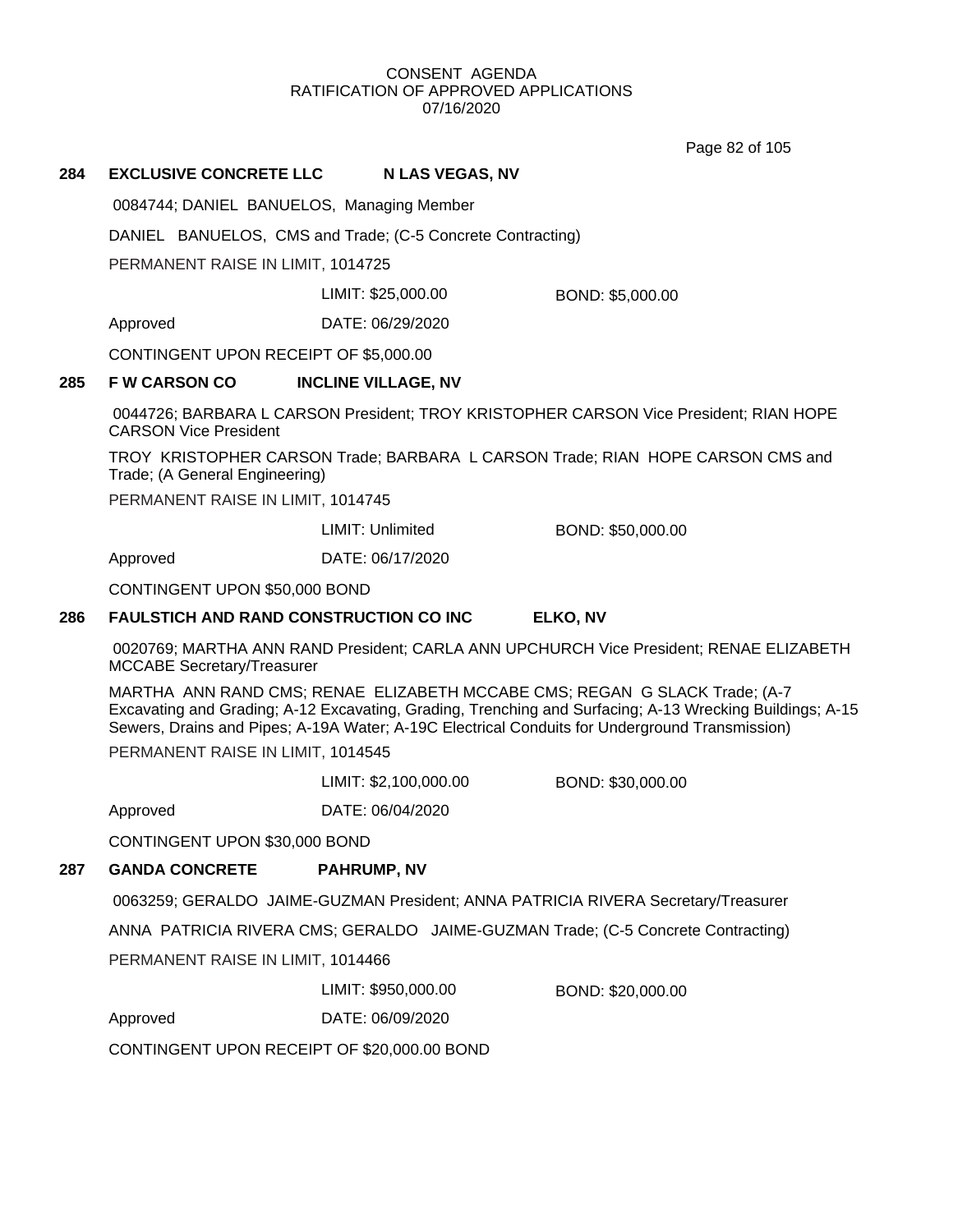Page 83 of 105

#### **288 HEARTMANN LLC LAS VEGAS, NV**

0085234; KEVIN JOHN FITZPATRICK, Managing Member; MATTHEW JAMES GAYHEART Managing Member; DUSTIN EMERY THEIS, Managing Member

MATTHEW JAMES GAYHEART CMS and Trade; (B General Building)

PERMANENT RAISE IN LIMIT, 1014875

LIMIT: Unlimited BOND: \$50,000.00

Approved DATE: 06/17/2020

CONTINGENT UPON RECEIPT OF \$50,000.00 BOND

#### **289 IMAGE DRYWALL & PAINT INC Sparks, NV**

0082125; JOSEPH JONATHAN MARTOREL President; RAMIRO RAY MARTORELL Secretary; JASHUA JAMES MARTORELL Treasurer

JASHUA JAMES MARTORELL CMS and Trade; (C-4 Painting and Decorating)

PERMANENT RAISE IN LIMIT, 1014758

LIMIT: \$4,400,000.00 BOND: \$30,000.00

Approved DATE: 06/17/2020

LICENSE NO. 0082125 CONTINGENT UPON \$30,000 BOND

LICENSE NO. 0082126 CONTINGENT UPON \$30,000 BOND

#### **290 IMPACT FLOORING LLC LAS VEGAS, NV**

0083184; ANDREW MOREHEAD Managing Member

ANDREW MOREHEAD CMS and Trade; (C-16 Finishing Floors)

PERMANENT RAISE IN LIMIT, 1015018

#### LIMIT: \$800,000.00 BOND: \$20,000.00

Approved DATE: 06/26/2020

CONTINGENT UPON RECEIPT OF \$20,000.00 BOND

# **291 J & K REPAIR SERVICES LLC LAS VEGAS, NV**

0085276; KAREN AMELIA ARELLANO-NUNEZ Managing Member

JAIME G BARAJAS CMS and Trade; (C-21B Air Conditioning)

PERMANENT RAISE IN LIMIT, 1014891

LIMIT: \$200,000.00 BOND: \$10,000.00

Approved DATE: 06/22/2020

CONTINGENT UPON RECEIPT OF \$10,000.00 BOND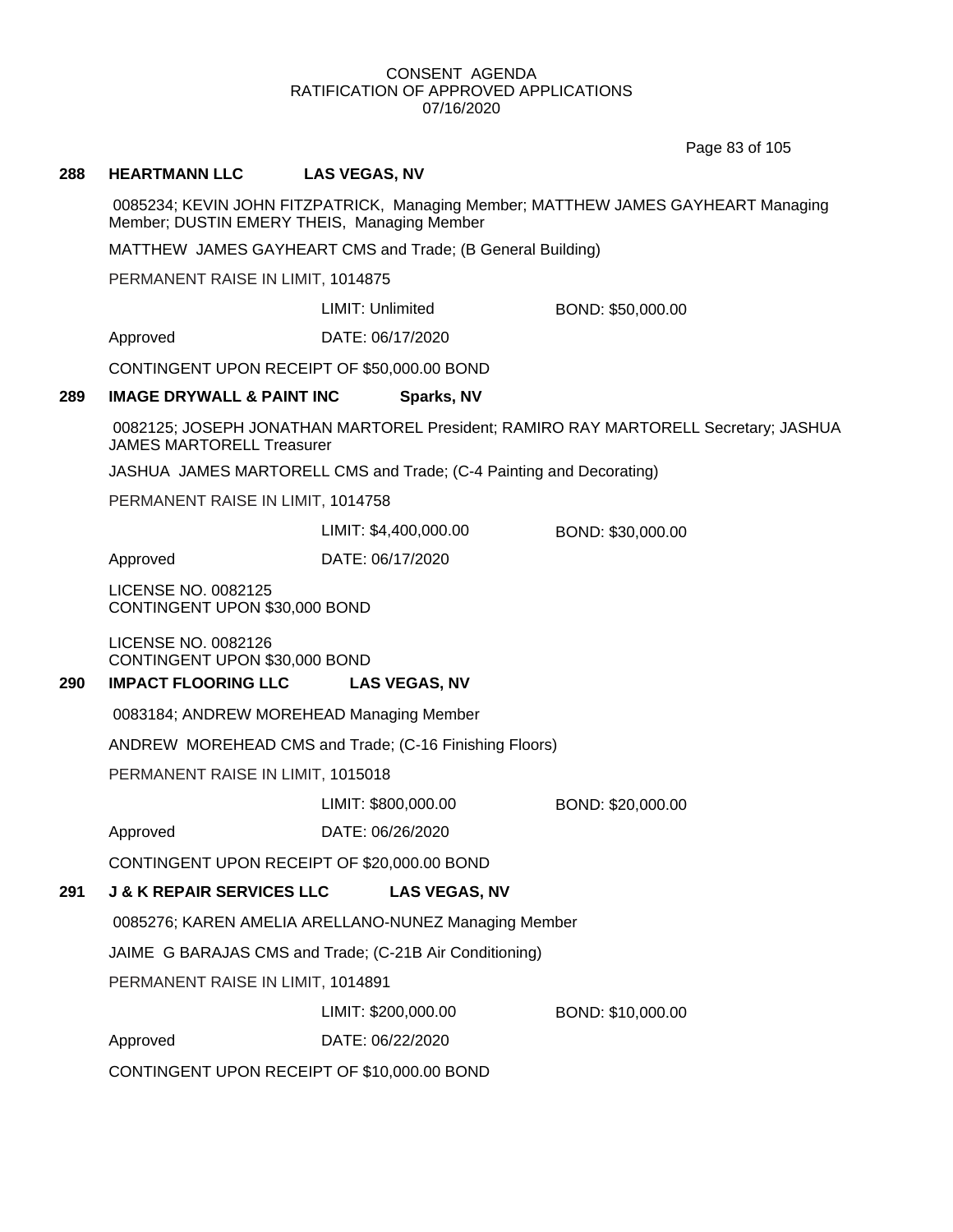Page 84 of 105

| 292 |                                                                                                                           | JONES PAINT & GLASS OF ST GEORGE INC                          | <b>ST GEORGE, UT</b>                                                             |  |
|-----|---------------------------------------------------------------------------------------------------------------------------|---------------------------------------------------------------|----------------------------------------------------------------------------------|--|
|     | 0042345; DAVID KENNETH JONES President; JEFFREY MERLYNN JONES Vice President; MARK D<br><b>BUTLER Secretary/Treasurer</b> |                                                               |                                                                                  |  |
|     | JON B GLEDHILL CMS and Trade; (C-8 Glass and Glazing)                                                                     |                                                               |                                                                                  |  |
|     | PERMANENT RAISE IN LIMIT, 1014564                                                                                         |                                                               |                                                                                  |  |
|     |                                                                                                                           | LIMIT: \$1,000,000.00                                         | BOND: \$30,000.00                                                                |  |
|     | Approved                                                                                                                  | DATE: 06/22/2020                                              |                                                                                  |  |
|     |                                                                                                                           | CONTINGENT UPON RECEIPT OF \$30,000.00 BOND                   |                                                                                  |  |
| 293 | <b>JOSE CAMPOS</b>                                                                                                        | <b>RENO, NV</b>                                               |                                                                                  |  |
|     |                                                                                                                           | ALL CITY LAWN; 0086520; JOSE NOE CAMPOS Owner                 |                                                                                  |  |
|     |                                                                                                                           | JOSE NOE CAMPOS CMS and Trade; (C-10 Landscape Contracting)   |                                                                                  |  |
|     | PERMANENT RAISE IN LIMIT, 1014587                                                                                         |                                                               |                                                                                  |  |
|     |                                                                                                                           | LIMIT: \$45,000.00                                            | BOND: \$5,000.00                                                                 |  |
|     | Approved                                                                                                                  | DATE: 06/04/2020                                              |                                                                                  |  |
|     | CONTINGENT UPON \$5,000 BOND                                                                                              |                                                               |                                                                                  |  |
| 294 | <b>MCENEANEY CONSTRUCTION INC</b>                                                                                         | Reno, NV                                                      |                                                                                  |  |
|     |                                                                                                                           |                                                               | 0083735; KEVIN MICHAEL MCENEANEY, President; BRIAN NICHOLAS MCENEANEY, Secretary |  |
|     |                                                                                                                           |                                                               | BRIAN NICHOLAS MCENEANEY, CMS and Trade; (B-2 Residential and Small Commercial)  |  |
|     | PERMANENT RAISE IN LIMIT, 1014717                                                                                         |                                                               |                                                                                  |  |
|     |                                                                                                                           | LIMIT: \$1,300,000.00                                         | BOND: \$30,000.00                                                                |  |
|     | Approved                                                                                                                  | DATE: 06/17/2020                                              |                                                                                  |  |
|     | CONTINGENT UPON \$30,000 BOND                                                                                             |                                                               |                                                                                  |  |
| 295 | <b>MICHAEL D BELL</b>                                                                                                     | <b>CARSON CITY, NV</b>                                        |                                                                                  |  |
|     |                                                                                                                           | GOLDEN BEAR CONSTRUCTION; 0037123; MICHAEL DOUGLAS BELL Owner |                                                                                  |  |
|     | MICHAEL DOUGLAS BELL CMS and Trade; (B-2 Residential and Small Commercial)                                                |                                                               |                                                                                  |  |
|     | PERMANENT RAISE IN LIMIT, 1014849                                                                                         |                                                               |                                                                                  |  |
|     |                                                                                                                           | LIMIT: \$1,000,000.00                                         | BOND: \$30,000.00                                                                |  |
|     | Approved                                                                                                                  | DATE: 06/30/2020                                              |                                                                                  |  |
|     | CONTINGENT UPON \$30,000 BOND                                                                                             |                                                               |                                                                                  |  |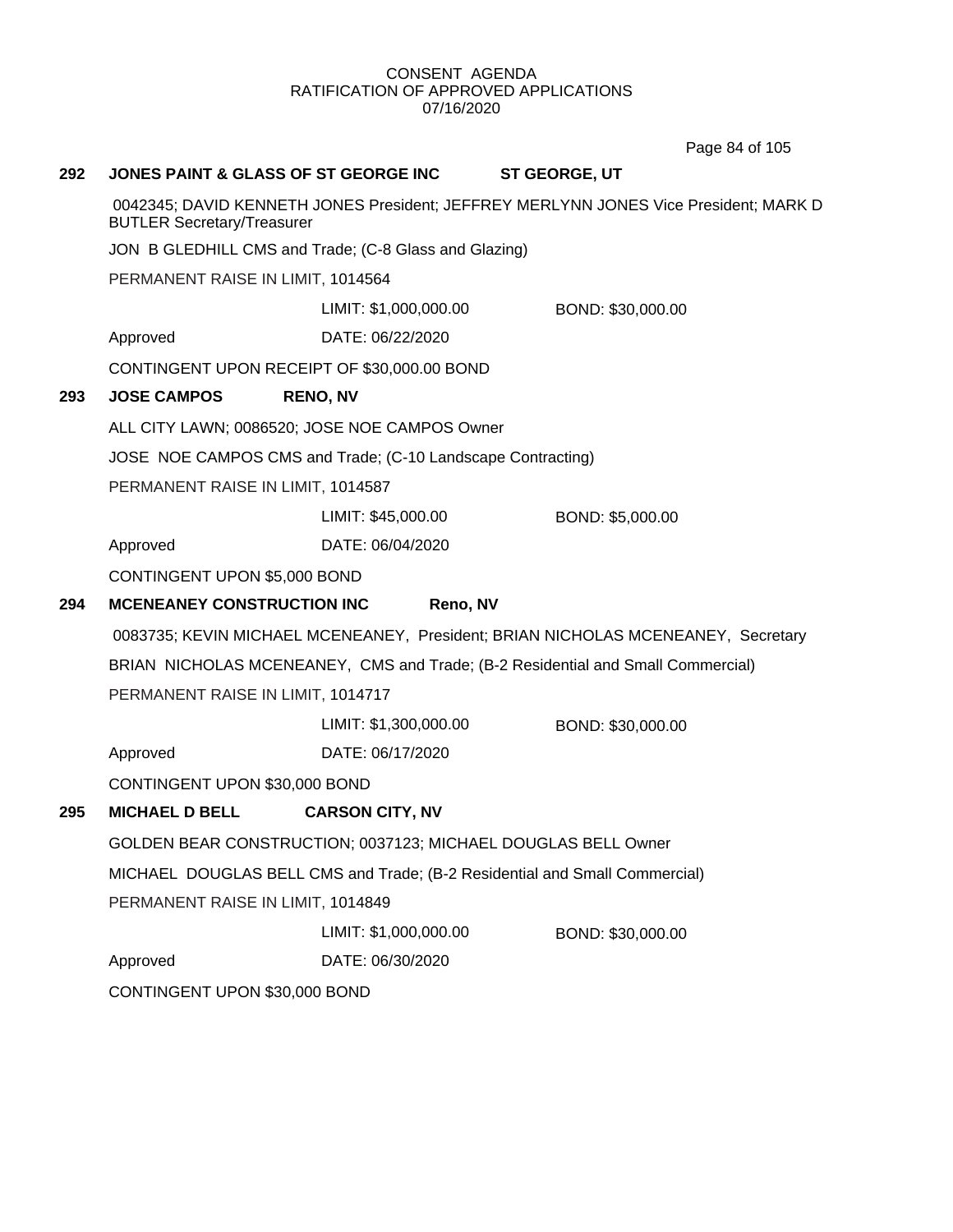Page 85 of 105

|     |                                                                                                                            |                         | i ayu uu ui iyu                                                                           |
|-----|----------------------------------------------------------------------------------------------------------------------------|-------------------------|-------------------------------------------------------------------------------------------|
| 296 | N S M CORPORATION                                                                                                          | <b>TRUCKEE, CA</b>      |                                                                                           |
|     | 0081458; MARK ADAM NEAVE President; SUSANNA NEAVE Secretary                                                                |                         |                                                                                           |
|     | MARK ADAM NEAVE CMS and Trade; (B General Building)                                                                        |                         |                                                                                           |
|     | PERMANENT RAISE IN LIMIT, 1014818                                                                                          |                         |                                                                                           |
|     |                                                                                                                            | LIMIT: Unlimited        | BOND: \$50,000.00                                                                         |
|     | Approved                                                                                                                   | DATE: 06/24/2020        |                                                                                           |
|     | CONTINGENT UPON \$50,000 BOND                                                                                              |                         |                                                                                           |
| 297 | <b>NEVADA FRAMING LLC</b>                                                                                                  | <b>LAS VEGAS, NV</b>    |                                                                                           |
|     | 0086438; JAVIER AVILA-PENA Managing Member                                                                                 |                         |                                                                                           |
|     | Minor Repairs)                                                                                                             |                         | WILLIAM THOMAS DAVIS CMS and Trade; JAVIER AVILA-PENA CMS; (C-3 Carpentry Maintenance and |
|     | PERMANENT RAISE IN LIMIT, 1014586                                                                                          |                         |                                                                                           |
|     |                                                                                                                            | <b>LIMIT: Unlimited</b> | BOND: \$50,000.00                                                                         |
|     | Approved                                                                                                                   | DATE: 06/22/2020        |                                                                                           |
| 298 | <b>NEVADA ROOFING &amp; CONSTRUCTION SERVICES LLC</b>                                                                      |                         | <b>LAS VEGAS, NV</b>                                                                      |
|     | SHOPPING CENTER SERVICES & MAINTENANCE; 0079949; CYNDI LENORE METCALF Managing<br>Member; JON ALAN METCALF Managing Member |                         |                                                                                           |
|     | JON ALAN METCALF CMS and Trade; (C-15 Roofing and Siding)                                                                  |                         |                                                                                           |
|     | PERMANENT RAISE IN LIMIT, 1014539                                                                                          |                         |                                                                                           |
|     |                                                                                                                            | LIMIT: \$95,000.00      | BOND: \$10,000.00                                                                         |
|     | Approved                                                                                                                   | DATE: 06/09/2020        |                                                                                           |
|     | CONTINGENT UPON RECEIPT OF \$10,000.00 BOND                                                                                |                         |                                                                                           |
| 299 | <b>NOR CAL PIPELINE SERVICES</b>                                                                                           |                         | <b>WEST SACRAMENTO, CA</b>                                                                |
|     |                                                                                                                            |                         | 0074681; DAVID ALBERT JAEGER President; DAVID LEJON JAEGER Vice President                 |
|     | DAVID ALBERT JAEGER CMS and Trade; (A General Engineering)                                                                 |                         |                                                                                           |
|     | PERMANENT RAISE IN LIMIT, 1014243                                                                                          |                         |                                                                                           |
|     |                                                                                                                            | LIMIT: \$5,000,000.00   | BOND: \$50,000.00                                                                         |
|     | Approved                                                                                                                   | DATE: 06/24/2020        |                                                                                           |
|     | CONTINGENT UPON \$50,000 BOND                                                                                              |                         |                                                                                           |
|     |                                                                                                                            |                         |                                                                                           |
|     |                                                                                                                            |                         |                                                                                           |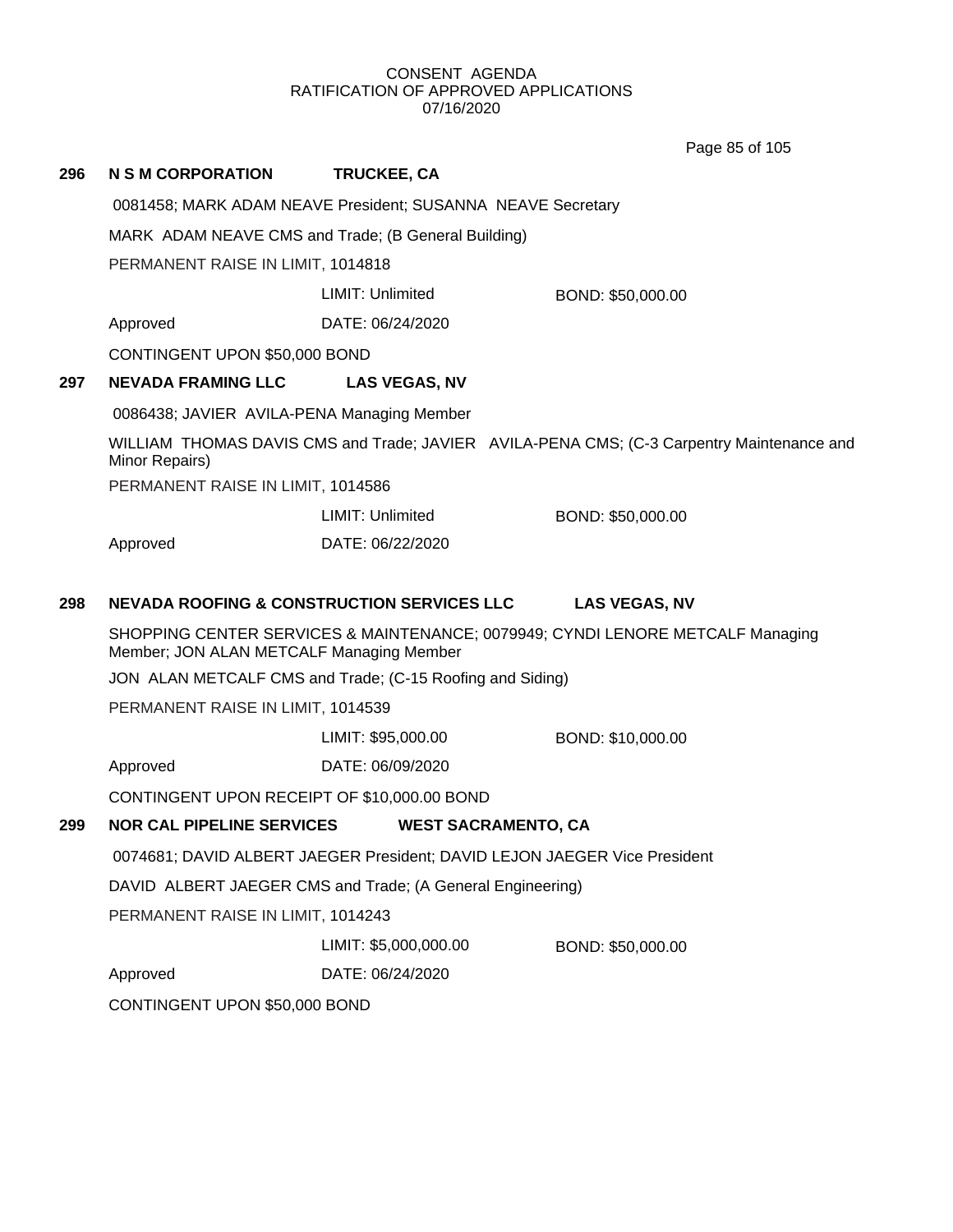Page 86 of 105

# **300 OLD WORLD CABINETRY LLC LAS VEGAS, NV**

0074016; NICK J DAVIS Manager

NICK J DAVIS CMS and Trade; (C-3B Finish Carpentry)

PERMANENT RAISE IN LIMIT, 1014940

LIMIT: \$900,000.00 BOND: \$2,000.00

Approved DATE: 06/23/2020

CONTINGENT UPON RECEIPT OF \$20,000.00 BOND

# **301 R J A CONSTRUCTION LLC LAS VEGAS, NV**

0086635; JOSE ALEJANDRO ALVARADO-GARCIA Managing Member; JUANITA GARCIA DE ALVARADO Managing Member; REFUGIO ALVARADO-GARCIA Managing Member

JOSE ALEJANDRO ALVARADO-GARCIA CMS; REFUGIO ALVARADO-GARCIA Trade; (C-4E Drywall; C-4C Taping and Finishing; C-4F Sheet Metal Studs; C-4G Acoustical Tile)

PERMANENT RAISE IN LIMIT, 1014591

LIMIT: \$100,000.00 BOND: \$10,000.00

Approved DATE: 06/23/2020

CONTINGENT UPON RECEIPT OF \$10,000.00 BOND

# **302 RANDOLPH LYN HANSON RENO, NV**

RANDOLPH HANSON CONSTRUCTION; 0077823; RANDOLPH LYN HANSON Owner

RANDOLPH LYN HANSON CMS and Trade; (B-2 Residential and Small Commercial; B-3 Speculative Building)

PERMANENT RAISE IN LIMIT, 1014777

LIMIT: \$950,000.00 BOND: \$20,000.00

Approved DATE: 07/01/2020

CONTINGENT UPON \$20,000 BOND

# **303 RENO ROCK TRANSPORT LLC RENO, NV**

RENO ROCK LANDSCAPING & DESIGN; 0085298; GARY EARL ARCHIE Managing Member

PARIS JAMES ARCHIE CMS and Trade; (C-10 Landscape Contracting)

PERMANENT RAISE IN LIMIT, 1014712

LIMIT: \$650,000.00 BOND: \$20,000.00

Approved DATE: 06/17/2020

CONTINGENT UPON \$20,000 BOND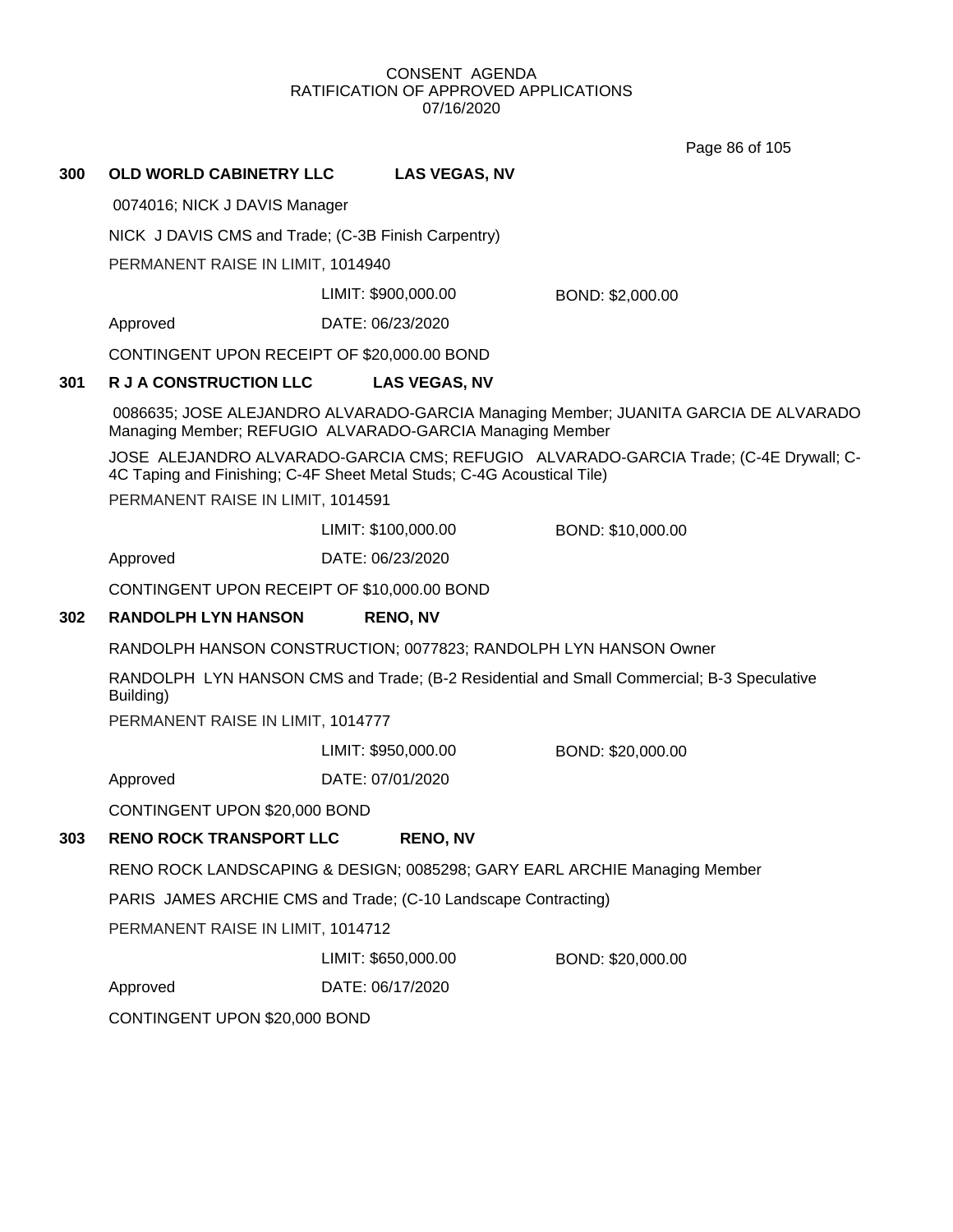Page 87 of 105

| 304 | <b>ROWYCO LLC</b>                                                                                 | ELKO, NV                                                             |                   |  |
|-----|---------------------------------------------------------------------------------------------------|----------------------------------------------------------------------|-------------------|--|
|     |                                                                                                   | 0086644; THOMAS WILLIAM HAWKINS, Manager                             |                   |  |
|     | THOMAS WILLIAM HAWKINS, CMS and Trade; (C-2 Electrical)                                           |                                                                      |                   |  |
|     | PERMANENT RAISE IN LIMIT, 1014508                                                                 |                                                                      |                   |  |
|     |                                                                                                   | LIMIT: \$200,000.00                                                  | BOND: \$10,000.00 |  |
|     | Approved                                                                                          | DATE: 06/04/2020                                                     |                   |  |
|     | CONTINGENT UPON \$10,000 BOND                                                                     |                                                                      |                   |  |
| 305 | SD&WLLC                                                                                           | <b>CARSON CITY, NV</b>                                               |                   |  |
|     |                                                                                                   | SUPERIOR DOOR & WINDOW; 0085171; ALEXANDER EDWARD DAWERS, President  |                   |  |
|     |                                                                                                   | ALEXANDER EDWARD DAWERS, CMS and Trade; (C-3A Carpentry and Repairs) |                   |  |
|     | PERMANENT RAISE IN LIMIT, 1014959                                                                 |                                                                      |                   |  |
|     |                                                                                                   | LIMIT: \$1,000,000.00                                                | BOND: \$30,000.00 |  |
|     | Approved                                                                                          | DATE: 06/30/2020                                                     |                   |  |
|     | CONTINGENT UPON \$30,000 BOND                                                                     |                                                                      |                   |  |
| 306 | <b>SANCON TECHNOLOGIES INC</b><br><b>HUNTINGTON BEACH, CA</b>                                     |                                                                      |                   |  |
|     | 0060091; CHARLES BROWNING PARSONS President; GARY EUGENE DREW Vice President                      |                                                                      |                   |  |
|     | NICHOLAS FREDERICK DI BENEDETTO CMS and Trade; (A General Engineering)                            |                                                                      |                   |  |
|     | PERMANENT RAISE IN LIMIT, 1015040                                                                 |                                                                      |                   |  |
|     |                                                                                                   | LIMIT: \$2,000,000.00                                                | BOND: \$30,000.00 |  |
|     | Approved                                                                                          | DATE: 07/01/2020                                                     |                   |  |
|     | CONTINGENT UPON \$30,000 BOND                                                                     |                                                                      |                   |  |
| 307 | <b>SIGMA COMPANIES LLC</b>                                                                        | <b>LAS VEGAS, NV</b>                                                 |                   |  |
|     | 0082721; OMID MOATTAR Manager; MOE MOMENI Manager<br>OMID MOATTAR CMS and Trade; (C-2 Electrical) |                                                                      |                   |  |
|     |                                                                                                   |                                                                      |                   |  |
|     | PERMANENT RAISE IN LIMIT, 1014269                                                                 |                                                                      |                   |  |
|     |                                                                                                   | LIMIT: Unlimited                                                     | BOND: \$50,000.00 |  |
|     | Approved                                                                                          | DATE: 06/09/2020                                                     |                   |  |
|     | CONTINGENT UPON RECEIPT OF \$50,000.00 BOND                                                       |                                                                      |                   |  |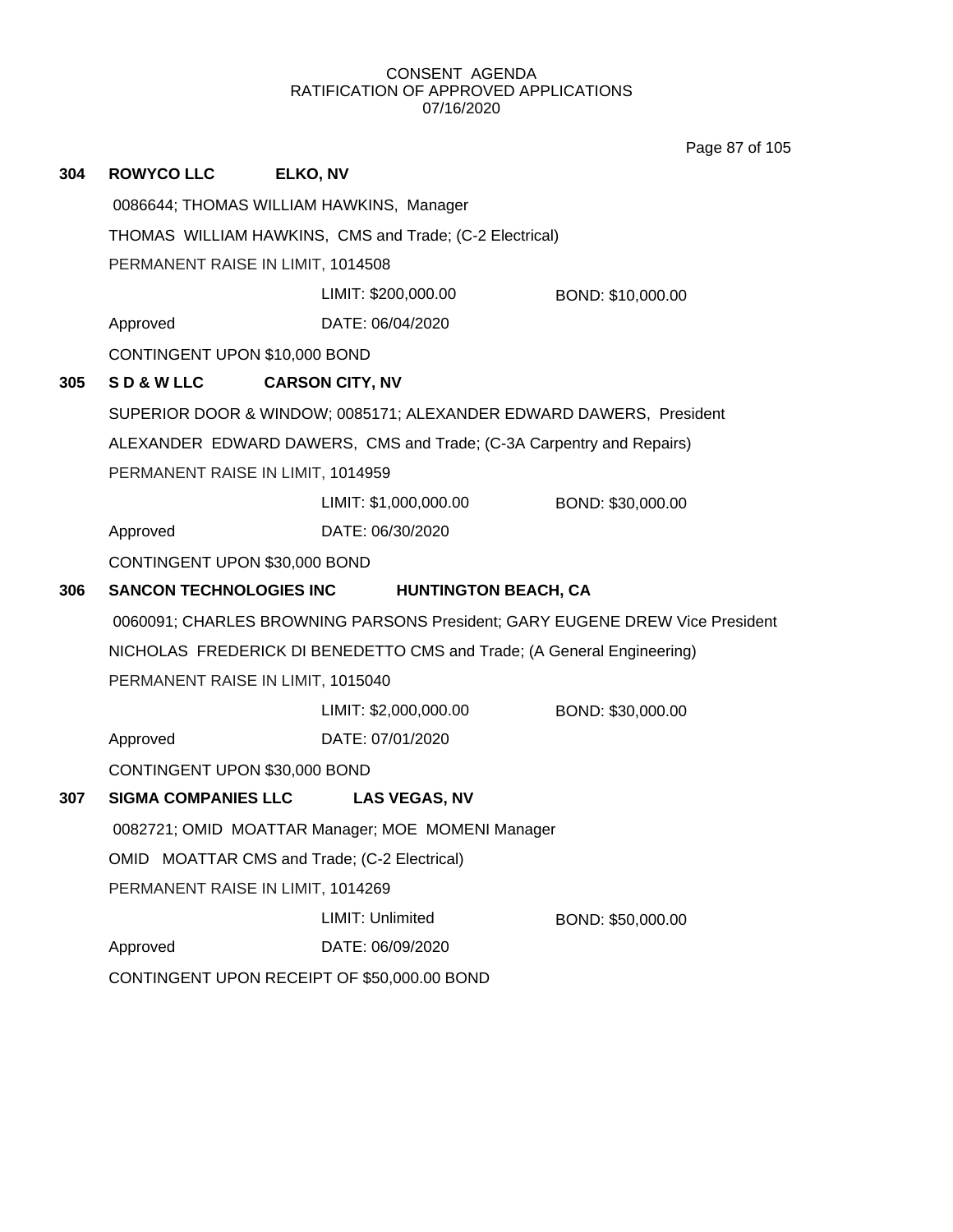Page 88 of 105

| 308 | <b>SKYLINE ELECTRIC COMPANY</b>                                           |                       | <b>West Valley City, UT</b> |                                                                                            |
|-----|---------------------------------------------------------------------------|-----------------------|-----------------------------|--------------------------------------------------------------------------------------------|
|     | THOMAS, Treasurer; ROBERT RHETT BUTLER Vice President                     |                       |                             | 0059621; TODD MACK SHAFFER President; MICHAEL WAYDE HAMILTON Secretary; JANA ELIZABETH     |
|     | TODD MACK SHAFFER CMS and Trade; (C-2 Electrical)                         |                       |                             |                                                                                            |
|     | PERMANENT RAISE IN LIMIT, 1014733                                         |                       |                             |                                                                                            |
|     |                                                                           | LIMIT: Unlimited      |                             | BOND: \$50,000.00                                                                          |
|     | Approved                                                                  | DATE: 06/17/2020      |                             |                                                                                            |
|     | CONTINGENT UPON \$50,000 BOND                                             |                       |                             |                                                                                            |
| 309 | <b>STEVE BROWN CONSTRUCTION</b>                                           |                       | <b>RENO, NV</b>             |                                                                                            |
|     | 0051147; STEPHEN COLIN BROWN Owner                                        |                       |                             |                                                                                            |
|     | STEPHEN COLIN BROWN CMS and Trade; (B-2 Residential and Small Commercial) |                       |                             |                                                                                            |
|     | PERMANENT RAISE IN LIMIT, 1014575                                         |                       |                             |                                                                                            |
|     |                                                                           | LIMIT: \$4,300,000.00 |                             | BOND: \$30,000.00                                                                          |
|     | Approved                                                                  | DATE: 06/04/2020      |                             |                                                                                            |
|     | CONTINGENT UPON \$30,000 BOND                                             |                       |                             |                                                                                            |
| 310 | <b>STRAIGHT STRIPE PAINTING INC</b>                                       |                       | <b>ST GEORGE, UT</b>        |                                                                                            |
|     | 0071191; KAREN J CHEEVER President; RYAN GARY CHEEVER Vice President      |                       |                             |                                                                                            |
|     |                                                                           |                       |                             | RYAN GARY CHEEVER CMS and Trade; (A-8 Sealing and Striping of Impermeable Paving Surfaces) |
|     | PERMANENT RAISE IN LIMIT, 1014817                                         |                       |                             |                                                                                            |
|     |                                                                           | LIMIT: \$3,000,000.00 |                             | BOND: \$30,000.00                                                                          |
|     | Approved                                                                  | DATE: 06/24/2020      |                             |                                                                                            |
|     | CONTINGENT UPON \$30,000 BOND                                             |                       |                             |                                                                                            |
| 311 | <b>T C BUILDERS</b>                                                       | TRUCKEE, CA           |                             |                                                                                            |
|     | TIMBERLINE NEVADA; 0083267; CHRISTIAN JONATHON EDWARDS President          |                       |                             |                                                                                            |
|     |                                                                           |                       |                             | CHRISTIAN JONATHON EDWARDS CMS and Trade; (B-2 Residential and Small Commercial)           |
|     | PERMANENT RAISE IN LIMIT, 1014182                                         |                       |                             |                                                                                            |
|     |                                                                           | LIMIT: \$2,500,000.00 |                             | BOND: \$30,000.00                                                                          |
|     | Approved                                                                  | DATE: 06/22/2020      |                             |                                                                                            |
|     | CONTINGENT UPON \$30,000 BOND                                             |                       |                             |                                                                                            |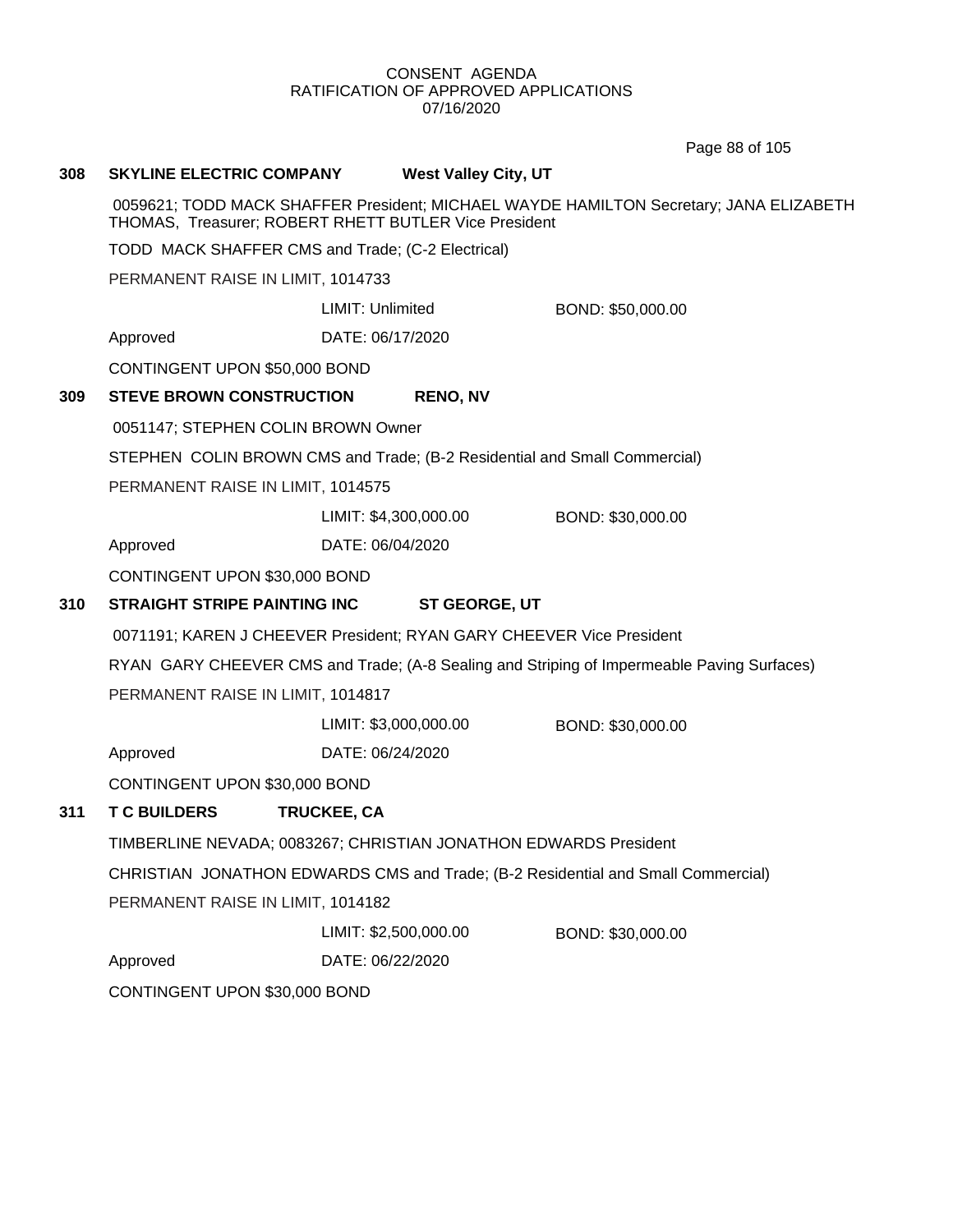Page 89 of 105

| 312 | <b>TONY GEORGE CARROLL</b>                                               | ELKO, NV                |                                                                                        |  |
|-----|--------------------------------------------------------------------------|-------------------------|----------------------------------------------------------------------------------------|--|
|     |                                                                          |                         | CARROLLS CONSTRUCTION SERVICES; 0069239; ANTHONY GEORGE CARROLL Owner                  |  |
|     |                                                                          |                         | ANTHONY GEORGE CARROLL CMS and Trade; (B-2 Residential and Small Commercial)           |  |
|     | PERMANENT RAISE IN LIMIT, 1014963                                        |                         |                                                                                        |  |
|     |                                                                          | LIMIT: \$600,000.00     | BOND: \$20,000.00                                                                      |  |
|     | Approved                                                                 | DATE: 06/30/2020        |                                                                                        |  |
|     | CONTINGENT UPON \$20,000 BOND                                            |                         |                                                                                        |  |
| 313 | TRI STATE GENERAL CONTRACTORS INC                                        |                         | <b>SAN MARCOS, CA</b>                                                                  |  |
|     | METZER Treasurer; HENRY WALTER SCHOBEL, III CEO                          |                         | 0079377; DAVID QUINCY MASON President; DAVID ALLEN STONE, JR Secretary; PAMELA FRANCES |  |
|     | DAVID QUINCY MASON CMS and Trade; (B-2 Residential and Small Commercial) |                         |                                                                                        |  |
|     | PERMANENT RAISE IN LIMIT, 1014492                                        |                         |                                                                                        |  |
|     |                                                                          | <b>LIMIT: Unlimited</b> | BOND: \$50,000.00                                                                      |  |
|     | Approved                                                                 | DATE: 06/12/2020        |                                                                                        |  |
|     | CONTINGENT UPON \$50,000 BOND                                            |                         |                                                                                        |  |
| 314 | <b>TRIAD STEEL SERVICES INC</b>                                          | PHOENIX, AZ             |                                                                                        |  |
|     |                                                                          |                         | 0040695; LLOYD CHARLES BROWN President; THERESA ELAINE BROWN Secretary/Treasurer       |  |
|     |                                                                          |                         | JAMES CLIFFORD DALTON CMS and Trade; (C-14 Steel Reinforcing and Erection)             |  |
|     | PERMANENT RAISE IN LIMIT, 1014520                                        |                         |                                                                                        |  |
|     |                                                                          | LIMIT: Unlimited        | BOND: \$50,000.00                                                                      |  |
|     | Approved                                                                 | DATE: 06/09/2020        |                                                                                        |  |
|     | CONTINGENT UPON RECEIPT OF \$50,000.00 BOND                              |                         |                                                                                        |  |
| 315 | <b>VISION FLOORING INC</b>                                               | <b>HENDERSON, NV</b>    |                                                                                        |  |
|     | 0078741; RONALD ALBERT ERICKSON President                                |                         |                                                                                        |  |
|     | RONALD ALBERT ERICKSON CMS and Trade; (C-3B Finish Carpentry)            |                         |                                                                                        |  |
|     | PERMANENT RAISE IN LIMIT, 1014534                                        |                         |                                                                                        |  |
|     |                                                                          | LIMIT: \$4,800,000.00   | BOND: \$50,000.00                                                                      |  |
|     | Approved                                                                 | DATE: 06/09/2020        |                                                                                        |  |
|     | CONTINGENT UPON RECEIPT OF \$50,000.00 BOND                              |                         |                                                                                        |  |
|     |                                                                          |                         |                                                                                        |  |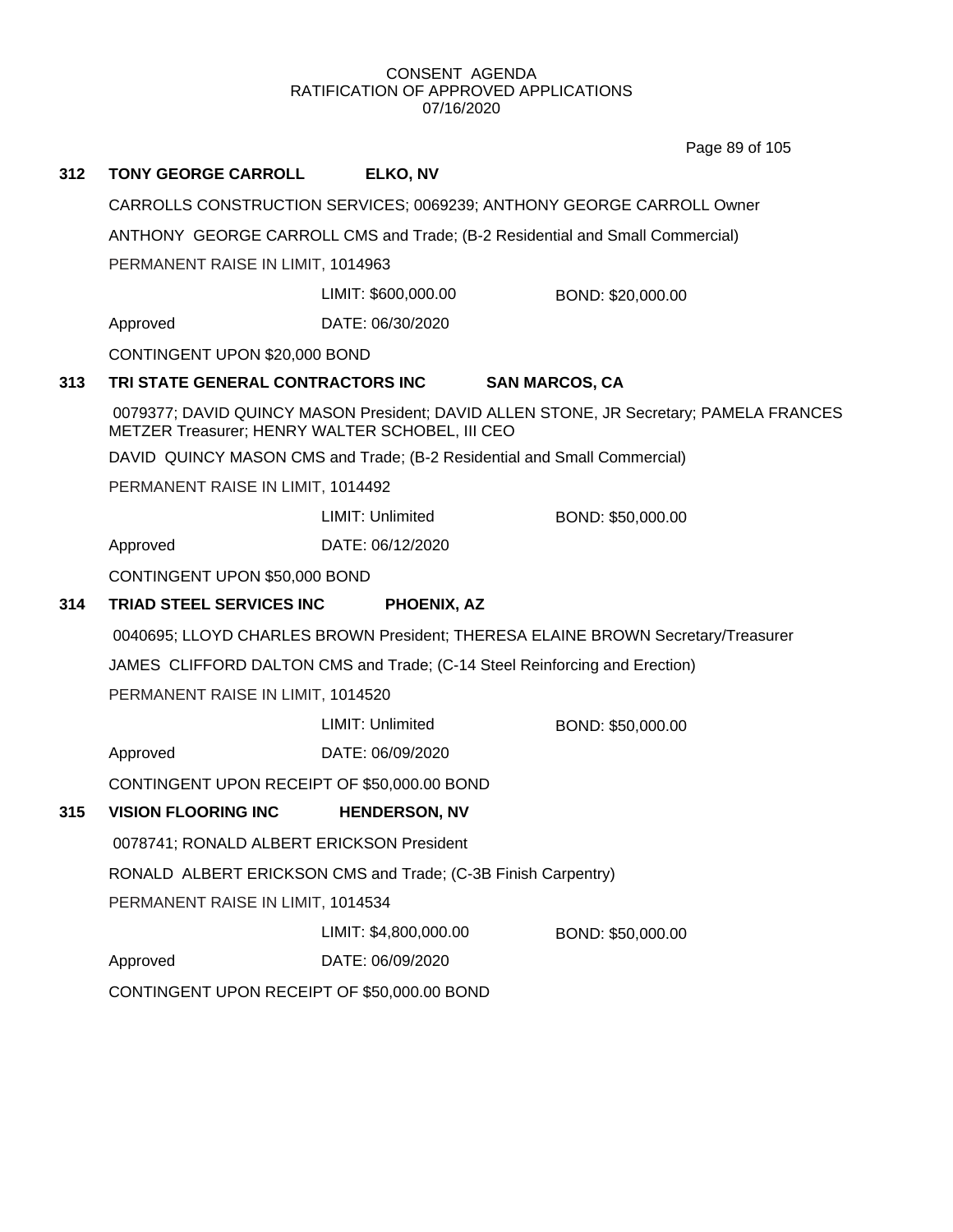Page 90 of 105

| 316 | <b>VISION FLOORING INC</b>                                                    | <b>HENDERSON, NV</b>                                                        |                   |  |  |
|-----|-------------------------------------------------------------------------------|-----------------------------------------------------------------------------|-------------------|--|--|
|     | 0078742; RONALD ALBERT ERICKSON President                                     |                                                                             |                   |  |  |
|     |                                                                               | RONALD ALBERT ERICKSON CMS and Trade; (C-16 Finishing Floors)               |                   |  |  |
|     | PERMANENT RAISE IN LIMIT, 1014535                                             |                                                                             |                   |  |  |
|     |                                                                               | LIMIT: \$4,800,000.00                                                       | BOND: \$50,000.00 |  |  |
|     | Approved                                                                      | DATE: 06/09/2020                                                            |                   |  |  |
|     |                                                                               | CONTINGENT UPON RECEIPT OF \$50,000.00 BOND                                 |                   |  |  |
| 317 | <b>VISION FLOORING INC</b>                                                    | <b>HENDERSON, NV</b>                                                        |                   |  |  |
|     | 0078743; RONALD ALBERT ERICKSON President                                     |                                                                             |                   |  |  |
|     |                                                                               | RONALD ALBERT ERICKSON CMS and Trade; (C-19 Installing Terrazzo and Marble) |                   |  |  |
|     | PERMANENT RAISE IN LIMIT, 1014536                                             |                                                                             |                   |  |  |
|     |                                                                               | LIMIT: \$4,800,000.00                                                       | BOND: \$50,000.00 |  |  |
|     | Approved                                                                      | DATE: 06/09/2020                                                            |                   |  |  |
|     |                                                                               | CONTINGENT UPON RECEIPT OF \$50,000.00 BOND                                 |                   |  |  |
| 318 | <b>VISION FLOORING INC</b>                                                    | <b>HENDERSON, NV</b>                                                        |                   |  |  |
|     | 0078744; RONALD ALBERT ERICKSON President                                     |                                                                             |                   |  |  |
|     | RONALD ALBERT ERICKSON CMS and Trade; (C-20 Tiling)                           |                                                                             |                   |  |  |
|     | PERMANENT RAISE IN LIMIT, 1014537                                             |                                                                             |                   |  |  |
|     |                                                                               | LIMIT: \$4,800,000.00                                                       | BOND: \$50,000.00 |  |  |
|     | Approved                                                                      | DATE: 06/09/2020                                                            |                   |  |  |
|     | CONTINGENT UPON RECEIPT OF \$50,000.00                                        |                                                                             |                   |  |  |
| 319 | <b>W S B ELECTRIC INC</b>                                                     | <b>MESA, AZ</b>                                                             |                   |  |  |
|     | 0082966; KENNETH MARK WILLIAMS President; HEATHER BAIRE WILLIAMSON, Secretary |                                                                             |                   |  |  |
|     | KENNETH MARK WILLIAMS CMS and Trade; (C-2 Electrical)                         |                                                                             |                   |  |  |
|     | PERMANENT RAISE IN LIMIT, 1014580                                             |                                                                             |                   |  |  |
|     |                                                                               | LIMIT: \$600,000.00                                                         | BOND: \$20,000.00 |  |  |
|     | Approved                                                                      | DATE: 06/04/2020                                                            |                   |  |  |
|     | CONTINGENT UPON \$20,000 BOND                                                 |                                                                             |                   |  |  |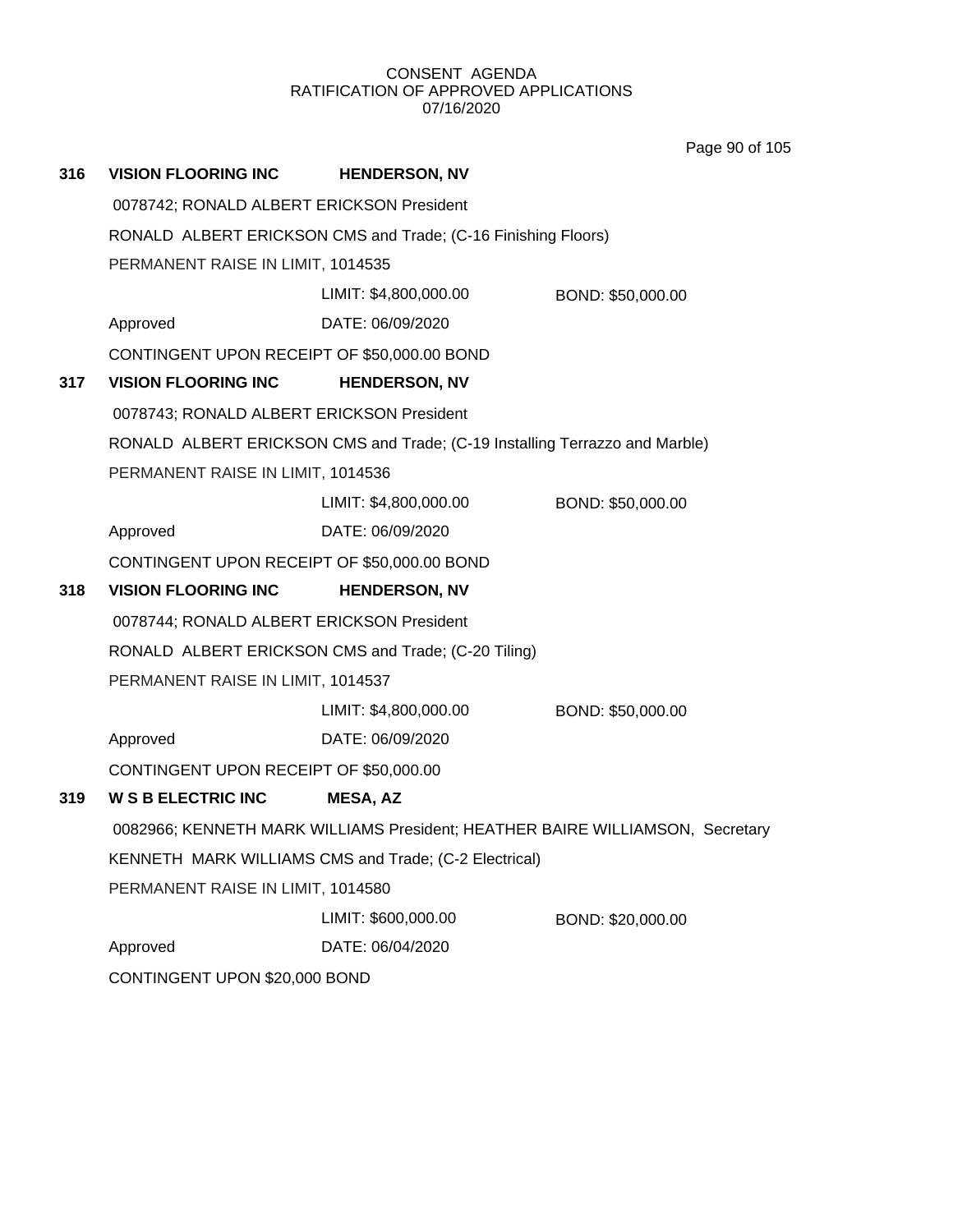Page 91 of 105

**320 WESTERN MOBILE CONCRETE INC LAS VEGAS, NV** 0080991; RODRIGO LIZAOLA President RODRIGO LIZAOLA CMS and Trade; (C-5 Concrete Contracting) PERMANENT RAISE IN LIMIT, 1014253 Approved DATE: 06/22/2020 LIMIT: \$45,000.00 BOND: \$5,000.00 CONTINGENT UPON RECEIPT OF \$5,000.00 BOND **321 WILDHORSE INVESTMENTS INC NORTH LAS VEGAS, NV** BLACK CANYON CONSTRUCTION; 0060235; KELLY JEAN PERZY President; SIDNEY JOHN PERZY Vice President KELLY JEAN PERZY CMS; SIDNEY JOHN PERZY Trade; (C-10 Landscape Contracting) PERMANENT RAISE IN LIMIT, 1014760 Approved DATE: 06/29/2020 LIMIT: \$4,300,000.00 BOND: \$30,000.00

## **322 WILDHORSE INVESTMENTS INC NORTH LAS VEGAS, NV**

BLACK CANYON CONSTRUCTION; 0083911; KELLY JEAN PERZY President; SIDNEY JOHN PERZY Vice President

KELLY JEAN PERZY CMS; JOSEPH MAX RIGGS Trade; (A General Engineering)

PERMANENT RAISE IN LIMIT, 1014761

LIMIT: \$4,300,000.00 BOND: \$30,000.00

Approved DATE: 06/29/2020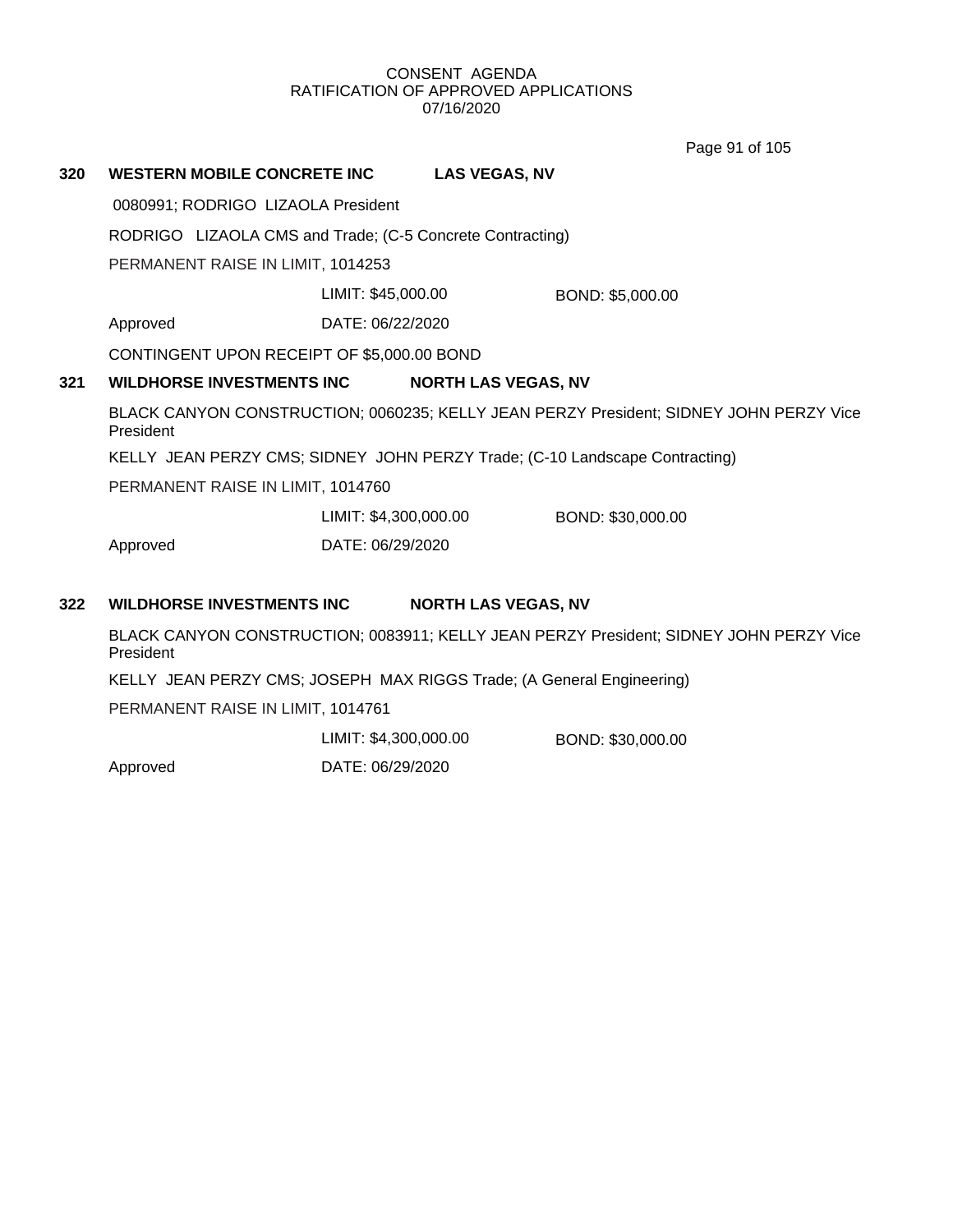Page 92 of 105

# **REMOVAL OF INDEMNIFICATION**

# **323 LV CONTRACTING LLC HENDERSON, NV**

0083819; SIARHEI KURAKA Managing Member

SIARHEI KURAKA CMS and Trade

REMOVAL OF INDEMNIFICATION, 1014654

Approved DATE: 06/22/2020

REMOVAL OF INDEMNITOR UNICON LLC TO BE EFFECTIVE: 08.30.2020

## **324 QUALITY COMPANIES INC SPARKS, NV**

QUALITY DEMOLITION COMPANY; 0048019; 0081118; 0085824; MICHAEL JOSEPH SCHUHMACHER President; STEVEN ANTHONY KERN Secretary; ROBERT WAYNE BROOKS Director

MICHAEL JOSEPH SCHUHMACHER CMS and Trade; ROBERT WAYNE BROOKS Trade; MICHAEL JOSEPH SCHUHMACHER CMS and Trade; MICHAEL JOSEPH SCHUHMACHER CMS

REMOVAL OF INDEMNIFICATION, 1014945

Approved DATE: 06/26/2020

WITHDRAW OF PERSONAL INDEMNIFICATION BY MICHAEL SCHUHMACHER TO BE EFFECTIVE 9/17/2020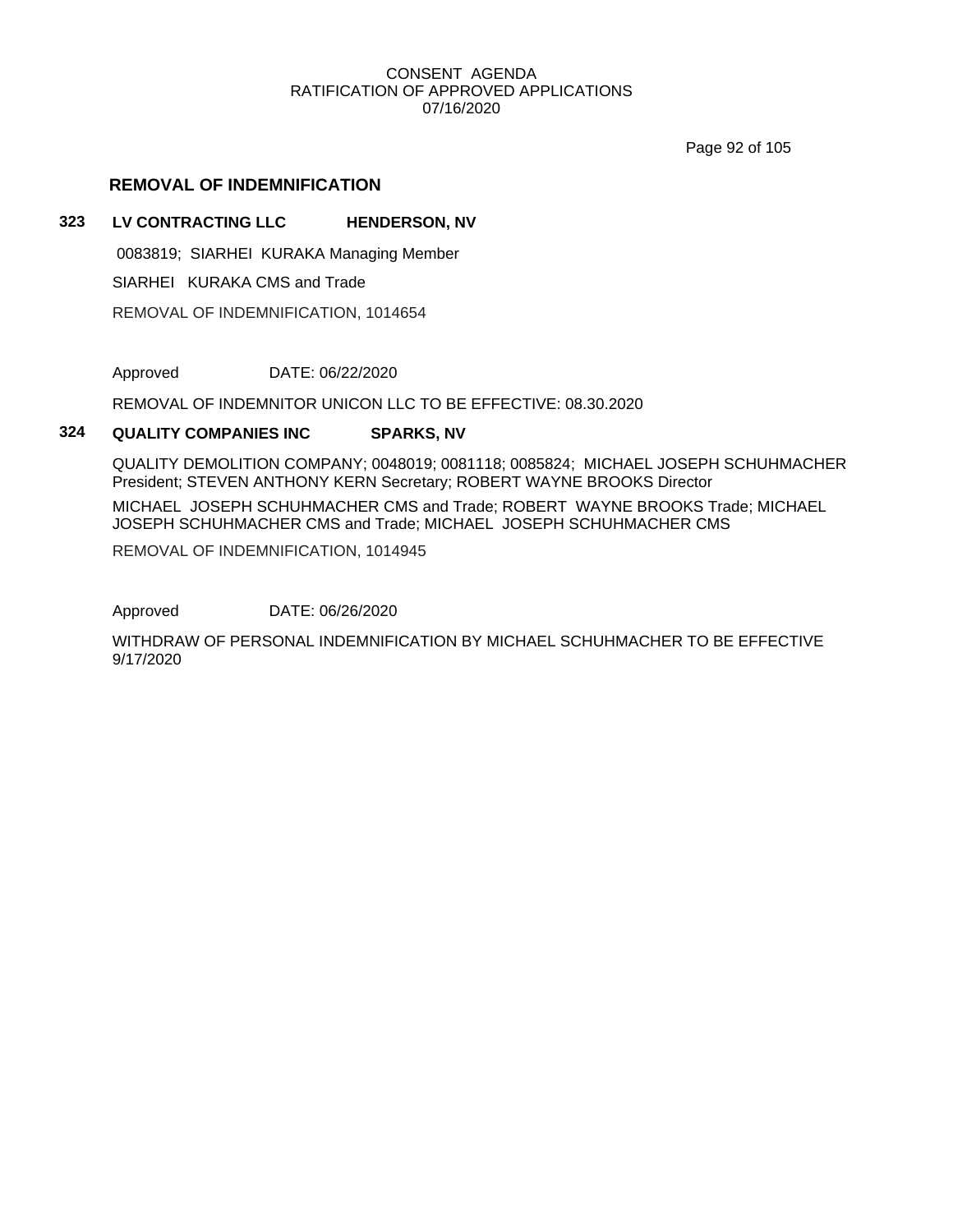Page 93 of 105

# **REQUEST TO INACTIVATE**

# **325 CENTURY WEST DEVELOPMENT LLC LOS ANGELES, CA**

0060757; JAMSHID KERMANI Manager JAMSHID KERMANI CMS and Trade; (B-2 Residential and Small Commercial) REQUEST TO INACTIVATE, 1014629

Approved DATE: 06/04/2020

**326 COASTSIDE COMMUNICATIONS INC SAN FRANCISCO, CA** 0078998; GREGORY MALLOZZI President GREGORY MALLOZZI CMS and Trade; (C-2D Low Voltage)

REQUEST TO INACTIVATE, 1014693

Approved DATE: 06/10/2020

# **327 COMMERCIAL CONSTRUCTION SERVICE INC LONGBOAT KEY, FL** PARNIGONI CONSTRUCTION MANAGEMENT; 0077141; ALAN JAY PARNIGONI President ALAN JAY PARNIGONI CMS and Trade; (B-2 Residential and Small Commercial) REQUEST TO INACTIVATE, 1014856

Approved DATE: 07/01/2020

# **328 CORRECT CONSTRUCTION INC PORTAGE, IN**

0081057; JESSE DANIEL HANSON President; FRANK JOSEPH PAULETTE Secretary; PATRICK ALLEN MCBRIDE Treasurer; JASON ROBERT LAMMERTIN Director; GEOFFREY PAUL GRAEGIN Director FRANK JOSEPH PAULETTE Trade; (C-1D Plumbing) REQUEST TO INACTIVATE, 1014676

Approved DATE: 06/04/2020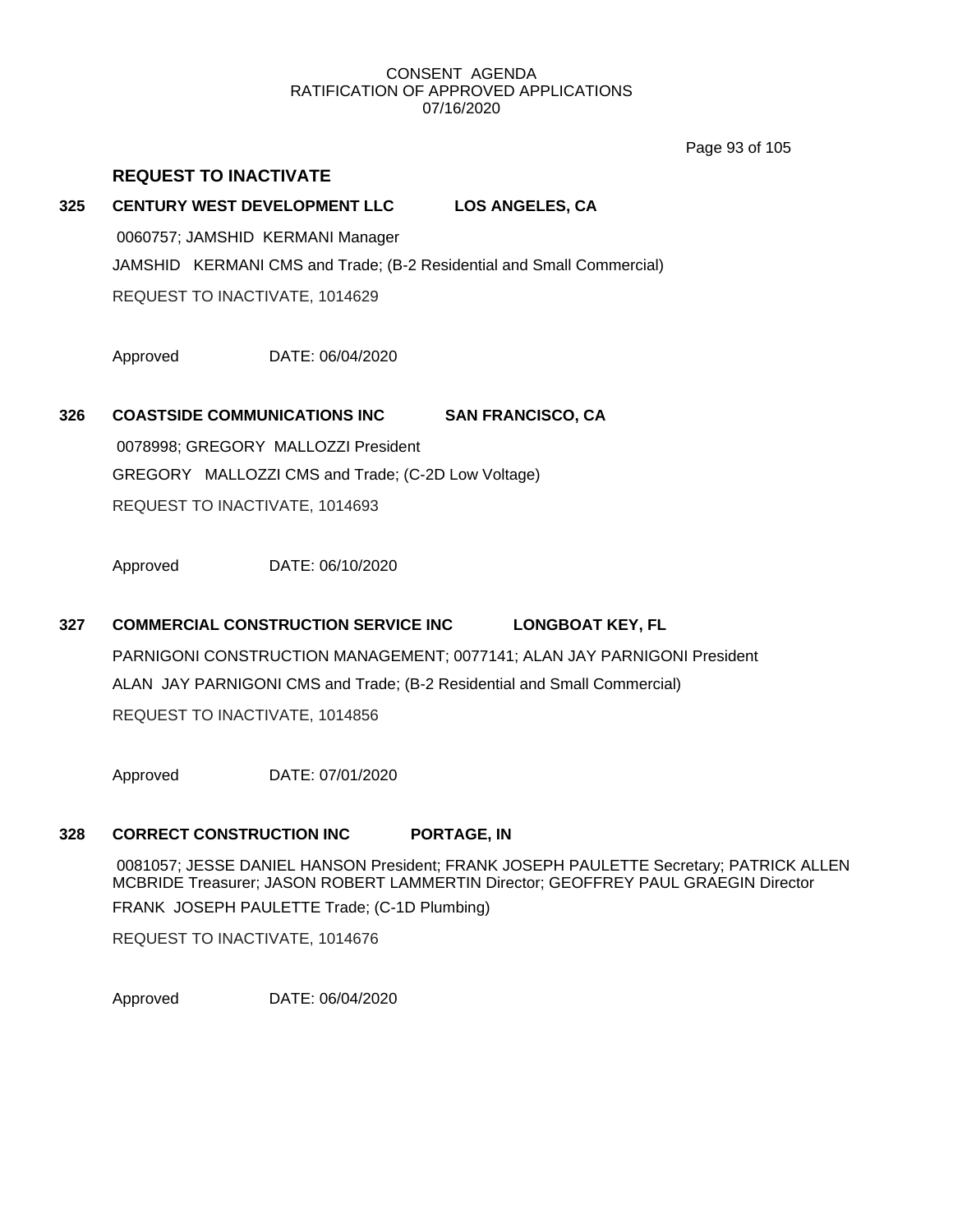Page 94 of 105

# **329 COX ELECTRIC INC POMONA, CA** D J C ELECTRIC; 0083626; DAVID JOSEPH COX President DAVID JOSEPH COX CMS and Trade; (C-2 Electrical) REQUEST TO INACTIVATE, 1014515

Approved DATE: 06/12/2020

# **330 DRYWALL EMPIRE LLC LAS VEGAS, NV**

0085358; NUVIA YADIRA RANGEL, Manager; RODOLFO RODRIGUEZ-BIVAR, Manager RODOLFO RODRIGUEZ-BIVAR, Trade; NUVIA YADIRA RANGEL, CMS; (C-3C Insulation & Weather Stripping; C-3E Drywall) REQUEST TO INACTIVATE, 1014658

Approved DATE: 06/10/2020

# **331 J M SERVICES LAS VEGAS, NV**

0058962; JEFFREY RUSSELL MOORER Owner JEFFREY RUSSELL MOORER CMS and Trade; (C-4A Painting; C-4D Sandblasting) REQUEST TO INACTIVATE, 1014694

Approved DATE: 06/10/2020

# **332 JAMES PATRICK WHITE III LAS VEGAS, NV**

JIM WHITE PLUMBING; 0077265; JAMES PATRICK WHITE, III Owner JAMES PATRICK WHITE, III CMS and Trade; (C-1D Plumbing) REQUEST TO INACTIVATE, 1014739

Approved DATE: 06/22/2020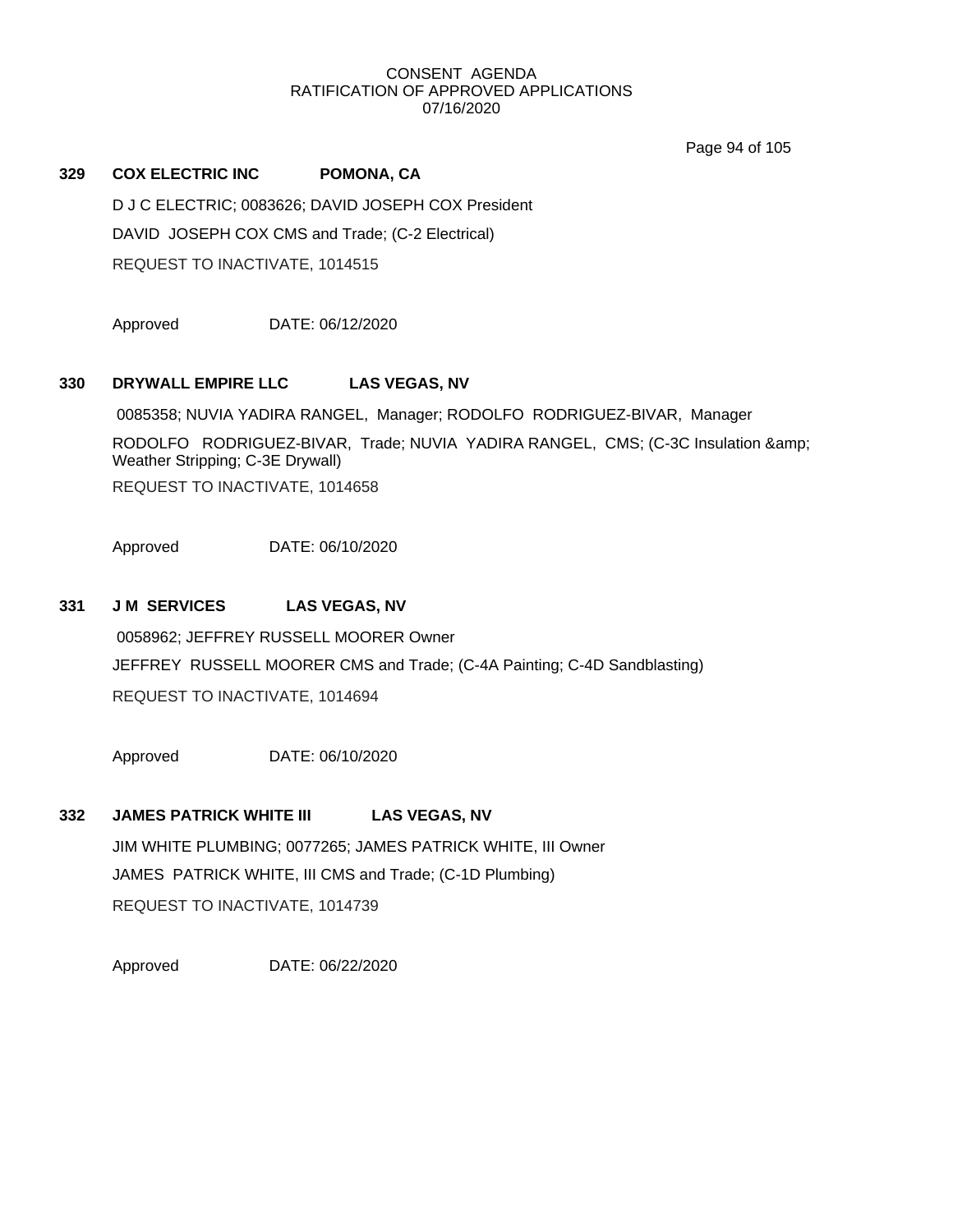Page 95 of 105

**333 JAVA ELECTRIC LLC RENO, NV** 0079513; JON CARL FORSBERG Managing Member JON CARL FORSBERG CMS and Trade; (C-2 Electrical) REQUEST TO INACTIVATE, 1014928

Approved DATE: 06/24/2020

# **334 JIMS PLUMBING & HEATING & SOLAR SERVICES CARSON CITY, NV**

0026649; JIMMIE DUANE OLAVARRIA Owner JIMMIE DUANE OLAVARRIA CMS and Trade; (C-1A Boilers; C-1D Plumbing) REQUEST TO INACTIVATE, 1014775

Approved DATE: 06/22/2020

## **335 L P R CONSTRUCTION CO LLC LOVELAND, CO**

0075885; LINC S CORP Manager; PETER MICHAEL RADICE, President; JOHN HATCHER TURNER Secretary; NICK ANTHONY MILLER, Vice President DENNIS JOHN DOYLE CMS and Trade; (A General Engineering)

REQUEST TO INACTIVATE, 1014990

Approved DATE: 06/30/2020

# **336 LAY COMERCIAL ROOFING LLC TACOMA, WA**

0083670; SENGTHONG LAY SYHARATH Manager SENGTHONG LAY SYHARATH CMS and Trade; (C-15A Roofing) REQUEST TO INACTIVATE, 1014656

Approved DATE: 06/10/2020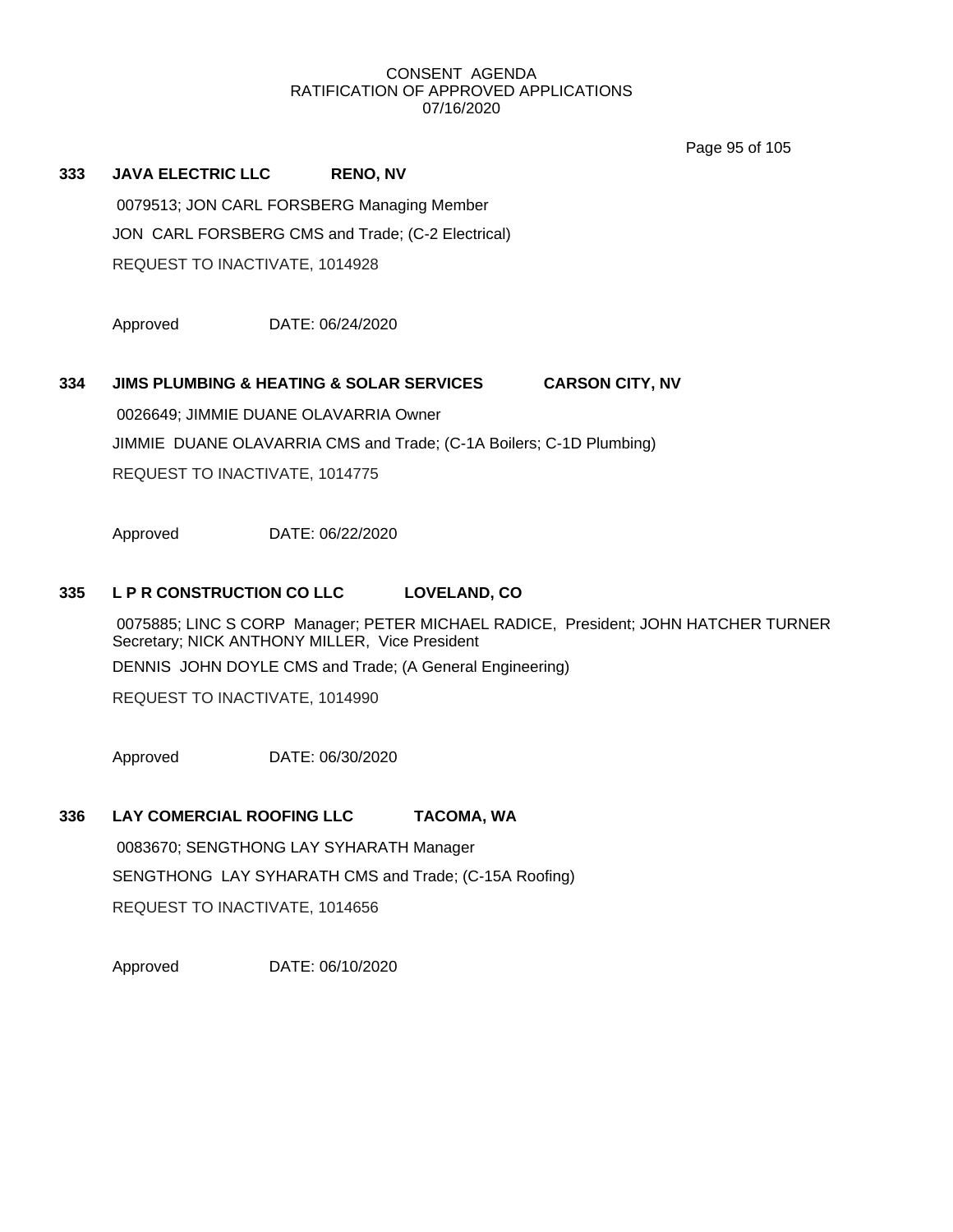Page 96 of 105

# **337 ON TOP CONSTRUCTION INC LIVERMORE, CA**

0045633; HAYDEN CHARLES HOMES President; KIM W HOMES Secretary HAYDEN CHARLES HOMES CMS and Trade; (B-2 Residential and Small Commercial) REQUEST TO INACTIVATE, 1014692

Approved DATE: 06/10/2020

# **338 WOOD FLOORS INK LLC FERNLEY, NV**

0085943; PATRICK WAYNE PAGGEOT, Managing Member PATRICK WAYNE PAGGEOT, CMS and Trade; (C-16 Finishing Floors) REQUEST TO INACTIVATE, 1014808

Approved DATE: 06/22/2020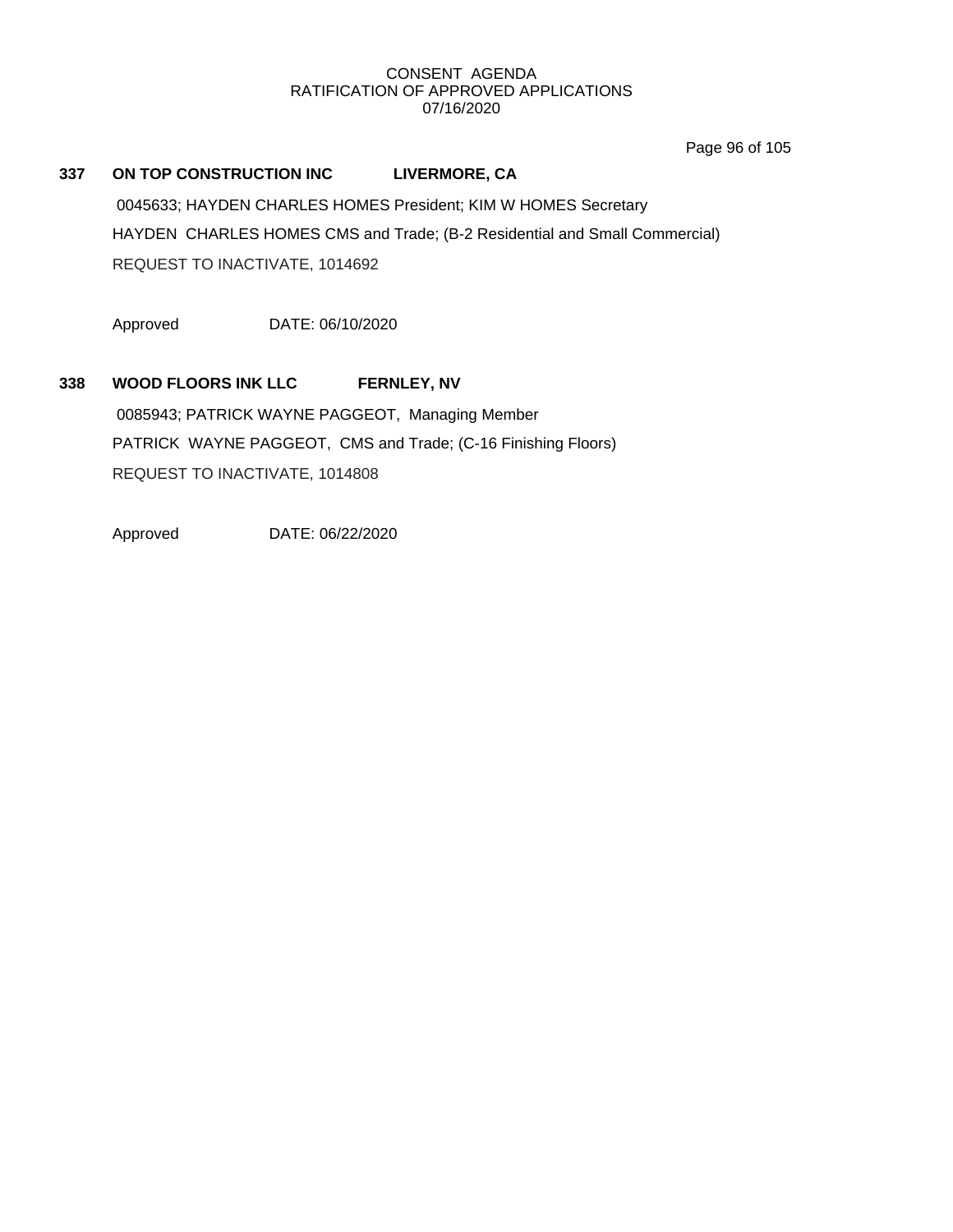Page 97 of 105

# **REQUEST TO REACTIVATE**

# **339 ALL DAY AIR CONDITIONING LLC LAS VEGAS, NV**

0082347; NECO LAMON MURRAY Managing Member NECO LAMON MURRAY CMS and Trade; (C-21B Air Conditioning) REQUEST TO REACTIVATE, 1014984

Approved DATE: 06/30/2020

CONTINGENT UPON \$2,000 BOND AND ACTIVE RENEWAL FEES

# **340 DENTAL MEDICAL CONSTRUCTION LLC HENDERSON, NV**

0081397; ALAN SCOT VAN OOSTENDORP Manager; BARTEL VAN OOSTENDORP Manager BARTEL VAN OOSTENDORP CMS and Trade; (B-2 Residential and Small Commercial) REQUEST TO REACTIVATE, 1014884

Approved DATE: 06/30/2020

WITH A REDUCTION IN LIMIT TO \$350,000, CONTINGENT UPON \$15,000 AND RECEIPT OF ACTIVE RENEWAL FORM

# **341 UPSWUNG CORP GARDNERVILLE, NV**

0079153; ROGER REGAN ARNAUD President

ROGER REGAN ARNAUD CMS and Trade; (B-2 Residential and Small Commercial)

REQUEST TO REACTIVATE, 1014836

Approved DATE: 06/24/2020

CONTINGENT UPON \$10,000 BOND AND RECEIPT OF ACTIVE RENEWAL FEE & APPLICATION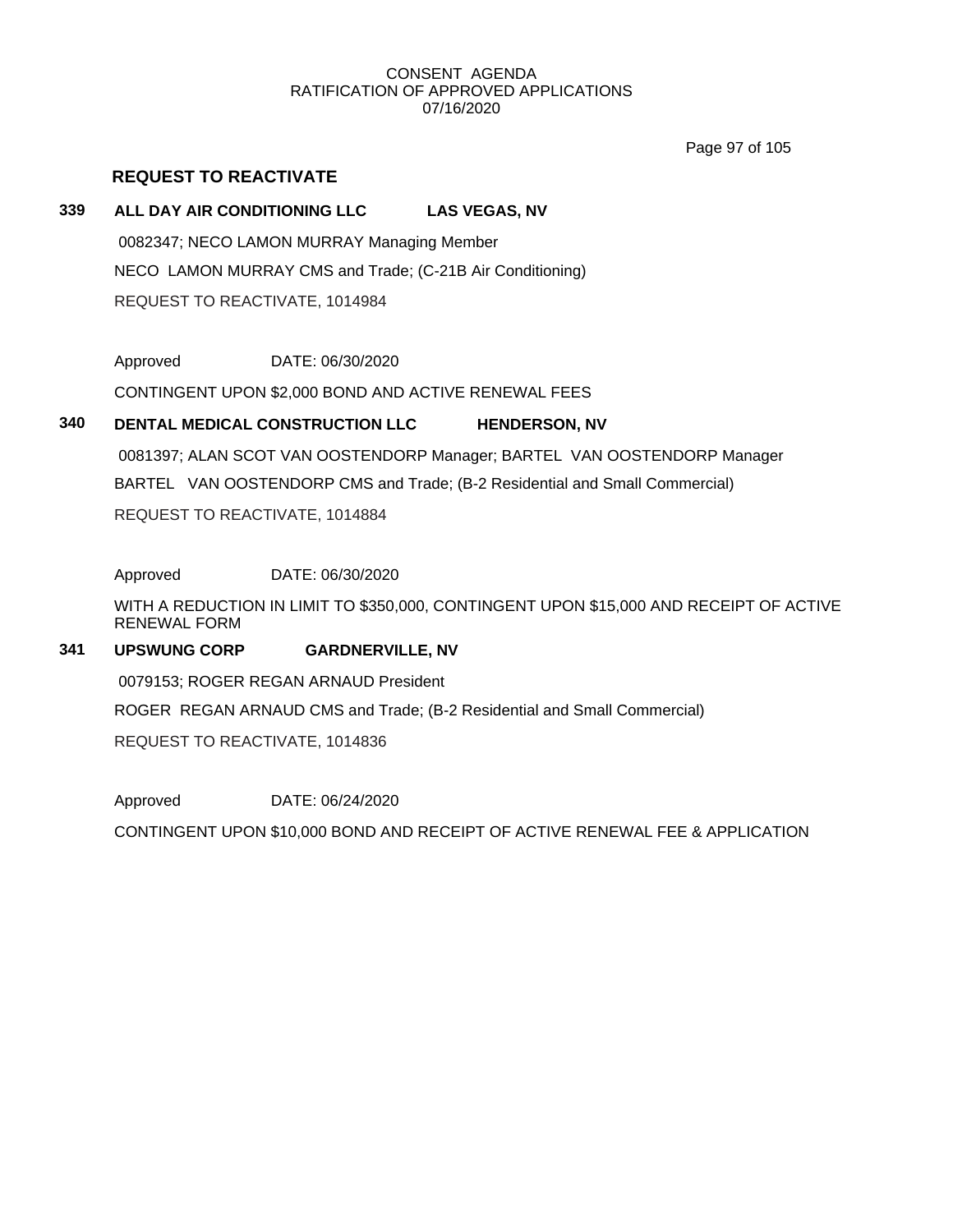Page 98 of 105

# **SINGLE PROJECT LIMIT INCREASE**

# **342 CHAS C MEEK LUMBER COMPANY OF CARSON CITY LLC GARDNERVILLE, NV**

MEEKS; 0060337; ACS OPCO LLC Manager; MATTHEW WADE BLAIR, President; JILL CHRISTINE REYNOLDS Secretary/Treasurer

STEVEN EDWARD WALSH CMS and Trade; (C-15C Insulation)

SINGLE RAISE IN LIMIT, 1014837

Approved DATE: 06/22/2020

PROJECT LIMIT: \$2,500,000.00 PROJECT NAME: THE VUE ON 4TH STREET

CONTINGENT UPON PROOF OF PAYMENT AND PERFORMANCE BONDS, UNLESS WAIVED BY THE OWNER

# **343 IMPACT FLOORING LLC LAS VEGAS, NV**

0083184; ANDREW MOREHEAD Managing Member

ANDREW MOREHEAD CMS and Trade; (C-16 Finishing Floors)

SINGLE RAISE IN LIMIT, 1015017

Approved DATE: 06/26/2020

PROJECT NAME: CENTENNIAL HILLS HOSPITAL TOWER EXPANSION PROJECT LIMIT: \$1,600,000.00

CONTINGENT UPON PROOF OF PAYMENT AND PERFORMANCE BONDS UNLESS WAIVED BY OWNER

# **344 J & K REPAIR SERVICES LLC LAS VEGAS, NV**

0085276; KAREN AMELIA ARELLANO-NUNEZ Managing Member

JAIME G BARAJAS CMS and Trade; (C-21B Air Conditioning)

SINGLE RAISE IN LIMIT, 1014889

Approved DATE: 06/22/2020

PROJECT NAME: MERCADO FOOD COURT BOULEVARD MAIL PROJECT LIMIT: \$110,000.00

CONTINGENT UPON PROOF OF PAYMENT AND PERFORMANCE BONDS UNLESS WAIVED BY **OWNER**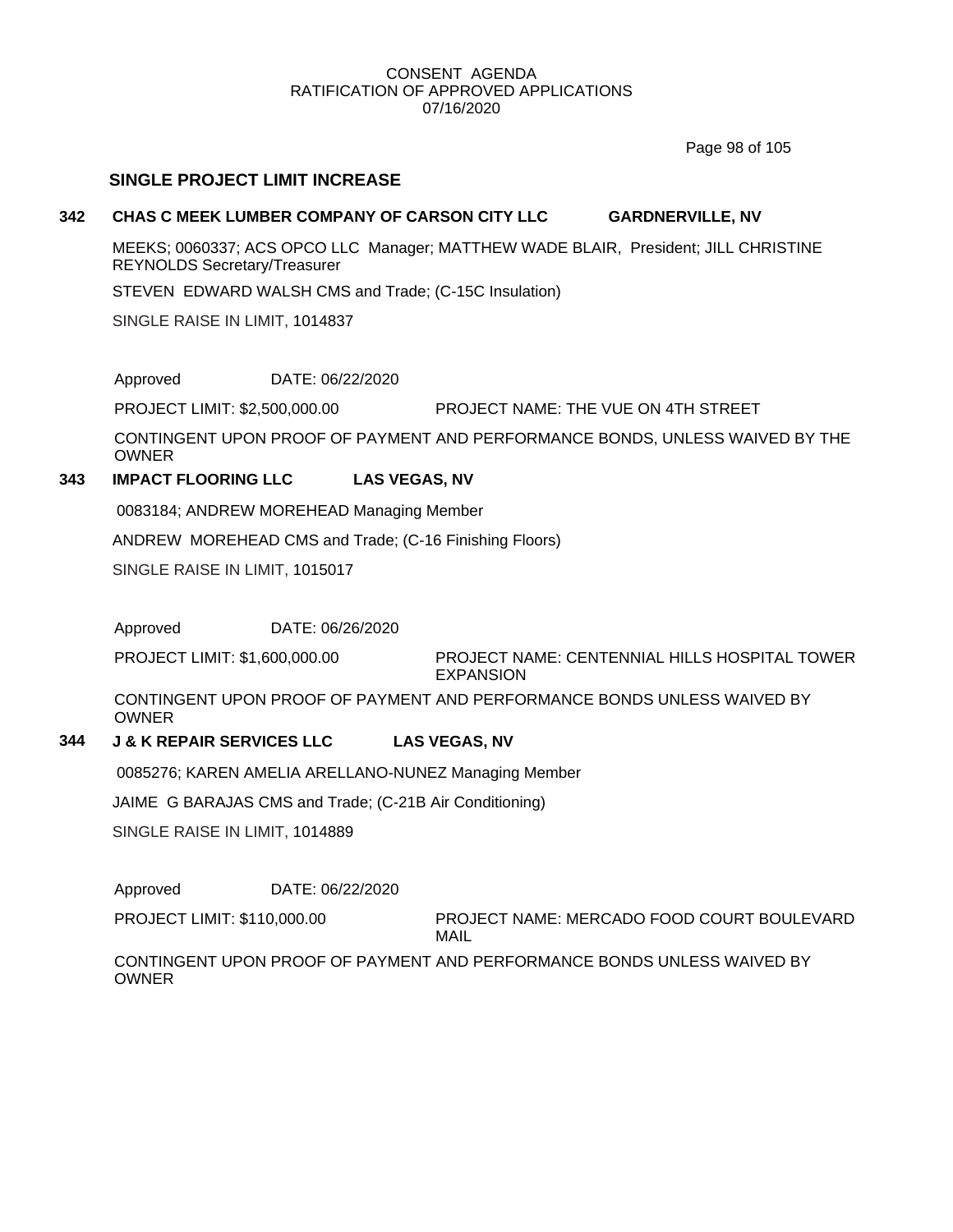Page 99 of 105

# **345 OLD WORLD CABINETRY LLC LAS VEGAS, NV**

0074016; NICK J DAVIS Manager

NICK J DAVIS CMS and Trade; (C-3B Finish Carpentry)

SINGLE RAISE IN LIMIT, 1014941

Approved DATE: 06/23/2020

PROJECT LIMIT: \$375,000.00 PROJECT NAME: TESODA 2

CONTINGENT UPON PROOF OF PAYMENT AND PERFORMANCE BONDS UNLESS WAIVED BY OWNER

# **346 ROCKRIDGE LLC LAS VEGAS, NV**

0083882; AMBER LYNN MCCOY, Manager

SHAUN TROY MCCOY, CMS and Trade; (C-41A Automatic Fire Sprinklers)

SINGLE RAISE IN LIMIT, 1014699

Approved DATE: 06/05/2020

PROJECT NAME: BELLAGIO SPRINKLER HEAD CHANGE PROJECT LIMIT: \$1,700,000.00

ALT

CONTINGENT UPON PROOF OF PAYMENT AND PERFORMANCE BOND UNLESS WAIVED BY OWNER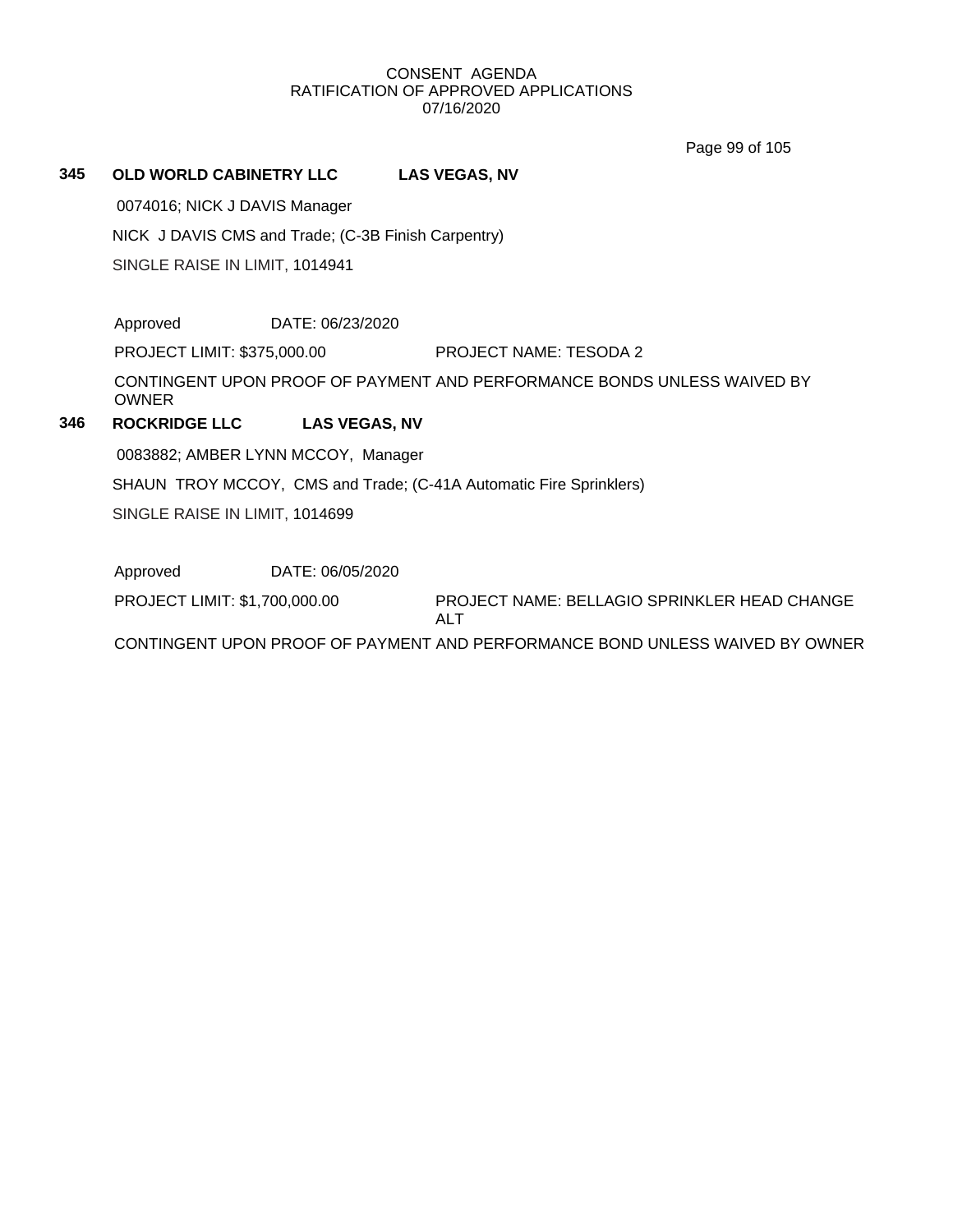Page 100 of 105

# **VOLUNTARY SURRENDER**

# **347 ARISTOTLE ELECTRIC INC LAS VEGAS, NV**

0031628A; STEVEN PATRICK COOTS President; JENNIFER LYNN COOTS, Secretary; AARON JOSEPH GRAVEN Treasurer

; (C-2 Electrical)

VOLUNTARY SURRENDER, 1014732

Approved DATE: 06/12/2020

## **348 ATKINSON POWER LLC MESA, AZ**

0078514; HAROLD KILBURN ROACH Manager; ROBERT DAYMAN MOSER, JR Manager; JOHN PATRICK O KEEFE Manager SCOTT ALLEN OLSEN CMS and Trade ; (A-17 Lines to Transmit Electricity)

VOLUNTARY SURRENDER, 1015026

Approved DATE: 07/01/2020

## **349 B C FLOOR COVERINGS INC RENO, NV**

0086095; ERIN LOLITA CRAWFORD President; SHANDRALICA NICOLE BOUCHARD Secretary; TIMOTHY JAMES BOUCHARD Director TIMOTHY JAMES BOUCHARD CMS and Trade ; (C-16A Covering Floors)

VOLUNTARY SURRENDER, 1014897

Approved DATE: 07/01/2020

**350 BIG MOUNTAIN GARAGE DOOR SERVICE INC HENDERSON, NV**

0084047; RONNIE DEAN GARNER President; PAULA JEANNE GARNER, Secretary RONNIE DEAN GARNER CMS and Trade ; (C-3D Overhead Doors) VOLUNTARY SURRENDER, 1014740

Approved DATE: 06/22/2020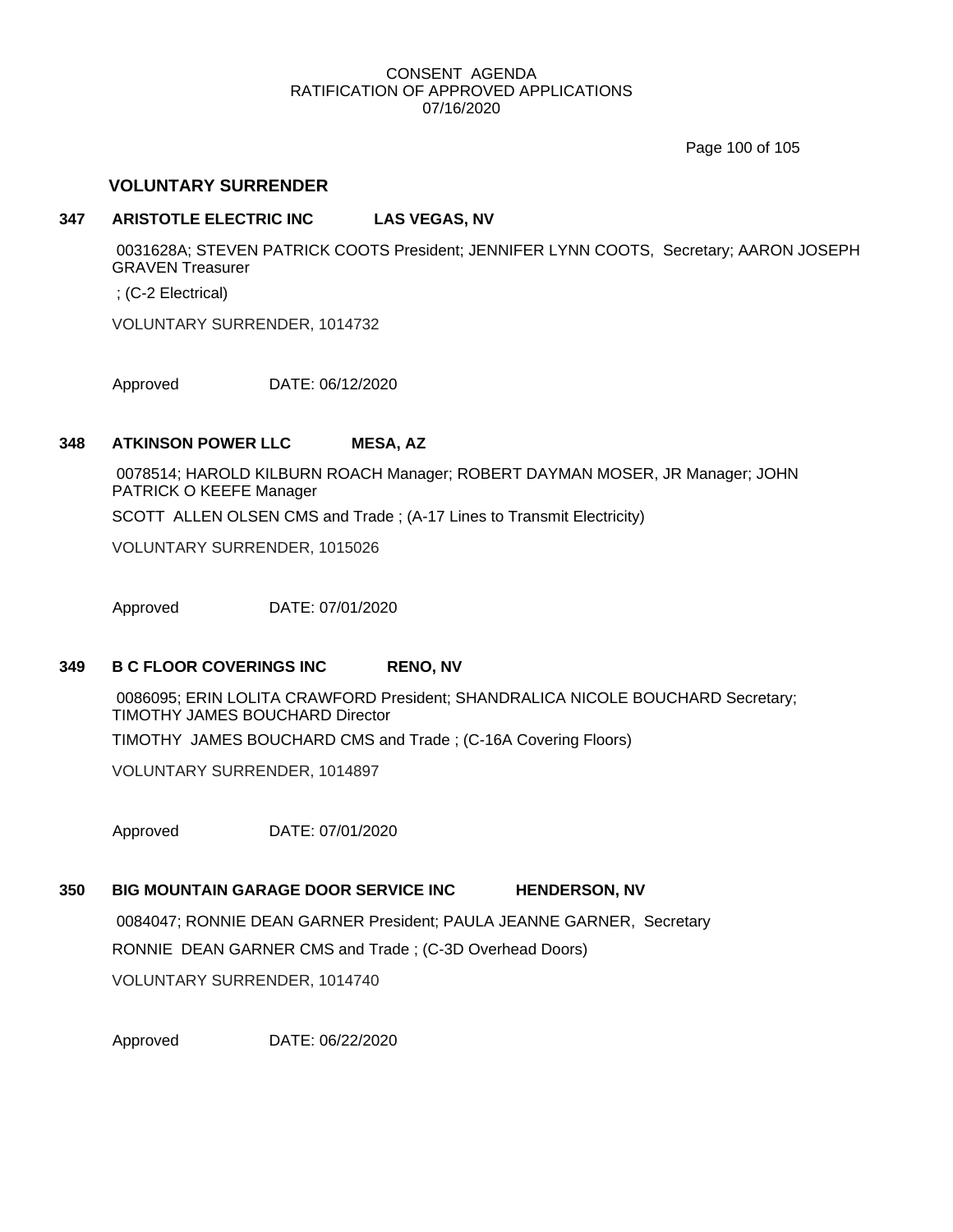Page 101 of 105

# **351 BOO BOO INC LAS VEGAS, NV**

R O FLOORING; 0077750; ALINA MIHAELA DILLMAN President ALINA MIHAELA DILLMAN CMS and Trade ; (C-16A Covering Floors) VOLUNTARY SURRENDER, 1014868

Approved DATE: 06/24/2020

CONTINGENT UPON ISSUANCE OF PENDING LICENSE APPLICATION

# **352 D R L INVESTMENTS LLC LAS VEGAS, NV** 0079627; GLEN ELVIN MARX Manager; LARRY D WILLIS Managing Member GLEN ELVIN MARX CMS and Trade ; (C-41 Fire Protection) VOLUNTARY SURRENDER, 1014797

Approved DATE: 06/22/2020

# **353 E S S INTERNATIONAL CORPORATION San Tan Valley, AZ**

0036402; MICHAEL EDWARD ZALETEL President; EDWARD ANTHONY ZALETEL Secretary/Treasurer; CHIP ROWAN TOWLES Vice President

EDWARD ANTHONY ZALETEL CMS and Trade ; (A General Engineering)

VOLUNTARY SURRENDER, 1015062

Approved DATE: 07/01/2020

# **354 EAGLE PAINTING & DRYWALL INC HENDERSON, NV**

EAGLE RESTORATION; 0068784; DRENNEN WHEELER STINE President; CYNTHIA KAY STINE Vice President

DRENNEN WHEELER STINE CMS and Trade ; (C-17E Coatings of Stucco and Cement)

VOLUNTARY SURRENDER, 1014678

Approved DATE: 06/12/2020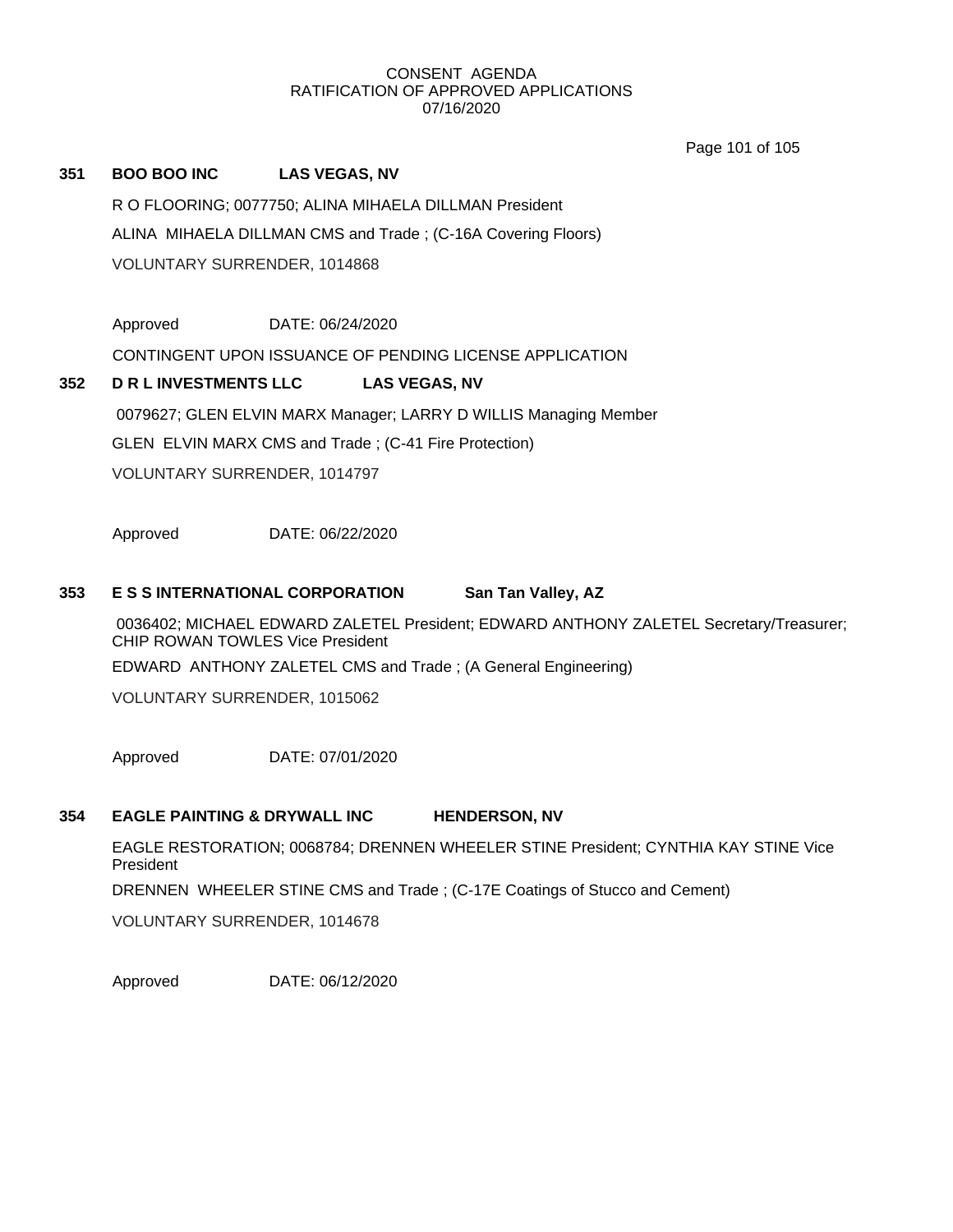Page 102 of 105

# **355 FERICO INC LAS VEGAS, NV** ULTIMATE CHOICE RESTORATION; 0077014; STEVEN CRAIG FERIS President STEVEN CRAIG FERIS CMS and Trade ; (C-3 Carpentry Maintenance and Minor Repairs) VOLUNTARY SURRENDER, 1014710

Approved DATE: 06/22/2020

**356 FREEDOM AIR CONDITIONING AND HEATING INC LAS VEGAS, NV** 0060284; RON WILLIAM ELKINGTON President; ANA M ELKINGTON Secretary/Treasurer RON WILLIAM ELKINGTON Trade; ANA M ELKINGTON CMS ; (C-21B Air Conditioning) VOLUNTARY SURRENDER, 1014709

Approved DATE: 06/12/2020

# **357 HALTER BROS INC LAS VEGAS, NV**

0034223; VICTOR GENE HALTER President; GAIL ANN HALTER Secretary VICTOR GENE HALTER CMS and Trade ; (B-2 Residential and Small Commercial) VOLUNTARY SURRENDER, 1015032

Approved DATE: 07/01/2020

# **358 HI & DRY ROOFING LTD STATELINE, NV** 0022644A; STEPHEN ARTHUR DUNLEAVY Manager STEPHEN ARTHUR DUNLEAVY CMS and Trade ; (C-15A Roofing) VOLUNTARY SURRENDER, 1015060

Approved DATE: 06/30/2020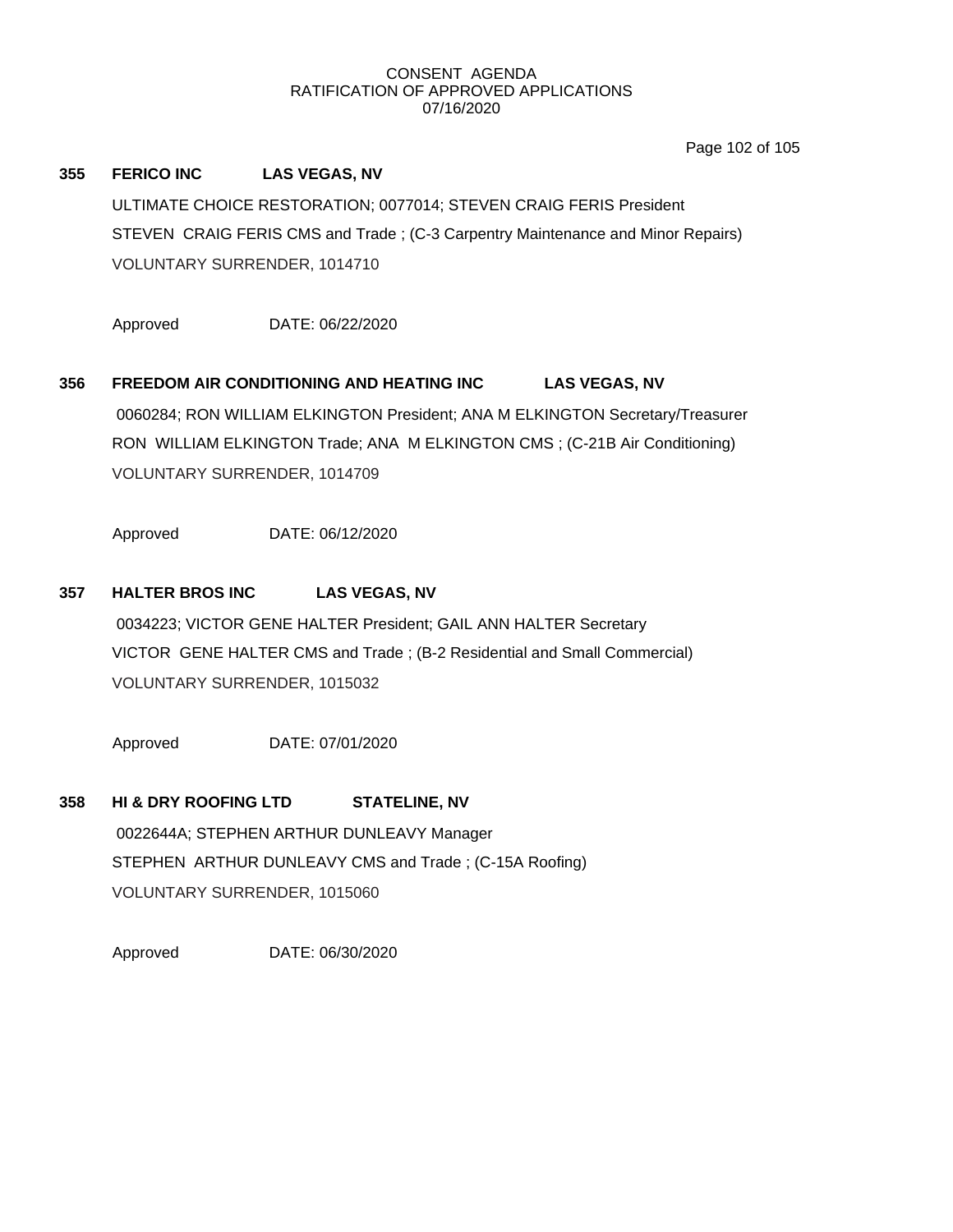Page 103 of 105

# **359 JANICOTT DEVELOPMENT LLC RENO, NV**

0081334; SEAN CHRISTOPHER MCNABB Managing Member SEAN CHRISTOPHER MCNABB CMS and Trade ; (C-4 Painting and Decorating) VOLUNTARY SURRENDER, 1014685

Approved DATE: 06/10/2020

# **360 KIE CON INC ANTIOCH, CA**

0078607; ALLEN CHAN HUNG KUNG President; JAMES MICHAEL PORTER Secretary FARSHAD SHANE MAZLOOM CMS and Trade ; (C-5 Concrete Contracting) VOLUNTARY SURRENDER, 1014823

Approved DATE: 06/23/2020

# **361 KIE CON INC ANTIOCH, CA**

0081026; ALLEN CHAN HUNG KUNG President; JAMES MICHAEL PORTER Secretary FARSHAD SHANE MAZLOOM CMS and Trade ; (AB General Engineering and General Building) VOLUNTARY SURRENDER, 1014824

Approved DATE: 06/22/2020

# **362 KJOS CONSTRUCTION LLC LAS VEGAS, NV**

J & K CONSULTANTS; 0079781; DALBY W SHIRLEY Manager DALBY W SHIRLEY CMS and Trade ; (C-3 Carpentry Maintenance and Minor Repairs) VOLUNTARY SURRENDER, 1013745

Approved DATE: 06/23/2020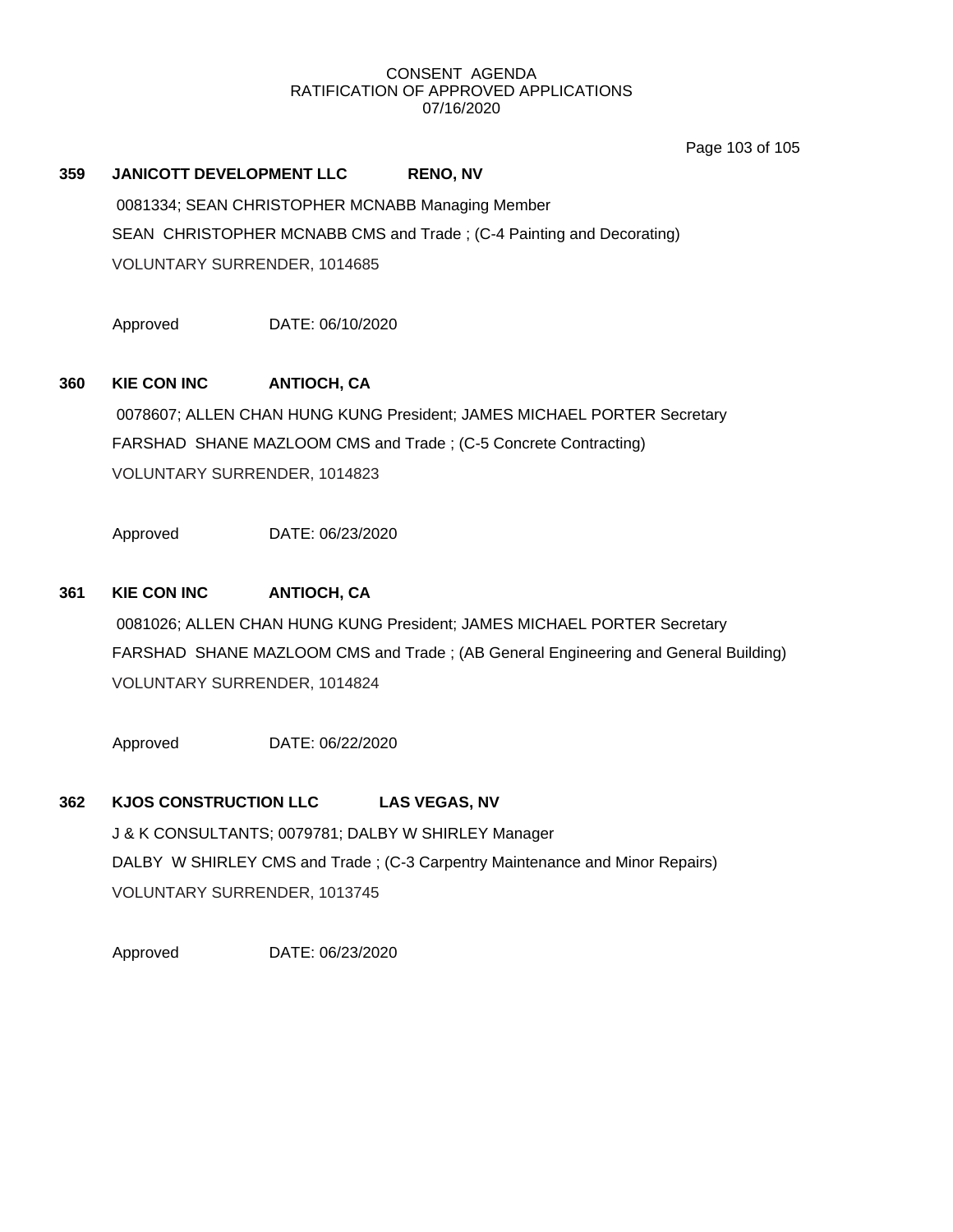Page 104 of 105

# **363 LABRUNA CONSTRUCTION INC IRVINE, CA** 0078212; STEVEN MICHAEL LABRUNA President

STEVEN MICHAEL LABRUNA CMS and Trade ; (B General Building)

VOLUNTARY SURRENDER, 1014666

Approved DATE: 06/12/2020

# **364 MASTER BUILT CONSTRUCTION LLC LAS VEGAS, NV**

0077794; PATRICIA A AMBROSINO Managing Member; FRANK LEONARD AMBROSINO Member

; (A General Engineering)

VOLUNTARY SURRENDER, 1014721

Tabled DATE: 06/12/2020

RESOLUTION OF OPEN COMPLIANT ON LICENSE #0075531

# **365 MOLINE CONSTRUCTION MANAGEMENT INC AUSTIN, TX** 0057180; SEVERN FRANCIS TOWNSEND President SEVERN FRANCIS TOWNSEND CMS and Trade ; (B-2 Residential and Small Commercial) VOLUNTARY SURRENDER, 1014769

Approved DATE: 06/22/2020

# **366 PERA DIVERSIFIED INC LAS VEGAS, NV**

FIDELIS BUILDERS; 0075041; ALISHA JO VIETHS President; ALAN NORMAN AYERDIS Vice President ALAN NORMAN AYERDIS CMS and Trade ; (B-2 Residential and Small Commercial) VOLUNTARY SURRENDER, 1015022

Approved DATE: 07/01/2020